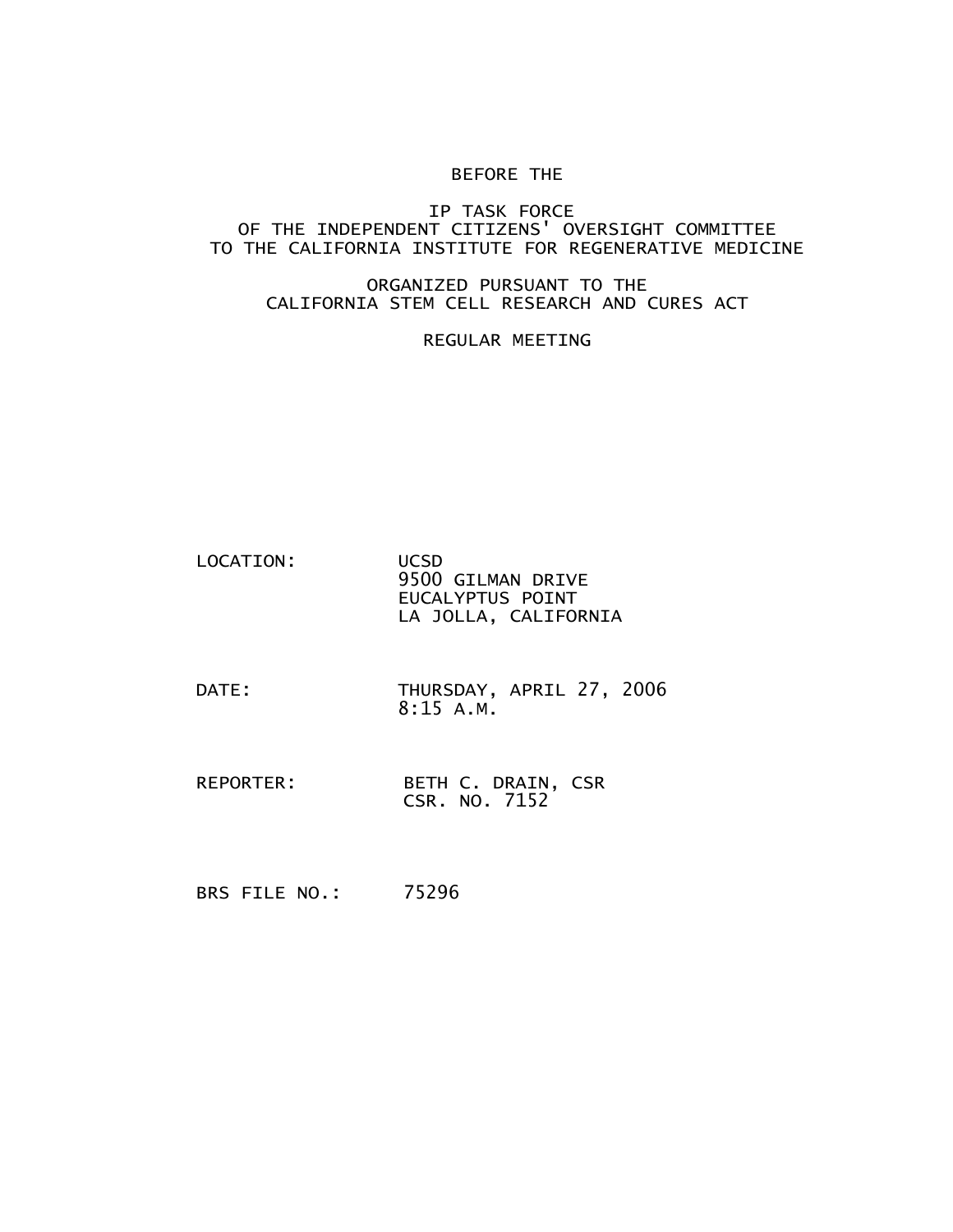| 1              |                                      |                                       |                |
|----------------|--------------------------------------|---------------------------------------|----------------|
| $\overline{2}$ |                                      |                                       |                |
| $\overline{3}$ |                                      | INDEX                                 |                |
| 4              | <b>ITEM</b>                          | DESCRIPTION                           | PAGE NO.       |
| 5              | CALL TO ORDER                        |                                       | 3              |
| 6              | ROLL CALL                            |                                       | $\overline{3}$ |
| $\overline{7}$ | <b>PRESENTATIONS:</b>                |                                       |                |
| 8              |                                      | <b>JOHN SIMPSON</b>                   | 5              |
| 9              | <b>JOHN GOLLAHER</b><br>ALLAN ROBINS |                                       | 32<br>50       |
| 10             |                                      | JULIE MEIER WRIGHT<br>JOYDEEP GOSWAMI | 68<br>82       |
| 11             |                                      | TASK FORCE DISCUSSION                 | 108            |
| 12             | PUBLIC COMMENT                       |                                       | 118            |
| 13             | ADJOURNMENT                          |                                       | 124            |
| 14             |                                      |                                       |                |
| 15             |                                      |                                       |                |
| 16             |                                      |                                       |                |
| 17             |                                      |                                       |                |
| 18             |                                      |                                       |                |
| 19             |                                      |                                       |                |
| 20             |                                      |                                       |                |
| 21             |                                      |                                       |                |
| 22             |                                      |                                       |                |
| 23             |                                      |                                       |                |
| 24             |                                      |                                       |                |
| 25             |                                      |                                       |                |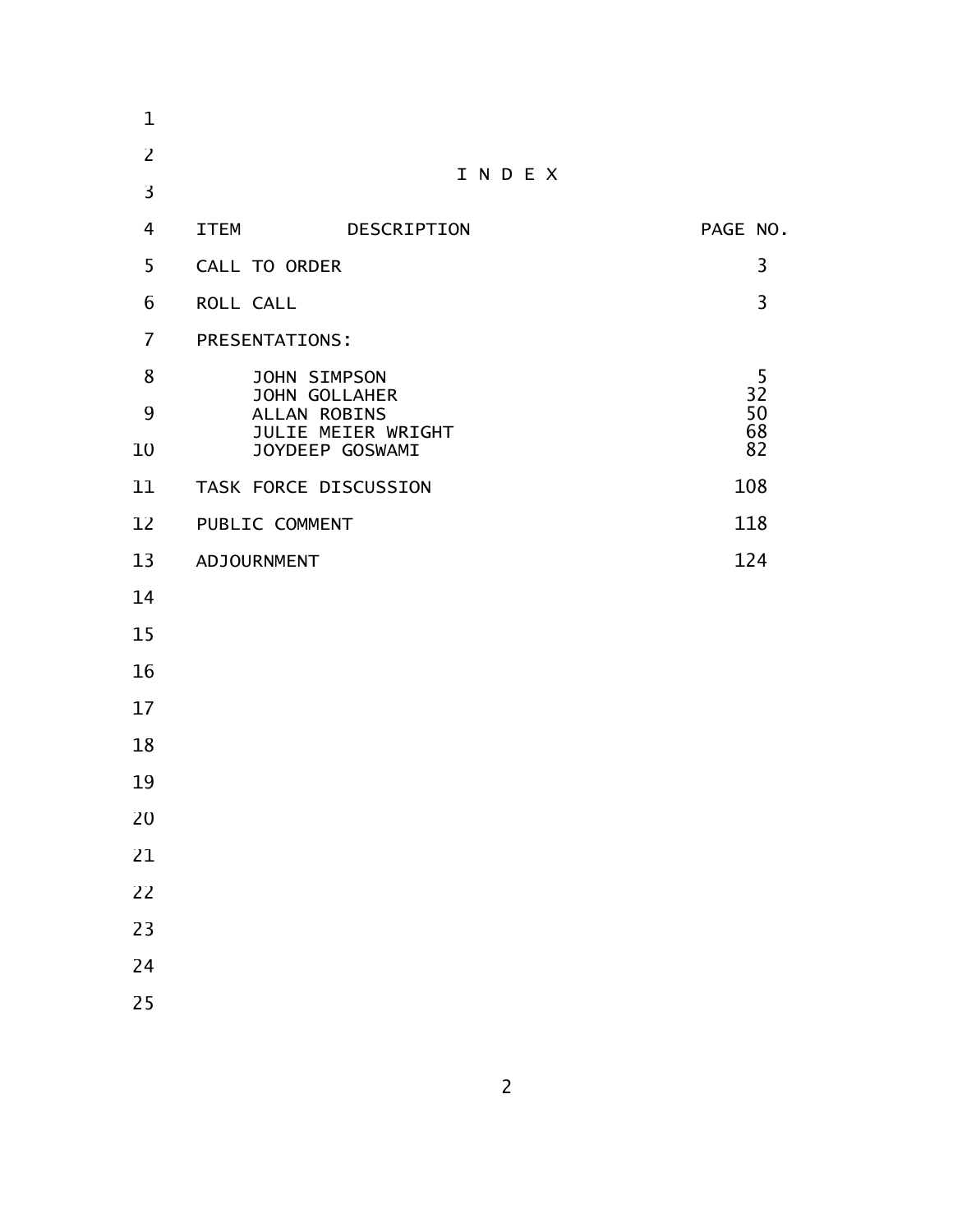| $\mathbf 1$ | THURSDAY, APRIL 27, 2006                               |
|-------------|--------------------------------------------------------|
| 2           |                                                        |
| 3           | MS. KING: WE'LL CALL THE MEETING TO ORDER              |
| 4           | THEN.                                                  |
| 5           | CHAIRMAN PENHOET: WE HAVE A TRANSCRIBER AT             |
| 6           | WORK, SO WE CAN START THE MEETING. THIS MEETING IS     |
| 7           | BEING CONDUCTED IN FIVE PLACES. WE'RE AT UC SAN DIEGO, |
| 8           | AND WE THANK OUR HOST FOR PROVIDING THIS SPACE, AT     |
| 9           | NUVELO CORPORATION, IN LOS ANGELES, AND IN CHICO.      |
| 10          | WE'LL DO A ROLL CALL SO WE KNOW EXACTLY WHO FROM THE   |
| 11          | CIRM IS PRESENT.                                       |
| 12          | MS. KING: SUSAN BRYANT.                                |
| 13          | DR. BRYANT: HERE.                                      |
| 14          | MS. KING: MICHAEL GOLDBERG.                            |
| 15          | MR. GOLDBERG: HERE.                                    |
| 16          | MS. KING: SHERRY LANSING. TED LOVE.                    |
| 17          | UNIDENTIFIED SPEAKER: HE STEPPED OUT. HE'LL            |
| 18          | BE RIGHT BACK.                                         |
| 19          | MS. KING: ED PENHOET.                                  |
| 20          | CHAIRMAN PENHOET: HERE.                                |
| 21          | MS. KING: PILL PIZZO. JOHN REED.                       |
| 22          | DR. REED: HERE.                                        |
| 23          | MS. KING: JEFF SHEEHY. OSWALD STEWARD.                 |
| 24          | DR. STEWARD: HERE.                                     |
| 25          | MS. KING: JANET WRIGHT.                                |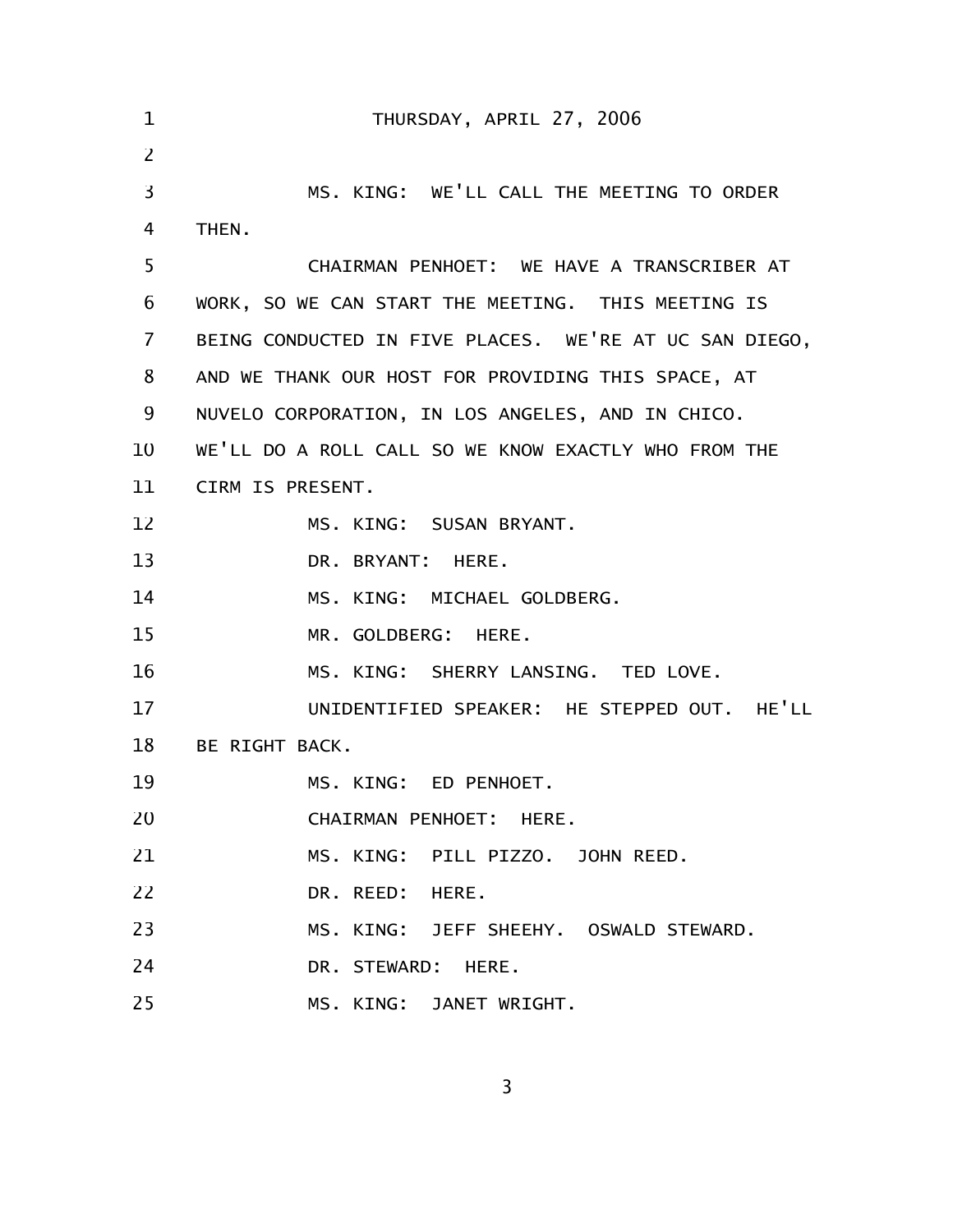DR. WRIGHT: HERE.

1

CHAIRMAN PENHOET: GOOD. SO THANK YOU ALL. SORRY WE'RE LATE IN GETTING STARTED, BUT WE WILL PROCEED WITH TODAY'S SESSION. AS ALL OF YOU KNOW, I THINK THIS IS OUR SECOND MEETING IN OUR ATTEMPTS TO DEFINE AN INTELLECTUAL PROPERTY POLICY FOR GRANTS, CONTRACTS, LOANS, WHATEVER FORM OF PAYMENTS WE MIGHT MAKE TO INDUSTRIAL ORGANIZATIONS. 2 3 4 5 6 7 8

AND WE HAD A SORT OF VERY, I THINK, PRODUCTIVE FIRST MEETING AT STANFORD NOW SIX WEEKS AGO, I GUESS IT WAS. AND THIS ROUND WITH THE SECOND MEETING IN SAN DIEGO. WE PLAN TO HAVE A THIRD MEETING PROBABLY IN SACRAMENTO SOMETIME LATER IN THE SUMMER. SO WE'RE MOVING THIS PROCESS ALONG. WE'RE VERY INDEBTED TO THE PEOPLE WHO HAVE AGREED TO COME AND SHARE THEIR PERSPECTIVES ON THIS ISSUE WITH US TODAY. 9 10 11 12 13 14 15 16

WE HAVE A GROUP OF PRESENTERS, FIVE IN TOTAL, AS YOU KNOW. AND THE FIRST OF THOSE IS JOHN SIMPSON. JOHN IS THE STEM CELL PROJECT DIRECTOR FOR THE FOUNDATION FOR TAXPAYER AND CONSUMER RIGHTS. SO WE'LL JUST GET RIGHT INTO JOHN'S PRESENTATION. JOHN, THANK YOU FOR JOINING US TODAY AND FOR PUTTING YOUR PRESENTATION TOGETHER. 17 18 19 20 21 22 23

A REMINDER, WE HAD TO WAIT FOR A TRANSCRIBER BECAUSE ALL THESE MEETINGS ARE TRANSCRIBED, SO WE GET 24 25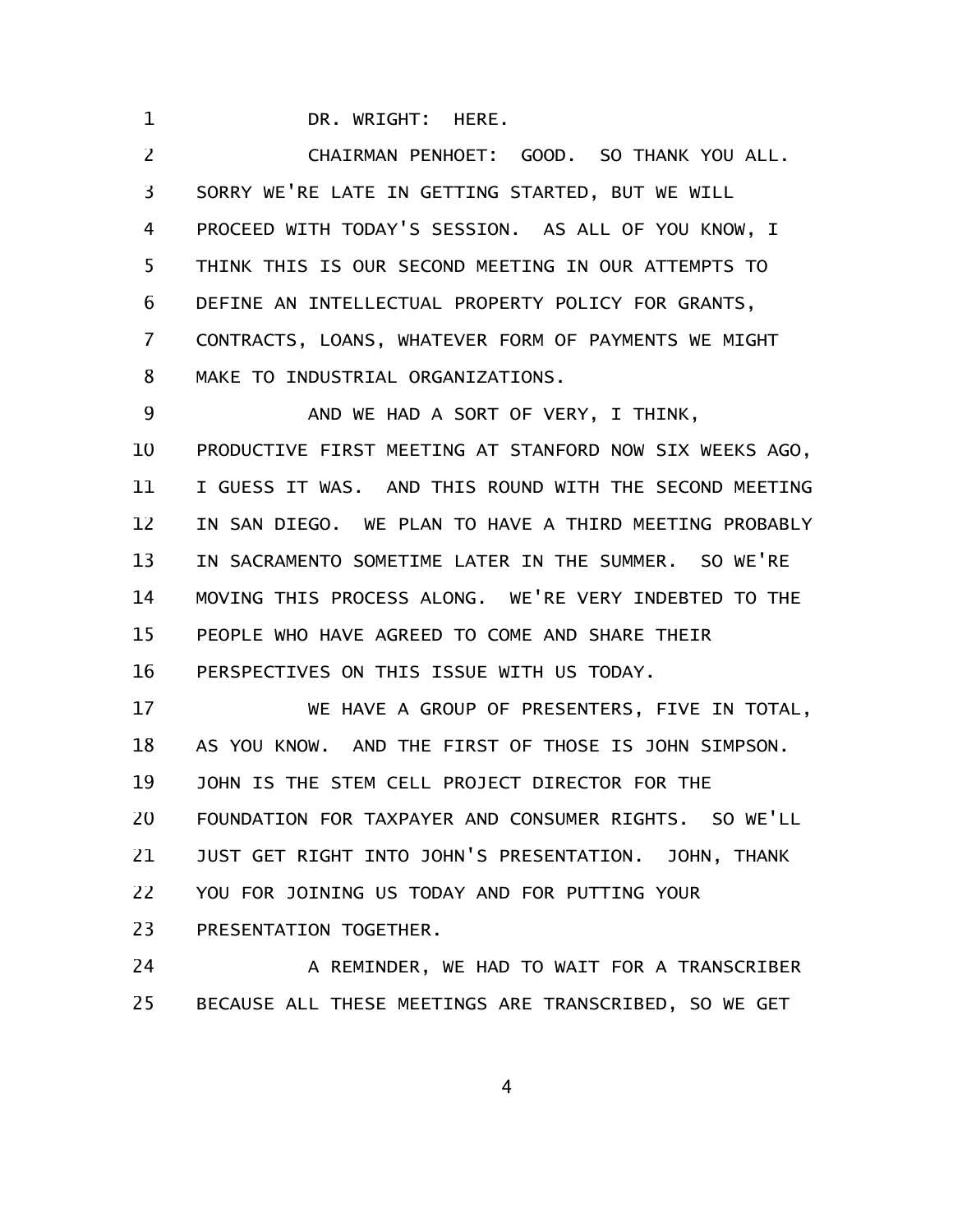ALL OF THE COMMENTS AND WE KEEP ALL OF THE POWERPOINT PRESENTATIONS AS WELL. WE HAVE FIVE, SIX PEOPLE IN THE AUDIENCE HERE THIS MORNING, ONE OF WHOM IS OUR NEWEST ICOC MEMBER, DUANE ROTH, WHO MOST OF THE LOCAL PEOPLE KNOW THANK YOU FOR JOINING US TODAY. 1 2 3 4 5

MR. SIMPSON: THANK YOU, VERY MUCH, DR. PENHOET. IS THIS MICROPHONE WORKING LOUD ENOUGH SO THAT EVERYONE CAN HEAR IT OKAY? I'M WIRELESSLY HOOKED UP HERE. I'M NOT QUITE SURE. WHAT ABOUT THE REMOTE SITES? ARE YOU ABLE TO HEAR ON THE TELEPHONES? (ALL SITES RESPOND AFFIRMATIVELY.) 6 7 8 9 10 11

MR. SIMPSON: WELL, FIRST OF ALL, I REALLY WANTED TO THANK THE CHAIRMAN AND THE FIRST DEPUTY FOR GIVING ME THE OPPORTUNITY TO PRESENT OUR VIEWS. WE DID ISSUE A REPORT BACK IN JANUARY WHICH WAS CALLED "AFFORDABILITY, ACCESSIBILITY, AND ACCOUNTABILITY FOR CALIFORNIA STEM CELL RESEARCH." THAT WAS AIMED MORE TOWARDS THE NONPROFITS. WE HAVE COPIES OF THAT HERE AVAILABLE TO THE BOARD MEMBERS. WHAT I ALSO THEN PREPARED IS A WHITE PAPER TODAY THAT IS ALSO AVAILABLE. IT'S THE BASIS FOR THIS PRESENTATION. I THINK YOU'VE GOT THAT AS WELL. 12 13 14 15 16 17 18 19 20 21 22

I JUST WOULD POINT OUT IF YOU HAVE STRONG AGREEMENTS OR DISAGREEMENTS OR WHATEVER WITH WHAT I MIGHT SAY, MY COORDINATES ARE THERE ON THE FIRST SLIDE. 23 24 25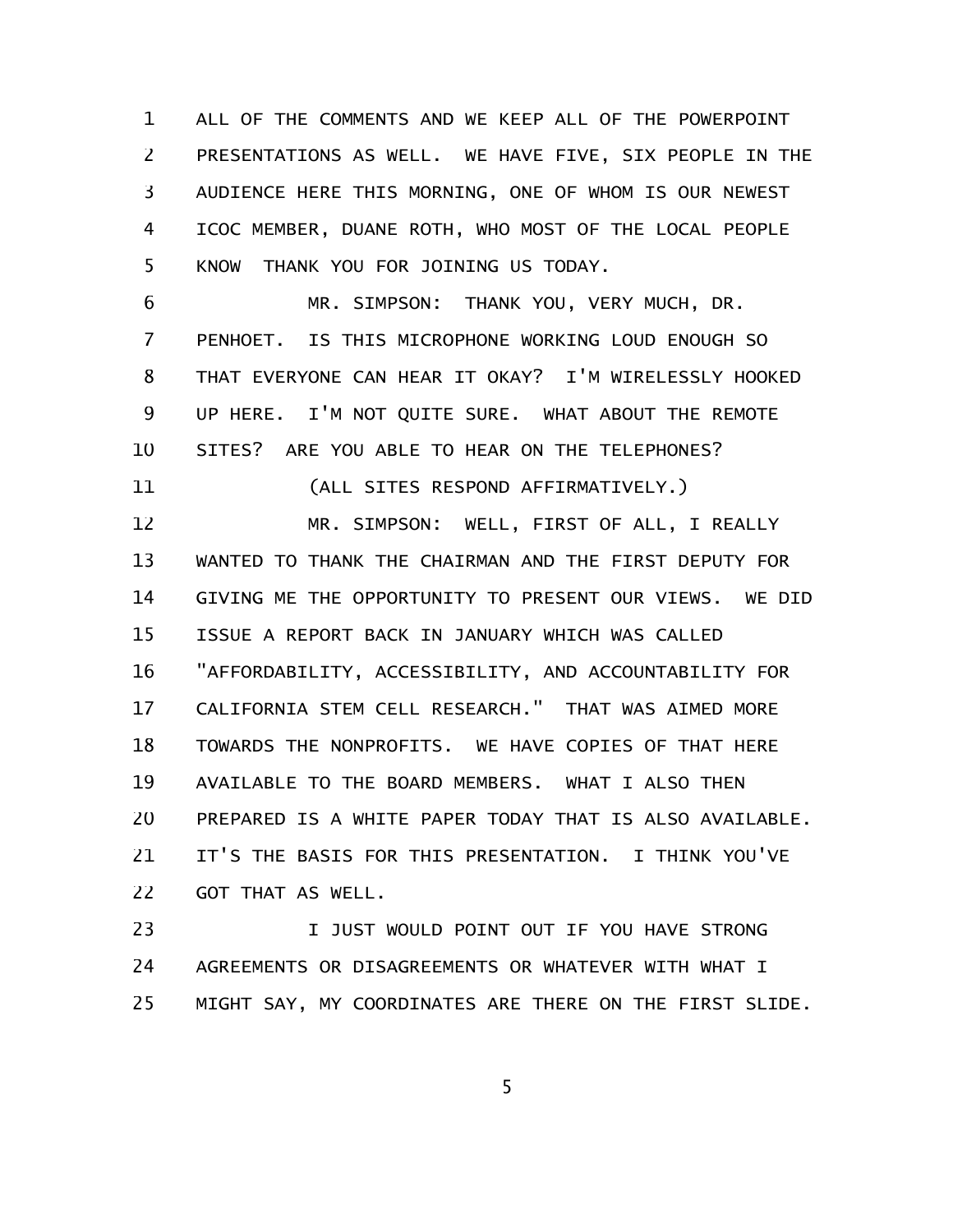I CAN BE REACHED AT JOHN@CONSUMERWATCHDOG.ORG. OUR WEBSITE IS WWW.CONSUMERWATCHDOG.ORG, AND WE HAVE OUR OWN SPECIAL STEM CELL PAGES AT STEMCELLWATCH.ORG. 1 2 3

DR. WRIGHT: JOHN, THIS IS JANET WRIGHT. IS THE WHITE PAPER THAT YOU HAVE THERE TODAY ACCESSIBLE THROUGH THE WEBSITE, OR ARE YOU GOING TO MAIL THAT OUT TO THOSE OF US WHO AREN'T THERE? HOW DOES THAT WORK? MR. SIMPSON: THAT WAS E-MAILED, I THINK, WAS IT? IN TERMS OF THE SLIDES. I CAN SEND IT. IT WILL BE AVAILABLE ON OUR WEBSITE. I HAVE SENT A COPY OF IT TO CIRM. 4 5 6 7 8 9 10 11

DR. MAXON: I CAN DISTRIBUTE IT AGAIN. 12

DR. WRIGHT: GREAT. THANKS. 13

CHAIRMAN PENHOET: -- HERE EVERYBODY SHOULD HAVE A COPY. 14 15

MR. SIMPSON: THE THING I FIRST WANT TO TALK ABOUT WHO WE ARE. WE'RE A NONPROFIT, NONPARTISAN CONSUMER WATCHDOG ORGANIZATION. WE WERE KNOWN FOR THE PROPOSITION 103. OUR FOUNDER, HARVEY ROSENFIELD, WROTE THAT AND REFORMED THE INSURANCE INDUSTRY. WE'VE BEEN INVOLVED RECENTLY IN HEALTHCARE, INSURANCE, ACCESS, FIGHTING EXCESSIVE OIL PROFITS, CAMPAIGN FINANCE REFORM, THAT SORT OF THING. 16 17 18 19 20 21 22 23

I THINK IT'S IMPORTANT TO UNDERSTAND THAT WE DID NOT HAVE A POSITION ON PROPOSITION 71 WHEN IT WAS 24 25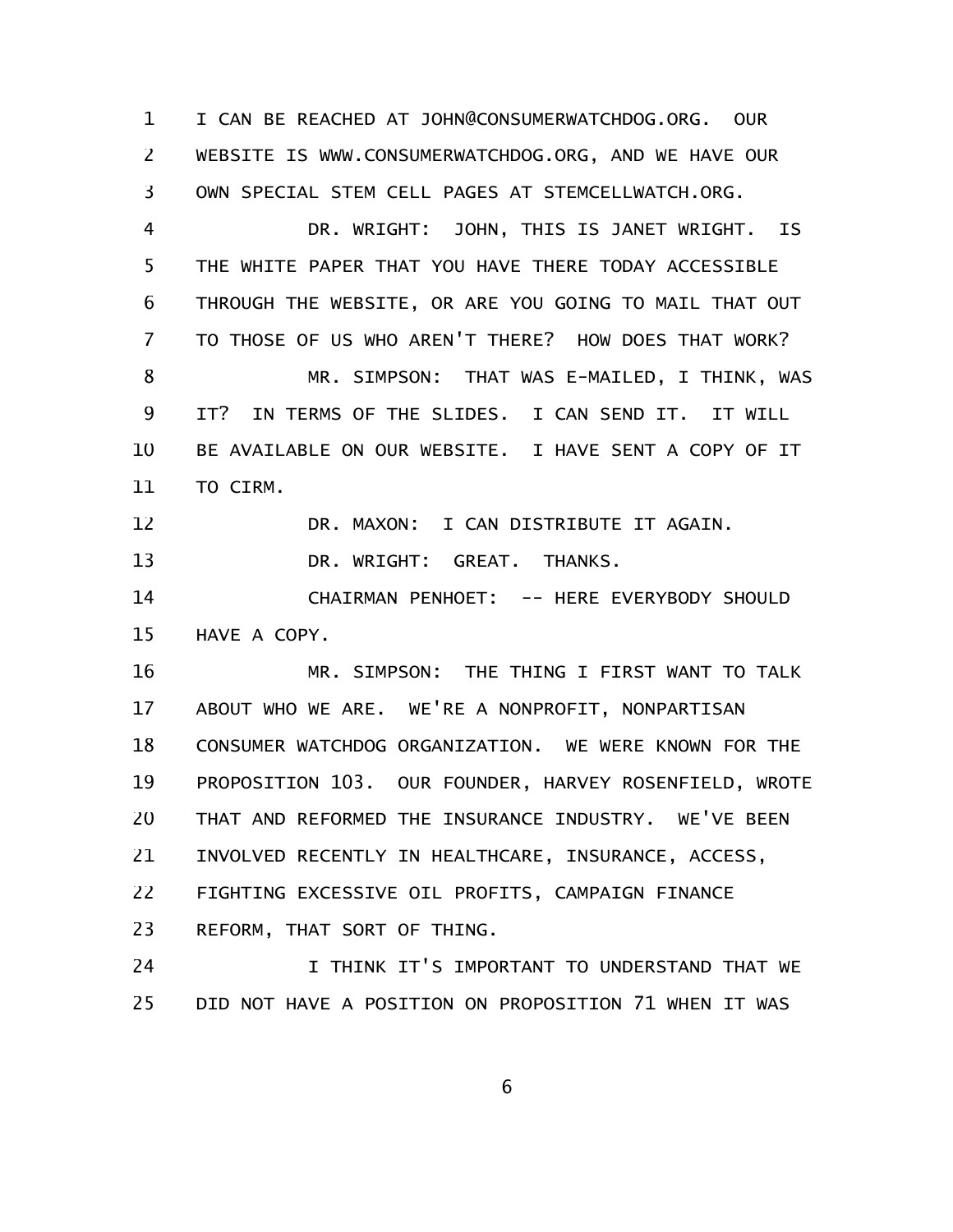PASSED. WHEN IT WAS PASSED, WE FELT THAT OUR ROLE WAS TO MAKE SURE THAT THE PUBLIC BENEFIT PROMISES ARE KEPT AND ENACTED. SO SOME ORGANIZATIONS HAVE BEEN AGAINST IT FROM THE BEGINNING. WE STEPPED INTO IT ONCE ESSENTIALLY IT WAS OVERWHELMINGLY APPROVED BY THE PEOPLE. 1 2 3 4 5 6

AND A LITTLE BIT ABOUT MYSELF. I'M A FORMER NEWSPAPERMAN, A LONG TIME WITH THE GANETT COMPANY IN PLACES IN UPSTATE NEW YORK, BINGHAMTON, ITHACA, GUAM, AND THEN MOST OF MY CAREER AT U.S.A. TODAY WHERE I ENDED UP BEING DEPUTY EDITOR, WHICH WAS A GLORIFIED WAY OF SAYING I RAN THE INTERNATIONAL EDITION. I DID A LITTLE BIT OF CONSULTING WITH THE IRISH TIMES, THE GLEANER IN JAMAICA, TAUGHT JOURNALISM IN IRELAND, ENDED UP AT A SYNDICATE COMPANY IN L.A., AND NOW I'M WORKING FOR THE FOUNDATION. I SHOULD STRESS I'M NOT A LAWYER. SO I DON'T KNOW WHETHER THAT HELPS MY VIEW OF IP OR HINDERS IT, BUT THAT IS A DISCLAIMER. 7 8 9 10 11 12 13 14 15 16 17 18

AT THE LAST HEARING WE HEARD WHAT I THOUGHT WAS SORT OF AN EXAMPLE OF, YOU KNOW, DO IT OUR WAY OR WE'RE GOING TO TAKE THE PETRIE DISHES AND GO HOME. GENENTECH, ALTHOUGH THEY'RE NOT PROBABLY GOING TO BE INVOLVED IN STEM CELL RESEARCH, TALKED ABOUT THE BIOTECH INDUSTRY AND SAID, LOOK, WE'RE NOT GOING TO ENGAGE IF THERE ARE APPROPRIATE PUBLIC BENEFIT 19 20 21 22 23 24 25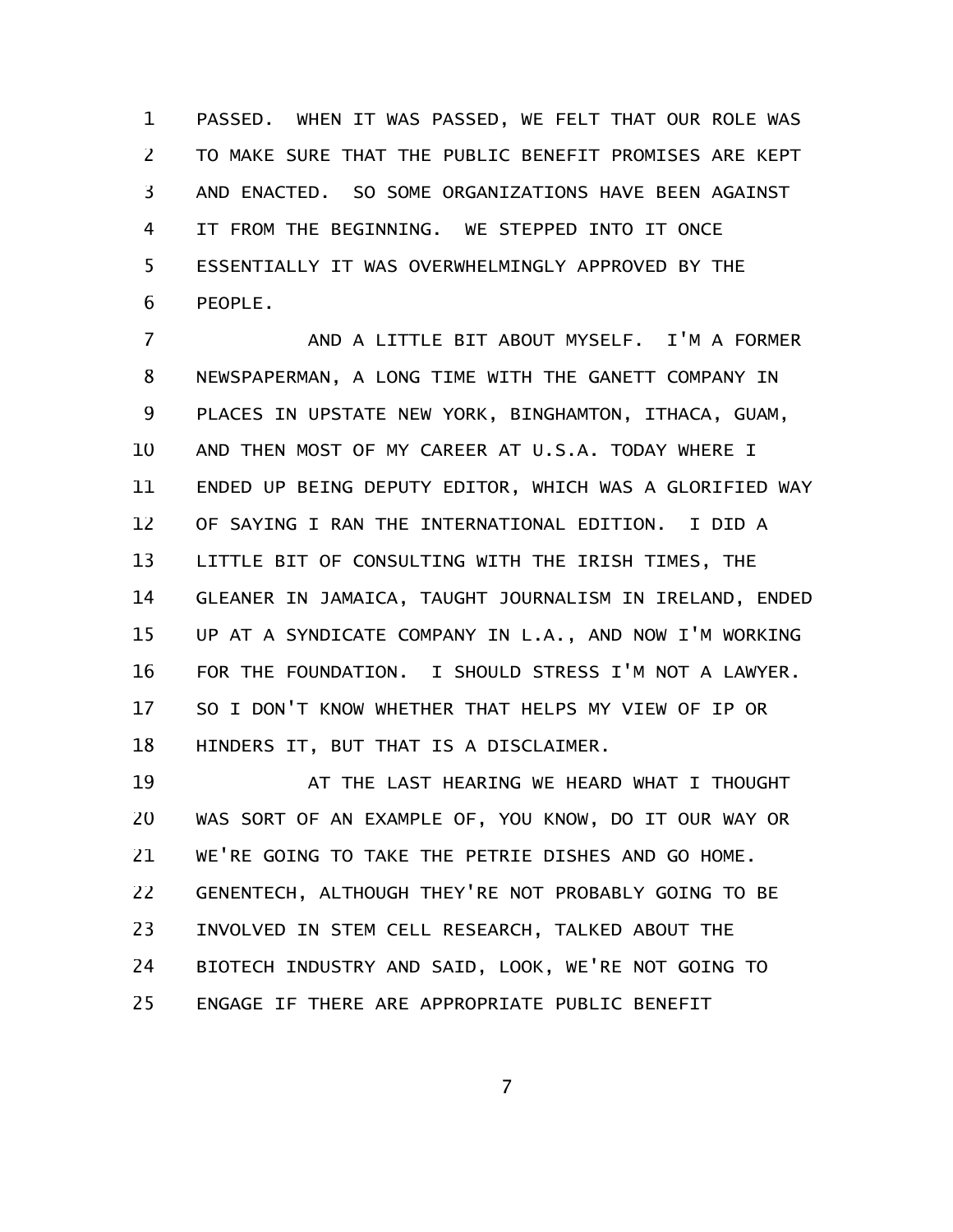REQUIREMENTS ATTACHED TO THESE GRANTS. 1

BRAD MARGUS FROM PERLEGEN SCIENCES BASICALLY SAID COMPANIES AREN'T GOING TO COME TO YOU ON OUR KNEES. YOU WANT TO ENCOURAGE THE BEST CLASS OF PLAYERS TO PARTICIPATE, NOT JUST THE FINANCIALLY DESPERATE. WELL, I THINK THERE'S SOME FACTS THAT NEED TO BE EXAMINED. LAST YEAR \$5.9 BILLION WENT OUT TO THE BIOTECH INDUSTRY. A 120 MILLION OF THAT WAS FOR STEM CELL RESEARCH. THERE WAS \$30 MILLION OF FEDERAL STEM CELL MONEY. AND WHAT THAT REALLY MEANS IS, I THINK, THAT WHEN CIRM STARTS PUTTING OUT \$300 MILLION A YEAR, YOU'RE GOING TO BE THE BIGGEST FUNDER OF STEM CELL RESEARCH IN THE WORLD PROBABLY. SO TO ME THAT MEANS, YES, THE BIOTECH INDUSTRY REALLY IS KEENLY INTERESTED IN THIS PUBLIC MONEY AND WANTS IT. 2 3 4 5 6 7 8 9 10 11 12 13 14 15

THE OTHER THING I THINK I JUST WANT TO ADD ABOUT THE WHOLE VENTURE CAPITAL PICTURE, WHICH IS IMPORTANT, IS THAT LOOMING OVER THE WHOLE INDUSTRY AND CAUSING A GREAT AMOUNT OF UNCERTAINTY ON THE PART OF VENTURE CAPITALISTS IN STEM CELLS ARE THE PATENTS ON HUMAN EMBRYONIC STEM CELLS ON ALL OF THEM IN THE UNITED STATES, THE PATENTS ONLY RECOGNIZED IN THE UNITED STATES THAT ARE HELD BY THE WISCONSIN AREA ALUMNI -- I'M SORRY -- WISCONSIN ALUMNI RESEARCH FOUNDATION. THE WARF PATENTS REALLY ARE OUTRAGEOUS. I 16 17 18 19 20 21 22 23 24 25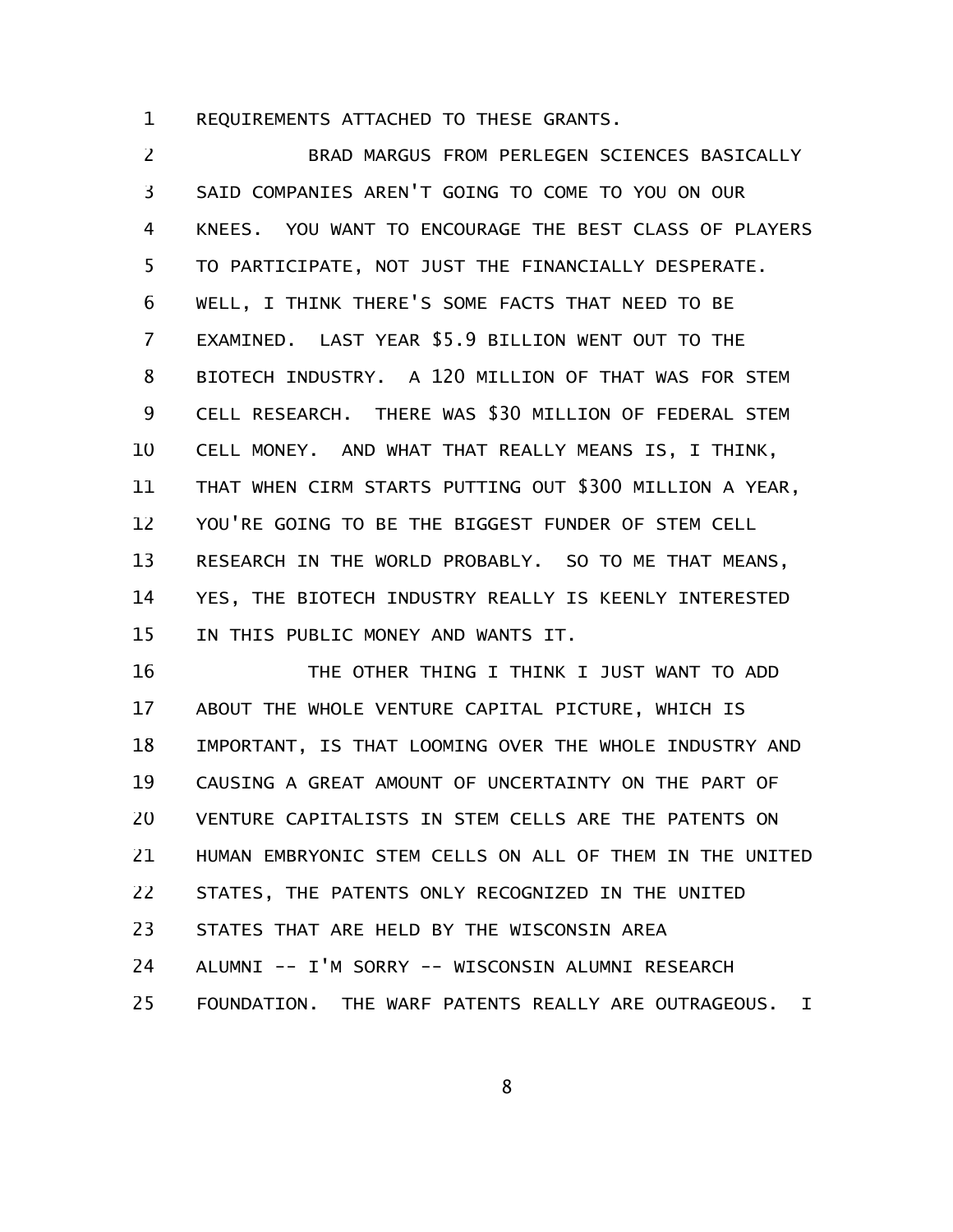MEAN THEY MEAN, FOR INSTANCE, THAT IF THE STEM CELL RESEARCHER, LIKE JEANNE LORING, WHO'S IN THE AUDIENCE, COMES UP WITH 20 NEW STEM CELL LINES, SHE CAN'T PROVIDE THEM TO ANYBODY ELSE UNLESS WARF SAYS SO. AT LEAST THAT'S LITERALLY WHAT IT MEANS. 1 2 3 4 5

PROPOSITION 71, THE PROMISES OF THAT. WELL, WE ALL KNOW ABOUT THE PROMISES OF CURES AND HOPE AND THAT, BUT THE OTHER THING WE'VE GOT TO REMEMBER WAS THAT IN THE PROPOSITION ITSELF WERE SPECIFIC PROVISIONS TO BENEFIT THE PEOPLE. I QUOTE HERE FROM SECTION III OF THE PURPOSE AND INTENT OF PROP 71. ONE OF THEM WAS TO PROTECT THE BENEFIT TO THE CALIFORNIA BUDGET BY PROVIDING AN OPPORTUNITY FOR THE STATE TO BENEFIT FROM ROYALTIES, PATENTS, AND LICENSING FEES THAT RESULT FROM RESEARCH. 6 7 8 9 10 11 12 13 14 15

THE VOTE OVERWHELMINGLY PROVED THE CONCEPT OF PROP 71. FIFTY-NINE PERCENT OF THE PEOPLE VOTED FOR IT. THEY DID IT, THOUGH, WITH THE DIRECT UNDERSTANDING AND BELIEF BOTH IN THAT SPECIFIC LANGUAGE AND IN THE LANGUAGE OF VARIOUS ANALYSES THAT THE SUPPORTERS OF THE PROPOSITION USED AT THE TIME THAT ESTIMATED THAT AN AMOUNT FROM 6.4 BILLION TO 12.6 BILLION WOULD CAN BACK TO THE STATE. SO WHAT I THINK IS THAT IT WAS AN OVERWHELMING SUPPORT FOR PROP 71, BUT NOT A BLANK CHECK FOR BIOTECH. 16 17 18 19 20 21 22 23 24 25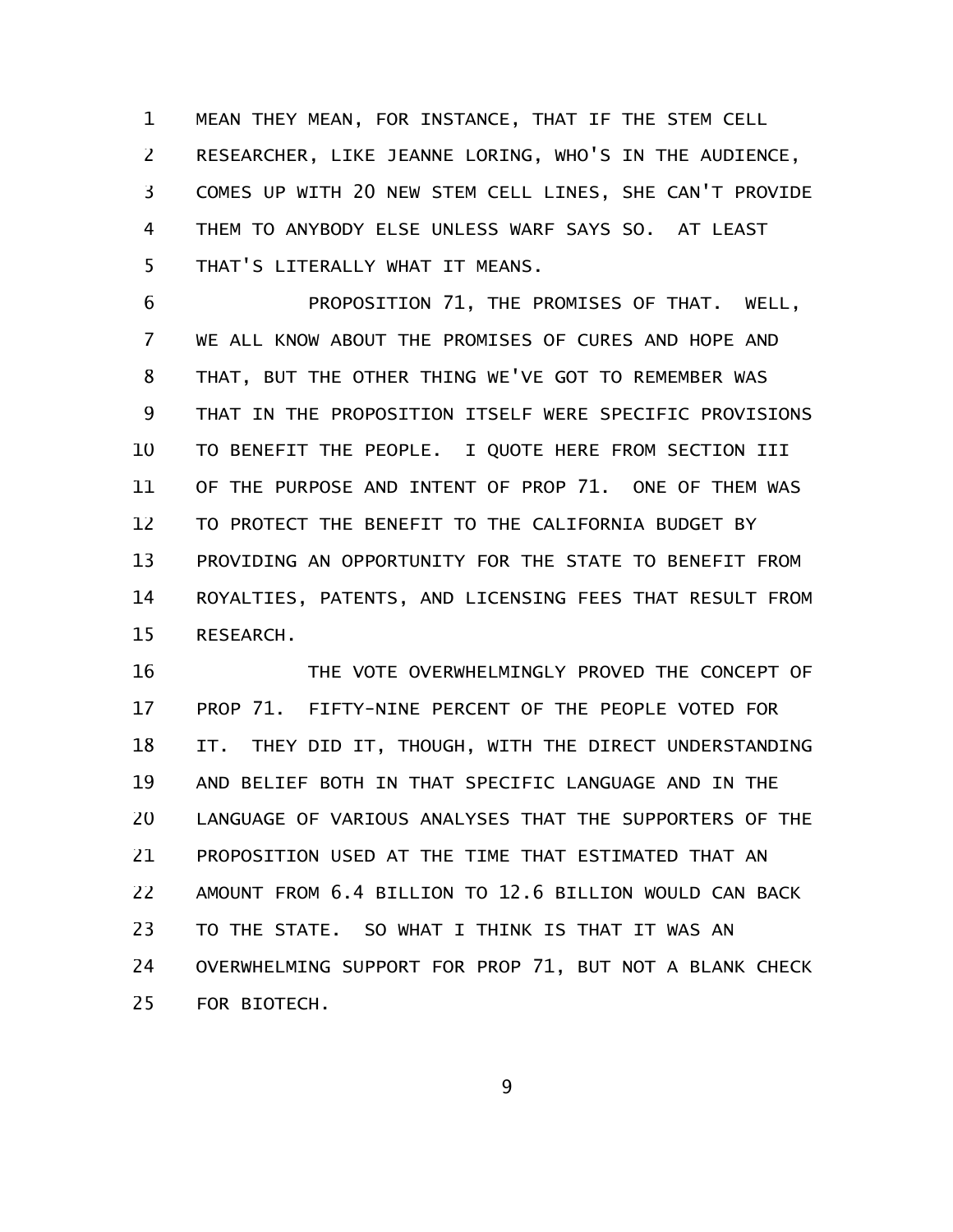THE OTHER THING I THINK THAT'S KEY IN ALL OF THIS IS THAT THE WAY THAT YOU CAN MAKE SURE THAT THE PUBLIC BENEFIT IS MET IS THROUGH IP POLICY. IP POLICY IS THE MECHANISM TO ASSURE THE PROMISES ARE KEPT. 1 2 3 4

NOW, YOU CAN TALK ABOUT PATENTS AND COMMISSIONS AND ROYALTIES, AND YOUR EYES WILL GLAZE OVER WHEN YOU START THINKING ABOUT HOW TO APPROACH IT IN THAT DIRECTION. I LIKE TO USE SOME SIMPLE BUSINESS MODELS, SOME SIMPLE SCENARIOS TO KIND OF UNDERSTAND WHAT I THINK ARE AT STAKE. AND TO ME THERE'S ONLY FOUR WAYS THAT CIRM MONEY CAN GO TO A BUSINESS. AND I CALL SCENARIO 1 LIKE BUILDING A HOUSE. BASICALLY YOU PAY A COMPANY TO BUILD A HOUSE. WHEN IT'S FINISHED, YOU OWN THE HOUSE. YOU MIGHT LIVE IN IT OR SELL IT, AND THE COMPANY THAT RECEIVED YOUR MONEY MADE A PROFIT AND HAS AN INCENTIVE TO BUILD MORE HOUSES. I THINK IN THE SAME WAY IF YOU GIVE A GRANT TO A BIOTECH COMPANY TO DO RESEARCH AND THE TAXPAYERS HAVE PUT UP THE MONEY, ANY DISCOVERIES THAT COME OUT OF THAT GRANT THAT LEAD TO SOMETHING THAT'S PATENTABLE, TAXPAYERS SHOULD OWN THAT PATENT. 5 6 7 8 9 10 11 12 13 14 15 16 17 18 19 20 21

WE WOULD URGE THAT THAT PATENT GO INTO A PATENT POOL TO MAXIMIZE ACCESS TO IT FOR THE MAXIMUM NUMBER OF PEOPLE. WE WOULD ALSO SAY THAT IF THERE WERE CASES WHERE FOR COMMERCIALIZATION OF THE PRODUCT THAT 22 23 24 25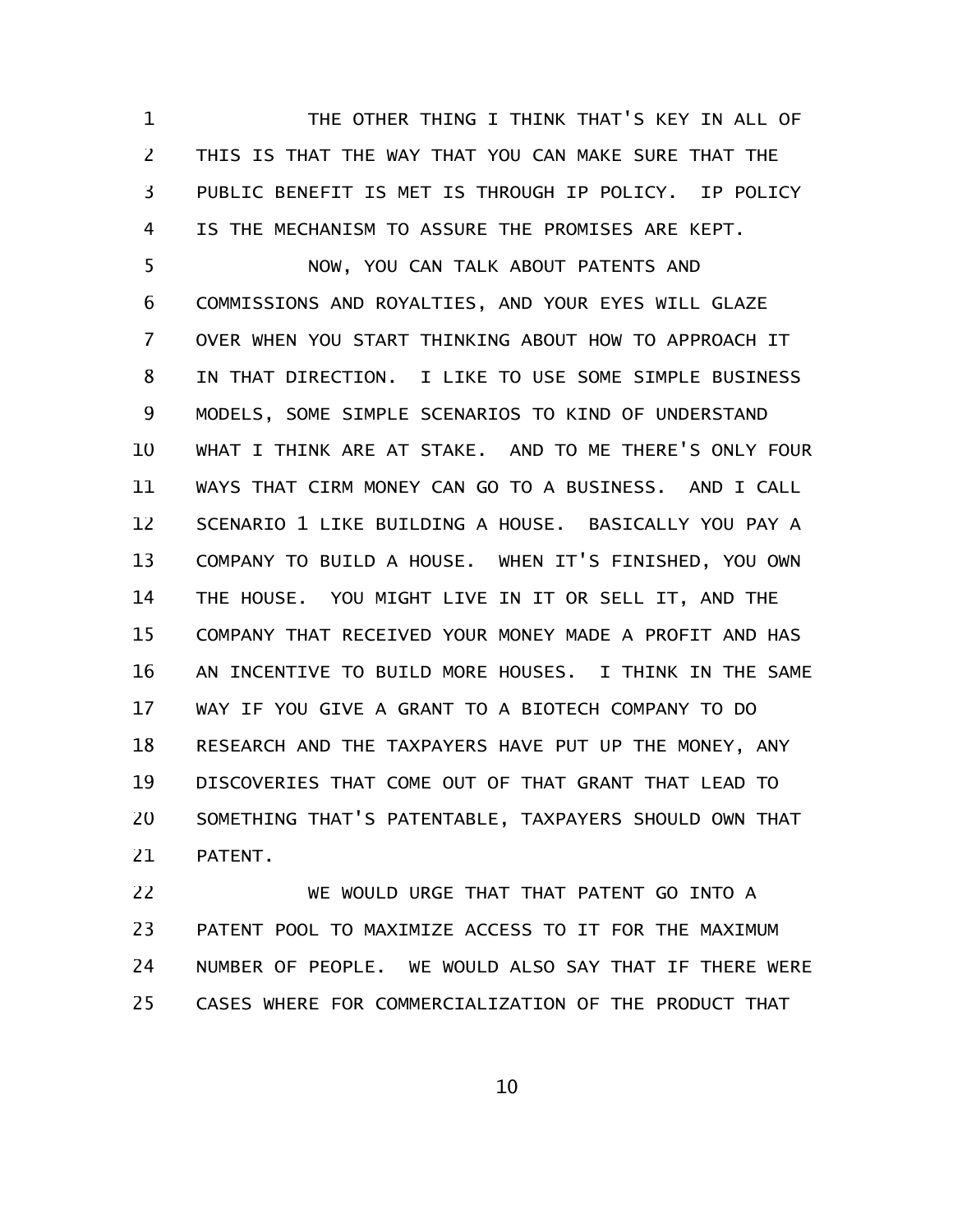WERE NECESSARY TO HAVE AN EXCLUSIVE LICENSE, THE STATE WOULD LICENSE IT BACK EXCLUSIVELY TO THAT GRANTEE ORGANIZATION IF IT WERE ABSOLUTELY NECESSARY TO COMMERCIALIZE. 1 2 3 4

THE SECOND SCENARIO IS WHAT I CALL THE PARTNERSHIP MODEL. I KIND OF LIKE THIS NOTION OF A HOUSE, BUT HERE SUPPOSE SOMEBODY HAS GOT LAND AND THEY COME TO YOU AND SAY GIVE US SOME MONEY. WE'LL BUILD A HOUSE ON THAT LAND. YOU PUT UP THE MONEY, WHEN THE HOUSE IS SOLD, YOU GET A RETURN ON YOUR INVESTMENT. IN THE WORLD OF PROPOSITION 71 AND BIOTECH, THIS WOULD BE ANALOGOUS TO A SITUATION WHERE A COMPANY ALREADY HAS A LICENSE OR A PATENT, AND THEY WANT THE MONEY TO FURTHER DEVELOP IT AND BRING WHATEVER THE PRODUCT IS USING THE EXISTING PATENT THAT THEY OWN OR CONTROL, BRINGING THAT TO MARKET. 5 6 7 8 9 10 11 12 13 14 15 16

SO IN THIS CASE I WOULD ARGUE THAT THE TAXPAYER SHOULD DESERVE SOME SORT OF RETURN ON THAT INVESTMENT THAT THEY'VE PUT IN. AND THAT WOULD BE SOME KIND OF A COMMISSION. 17 18 19 20

SCENARIO 3 IS MY BANK LOAN MODEL. COMPANY COMES AND SAYS WE'D LIKE TO BORROW X MILLIONS OF DOLLARS TO DO Y PROJECT. EVERYONE SITS DOWN AND AGREES THAT, OKAY, YOU GET IT AT THIS INTEREST RATE, YOU PAY IT BACK OVER THIS PERIOD OF TIME. I WOULD ASSERT THAT 21 22 23 24 25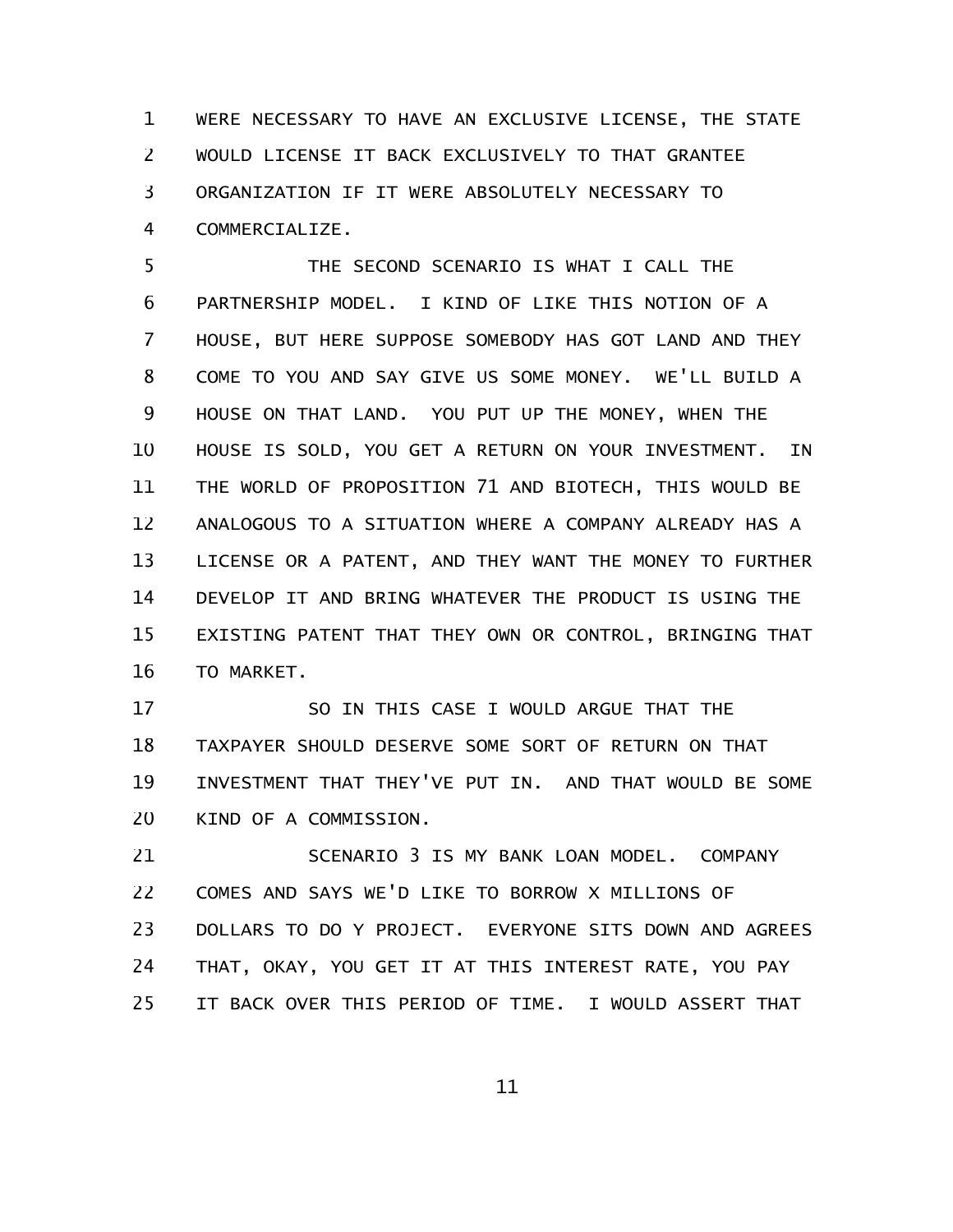IN THAT SITUATION YOU PROBABLY WOULD NOT HAVE A CLAIM THAT THE STATE COULD PUT ON THE INTELLECTUAL PROPERTY; BUT JUST LIKE WHEN A BANK MAKES A MORTGAGE, THE MORTGAGEE OFTEN HAS REQUIREMENTS PLACED ON THEM THAT THEY HAVE TO ENSURE THE PROPERTY OR THINGS LIKE THAT. I THINK THAT IT'S PERFECTLY APPROPRIATE IF YOU ARE GOING TO GET A LOAN FROM CIRM, THAT THERE BE PUBLIC BENEFIT REQUIREMENTS ATTACHED TO THE LOAN. 1 2 3 4 5 6 7 8

FINALLY, SCENARIO NO. 4 IS CONTRACT SERVICE. I COMPARE THAT TO THE SAME SORT OF THING AS HIRING SOMEBODY TO COME IN AND CLEAN YOUR HOUSE. FOR PROP 71 MONEY, IT COULD BE SOMETHING WHERE CIRM WOULD CONTRACT TO PROVIDE A PARTICULAR SERVICE, MAYBE MAINTAIN A STEM CELL BANK, MAYBE PROVIDING SOME SORT OF WIDELY NECESSARY RESEARCH TOOL THAT THE RESEARCHERS DON'T REALLY WANT TO MAKE, BUT IS NECESSARY FOR THE WORK. CIRM COULD CONTRACT TO DO THAT. 9 10 11 12 13 14 15 16 17

AGAIN, I DON'T SEE THAT THERE WOULD BE INTELLECTUAL PROPERTY CREATED THAT THE STATE WOULD NECESSARILY HAVE A ROLE IN, BUT I DO THINK THAT, JUST AS IF I GO HIRE A CONTRACTOR, IT'S SUGGESTED TO ME THAT I GET THREE BIDS AND GET THE BEST PERSON IN TO DO THE JOB, I THINK IT WOULD BE APPROPRIATE FOR CIRM TO HAVE PUBLIC BENEFIT REQUIREMENTS ATTACHED TO WHATEVER CONTRACT WAS AWARDED. 18 19 20 21 22 23 24 25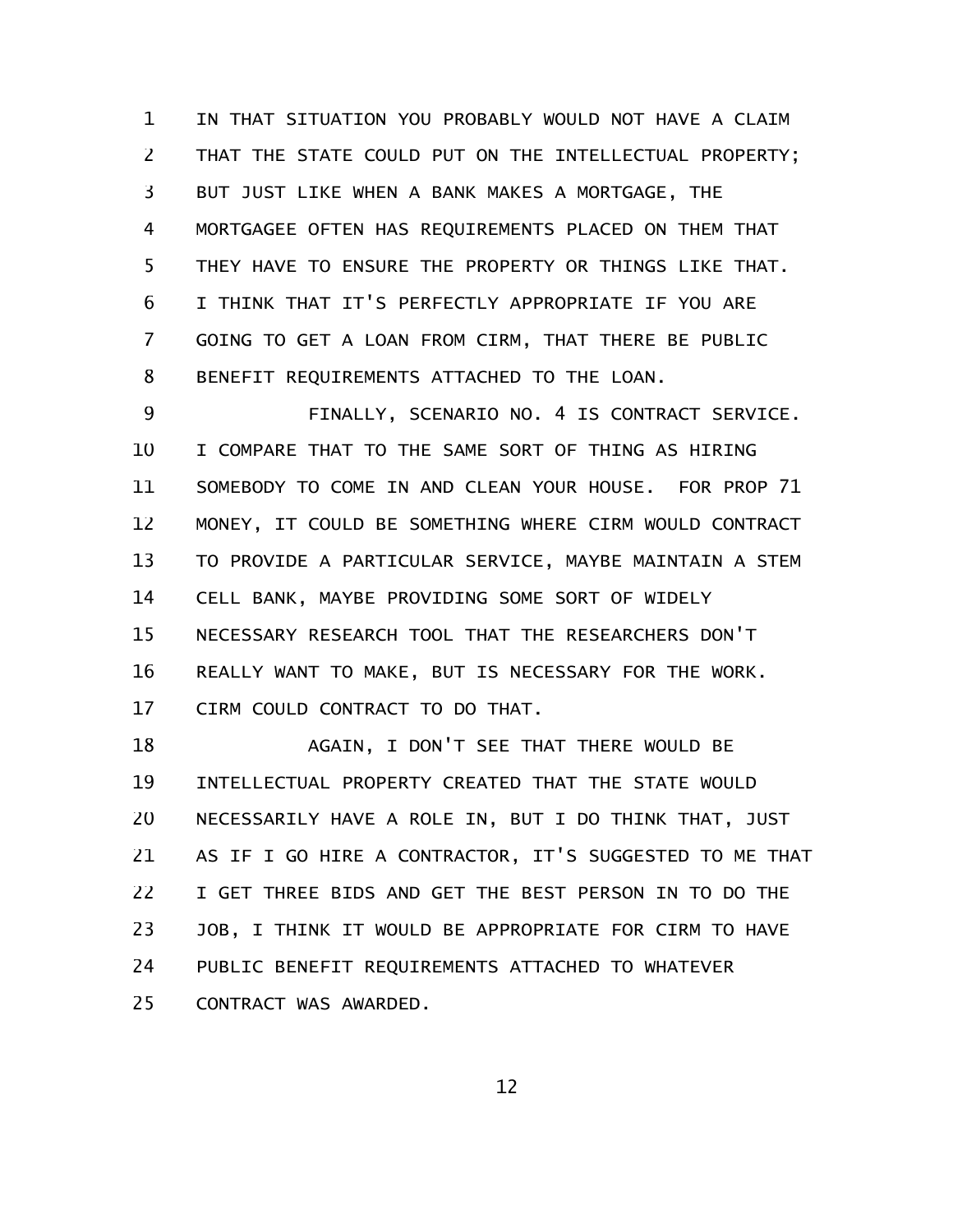SO THOSE ARE SOME BROAD KINDS OF THEORIES. WE BELIEVE THAT THE IP POLICY NEEDS TO BE GROUNDED IN THREE PRINCIPLES. WE SAY AFFORDABILITY, ACCESSIBILITY, ACCOUNTABILITY. WE MADE THAT POINT IN OUR ORIGINAL PAPER THAT WE PUT OUT. AND WHAT THAT BASICALLY MEANS VERY QUICKLY IS THE TREATMENTS HAVE TO BE PRICED SO THEY CAN BE SOLD -- SO THAT ALL CALIFORNIANS CAN AFFORD AND BENEFIT THEM. ACCESSIBILITY MEANS NOT JUST FOR POTENTIAL PATIENTS THAT CAN USE THE THERAPIES. IT ALSO MEANS THAT RESEARCHERS NEED TO HAVE ACCESS TO EACH OTHER'S RESEARCH, WHICH I THINK IS ONE OF THE MAJOR IMPORTANT POSITIONS OF THE IP POLICY FOR NONPROFITS. AND FINALLY, ACCOUNTABILITY. POLICIES ARE NO GOOD UNLESS THERE'S A MECHANISM TO ENSURE ENFORCEMENT, AND WE THINK THAT NEEDS TO BE ATTORNEY GENERAL. 1 2 3 4 5 6 7 8 9 10 11 12 13 14 15

SO WITH THAT SORT OF BROAD FRAMEWORK, I'VE GOT SOME SPECIFIC SORT OF BULLET POINTS OF THINGS THAT WE WOULD LIKE TO SEE INCORPORATED IN WHATEVER IP POLICY FINALLY COMES OUT, AND IT'S IN GREATER DETAIL IN THE WHITE PAPER, BUT JUST TO HIT THE HIGHLIGHTS VERY QUICKLY, AND WE THINK THIS ONE IS CRITICAL. THIS IS NOT NOW IN THE NONPROFIT ONES. WE THINK IT NEEDS TO BE ADDED. WE THINK THAT THAT'S THE PRINCIPLE THAT ANY THERAPIES OR DIAGNOSTICS THAT ARE DEVELOPED WITH PROPOSITION 71 MONEY HAVE TO BE MADE AVAILABLE AT A 16 17 18 19 20 21 22 23 24 25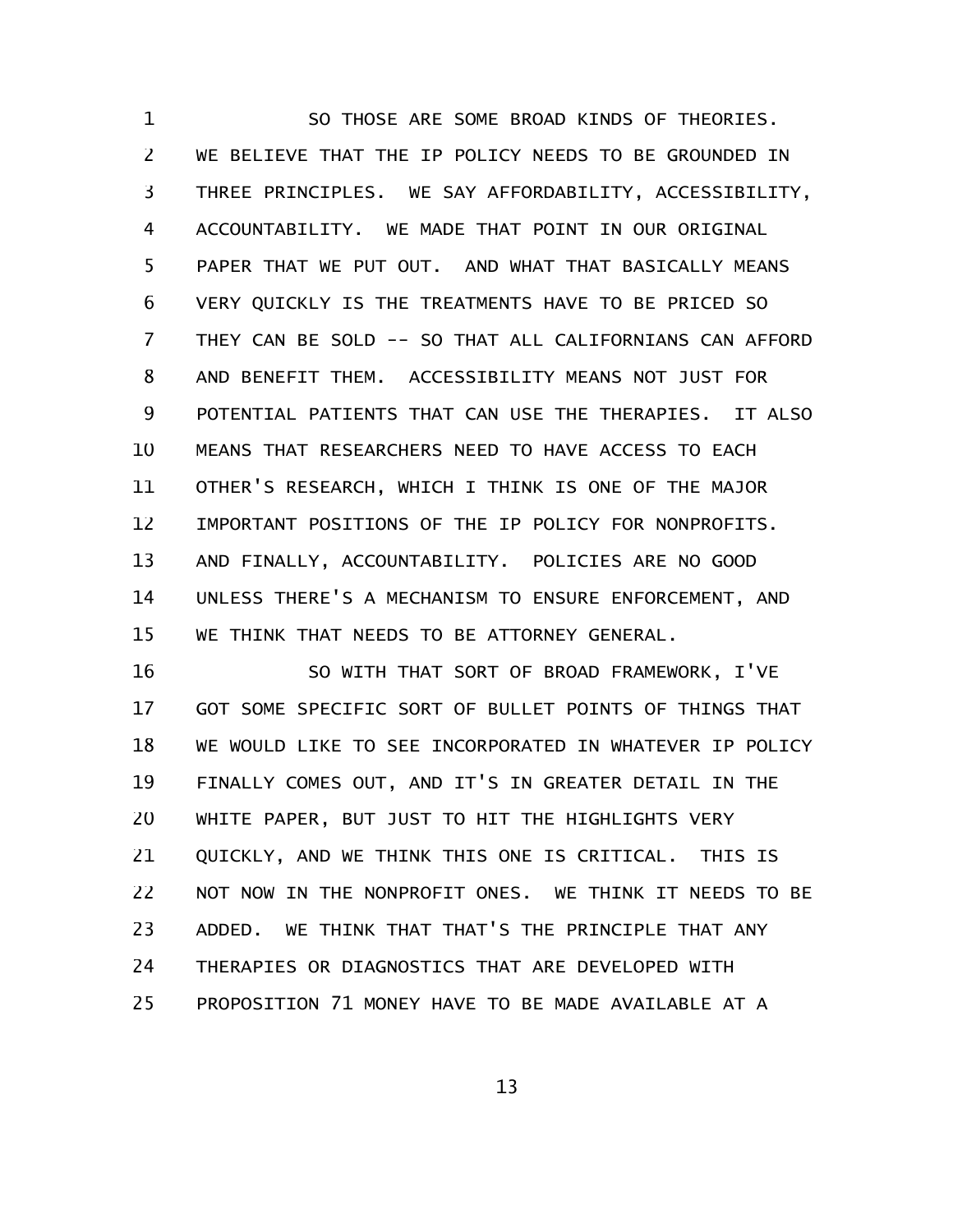REASONABLE PRICE. WE THINK A REASONABLE PRICE IS ONE THAT REFLECTS THE TRUE COST OF DEVELOPMENT OF THE DRUG OR THERAPY AND ALSO THE PUBLIC'S INVESTMENT. 1 2 3

WE THINK THAT IN THE SITUATIONS WHERE PERHAPS A COMPANY IS GETTING LICENSING REVENUE, ROYALTY REVENUE IN FOR SOMETHING THAT IT'S DEVELOPED WITH PROP 71 MONEY, WE THINK THAT, LIKE WITH THE NONPROFITS, THERE SHOULD BE A DIRECT PAYBACK TO THE STATE, AND WE THINK 25 PERCENT OF THE ROYALTIES WOULD BE APPROPRIATE. 4 5 6 7 8 9

NEXT SLIDE. WE WOULD BE THINKING ABOUT SITUATIONS WHERE THERE WOULD BE A COMMISSION OR A LICENSE FEE COMING BACK TO THE STATE. WE THINK A ROYALTY RATE WHEN A ROYALTY COMES INTO PLAY OUGHT TO BE THE SAME SORT OF ROYALTY RATE THAT WOULD APPLY TO SIMILAR SITUATIONS IF THE UNIVERSITY OF CALIFORNIA HAD DONE IT. 10 11 12 13 14 15 16

OTHER POINTS THERE, WE ALWAYS THINK IT'S IMPORTANT TO HAVE THE BUSINESSES EXPLAIN HOW WHAT THEY'RE GOING TO DO IS GOING TO BENEFIT ALL OF CALIFORNIANS. AND AGAIN, SAME AS THE NONPROFITS, WE THINK THERE NEEDS TO BE THE PROVISION THAT ANY DIAGNOSTICS OR CURES WOULD BE SOLD AT THE LOWEST PRICE TO PUBLICLY FUNDED HEALTHPLANS. THAT OFTEN IS THE MEDICAID PRICE, BUT I THINK SPECIFICALLY THE LOWEST IS A BETTER WAY TO FRAME IT. 17 18 19 20 21 22 23 24 25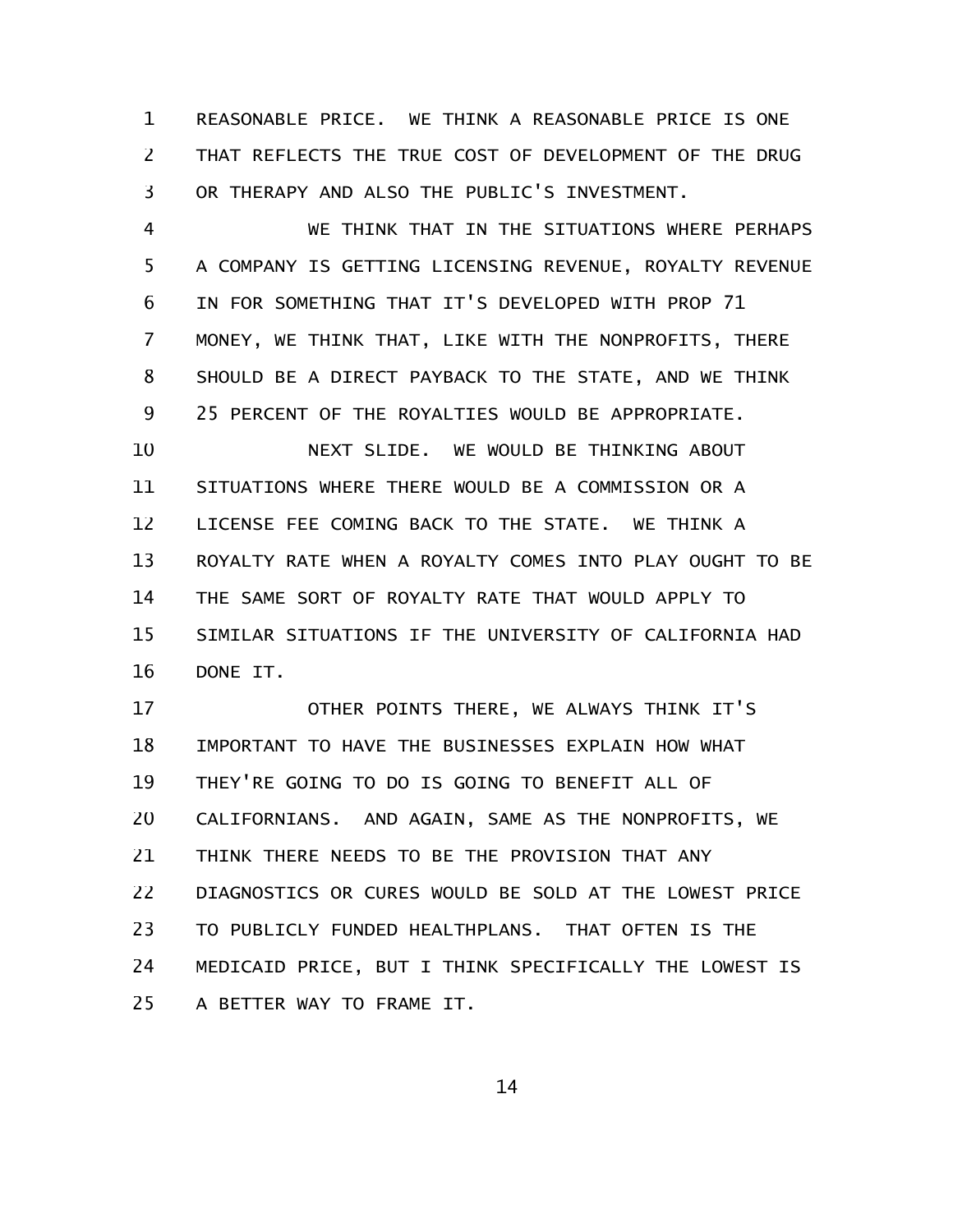AND THE NOTION OF ACCESSIBILITY, WE REALLY BELIEVE THAT THERE SHOULD BE A PATENT POOL, THAT THIS WOULD MAXIMIZE ACCESSIBILITY FOR EVERYBODY. IT'S TRUE THAT, YOU KNOW, IT TOOK A WORLD WAR I TO FORCE THE PATENT POOL THAT MADE AIRPLANES FLY AND REALLY COULDN'T HAVE DEVELOPED AIRPLANES WITHOUT GETTING ALL THE PATENTS TOGETHER IN ONE PLACE. AND I GUESS IT WAS FRANKLIN ROOSEVELT THAT WAS GIVEN THE CHARGE TO ESSENTIALLY ORDER A PATENT POOL, AND THAT'S WHAT LED TO FIGHTER PLANES BEING BUILT FOR WORLD WAR I. 1 2 3 4 5 6 7 8 9 10

IN SOME WAYS I THINK WE'RE IN A SIMILAR SITUATION WITH STEM CELL RESEARCH, AND SOMEBODY HAS GOT TO STEP UP TO THE PLATE AND SAY THERE ARE TOO MANY PATENTS. THEY NEED TO GET POOLED, SO WE CAN GO AHEAD ON THIS. 11 12 13 14 15

OTHER POINTS THERE ARE SOME OF THE SIMILAR ONES THAT WE'VE HAD IN THE NONPROFIT RULES. AND YOU CAN ALL READ THEM. WELL, I THINK THE NOTION THAT A BUSINESS WOULD HAVE TO PROVIDE A PLAN FOR ACCESS TO UNINSURED PATIENTS IS IMPORTANT. AND AGAIN, I CAN FORESEE A SITUATION WHERE EXCLUSIVITY SOMETIMES WORKS AGAINST DISSEMINATION, AND CIRM OUGHT TO BE ABLE TO BAR AN EXCLUSIVE LICENSE IN THAT SORT OF SITUATION. 16 17 18 19 20 21 22 23

THE SAME RULES IN THE NEXT SLIDE AS ARE IN THE FOUR -- EXCUSE ME -- THE NONPROFIT RULES. I THINK 24 25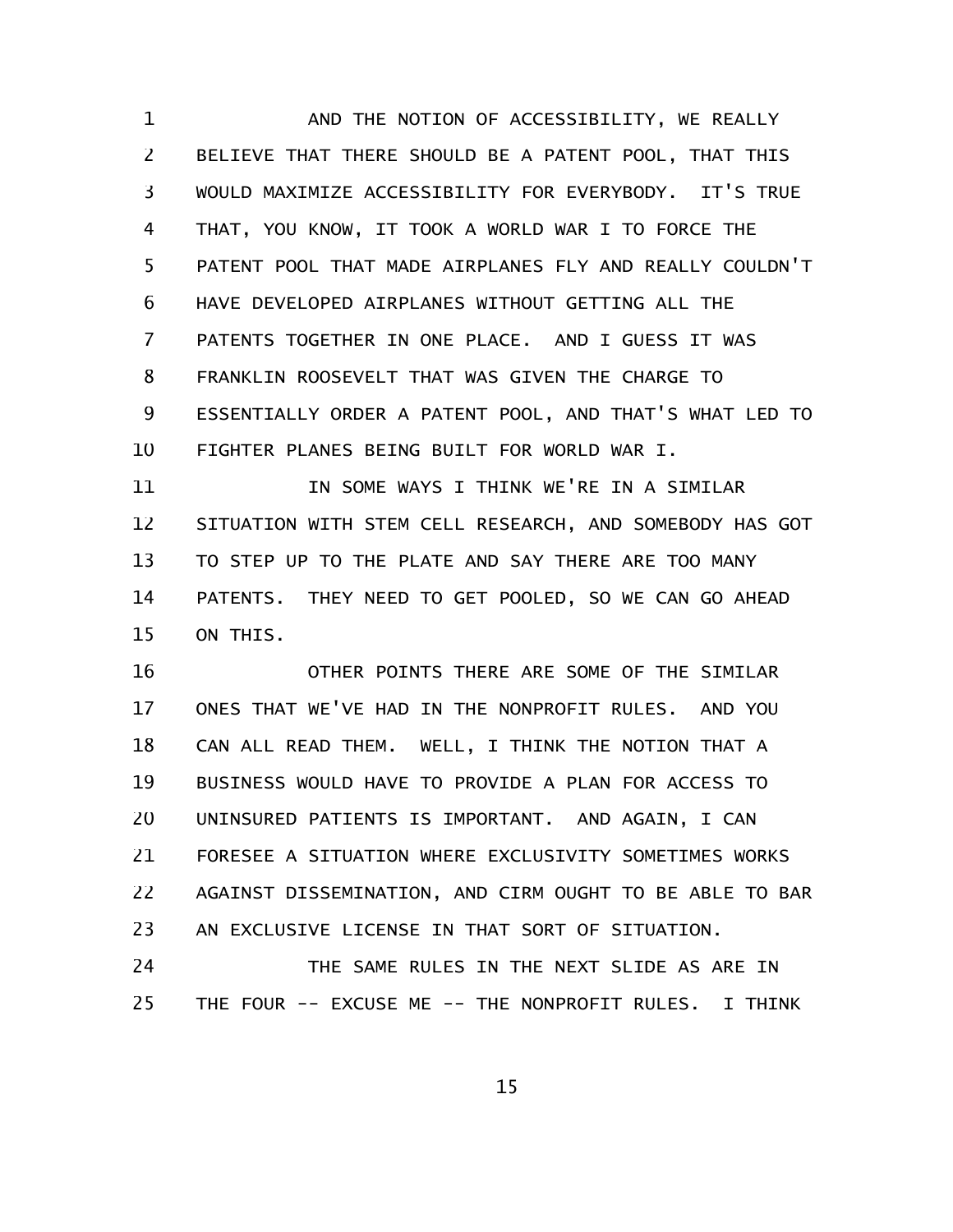THE ACCESS TO RESEARCH FOR RESEARCH PURPOSE IS CRITICAL. THAT NEEDS TO BE MAINTAINED. AND THIS LAST ITEM UNDER ACCESSIBILITY, I THINK THAT IN THOSE CIRCUMSTANCES WHERE AN EXCLUSIVE LICENSE IS GRANTED, IT'S NECESSARY TO GRANT IT ON A DISEASE-SPECIFIC BASIS. THIS PRECLUDES ONE COMPANY FROM ESSENTIALLY GETTING A LICENSE FOR A DRUG AND THEN ONLY GOING DOWN ONE ROUTE, BUT BLOCKING EVERYONE ELSE FROM DOING IT. 1 2 3 4 5 6 7 8

SO I THINK THAT IF YOU WANT TO LICENSE SOMETHING EXCLUSIVELY, IT SHOULD BE, OKAY, YOU'VE GOT THIS PARTICULAR THERAPY. WE'RE LICENSING IT EXCLUSIVELY FOR YOU TO DO SOMETHING WITH DIABETES. AND THEN ANOTHER EXCLUSIVE LICENSE, IF NECESSARY, TO GO INTO A DIFFERENT DISEASE. I THINK THAT WOULD KEEP PROGRESS GOING AHEAD FASTER. 9 10 11 12 13 14 15

AS I SAID BEFORE, ALL THE GREAT RULES IN THE WORLD REALLY ARE ONLY SO MUCH WORDS AND PAPER UNLESS THERE IS A MEANS OF ENFORCING ACCOUNTABILITY. WE BELIEVE THAT THE ATTORNEY GENERAL EXPLICITLY NEEDS TO HAVE INVOLVEMENT IN SOME OF THIS. IT IS TRUE THAT THROUGH THE OFFICE OF ADMINISTRATIVE LAW THAT ULTIMATELY YOUR REGULATIONS ARE LAWS, BUT I THINK IN SOME AREAS THERE NEEDS TO BE MORE EXPLICIT INVOLVEMENT OF THE ATTORNEY GENERAL AS THE ENFORCER, AND I THINK THAT COMES SPECIFICALLY ALONG THE NOTION OF 16 17 18 19 20 21 22 23 24 25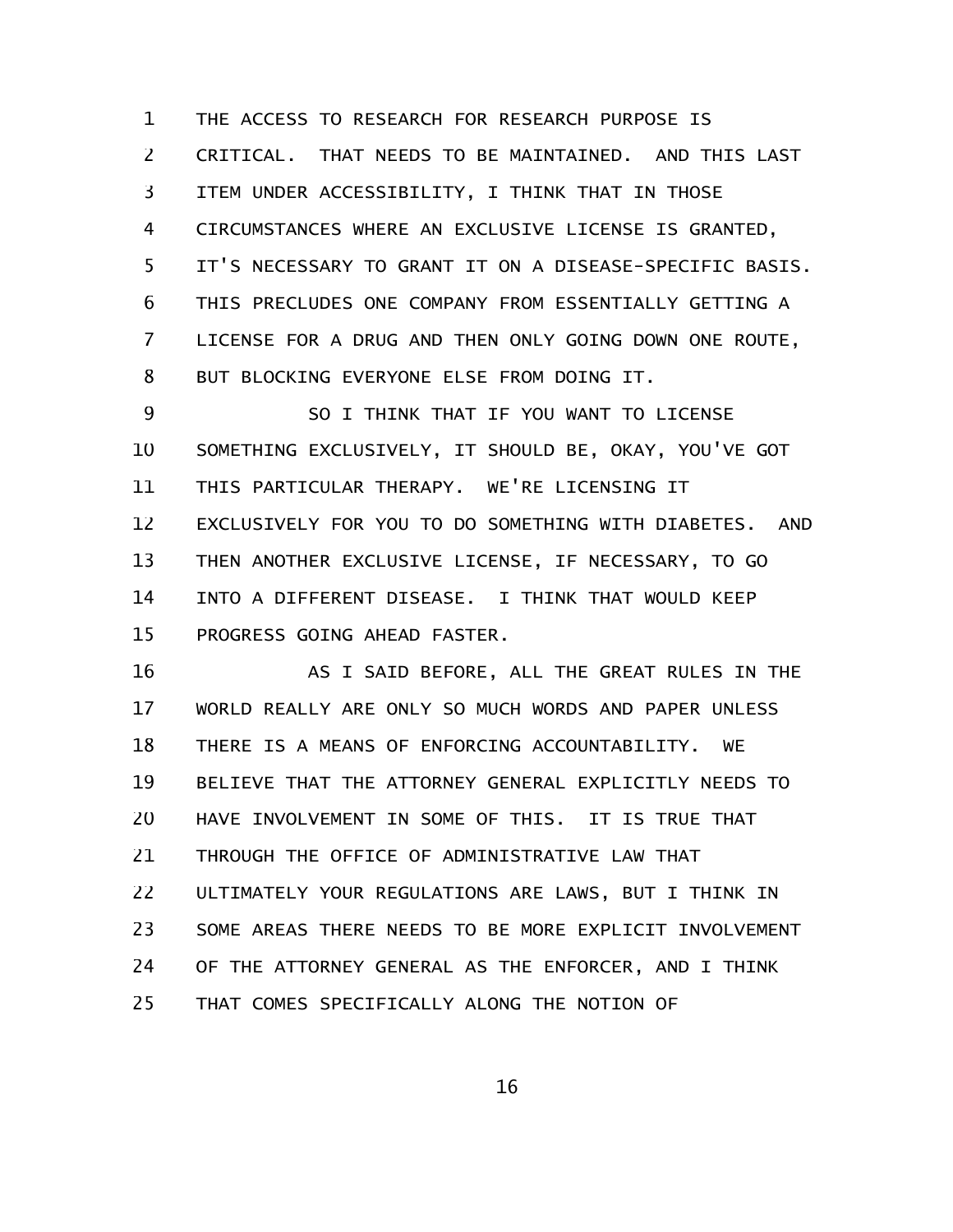UNREASONABLE PRICING. 1

AND I THINK THERE THAT IF DRUGS, CURES, THERAPIES ARE FOUND TO BE PRICED UNREASONABLY, THEN THE ATTORNEY GENERAL NEEDS TO HAVE SO-CALLED MARCH-IN RIGHTS, THE RIGHTS TO INTERVENE. AND AGAIN, TO REITERATE, REASONABLE PRICING IS PRICING THAT TAKES INTO ACCOUNT THE ACTUAL DEVELOPMENT COST OF THE DRUG AND THE PUBLIC'S INVESTMENT IN IT. AG NEEDS MARCH-IN RIGHTS IF OTHER PUBLIC BENEFIT REQUIREMENTS AREN'T MET. SHOULD BE MARCH-IN RIGHTS FOR CIRM IF BUSINESS FAILS TO DEVELOP SOMETHING THAT THEY'VE HAD A LICENSE FOR. THE NEXT SLIDE. MARCH-IN RIGHTS FOR PUBLIC HEALTH AND SAFETY REASONS. 2 3 4 5 6 7 8 9 10 11 12 13

AND THEN FINALLY, WE WOULD HOPE THAT THERE'S GOING TO BE A NUMBER OF START-UP COMPANIES THAT COME OUT OF THIS WHOLE PROCESS, BUT WE THINK THAT BECAUSE IT'S PUBLIC MONEY THAT'S GOING INTO SOME OF THESE KINDS OF THINGS, THERE DOES NEED TO BE COMPLETE TRANSPARENCY. AND, THEREFORE, INVESTORS AND MAJOR SHAREHOLDERS WHO ARE INVOLVED IN START-UP COMPANIES THAT COME ABOUT THROUGH PROPOSITION 71-FUNDED RESEARCH NEED TO FILE DISCLOSURE FORMS THAT WOULD BECOME PUBLIC RECORDS. SO IN CONCLUSION, THE SUMMARY, THE HIGH POINTS OF WHAT WE THINK ARE IMPORTANT IS, ONE, IP POLICY IS THE MEANS TO ASSURE THAT THE PROMISES OF 14 15 16 17 18 19 20 21 22 23 24 25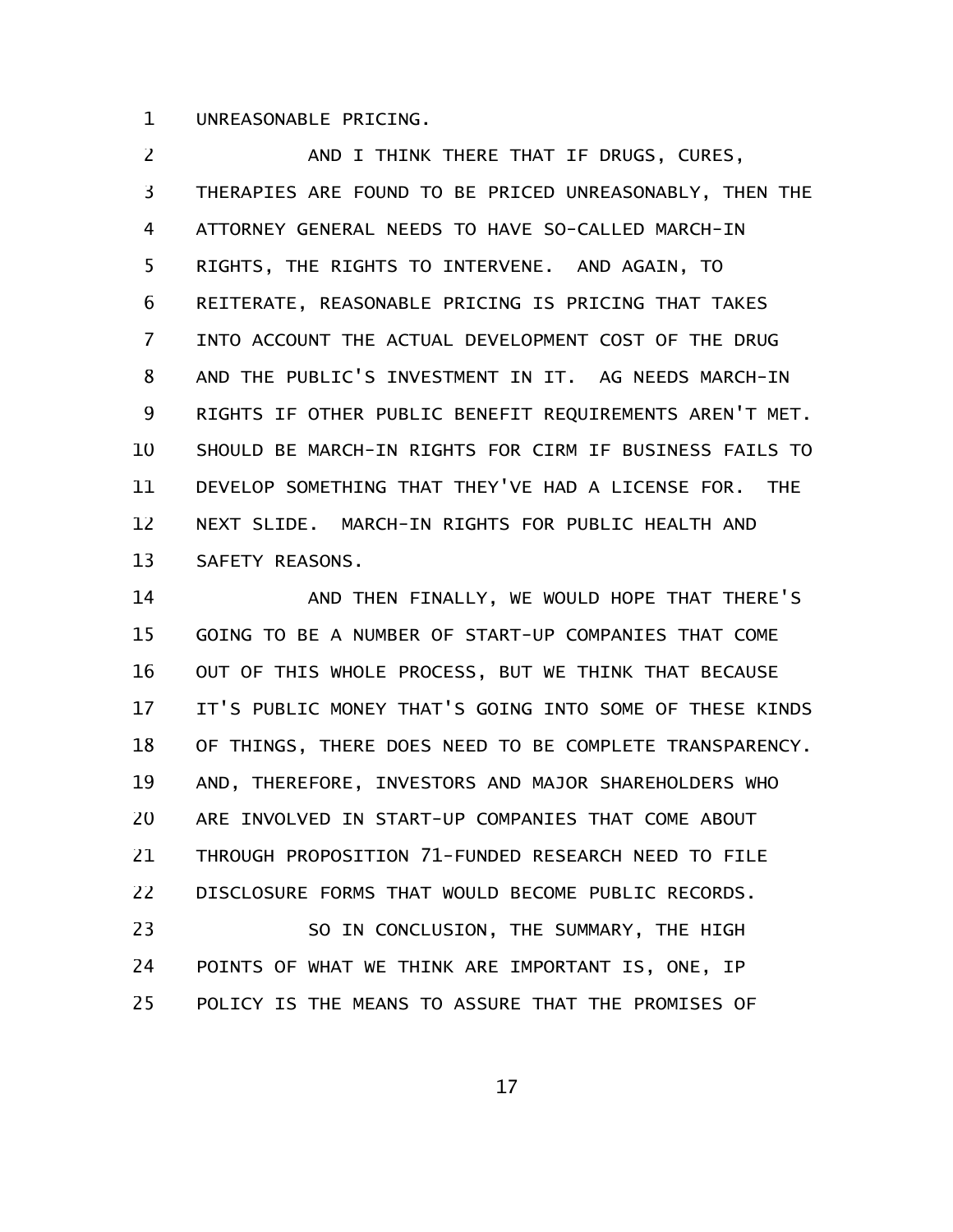PUBLIC BENEFIT THAT WERE INCORPORATED IN PROPOSITION 71 ARE KEPT. NO. 2, THAT IF A PATENT COMES ABOUT BECAUSE -- DIRECTLY BECAUSE OF PROP 71 MONEY, THEN THE STATE SHOULD HAVE THAT PATENT. WE THINK THAT ABSOLUTELY ESSENTIAL IN BOTH THE NONPROFIT RULES, AND WE'LL BE ADDING THOSE COMMENTS IN THE APPROPRIATE PUBLIC COMMENT TIME, AND IN THE FOR-PROFIT RULES IS REQUIREMENT FOR REASONABLE PRICING. 1 2 3 4 5 6 7 8

NOW, WE DON'T SAY THAT COMPANIES SHOULDN'T MAKE A PROFIT. WE DON'T THINK THAT. WE THINK THAT THE PROFIT NEEDS TO BE REASONABLE. I MENTION THE NONPROFIT IP RULES NEED IMPROVEMENT, AND WE'LL BE CONTINUING TO WORK THROUGH ALL OF THE PROCESSES THAT HAVE BEEN MADE AVAILABLE TO US TO TRY AND BRING ABOUT THAT IMPROVEMENT, BUT THEY ARE A MINIMUM STARTING POINT. AND THERE'S SOME IMPORTANT PRINCIPLES THAT ARE IN THOSE THAT NEED TO BE CARRIED OVER FOR SURE INTO THE FOR-PROFIT RULES. 9 10 11 12 13 14 15 16 17 18

FINALLY, YOU KNOW, THE VENTURE CAPITALISTS WHO HAVE BEEN TALKING ABOUT CIRM MONEY AS, QUOTE, FREE MONEY OR ALMOST LIKE FREE MONEY AND INDEED THEY HAVE -- I'VE BEEN AT CONFERENCES WHERE I'VE HEARD IT CALLED THAT -- NEED TO UNDERSTAND, AND I THINK THAT MANY RESPONSIBLE COMPANIES DO UNDERSTAND THIS, IS THAT WITH PUBLIC MONEY COMES THE REQUIREMENT OF MEETING SOME 19 20 21 22 23 24 25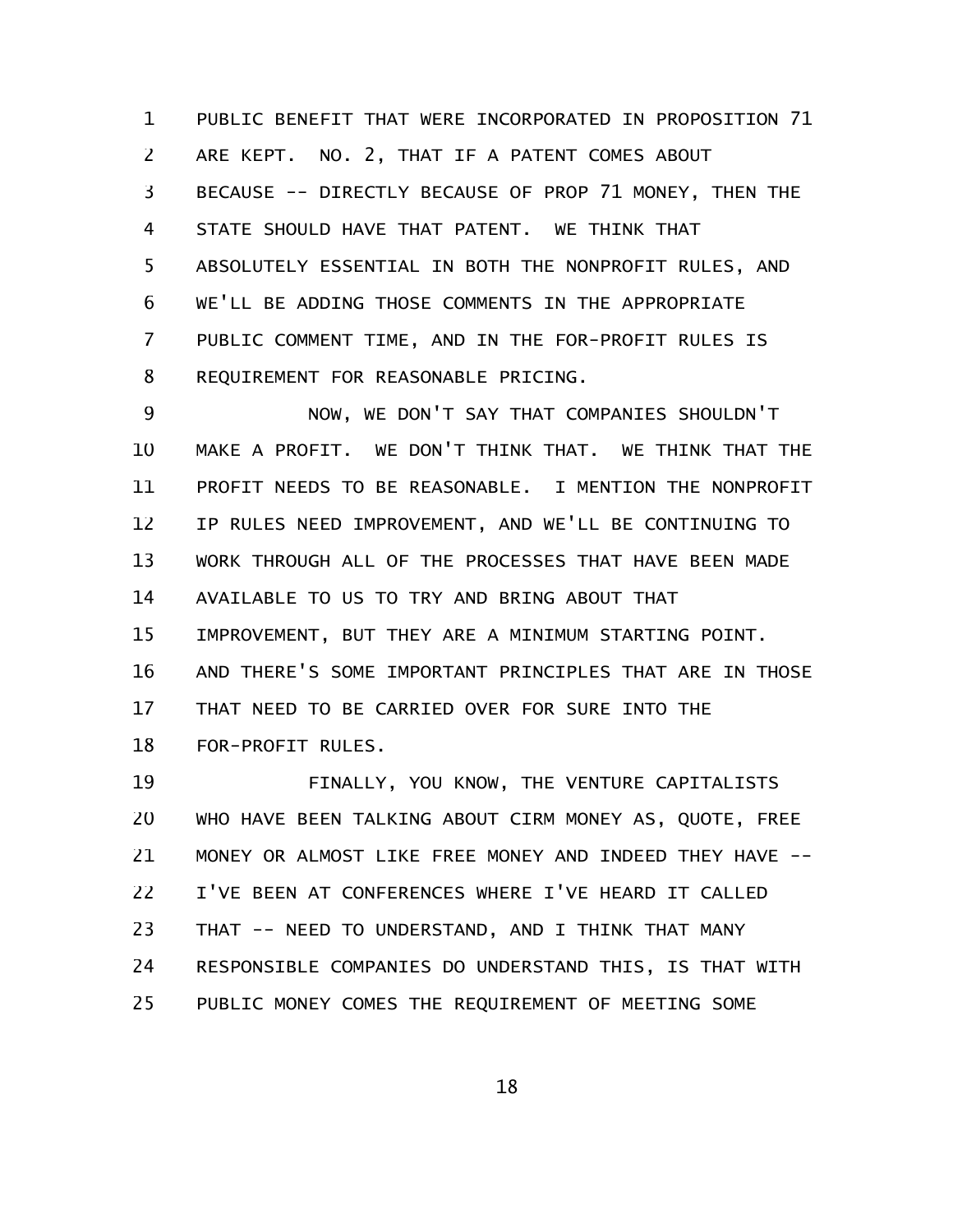FAIR, EQUITABLE PUBLIC BENEFIT REQUIREMENTS. 1

THANK YOU VERY MUCH. ANY QUESTIONS, I'D BE GLAD TO ANSWER THEM. AND I GUESS IF WE HAVE ONE MORE SLIDE, IF YOU WANT TO SEND YOUR SLINGS AND ARROWS, THERE'S A PLACE THERE AGAIN WHERE YOU CAN REACH ME ANY TIME. 2 3 4 5 6

CHAIRMAN PENHOET: THANK YOU, JOHN. SO FIRST OF ALL, ANY QUESTIONS FROM THE TASK FORCE HERE IN SAN DIEGO? FRANCISCO. 7 8 9

DR. PRIETO: YES. FRANCISCO PRIETO. ONE COULD SAY ABOUT THE 120 MILLION FOR STEM CELL RESEARCH, IS THAT IN THE U.S. OR IS THAT WORLDWIDE? 10 11 12

MR. SIMPSON: MY UNDERSTANDING WAS THAT WAS IN THE U.S. THAT WAS VENTURE CAPITAL INVESTMENT IN THE UNITED STATES. I WOULD HAVE TO DOUBLE-CHECK THAT, BUT MY RECOLLECTION OF THE FIGURE IS THAT THAT WAS IN THE UNITED STATES. 13 14 15 16 17

DR. PRIETO: I THINK ONE OF THE QUESTIONS FOR A LOT OF US IS, YOU KNOW, WHETHER, INDEED, WE WILL BE THE WORLD'S BIGGEST, OR ARE WE REALLY FAR BEHIND THE UK AND SINGAPORE AND ISRAEL. AND I DON'T KNOW WHAT THE DOLLAR ARE IN THOSE PLACES AND WHAT THE FUNDING SOURCES ARE, BUT I'D BE VERY INTERESTED TO LEARN. 18 19 20 21 22 23

CHAIRMAN PENHOET: WE'LL DO SOME HOMEWORK AND CAN GET BACK TO YOU ON IT. JOHN. 24 25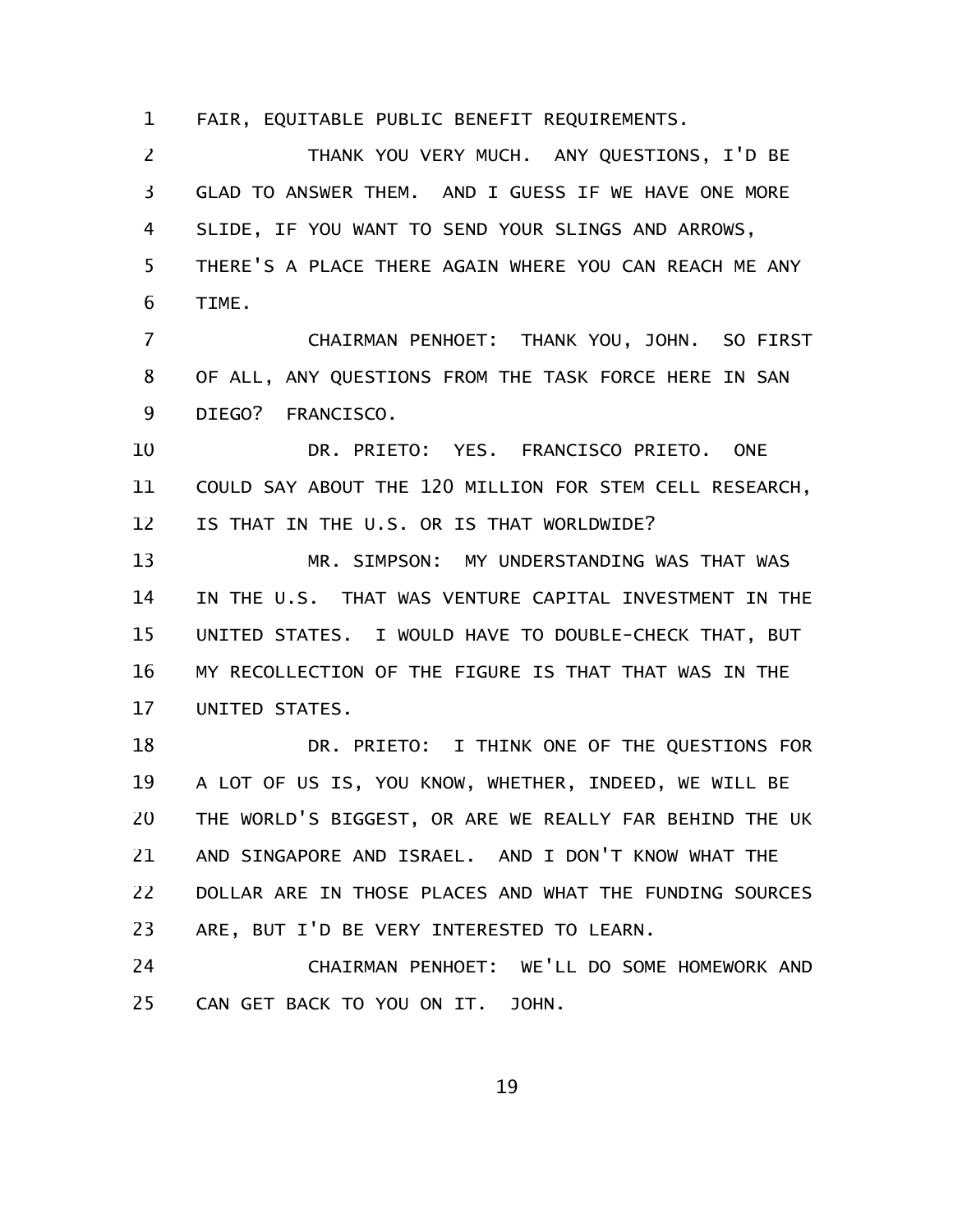DR. REED: JOHN REED. YEAH, I ALSO HAVE SOME QUESTIONS ABOUT THOSE NUMBERS. THERE WAS A 5.9 BILLION MENTIONED, AND I UNDERSTAND THAT, BUT WE CAN DECLARE LATER. 1 2 3 4

I WAS CURIOUS ABOUT THE GROUP'S CALCULATION OF THE 25-PERCENT ROYALTY. CAN YOU EXPLAIN HOW YOU TARGETED THAT AMOUNT, WHAT WAS YOUR THINKING THERE? YOU'RE SUGGESTING A 25-PERCENT ROYALTY ON ANY PRODUCTS. CHAIRMAN PENHOET: I THINK THAT'S NOT -- WHAT THE NONPROFIT POLICY SAYS IS 25 PERCENT OF THE ROYALTY, NOT A 25-PERCENT ROYALTY. AND THERE'S BEEN SOME 5 6 7 8 9 10 11

MISUNDERSTANDING ABOUT THAT. 12

MR. SIMPSON: IN OTHER WORDS, WHAT WE WERE SAYING IS IF THERE IS A REVENUE STREAM. AND I CAN ENVISION -- EVEN IF THE STATE HELD SOME PATENTS, I CAN ENVISION A SITUATION WHERE THERE WOULD BE ROYALTIES COMING BACK BECAUSE THERE MIGHT BE A CASE WHERE OTHER PATENTS WERE INVOLVED OR WHATEVER. SO THE COMPANY IS GETTING ROYALTIES. AND IF PROPOSITION 71 MONEY HAS GONE INTO THAT ROYALTY, THEN WE THINK IT SHOULD BE 25 PERCENT OF THE ROYALTY. AND THAT'S COMPATIBLE WITH WHAT WAS DONE WITH THE NONPROFITS. 13 14 15 16 17 18 19 20 21 22

THE SAME SITUATION THERE, ALTHOUGH THE TROUBLESOME THING WITH THE NONPROFITS IS IF THE ROYALTY KICKS IN ONLY AFTER A \$500,000 THRESHOLD, WHICH SHOULD 23 24 25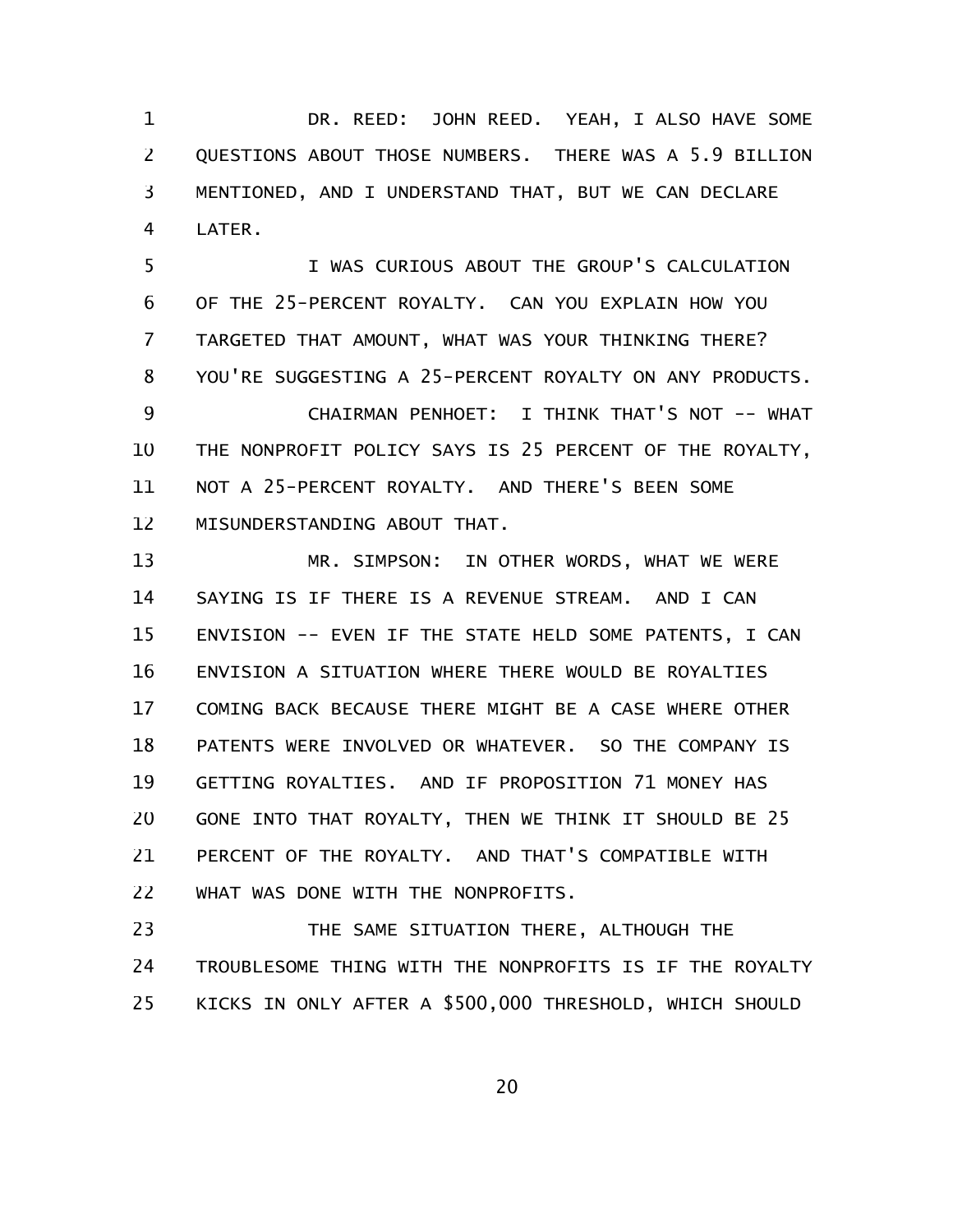BE LOWER BECAUSE IT'S NOT GROSS, IT'S NET, AND WE THINK IT NEEDS TO BE A LOWER THRESHOLD BEFORE. BUT IT'S THE SAME MODEL. 1 2 3

AND IF YOU'RE TALKING ABOUT ROYALTY RATES OR COMMISSION RATES IN THE SENSE OF WHAT THEY WOULD BE, THAT'S WHERE I COMPARE IT TO THE UNIVERSITY OF CALIFORNIA WHERE USUALLY YOU NEGOTIATE RATES MAYBE 2 TO 6 PERCENT OF THE GROSS. SO THE 25 PERCENT WOULD BE OF A -- OF THAT KIND OF THING. 4 5 6 7 8 9

DR. REED: THANK YOU FOR CLARIFYING. MS. KING: THIS IS MELISSA AT UC SAN DIEGO. I JUST WANTED TO LET EVERYBODY KNOW ON THE PHONE AND HERE AS WELL IF EVEN BOARD MEMBERS COULD, BEFORE SPEAKING, ADDRESS YOURSELF BY YOUR OWN NAME, STATE WHO YOUR FOR THE BENEFIT OF THE TRANSCRIBER, WHO'S ON THE PHONE, THAT WOULD BE GREAT. SAME WITH MEMBERS OF PUBLIC. YOU DON'T HAVE TO IDENTIFY YOURSELVES, BUT IF YOU WOULD, THAT'S VERY HELPFUL TO US. THANK YOU. 10 11 12 13 14 15 16 17 18

DR. PRIETO: FRANCISCO PRIETO AGAIN IN SAN DIEGO. TWO QUESTIONS AND ONE IS SORT OF A COMMENT. REGARDING PATENT POOLS, I DON'T KNOW VERY MUCH ABOUT THAT AND WOULD LIKE TO LEARN MORE AND WHAT MODELS THERE ARE FOR PATENT POOLS AND WHO MANAGES THEM AND WHAT COSTS ARE ASSOCIATED WITH MANAGING THAT. AND THE OTHER IS A COMMENT REGARDING THE 19 20 21 22 23 24 25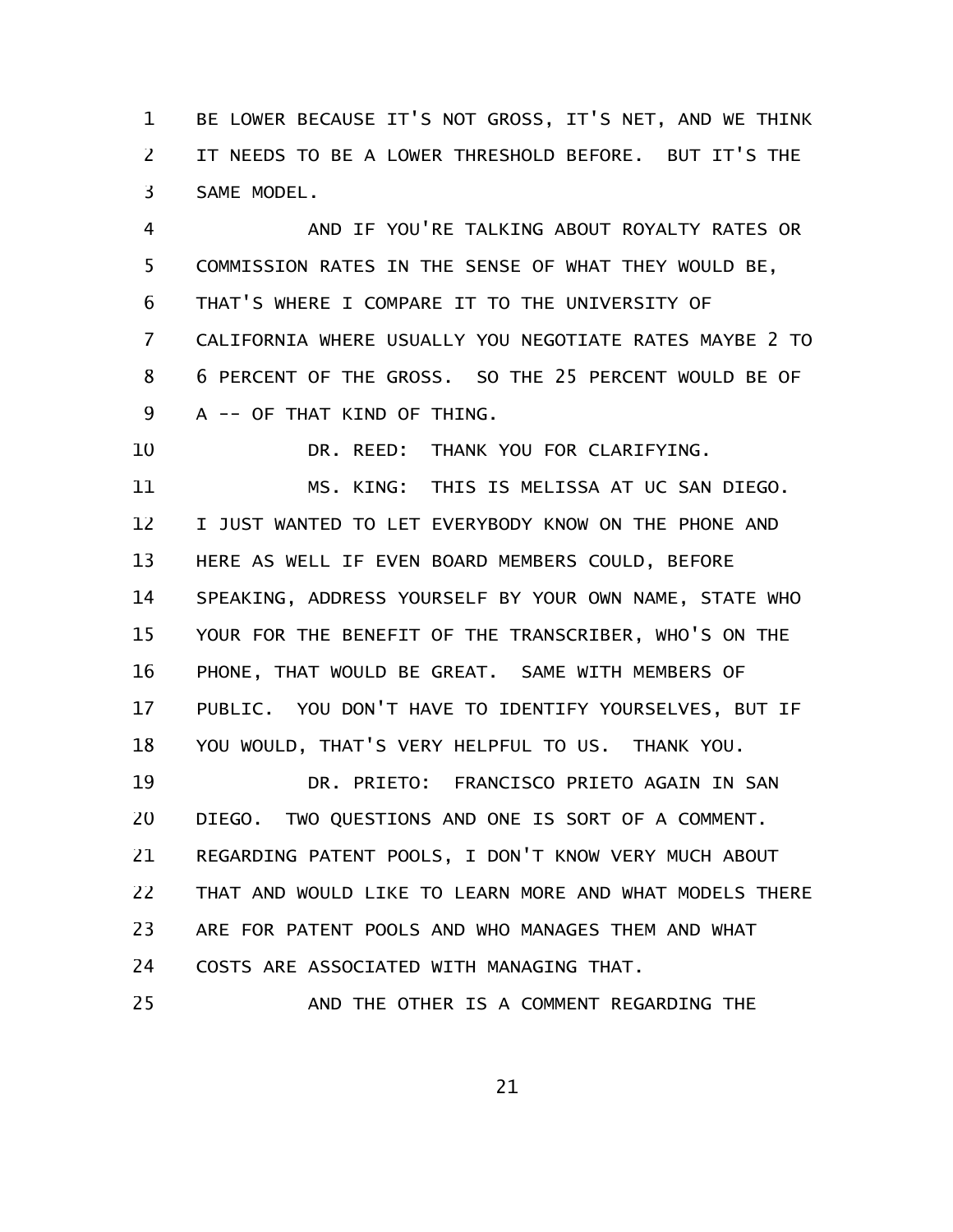POINT YOU MADE ABOUT DISEASE-SPECIFIC LICENSES. ONE OF THE PROBLEMS I HAVE WITH THAT JUST CONCEPTUALLY IS THAT I CAN IMAGINE A TREATMENT OR A THERAPY THAT CAME OUT OF THIS RESEARCH FOR DEMYELINATING DISEASES SUCH AS MULTIPLE SCLEROSIS, BUT THE INFORMATION GLEANED FROM THAT COULD HAVE VERY DIRECT APPLICATIONS TO PARKINSON'S DISEASE, TO DIABETIC NEUROPATHY, TO SPINAL CORD INJURY. SO WHAT IS THE DISEASE? YOU KNOW, YOU HAVE RESEARCH LEADING IN PERHAPS SEVERAL DIFFERENT AREAS, AND I DON'T KNOW THAT YOU COULD LIMIT THAT. 1 2 3 4 5 6 7 8 9 10

MR. SIMPSON: PATENT POOLS FIRST. THEY'VE BEEN SUCCESSFUL IN A NUMBER OF INDUSTRIAL SORTS OF SITUATIONS. I ALLUDED TO THE AIRCRAFT INDUSTRY. AND WHEN THE AIRCRAFT INDUSTRY GOT STARTED, THE WRIGHTS HAD PATENTS, THE CURTISES HAD PATENTS, AND THEY ESSENTIALLY BLOCKED EACH OTHER FROM DEVELOPING SUCCESSFULLY COMMERCIALLY VIABLE AIRPLANES, AS I UNDERSTAND IT. AND THEY WERE REQUIRED TO POOL THEM. THEY PUT THEM IN A POOL. THEN EVERYBODY GOT A ROYALTY BACK THAT WAS PRORATED. 11 12 13 14 15 16 17 18 19 20

I BELIEVE THEY HAVE BEEN VERY SUCCESSFUL IN THE SEWING MACHINE BUSINESS AT ONE POINT OR ANOTHER. AND AS I UNDERSTAND IT, THERE ARE A NUMBER OF POOLS NOW THAT WORK IN ELECTRONICS. AND THE NOTION ESSENTIALLY IS THAT IF YOU HAVE A LOT OF PATENTS THAT ARE REQUIRED 21 22 23 24 25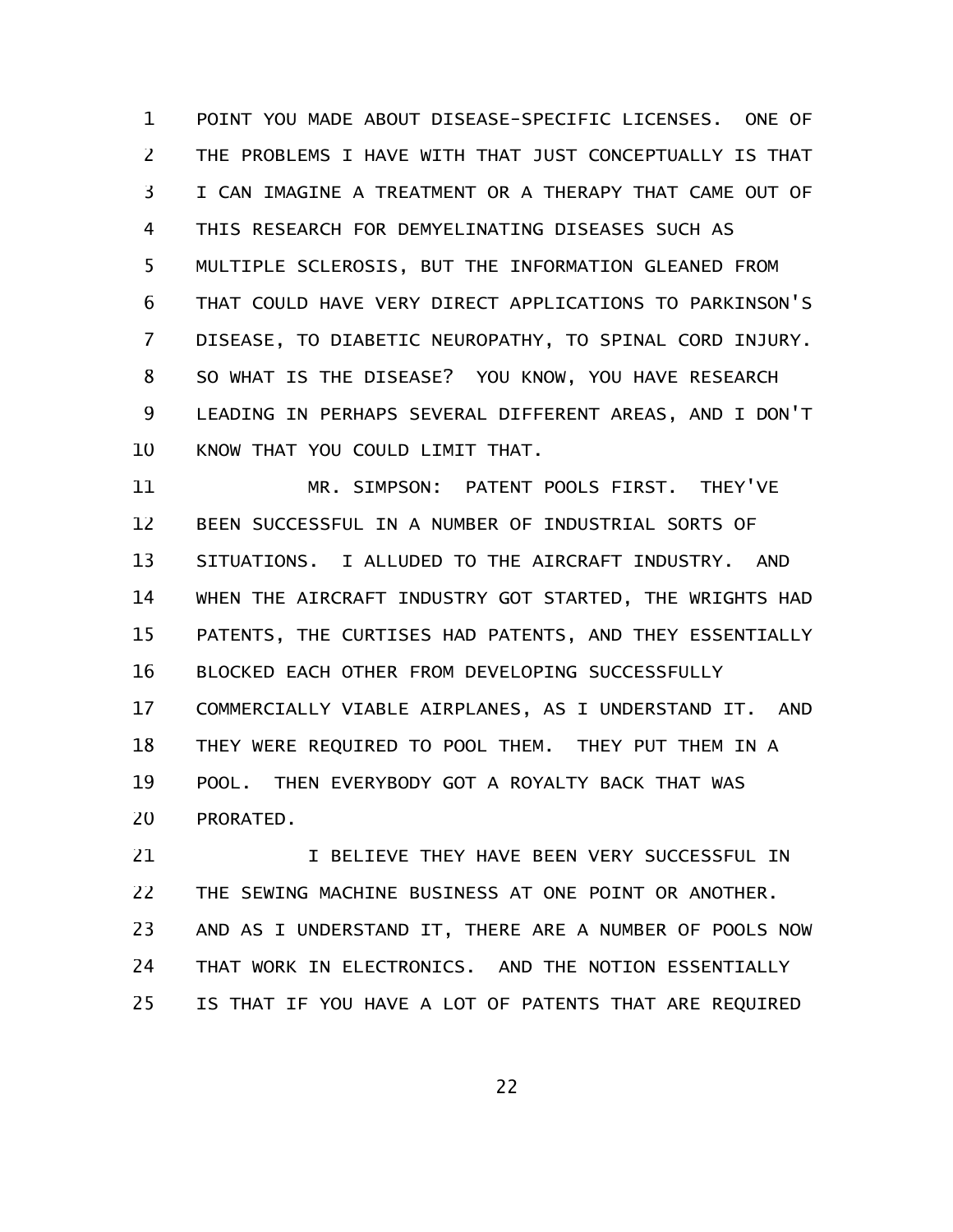TO DEVELOP SOMETHING, IF A COMPANY WANTS TO DO IT, THEY HAVE TO GO OUT AND NEGOTIATE WITH 50 DIFFERENT PATENT HOLDERS, AND THAT BECOMES TIME-CONSUMING AND A DISINCENTIVE. AND BY HAVING A POOL, PARTICULARLY IF YOU'RE IN A SITUATION WHERE A LOT OF THE PATENTS ARE IN UPSTREAM RESEARCH, IT GIVES YOU A PLACE WHERE ONE SORT OF ONE-STOP SHOPPING. YOU GO IN, YOU GET EVERYTHING YOU NEED, THERE'S A ROYALTY RATE THAT IS FAIR TO EVERYBODY, AND IT HOLDS THE PATENT, EVERYBODY GETS SOME OF THE REVENUE BACK, AND GENERALLY THE POOL IS GOVERNED BY SOME REPRESENTATION OF THE PEOPLE WHOSE PATENTS ARE IN IT. 1 2 3 4 5 6 7 8 9 10 11 12

ALSO, I THINK IF YOU HAD A STRONG ENOUGH POOL WITH ENOUGH IMPORTANT PATENTS IN IT, IT WOULD GIVE YOU IN THE WORST-CASE SCENARIO, IF THE OVERREACHING, 13 14 15

OUTRAGEOUS PATENTS THAT WARF HOLDS ON HUMAN EMBRYONIC STEM CELLS AREN'T BROKEN BY SOMEBODY, AND THEY DO NEED TO BE BROKEN AND THEY DO NEED TO BE CHALLENGED, BUT IF FOR SOME REASON THEY'RE NOT, A PATENT POOL THEN GIVES YOU SOMETHING THAT'S IN LEVERAGE TO BE ABLE TO PERHAPS WORK AND NEGOTIATE WITH THEM, WHICH IS ANOTHER REASON THAT IT WORKS. 16 17 18 19 20 21 22

THERE IS A LEGISLATIVE BILL RIGHT NOW, I THINK, THAT MAY SET UP AN OFFICE OF STATE INTELLECTUAL PROPERTY, WHICH I BELIEVE CIRM IS SPECIFICALLY EXCLUDED 23 24 25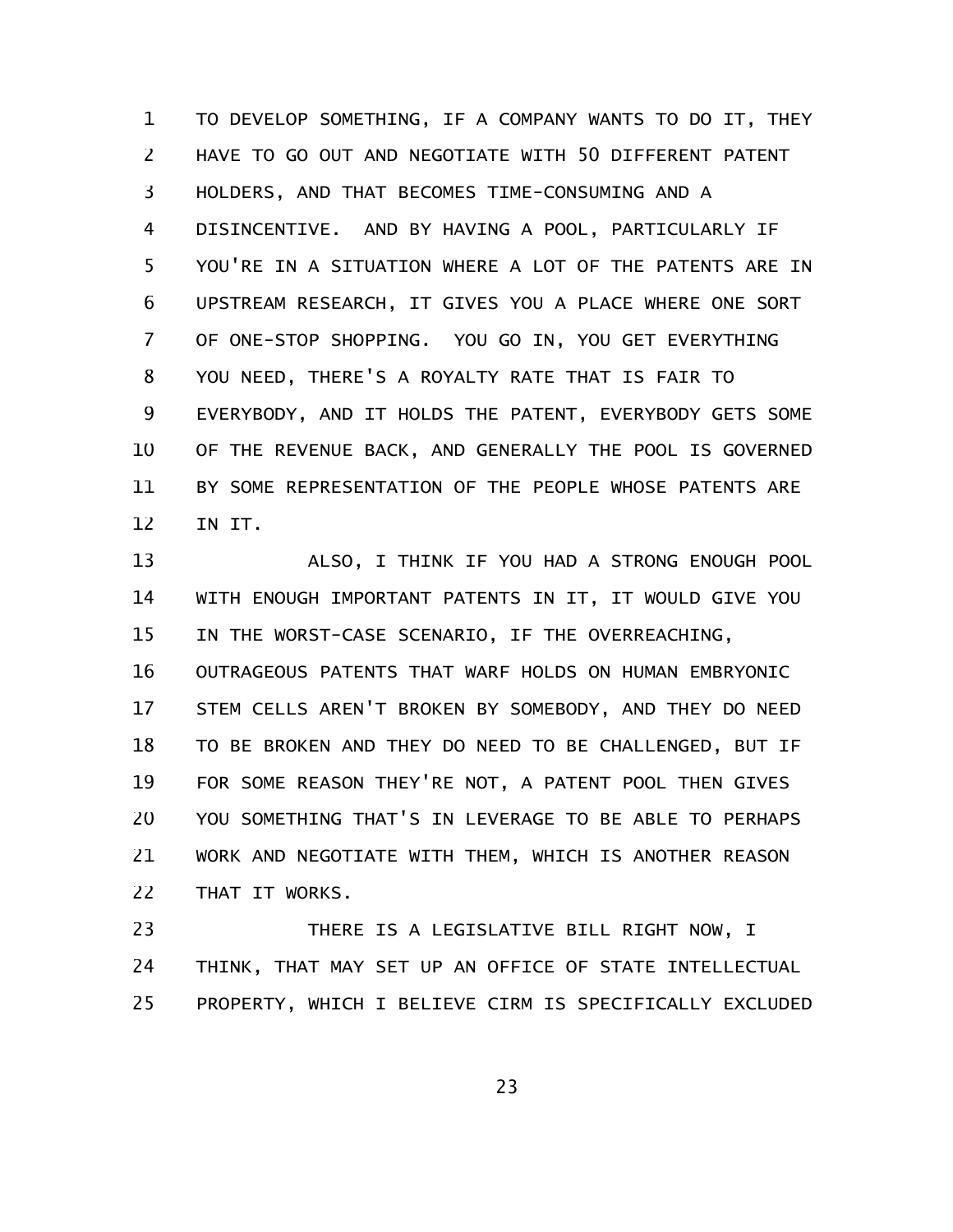FROM AT THE MOMENT, BUT I MEAN CONCEIVABLY AN OFFICE LIKE THAT COULD MANAGE THE POOL. I'M NOT SURE THAT CIRM HAS THE RESOURCES. THE THING TO ME WITH THE PATENT POOLS IS THAT EVERYONE I'VE TALKED IN THE FIELD SAYS THAT IT'S TREMENDOUSLY INTERESTING AND VALUABLE, BUT WE'RE NOT THERE YET. AND I GUESS MY POINT IS IF WE DON'T STEP UP AND SAY WE'VE GOT TO GET THESE THINGS INTO A POOL SO EVERYONE CAN USE THEM, WE'RE GOING TO HAVE, AS WE DO NOW, 1400 PATENTS AND PATENT THICKETS THAT ARE REALLY GETTING IN THE WAY OF DEVELOPMENT IN RESEARCH. 1 2 3 4 5 6 7 8 9 10 11

AND THE SECOND QUESTION HAD TO DO -- I'M SORRY. 12 13

DR. PRIETO: REGARDING DISEASE SPECIFIC. MR. SIMPSON: RIGHT. THERE MAY BE SEVERAL DIFFERENT WAYS OF GETTING AROUND WHAT I'M CONCERNED ABOUT, BUT WHAT I'M CONCERNED WITH IS SOMEONE GETTING AN EXCLUSIVE LICENSE AND ONLY GO IN ONE WAY WHEN THERE ARE OTHER WAYS THAT THAT TREATMENT COULD BE USED, AND THAT FOR COMMERCIAL REASONS, THEY JUST DON'T GO THERE. SO IT SEEMS TO ME THAT THERE NEEDS TO BE SOME WAY OF DEALING WITH THAT POSSIBILITY. I MEAN I SUPPOSE SOME KIND OF MARCH-IN RIGHTS THAT SAID, LOOK, WE KNOW THAT IF YOU DEVELOP -- IF YOU ALLOW IT TO BE LICENSED IN THE PUBLIC INTEREST BECAUSE THIS COULD BE TREATED THAT WAY 14 15 16 17 18 19 20 21 22 23 24 25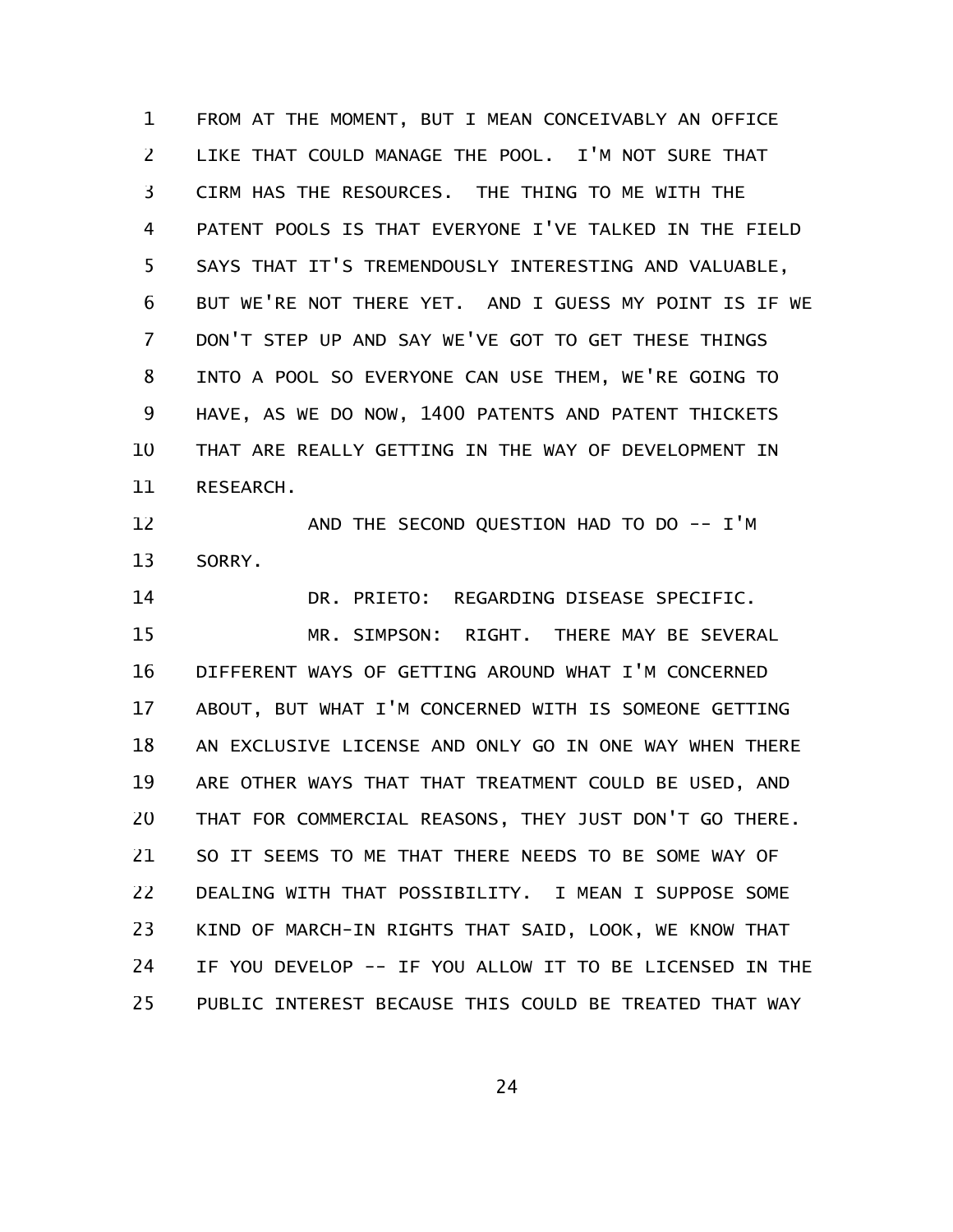AS WELL, THAT WOULD WORK TOO. BUT THE CONCERN ESSENTIALLY IS BLOCKING FRUITFUL AVENUES OF TREATMENT WITH A SINGLE LICENSE. I THINK THAT WOULD BE A BAD THING. 1 2 3 4

CHAIRMAN PENHOET: ANY COMMENTS FROM ANY OF OUR OFF-SITE SITES? IRVINE, QUESTIONS THERE? ANY QUESTIONS FROM NUVELO? FROM LOS ANGELES? 5 6 7

UNIDENTIFIED SPEAKER: NO. 8

CHAIRMAN PENHOET: FROM CHICO? 9

DR. WRIGHT: NO. 10

CHAIRMAN PENHOET: ANY COMMENTS FROM THE PUBLIC IN SAN DIEGO? YES. 11 12

MR. ROBINS: ALLAN ROBINS FROM NOVOCELL. I JUST WANTED TO MAKE A COUPLE OF COMMENTS, JOHN. FIRST OF ALL, IN TERMS OF THE FUNDING. I THINK THERE'S A LOT OF CONFUSION WHEN PEOPLE TALK ABOUT STEM CELL RESEARCH GENERICALLY, AND THEY TALK ABOUT HUMAN EMBRYONIC STEM CELL RESEARCH. SO I THINK THE NUMBERS, AT LEAST THE NIH NUMBERS YOU QUOTED, WAS \$30 MILLION (INAUDIBLE). THE NIH PUT 200 MILLION. 13 14 15 16 17 18 19 20

MR. SIMPSON: I'M SORRY. I DIDN'T THINK MAKE THAT CLEAR. 21 22

MR. ROBINS: RIGHT. BUT I MEAN I THINK THEY'RE IMPORTANT POINTS. WHEN STEM CELL RESEARCH INVESTMENT IS REPORTED, YOU HAVE TO MAKE SURE YOU'RE 23 24 25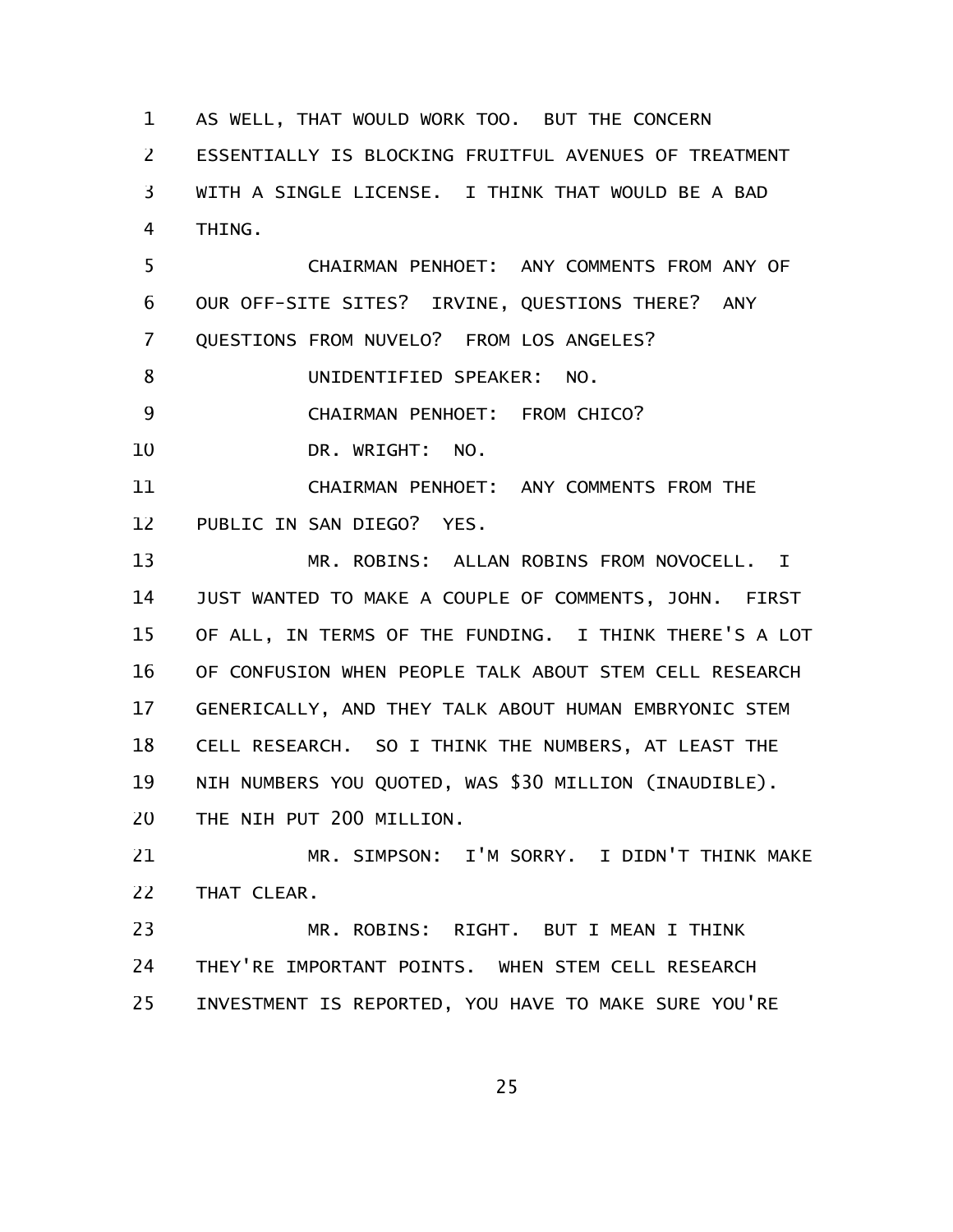COMPARING APPLES TO APPLES. I THINK THERE'S A LOT MORE EFFORT GOING INTO STEM CELL THERAPY THAN JUST -- 1 2

THE SECOND THING I WANTED TO DO IS MAYBE POINT OUT SOME DIFFERENCES BETWEEN YOUR THEORY OF BUYING A HOUSE MODEL AND WHAT WE'RE REALLY DOING IN A COMPANY. AND I THINK THERE ARE TWO MAJOR POINTS HERE. ONE IS RISK PROFILE. WHEN YOU'RE GOING TO BUY A HOUSE AND YOU CONTRACT A BUILDER AND YOU'RE GOING TO THE BANK AND YOU BORROW THE MONEY, IT'S A PRETTY SURE THING WHAT YOU ARE GOING TO END UP WITH AT THE END OF THE DAY IS A HOUSE. AND MOSTLY THEY APPRECIATE IN VALUE MOST OF THE TIME. SO I THINK THERE'S A SORT OF A FLAW IN YOUR MODEL WHEN YOU'RE USING THAT TO COMPARE IT TO SORTS OF THINGS (INAUDIBLE). 3 4 5 6 7 8 9 10 11 12 13 14

AND THE SECOND THING THAT I WANTED TO POINT OUT IS THAT BUILDING A HOUSE IS REALLY A DISCRETE THING. YOU GO, YOU BY A BLOCK OF LAND, AND YOU BUILD THE HOUSE BASICALLY. RESEARCH IS A CONTINUUM, SO IF CIRM OR ANY OTHER ORGANIZATION IS GOING TO FUND A COMPANY WHO HAS BACKGROUND RESEARCH THAT WE LOOK AT AND CIRM FUNDING WILL NOT TAKE IT THROUGH TO A PRODUCT. THERE WILL BE OTHER INVESTMENT THAT'S NEEDED. AND ALONGSIDE THAT, OUR INVESTMENT OF MONEY IN AT THE SAME TIME. SO I DON'T THINK IT'S DISCRETE, AND I THINK DIFFICULT TO MAKE THAT COMPARISON IN THAT WAY. I MEAN 15 16 17 18 19 20 21 22 23 24 25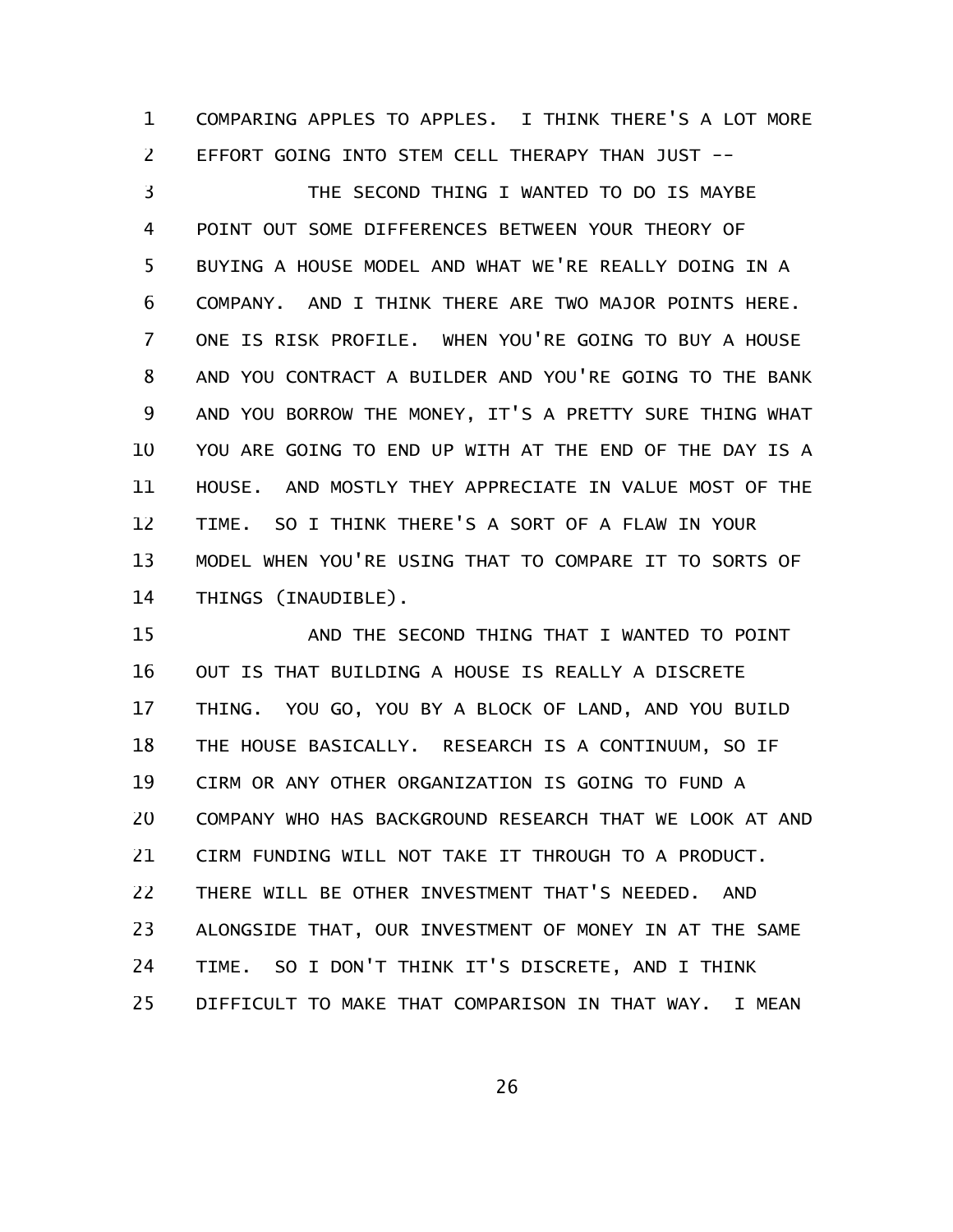THERE ARE OTHER REASONS, BUT THEY'RE THE TWO 1

FUNDAMENTAL ONES. 2

AND THE THIRD QUESTION/COMMENT THAT I WANTED TO MAKE IS THAT YOU'VE ALLUDED TO THE FACT THAT THERE'S ALREADY SORT OF WIDE-REACHING INTELLECTUAL PROPERTY, AND YOU'VE ALLUDED TO ONE SORT OF INTELLECTUAL PROPERTY, BUT THERE ARE, IN FACT, OTHER ISSUED PATENTS OR PATENTS THAT ARE WORKING THEIR WAY THROUGH THE USPTO WHICH ARE ALSO VERY BROAD AND JUST AS TROUBLESOME. SO I'M WONDERING IN TERMS OF YOUR PATENT POOL, THESE PATENTS CLEARLY SIT OUTSIDE OF THAT POOL. AND ANY COMPANY, LIKE OURSELVES, THAT WOULD BE LOOKING AT CONTRIBUTING SOMETHING TO A PATENT POOL, CLEARLY ARE AT A DISADVANTAGE. SO I'M WONDERING IF YOU'RE SORT OF CLOSING THE GATE AFTER THE HORSE HAS BOLTED, OR WHAT YOU WOULD PROPOSE TO DO ABOUT THOSE BROAD-RANGING PATENTS THAT ARE ALREADY IN EXISTENCE OR WILL BE DRAFTED. 3 4 5 6 7 8 9 10 11 12 13 14 15 16 17 18

MR. SIMPSON: TO THE HOUSE MODEL, NO ANALOGY WORKS PERFECTLY, I GUESS, AND I TAKE SOME OF YOUR POINTS. BUT WHAT I ESSENTIALLY WAS TRYING TO SAY IS THAT IT'S -- AT SOME POINT IF PUBLIC MONEY HAS GONE INTO IT AND, YES, THE HOUSE -- IF YOU'RE BUILDING THE HOUSE IN A RISKY PLACE, MAYBE IT GETS BLOWN DOWN BY HURRICANES AND SO ON AND SO ON AND SO FORTH AND YOU 19 20 21 22 23 24 25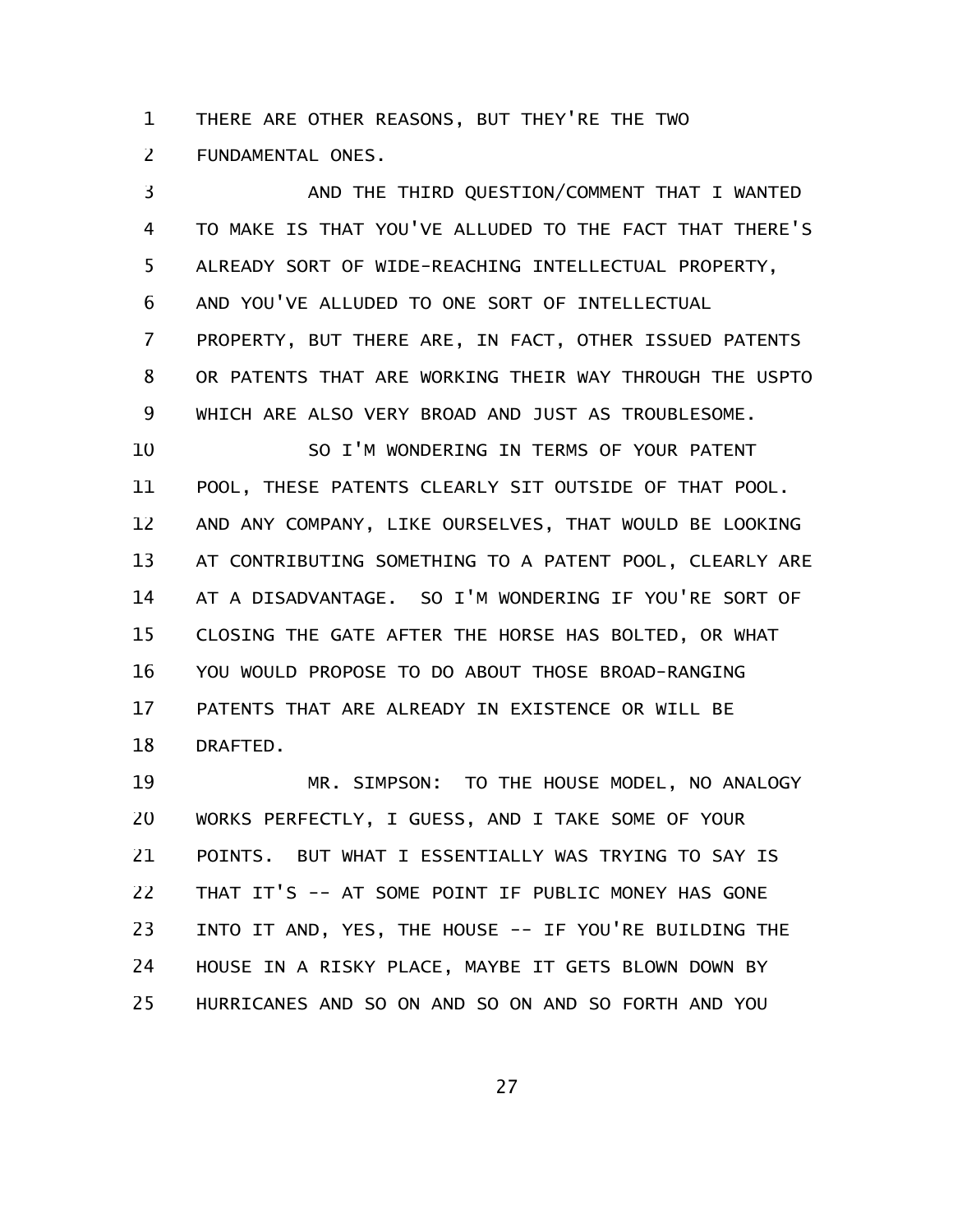NEVER CAN GET YOUR MONEY BACK, BUT WITH RESEARCH IT'S EVEN RISKIER. BUT IF YOU DO GET SOMETHING THAT GENERATES REVENUE, THAT'S WHERE I SAY, BECAUSE THE STATE HAS PUT THE MONEY IN, TAXPAYERS DESERVE TO GET SOMETHING BACK. THAT'S THE KIND OF THING, AND I WAS TRYING TO DO IT IN A WAY THAT WAS AT LEAST SOMETHING THAT A POOR OLD NEWSPAPERMAN'S BRAIN COULD GET HIS ARMS AROUND, WHICH WAS THE HOUSE MODEL. 1 2 3 4 5 6 7 8

AS FAR AS THE PATENTS GO, I THINK THE WARF ONES ARE JUST INCREDIBLY OVERREACHING. I MEAN THE NOTION OF -- IT'S NOT EVEN A MYTHOLOGY. IT'S COMPOSITION OF MATTER. IT'S ALL HUMAN EMBRYONIC STEM CELLS, AND RECOGNIZED NOWHERE ELSE IN THE WORLD. AND I THINK THAT THERE ARE A NUMBER OF THINGS THAT NEED TO BE DONE. I THINK THOSE -- I THINK THEY HAVE TO BE CHALLENGED, AND I THINK THAT THEY LIKELY WILL BE BROKEN IF THEY ARE. MR. ROBINS: -- PROVIDING THE DATA. 9 10 11 12 13 14 15 16 17 18

MR. SIMPSON: I'M NOT SURE WHO WOULD DO THAT AT THIS POINT. I MEAN THERE ARE A NUMBER OF DIFFERENT WAYS THAT IT COULD BE DONE. I MEAN A COMPANY THAT WANTED TO JUST GO AHEAD AND DO WHAT THEY WANT TO DO AND LET WARF COME SUE THEM WOULD BE IN A POSITION TO CHALLENGE THEM IN COURT. I MEAN IF WARF SAYS YOU'RE INFRINGING, IT WOULD SEEM TO ME THAT IT WOULD BE AN 19 20 21 22 23 24 25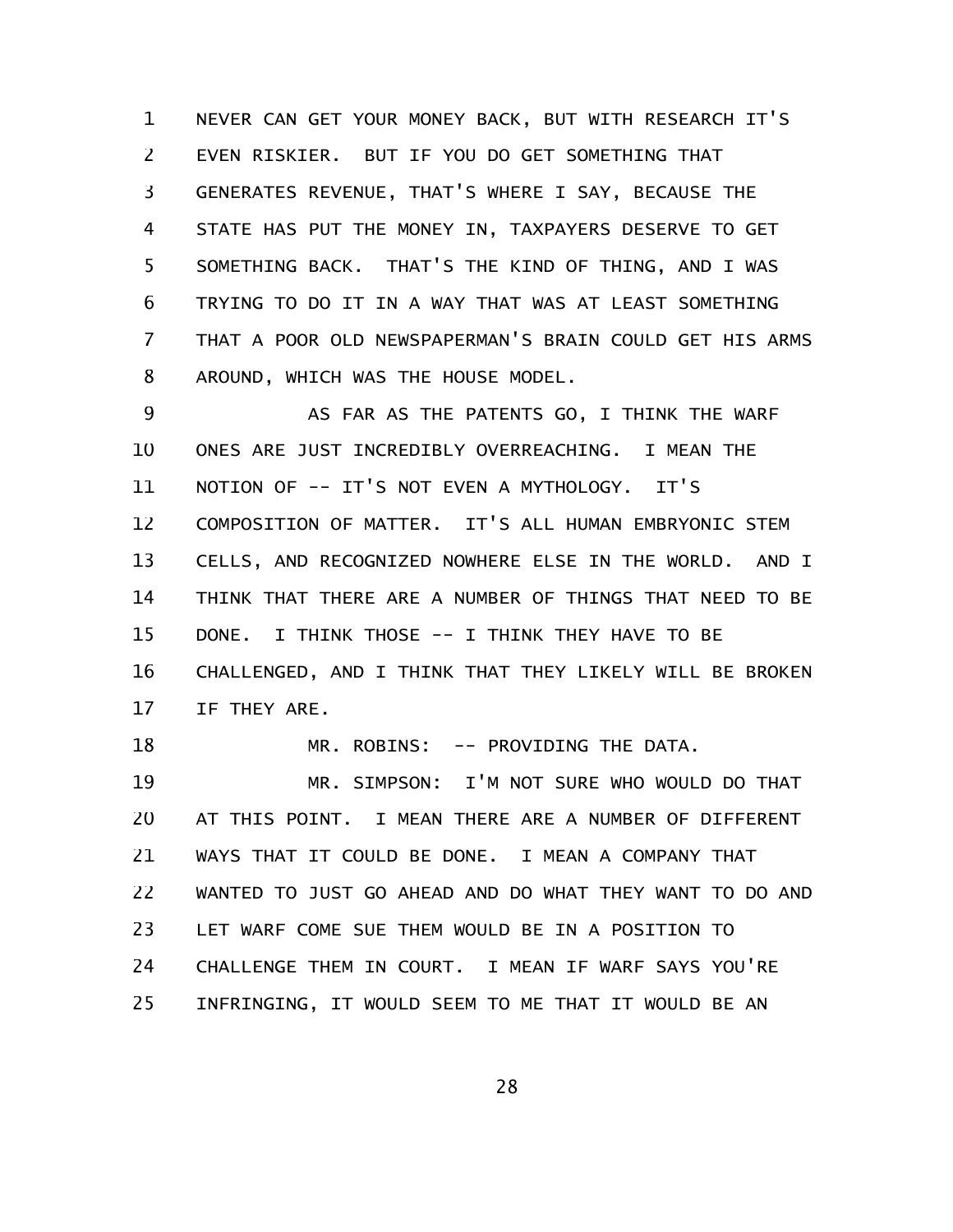APPROPRIATE THING FOR THE BIOTECH INDUSTRY OR AN 1

INDUSTRY ASSOCIATION TO TAKE ON AND TO HELP FUND. 2

THERE ARE OTHER WAYS THAT YOU CAN DO IT. YOU CAN GO TO THE PTO AND YOU CAN ASK FOR A REEXAMINATION. SOMEBODY COULD DO THAT. 3 4 5

I THINK THAT CLEARLY WARF PATENTS ARE RULING OVER THIS. I'VE BEEN TOLD SPECIFICALLY THAT A NUMBER OF VENTURE CAPITALISTS HAVE NOT PUT MONEY INTO HUMAN EMBRYONIC STEM CELL RESEARCH PRECISELY BECAUSE OF THOSE PATENTS. 6 7 8 9 10

CHAIRMAN PENHOET: IF I COULD, I THINK THAT WILL LOCK THE SUBJECT UP. IT'S AN IMPORTANT POINT, BUT NOT DIRECTLY RELATED TO WHAT WE'RE TRYING TO GRAPPLE WITH HERE. 11 12 13 14

ARE THERE COMMENTS FROM THE PUBLIC IN IRVINE? DR. BRYANT: NO. 15 16

CHAIRMAN PENHOET: SAN CARLOS? 17

UNIDENTIFIED SPEAKER: YES. 18

MR. REED: THIS IS DON REED. THE UNMENTIONED SO FAR GORILLA IN THE ROOM IS THAT WHILE WHAT WE'RE DOING NOW IS VERY HELPFUL, WORKING OUT PROBLEMS IN THE PUBLIC, I DON'T THINK MOST OF US WANT THE IP POLICIES TO BE LEGISLATIVELY IMPOSED. AND THAT'S HAPPENING VERY FAST RIGHT NOW UP IN SACRAMENTO. TO THE BEST OF MY KNOWLEDGE, THERE'S ONLY ONE MORE COMMITTEE MEETING ON 19 20 21 22 23 24 25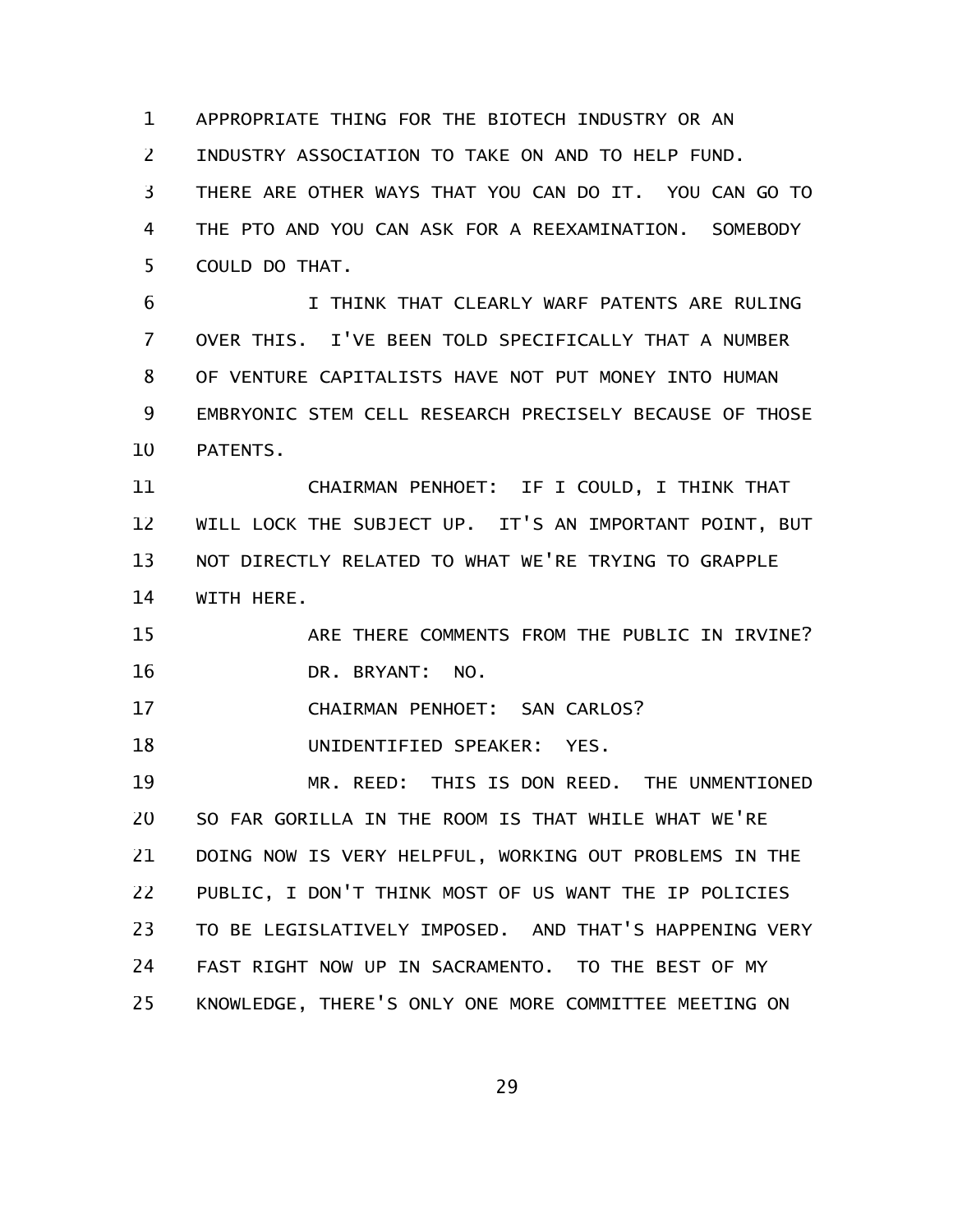SB 401, THE ORTIZ-RUNNER LEGISLATION, AND THAT'S THE APPROPRIATIONS MEETING. THEY'RE TYPICALLY HELD ON WEDNESDAYS. IT PROBABLY IS NEXT WEDNESDAY, AND THAT'S THE LAST ONE BEFORE IT GOES TO THE FLOOR. IT'S ALREADY GONE THROUGH THE SENATE BECAUSE IT WAS DONE WITH A GUT-AND-AMEND DEAL WHERE A BILL ALREADY HALF PASSED WAS HOLLOWED OUT AND SB 401 WAS PUT INSIDE OF IT. AND IT WENT THROUGH VERY FAST. 1 2 3 4 5 6 7 8

I WENT UP AND DID SOME DOOR TO DOOR, TALKED TO ALL 18 MEMBERS, LEGISLATIVE AIDES OF THE 18 MEMBERS OF THE APPROPRIATIONS COMMITTEE YESTERDAY. AND IT WAS SHOCKING THAT DEMOCRATS DID NOT KNOW ABOUT IT, AND THEY SAID, "OH, WELL, IF ORTIZ WANTS IT, IT MUST BE GOOD FOR STEM CELL RESEARCH." SO IF ANYBODY WANTS TO HAVE AN IMPACT ON THIS, I STRONGLY SUGGEST THAT YOU CONTACT THE 18 MEMBERS OF THE -- OR LEAST THE HEAD, JUDY CHU, OF THE APPROPRIATIONS COMMITTEE, BECAUSE THE SITUATION MAY BE TAKEN OUT OF YOUR HANDS. THANK YOU. 9 10 11 12 13 14 15 16 17 18

CHAIRMAN PENHOET: ANY COMMENTS FROM LOS ANGELES? FROM CHICO? 19 20

DR. WRIGHT: NO. 21

CHAIRMAN PENHOET: OKAY. THANK YOU VERY MUCH, JOHN. WE'LL MOVE ON TO OUR SECOND SPEAKER, WHO IS DAVID GOLLAHER, PRESIDENT AND CEO OF THE CALIFORNIA HEALTH CARE INSTITUTE HERE IN LA JOLLA. DAVID. 22 23 24 25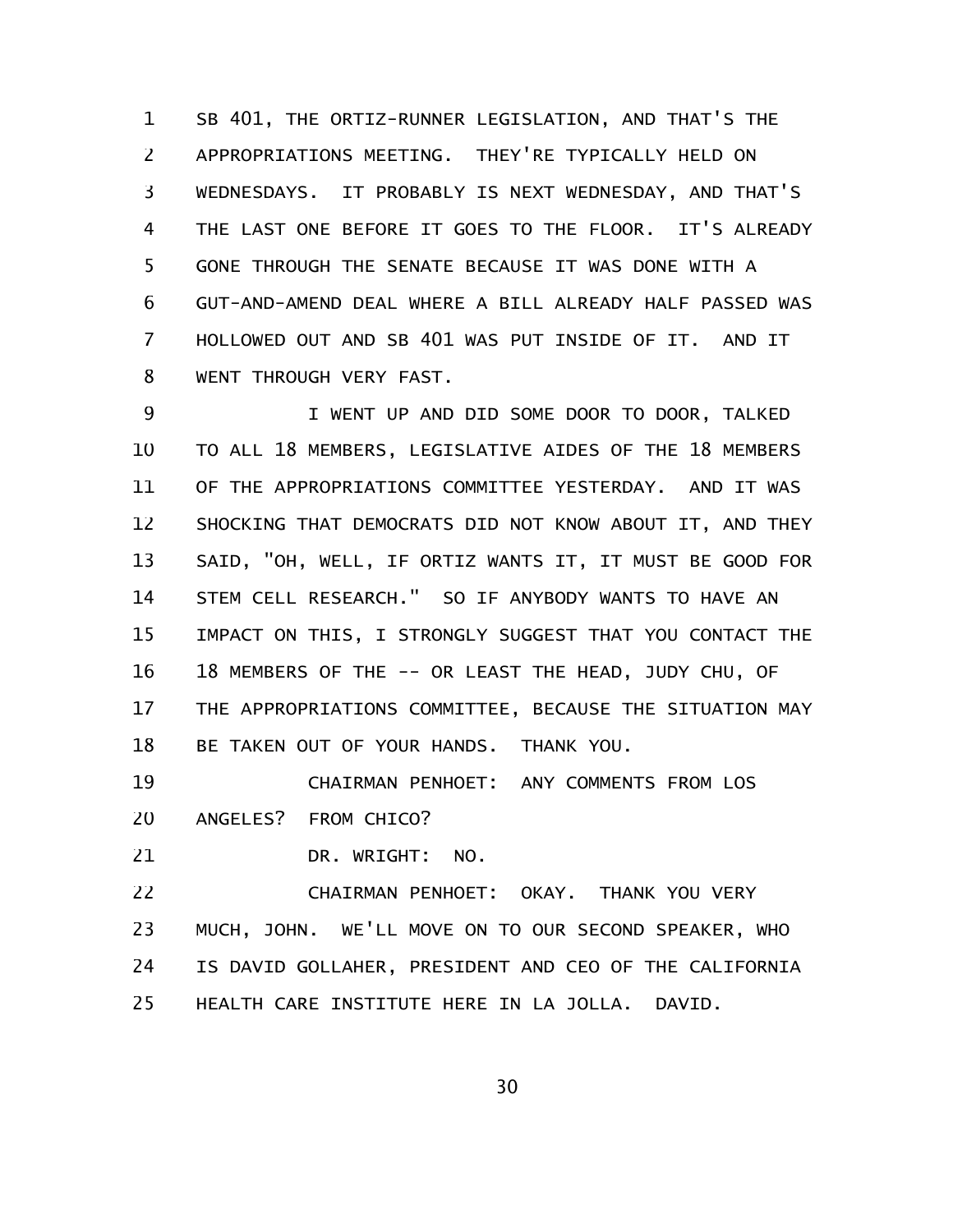MAYBE WHILE THEY'RE CHANGING THE LOGISTICS, I WOULD REMIND EVERYONE THAT THE IP POLICY WE GENERATE FOR BUSINESSES WILL HAVE TO BE MANAGED BY THE CIRM ITSELF. SO WE WILL HAVE TO HAVE STAFF THAT ADMINISTERS THIS POLICY WITHIN CIRM. AND IT'S BECOMING ABUNDANTLY CLEAR, I THINK, THROUGH ALL OF THE CONVERSATIONS WE'VE HAD, INCLUDING JOHN'S PRESENTATION THIS MORNING, THE CONTRAST TO THE SITUATION WITH THE NONPROFITS WHERE IT'S LIKELY THAT THE VAST MAJORITY OF WHAT WE DO WILL BE IN THE FORM OF GRANTS. WITH COMPANIES THERE ARE POSSIBILITIES TO MAKE LOANS, TO MAKE GRANTS, TO BUY SERVICES. SO EACH ONE OF THESE WILL HAVE TO BE DEALT IN SOME DEGREE IN A SEPARATE WAY. 1 2 3 4 5 6 7 8 9 10 11 12 13

WE'VE ALSO HEARD THAT WHILE FROM JDRF, FOR EXAMPLE, WHO HAS POINTED OUT THAT THEY ESSENTIALLY HAVE TO NEGOTIATE DIFFERENT CONTRACTS EVERY TIME THEY MAKE AN ARRANGEMENT WITH A FOR-PROFIT ENTITY. SO TO SOME DEGREE THAT IS A LAYER OF COMPLEXITY. I THINK IN THIS SENSE WHAT WE'RE DOING HERE WILL OVERLAP WITH THE STRATEGIC PLANNING PROCESS, WHICH WILL DEFINE SOME OF THESE CHARACTERISTICS. BUT WE'RE LIKELY TO END UP WITH AT LEAST THREE WAYS, DIFFERENT WAYS, IN WHICH WE COULD CONCEIVABLY PROVIDE FUNDING. 14 15 16 17 18 19 20 21 22 23

DR. REED: JOHN REED HERE. LAST TIME WE DISCUSSED THIS I BELIEVE WE DECIDED THAT THE INVENTORS 24 25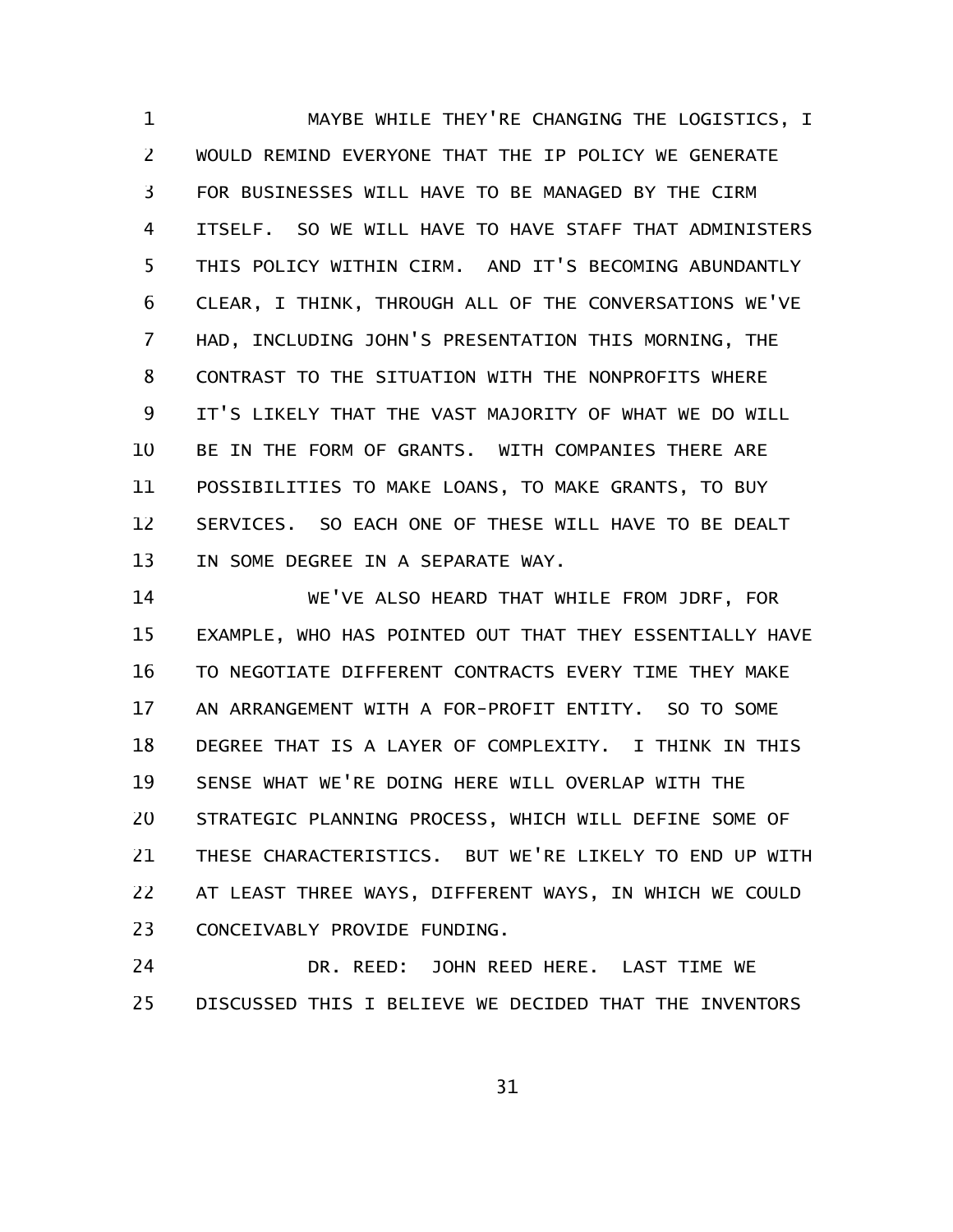OF THE TECHNOLOGY WOULD BE RESPONSIBLE FOR COVERING THE PATENT COSTS, THAT THE STATE WOULD NOT DO THAT; IS THAT CORRECT? 1 2 3

CHAIRMAN PENHOET: WE DON'T HAVE ANY FUNDS TO DO THAT. 4 5

DR. REED: OKAY. I THINK THAT'S AN IMPORTANT THING TO ALSO KEEP IN MIND WITH RESPECT TO WHATEVER POLICY WE ARRIVE AT INASMUCH AS IT'S NOT UNCOMMON TO SPEND ABOUT A QUARTER MILLION DOLLARS PER PATENT FOR WORLDWIDE PROTECTIONS AS YOU GO THROUGH THE WHOLE PROCESS WITH EACH OF THE TERRITORIES. AND WE DON'T WANT TO DO THINGS THAT WOULD DISINCENTIVIZE COMPANIES TO PROTECT THEIR TECHNOLOGY AND TO, THEREFORE, PROTECT THE INVESTMENT THAT THE TAXPAYERS ARE MAKING IN THAT TECHNOLOGY. IF IT'S NOT PROTECTED BY PATENTS, THEN IT'S NOT GOING TO HAVE THE OPPORTUNITY TO REALLY RETURN FUNDS HERE, REVENUE HERE TO THE STATE. SO I THINK THAT HAS TO BE AN IMPORTANT ELEMENT OF WHATEVER WE --WHATEVER POLICY WE ARRIVE AT. 6 7 8 9 10 11 12 13 14 15 16 17 18 19

CHAIRMAN PENHOET: OKAY. WE'RE NOW READY TO GO WITH DAVID GOLLAHER'S PRESENTATION. DAVID. 20 21

MR. GOLLAHER: THANK YOU, ED. I'M DAVID GOLLAHER. I'M PRESIDENT AND CEO OF THE CALIFORNIA HEALTH CARE INSTITUTE. CHI'S BACKGROUND, WE'RE ABOUT 260 MEMBERS STATEWIDE, AN ORGANIZATION THAT INCLUDES 22 23 24 25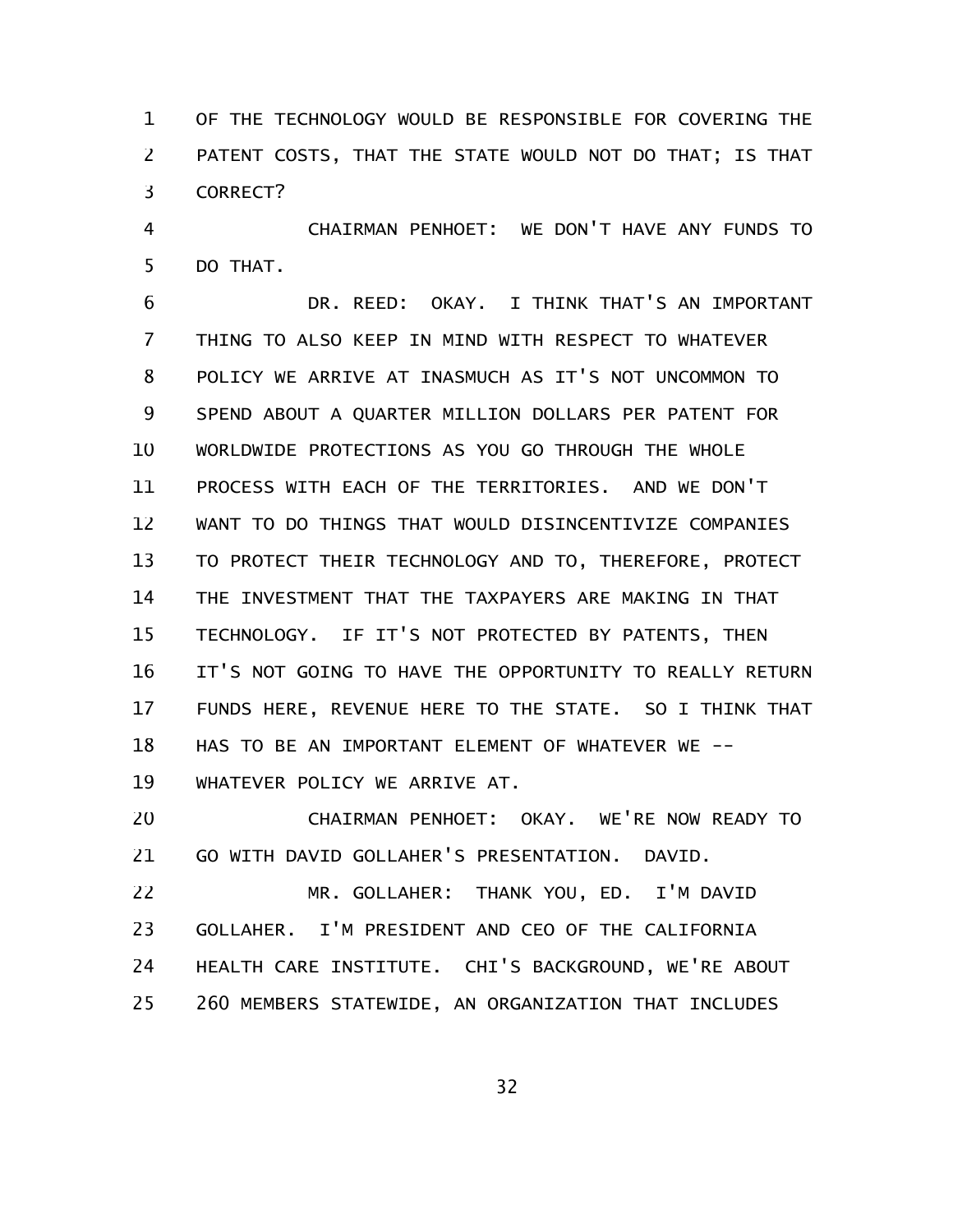ACADEMIC RESEARCH CENTERS, UNIVERSITY OF CALIFORNIA, CSU, SALK, IF NOT ALL OF THE ACADEMIC INSTITUTIONS THAT WILL BE CANDIDATES FOR CIRM FUNDING FOR GRANTING STEM CELL RESEARCH ALONG WITH COMMERCIALIZED SCIENCES. SO MOST MAJOR BIOTECH COMPANIES, I THINK ALL OF THEM, IN FACT, IN CALIFORNIA ARE MEMBERS OF OURS ALONG WITH MEDICAL DEVICES, DIAGNOSTICS COMPANIES LIKE GENPRO, AS WELL AS BIOINFORMATICS, RESEARCH TOOLS COMPANIES LIKE INVITROGEN. SO BROADLY SPEAKING, WE REPRESENT THE LIFE SCIENCES IN CALIFORNIA, AND I THINK IT'S REFLECTIVE OF OUR MEMBERS ON OUR BOARD. 1 2 3 4 5 6 7 8 9 10 11

JUST TO FRAME THE DISCUSSION, AND I THINK IT'S NOT INCIDENTAL THAT CALIFORNIA IS BOTH THE STATE THAT PASSED PROP 71, BUT ALSO THE ROLE OF BIOTECHNOLOGY. THE INDUSTRY ORIGINATED HERE SOME 30 ODD YEARS AGO. PERHAPS 40 PERCENT OF ALL TOTAL U.S. BIOTECH JOBS ARE HERE. AND, OF COURSE, WE HAVE THE WORLD'S PREMIERE ACADEMIC INSTITUTIONS, PUBLIC AND PRIVATE. AND IMPORTANTLY, A HIGHLY EVOLVED INFRASTRUCTURE. 12 13 14 15 16 17 18 19 20

WHAT'S IMPORTANT ABOUT THAT IS THAT THE FUNDING FOR EMBRYONIC STEM CELL RESEARCH, THE PERHAPS \$300 MILLION A YEAR OVER TEN YEARS, WOULD BE HIGHLY LEVERAGED. BEING ABLE TO COME INTO A MARKET IN WHICH IT DOESN'T HAVE TO CREATE INFRASTRUCTURE FROM THE 21 22 23 24 25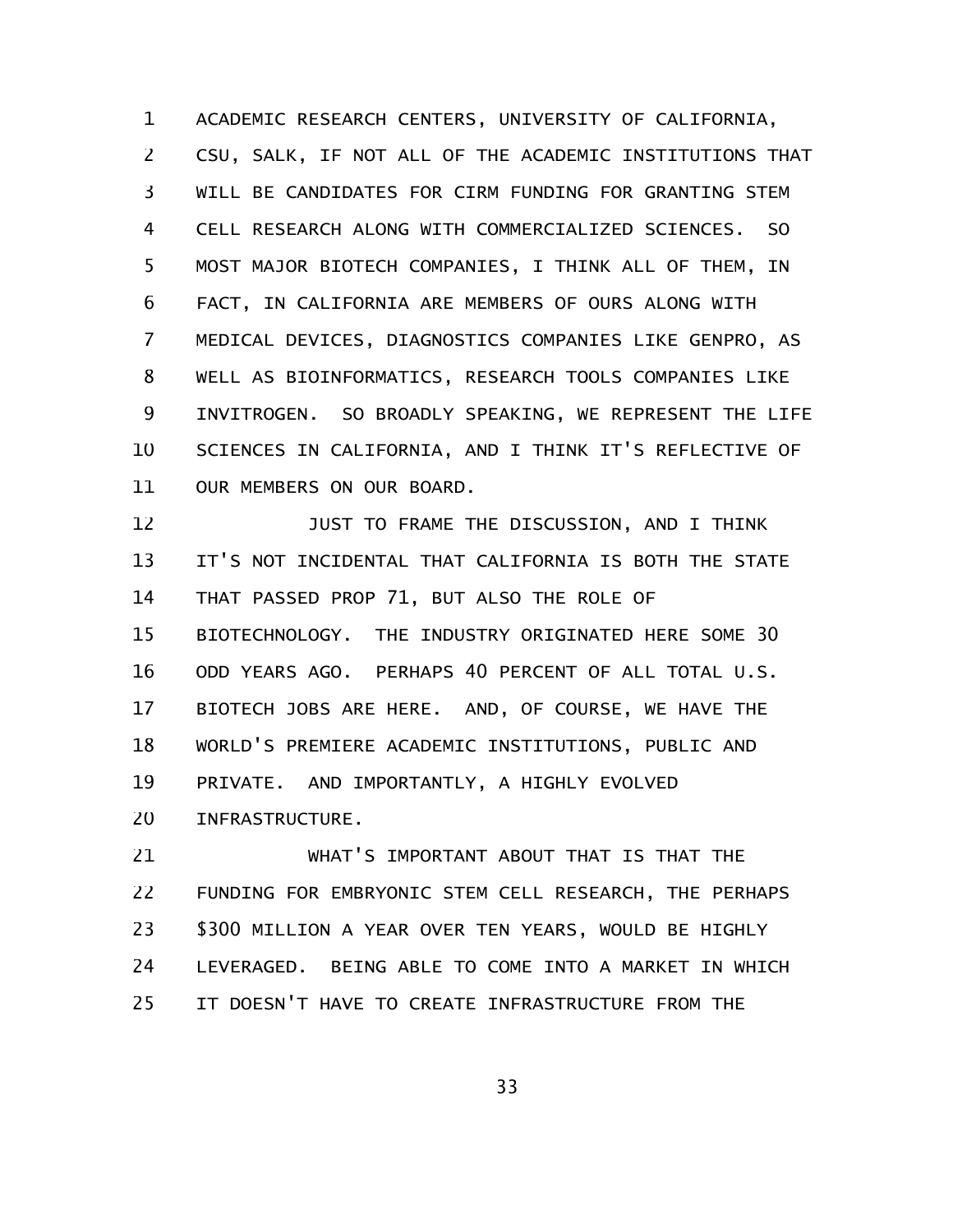GROUND UP. IT CAN TAKE ADVANTAGE OF THE SCIENCE, THE INFRASTRUCTURE, AND COMMERCIAL NETWORK THAT'S ALREADY HERE. 1 2 3

THIS IS JUST A CHART YOU CAN'T READ VERY WELL, BUT IT SHOWS ON THE LEFT HAND CALIFORNIA'S BIOTECH COMPANIES COMPARED TO EVERYONE ELSE. THE NEXT CLOSEST IS MASSACHUSETTS. AS YOU CAN SEE, IT'S A VERY DISTANT SECOND. 4 5 6 7 8

NOW, SOME OF YOU KNOW MICHAEL PORTER'S WORK ABOUT CLUSTERS, AND MICHAEL PORTER IS A PROFESSOR AT HARVARD BUSINESS SCHOOL AND HAS SPENT YEARS STUDYING THE DEVELOPMENT OF CLUSTERS OF INNOVATION, HE CALLS THEM. AND I JUST WANTED TO RUN THROUGH THIS BECAUSE IT WILL COME BOOK TO A POINT THAT I THINK IS IMPORTANT IN THINKING ABOUT INTELLECTUAL PROPERTY. IN PARTICULAR, HOW COMPANIES, COMMERCIAL COMPANIES, WORK ALONGSIDE ACADEMIC AND PUBLICLY FUNDED INSTITUTIONS TO PRODUCE PUBLIC BENEFIT. 9 10 11 12 13 14 15 16 17 18

I'LL RUN THROUGH THE LIST, AND THEY'RE ONES THAT YOU KNOW. YOU CAN LOOK AT A CLUSTER LIKE SAN DIEGO HERE IN THE TORREY PINES AREA WHERE WE HAVE A STRONG SCIENCE BASE, ENTREPRENEURIAL CULTURE, A GROWING COMPANY BASE. IT'S IMPORTANT TO HAVE COMMERCIAL COMPANIES THAT ARE THRIVING, ABSORBING, SPENDING IT ON TALENT, WORKING WITH INSTITUTIONS, THE ABILITY TO 19 20 21 22 23 24 25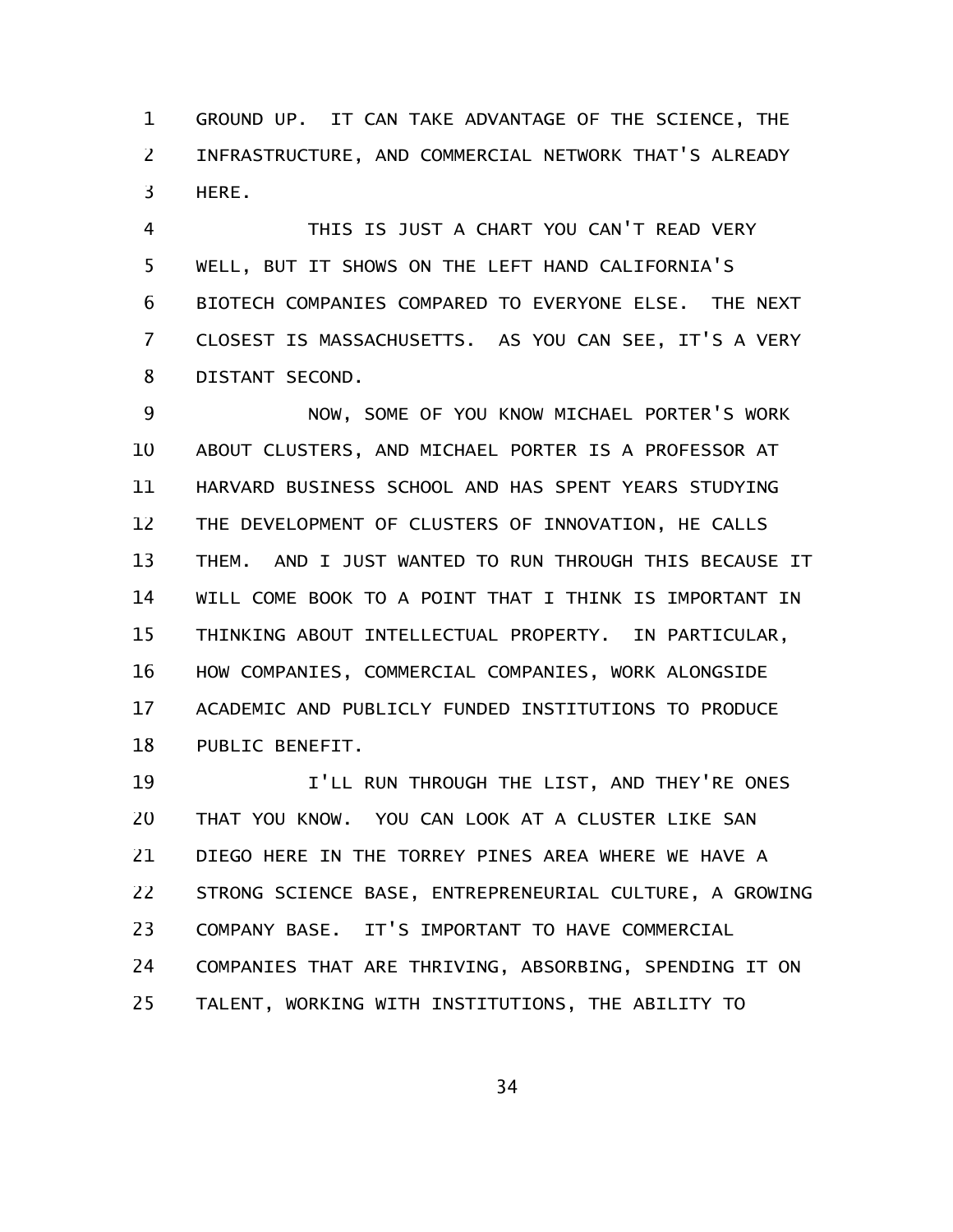ATTRACT TALENT, THE INFRASTRUCTURE, ACCOUNTING FIRMS, LAW FIRMS, REAL ESTATE COMPANIES THAT ARE EXPERTS AT BUILDING FACILITIES. SOURCES OF RISK CAPITAL. YOU CAN HAVE ALL OF THESE ELEMENTS, BUT IF YOU DON'T HAVE SOURCES OF RISK CAPITAL, YOU DON'T HAVE THE CATALYST, AND YOU DON'T HAVE THE INITIATIVE TO MAKE IT WORK. LARGER COMPANIES IN RELATED INDUSTRIES, VERY IMPORTANT, SO THAT THE PRESENCE OF AN INVITROGEN OR A BIOGEN IDEC IS AN IMPORTANT ELEMENT IN CREATING A CLUSTER. OBVIOUSLY A SKILLED WORKFORCE, EFFECTIVE NETWORKING, ORGANIZATIONS LIKE CONNECT, EDC, WHO ARE IN THE ROOM HERE, THAT PROVIDE CHANNELS OF COMMUNICATION AND NETWORKING FOR EXECUTIVE SCIENTISTS AND SO FORTH TO SHARE INFORMATION AND ACCELERATE THIS KNOWLEDGE INDUSTRY. AND FINALLY, SUPPORTIVE PUBLIC POLICY. I WILL COME BACK TO THAT IN A SECOND. 1 2 3 4 5 6 7 8 9 10 11 12 13 14 15 16

SO IN PORTER'S VIEW, WHAT MAKES CLUSTERS PRODUCTIVE, AND YOU CAN LOOK AROUND THE WORLD AND SEE ONES THAT ARE HIGHLY PRODUCTIVE, ONES THAT HAVE MANY OF THE ELEMENTS THAT I JUST TALKED ABOUT THAT DON'T WORK VERY WELL, DON'T WORK VERY WELL IN TERMS OF PRODUCING INNOVATION AND PUSHING THAT INNOVATION OUT TO THE MARKETPLACE WHERE IT CAN BE USED BY CONSUMERS, BY PATIENTS, AND HELP PEOPLE. 17 18 19 20 21 22 23 24

SO THE INTERACTIVITY WITHIN A NETWORK, VERY 25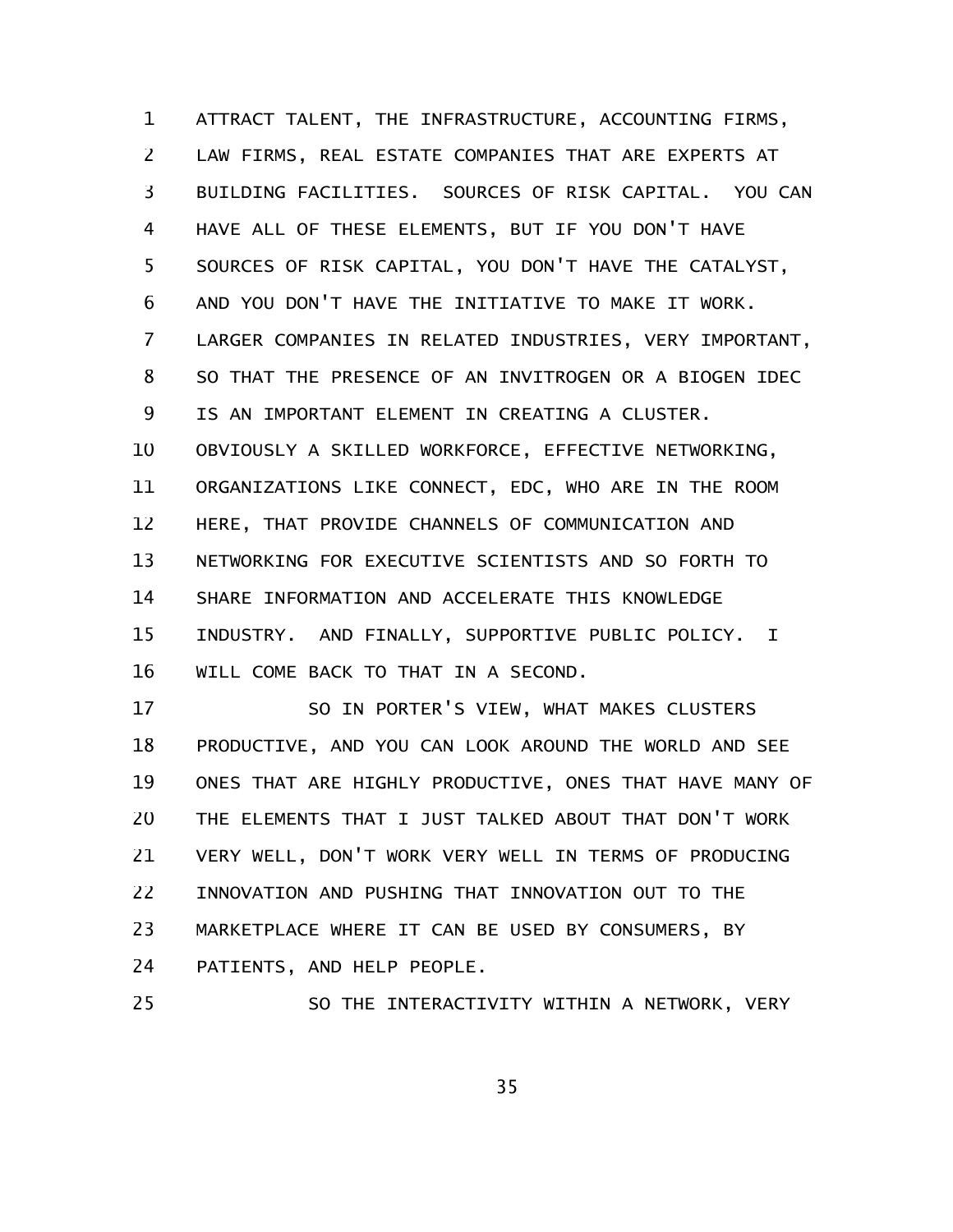IMPORTANT HOW DYNAMIC IT IS, AND COMPETITION WITHIN THE NETWORKS. PORTER MAKES A VERY GOOD AND, I THINK, DEEPLY IMPORTANT POINT IN THAT IF YOU ARE IN A BUSINESS AND YOU'RE A SINGLE BUSINESS PERSON, AND YOU LOOK ACROSS THE STREET AND YOU SEE YOUR COMPETITOR RISING UP AND DOING WELL, YOU TEND TO RESIST THAT AND THINK COMPETITION IS A BAD THING. BUT WHAT HE'S FOUND IN THE STUDY OF CLUSTERS, IN FACT, THAT THE MORE COMPETITIVE THEY ARE, THE MORE BUSINESSES THAT ENTER THE SPACE TO COMPETE TO PROVIDE SUPERIOR PRODUCTS, THE MORE INNOVATION HAPPENS AND THE FASTER IT'S PUSHED OUT IN THE MARKET. 1 2 3 4 5 6 7 8 9 10 11 12

FINALLY, THE VELOCITY OF TECHNOLOGY TRANSFER, CRITICAL POINT. AND I'LL DRILL DOWN INTO THIS A LITTLE BIT MORE IN A MINUTE. HOW QUICKLY TECHNOLOGY CAN BE TRANSFERRED FROM BASIC SCIENCE INSTITUTIONS FROM PERHAPS GOVERNMENT-SPONSORED UNIVERSITIES OUT INTO COMMERCIAL COMPANIES. SO THE COMMERCIALIZATION OF ACADEMIC SCIENCE IS ONE OF THE HALLMARKS OF SUCCESSFUL CLUSTERS. 13 14 15 16 17 18 19 20

SOME PEOPLE ASK AND THERE'S ACTUALLY A CHORUS OF CRITICS, PARTICULARLY IN THE PHARMACEUTICAL INDUSTRY, RIGHT NOW WHO ASK WHY COMMERCIALIZATION IS NECESSARY IN THE FIRST PLACE. THERE'S WHAT I WOULD THINK OF AS THE MARCIA ANGEL THEORY. MARCIA ANGEL WAS 21 22 23 24 25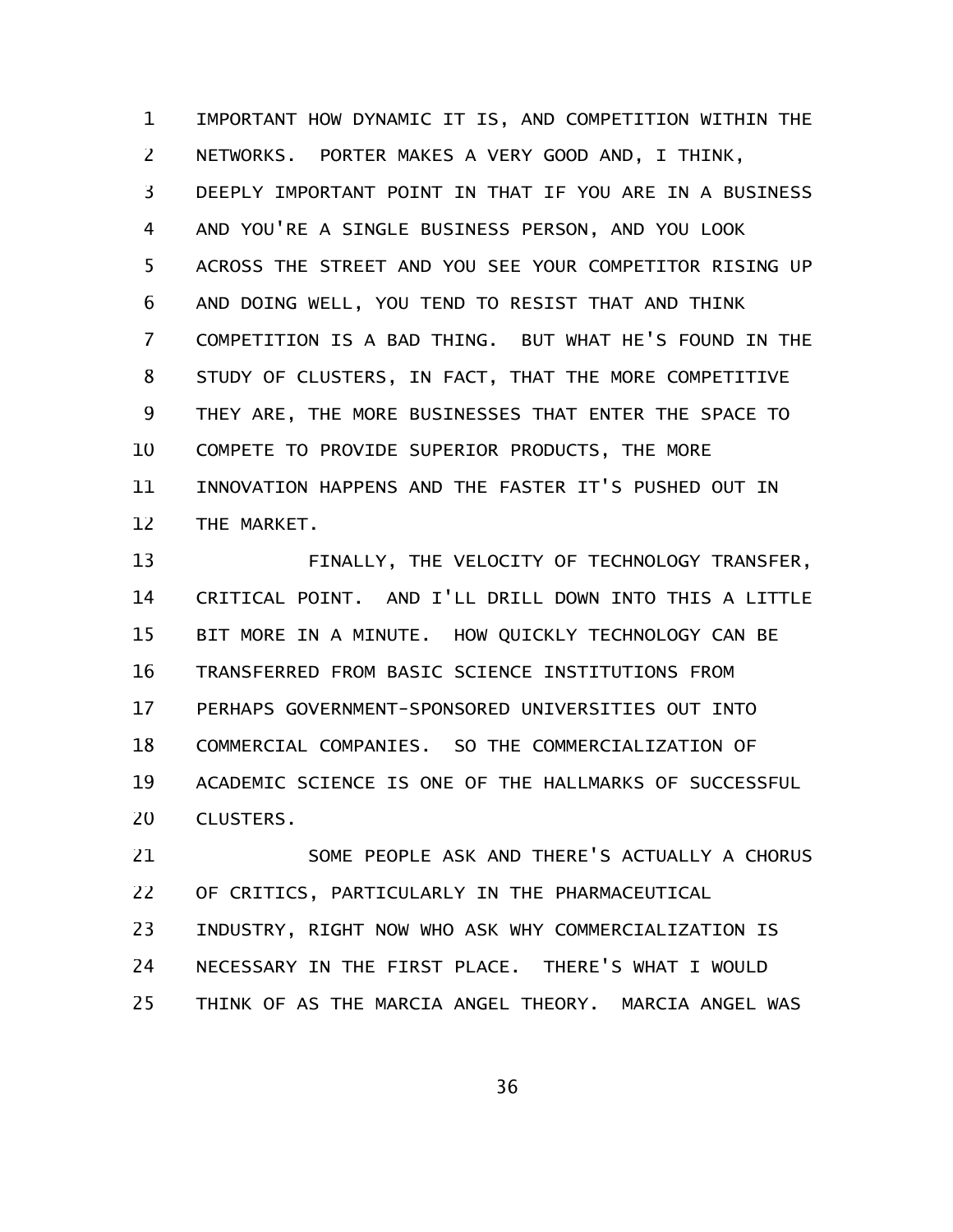THE EDITOR OF THE NEW ENGLAND JOURNAL AND HAS WRITTEN A BOOK ABOUT THE DRUG INDUSTRY THAT BASICALLY PROPOUNDS THE THEORY THAT THE GOVERNMENT, THROUGH NIH, CREATES BASIC RESEARCH AND COMPANIES COME ALONG AND COMMERCIALIZE IT AND BASICALLY TAKE THE INTELLECTUAL PROPERTY THAT WILL BE FUNDED FOR THEIR OWN PURPOSES AND THEIR SHAREHOLDERS' PURPOSES. AND THERE'S NO REAL RETURN TO SOCIETY FOR THAT. I THINK THAT'S WRONG. I THINK IT COMPLETELY MISCHARACTERIZES AND MISUNDERSTANDS THE ROLE OF COMMERCIALIZATION, THE ROLE OF THE MARKET, AND THE ROLE OF PRIVATE COMPANIES. 1 2 3 4 5 6 7 8 9 10 11

FIRST THING IS THAT BASIC RESEARCH PRODUCES UNDERSTANDING, BUT IT DOESN'T PRODUCE PRODUCTS. SECOND THING IS THAT THE INSTITUTIONS THAT ARE GOOD AT PRODUCING BASIC RESEARCH LACK THE SKILLS AND RESOURCES TO PRODUCE PRODUCTS. THEY LACK THE CAPITAL, AND IT'S LARGELY AN EXPENSIVE PROCESS. THE LACK THE APPLIED RESEARCH AND REGULATORY EXPERTISE THAT IS A HUGE PART OF PRODUCT DEVELOPMENT. AND OBVIOUSLY THEY LACK BOTH THE MANUFACTURING CAPACITY, NOT TO MENTION THE MARKETING AND DISTRIBUTION. THE MARKETING AND DISTRIBUTION IS AN IMPORTANT POINT BECAUSE UNDERSTANDING MARKETS, PARTICULARLY DISEASE MARKETS, UNDERSTANDING HOW PHYSICIANS AND HOSPITALS AND THE WHOLE COMPLICATED HEALTHCARE SYSTEM WORKS AND ABILITY 12 13 14 15 16 17 18 19 20 21 22 23 24 25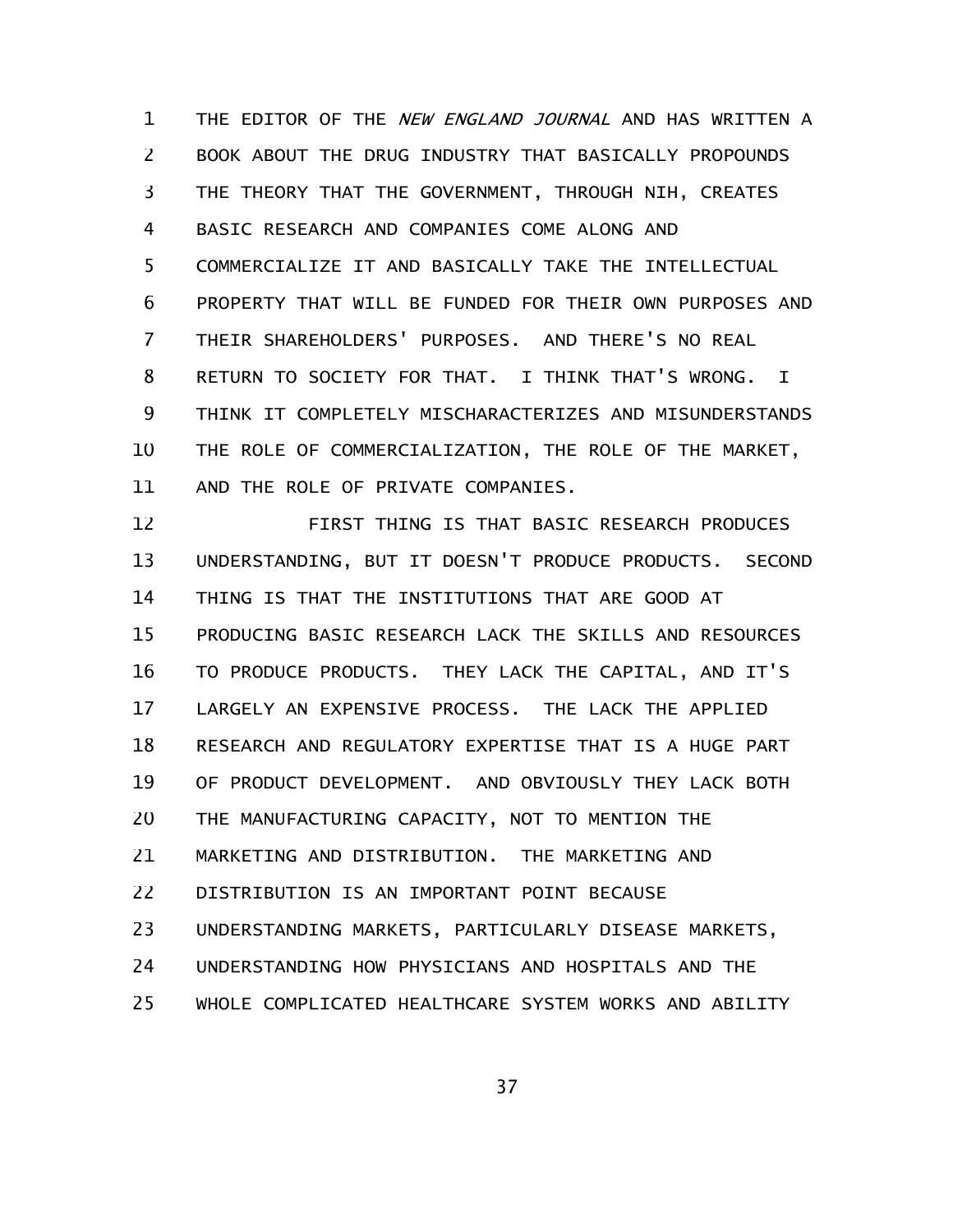TO MOVE A PRODUCT THROUGH THAT IS NOT TRIVIAL. 1

SO WHAT DOES IT TAKE TO TRANSFORM A RESEARCH DISCOVERY INTO A SUCCESSFUL DRUG? WELL, INDUSTRY CRITICS CLAIM THAT A RESEARCH INPUT CREATES MOST OF THE PRODUCTS' END VALUE. BUT THERE'S NO GOOD MEASURE OF THE REAL PERCENTAGE OF WHAT IT TAKES TO GET A PRODUCT FROM THE LABORATORY INTO THE HANDS OF THE PATIENT THROUGH A PHYSICIAN. SOME INDUSTRY STUDIES HAVE SUGGESTED THAT 90 PERCENT OF THE VALUE OF AN END PRODUCT IS DOWNSTREAM. BUT I THINK THE TRUTH IS THAT NO ONE REALLY KNOWS. WE DO KNOW THAT IT'S ENORMOUSLY TIME-CONSUMING AND EXPENSIVE, AND HERE'S ANOTHER SLIDE THAT YOU CAN'T READ VERY WELL, BUT AT THE BOTTOM IS YEARS, AND IT GOES FROM ZERO TO 16 YEARS. AND THE FIRST BLOCK UP ON THE LEFT-HAND CORNER IS THE DISCOVERY PROCESS, AND THEN WE MOVE FROM THAT PERIOD THROUGH A WHOLE SET OF PRODUCT DEVELOPMENT AND REGULATORY PHASES UNTIL WE FINALLY GET A PRODUCT OUT INTO THE PIPELINE. 2 3 4 5 6 7 8 9 10 11 12 13 14 15 16 17 18

AND IF YOU LOOK AROUND AT COMPANIES THAT WE KNOW OF, THERE'S A GREAT EXAMPLE IN SAN DIEGO, BIOGEN, IS NOW -- SORRY -- IDEC, WHICH IS NOW BIOGEN IDEC AFTER A MERGER, TOOK ABOUT 13 YEARS TO MOVE FROM ITS ORIGINAL ANTIBODY SCIENCE TO PRODUCING THE FIRST MONOCLONAL ANTIBODY FOR CANCER FOR NON-HODGKIN'S. AND DURING THAT PERIOD CAME WITHIN THREE OR FOUR WEEKS OF RUNNING 19 20 21 22 23 24 25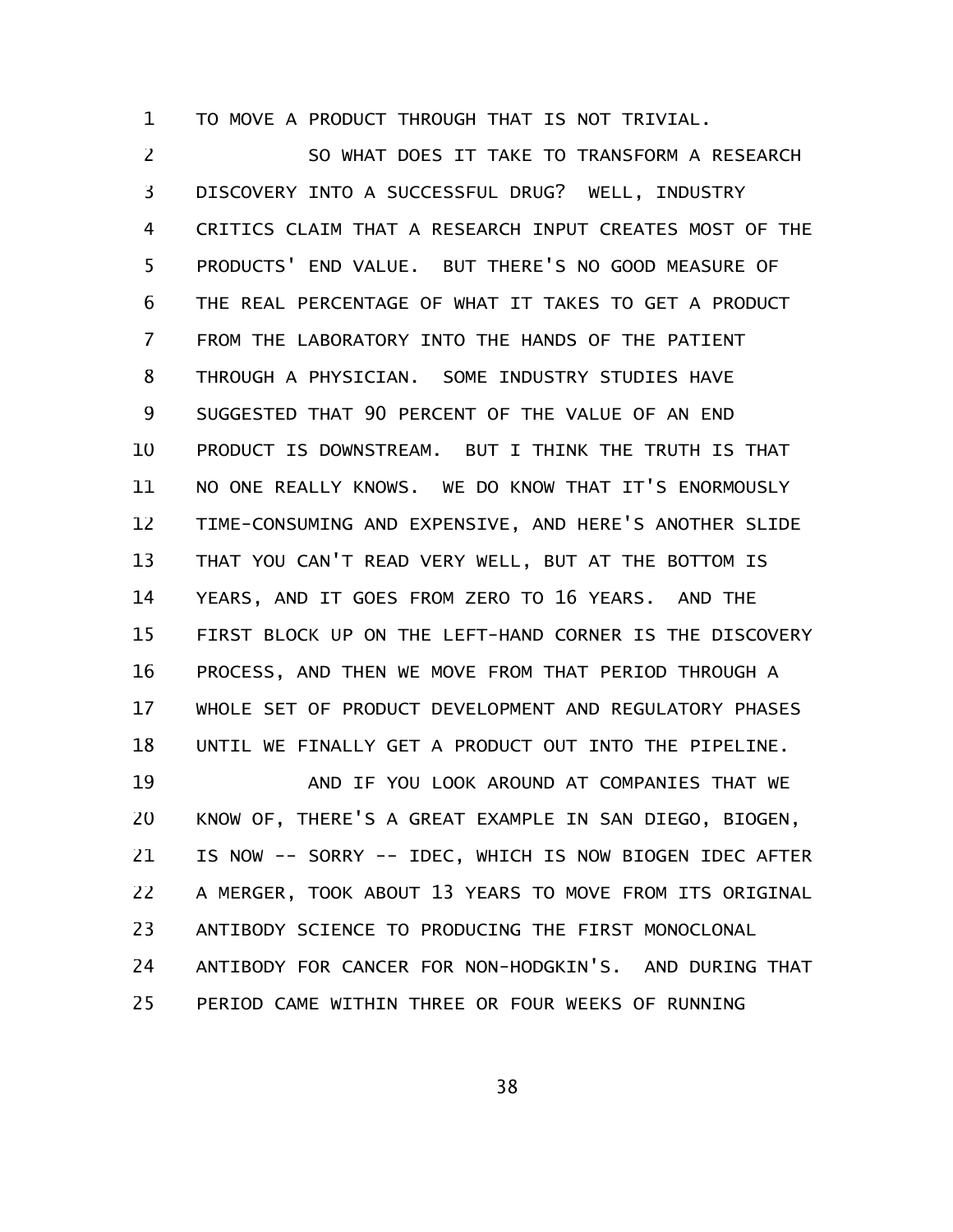ENTIRELY OUT OF MONEY AND TURNING OUT THE LIGHTS. HAD THAT HAPPENED, THOUSANDS UPON HUNDREDS OF THOUSANDS OF PATIENTS WOULD HAVE BEEN DENIED AN EFFECTIVE DRUG. 1 2 3

THE END RESULT OF BIOGEN IDEC OR IDEC'S RESEARCH AND DEVELOPMENT WAS TO PRODUCE A DRUG THAT IS OF ENORMOUS BENEFIT TO PATIENTS WHO HAVE TERRIBLE DEBILITATING AND OFTEN FATAL DISEASE. 4 5 6 7

SO IN A SENSE, IF WE LOOK AROUND GLOBALLY, WE'VE BEEN DOING AN INTERESTING EXPERIMENT WITH RESPECT TO INTELLECTUAL PROPERTY AND HOW IT'S TRANSFERRED INTO COMMERCIAL INSTITUTIONS OR COMMERCIAL COMPANIES. AND RECENTLY I HAD THE OPPORTUNITY TO BE IN THE UK AND TO TALK TO SOME PEOPLE ABOUT THE ATTEMPT IN THE UNITED KINGDOM TO ACCELERATE THE TECHNOLOGY TRANSFER OF SCIENCE INTO COMPANIES MORE OR LESS ALONG THE U.S. MODEL. AND THIS WAS SPURRED IN PART BY THE REALIZATION THAT WHILE UK UNIVERSITIES, LIKE OXFORD AND CAMBRIDGE AND THE UNIVERSITY OF THE PLYMOUTH, WERE QUITE GOOD AT BASIC RESEARCH AND TEACHING. THEY HAVE BEEN EXTREMELY BACKWARD WITH RESPECT TO MOVING ANY OF THAT SCIENCE INTO THE COMMERCIAL SPHERE. 8 9 10 11 12 13 14 15 16 17 18 19 20 21

THEY HAD ALSO EXPERIENCED A BRAIN DRAIN, SO THAT IF YOU WALKED AROUND CALIFORNIA OR ROUTE 128 CORRIDOR IN BOSTON, YOU WOULD BUMP INTO A BUNCH OF EX-PAT BRITS WHO HAVE MOVED TO THE UNITED STATES IN 22 23 24 25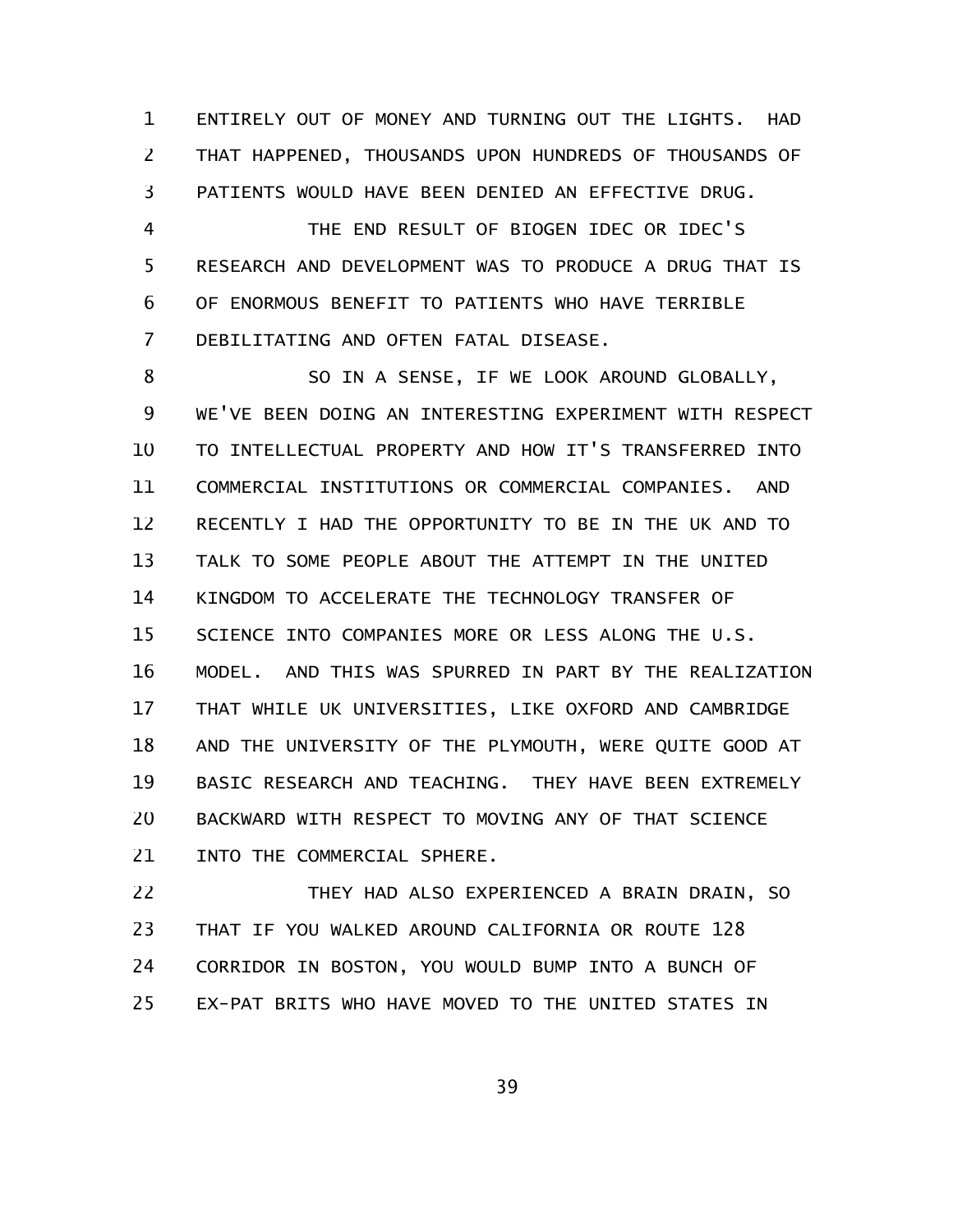ORDER TO MOVE THEIR TECHNOLOGY, THEIR EXPERTISE INTO COMMERCIAL SPACE. 1 2

WHAT THE UK ALSO DISCOVERED IS THAT THEY HAVE A HUGE RESERVOIR OF WHAT MIGHT BE CALLED ORPHAN IP; THAT IS, INTELLECTUAL PROPERTY TO WHICH A UNIVERSITY HAD RIGHTS, BUT THERE WAS NO ABILITY NOR INTEREST IN DEVELOPING THAT AND MOVING IT FORWARD INTO THE MARKET. SO IN 1999 THE DEPARTMENT OF TRADE AND INDUSTRY IN THE UK PROPOSED A THIRD MISSION, WHICH IS SUPPORT INDUSTRY. AND SINCE THEN GRADUALLY, AND WITH CLINIC OF THE UK, IS BEGINNING TO DEVELOP ITS FIRST LIFE SCIENCES CLUSTERS, I BELIEVE ONE AROUND CAMBRIDGE UNIVERSITY, TO ACCELERATE SCIENCE MOVING FORWARD. I WANT TO SHIFT FOCUS TO TALK JUST IN A GENERAL WAY ABOUT TWO MODELS THAT ARE WORTH THINKING ABOUT IN THE WAYS THAT GOVERNMENT FUNDS SCIENCE WITHIN THE CONTEXT OF COMMERCIAL COMPANIES. AND I WANT TO START WITH DARPA. I JUST PUT DARPA'S MISSION STATEMENT DOWN HERE. I THINK MOST OF US WOULD SEE DARPA AS A REASONABLY SUCCESSFUL LONG-TERM INITIATIVE IN WHICH PUBLIC MONEY, I.E., DEPARTMENT OF DEFENSE FUNDS, ARE SPECIFICALLY TARGETED IN QUITE CAREFUL WAYS CHANNELED INTO COMMERCIAL OPERATIONS TO DEVELOP BASIC TECHNOLOGY 3 4 5 6 7 8 9 10 11 12 13 14 15 16 17 18 19 20 21 22 23

THAT THEN MAY BE APPLIED TO DEFENSE APPLICATIONS. 24

THE PART THAT I UNDERLINED HERE IS FROM 25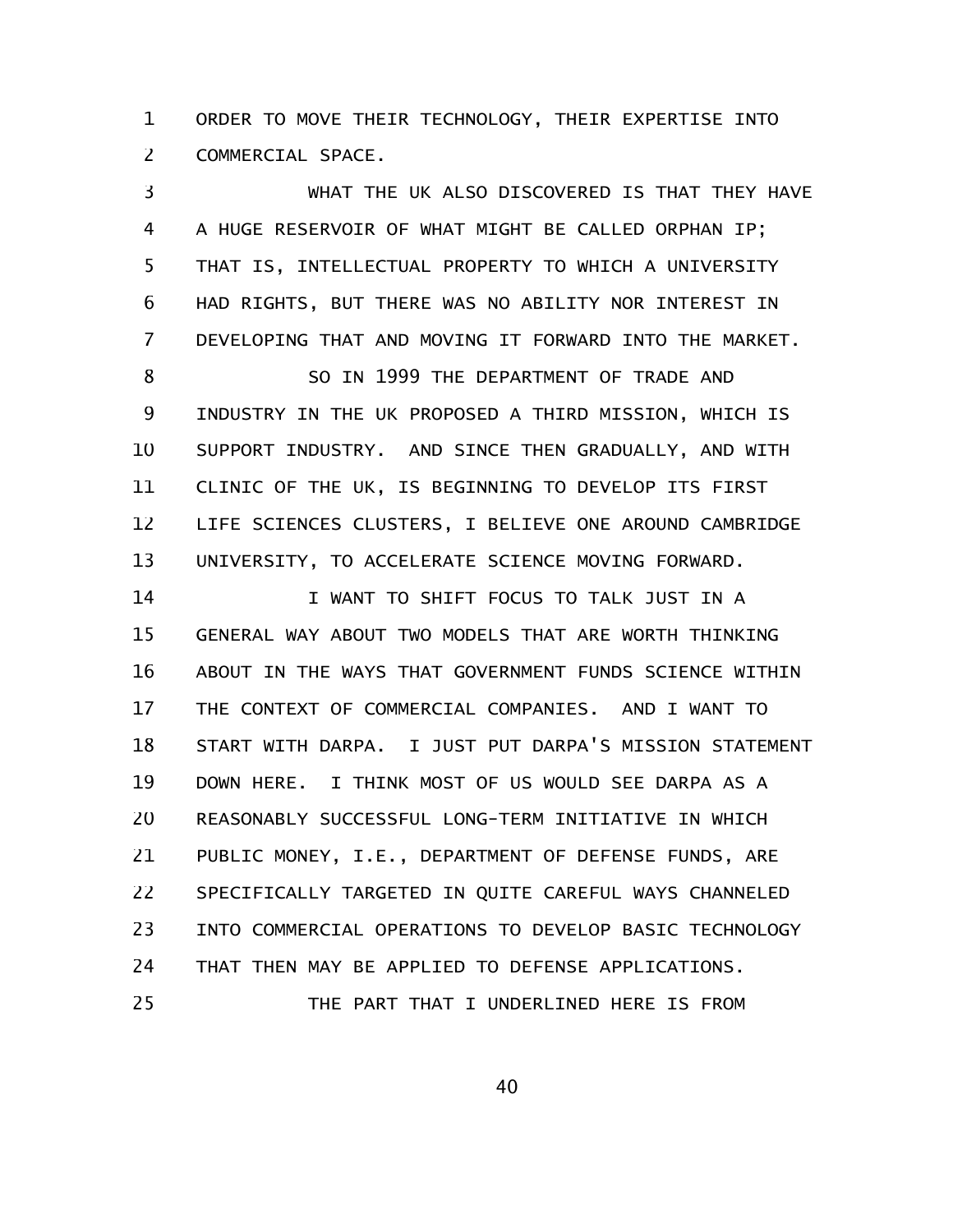DARPA'S MISSION STATEMENT IN WHICH IT SAYS THAT IT MANAGES AND DIRECTS SELECTED BASIC AND APPLIED RESEARCH AND DEVELOPMENT PROJECTS FOR DOD, TO PURSUE THIS RESEARCH AND TECHNOLOGY WHERE RISK AND PAYOFF ARE BOTH VERY HIGH AND WHERE SUCCESS MAY PROVIDE DRAMATIC ADVANCES FOR TRADITIONAL MILITARY ROLES AND MISSIONS. 1 2 3 4 5 6

IT STRIKES ME, IN THINKING ABOUT CIRM, THAT THIS IS A GOOD ANALOGY TO WHAT WE'RE LOOKING AT IN THE EARLY STAGE OF EMBRYONIC STEM CELL RESEARCH. HIGH RISK AND A POTENTIALLY VERY HIGH PAYOFF, GREAT UNCERTAINTY, AND A PLACE WHERE PERHAPS PUBLIC MONEY CAN BE A CATALYST. 7 8 9 10 11 12

NOW, DARPA'S PRINCIPLES ARE TO PROMOTE PRIVATE SECTOR COMPETITION. THEY MAKE GRANTS TO LOTS OF DIFFERENT COMPANIES AND OFTEN TO COMPETITORS WITHIN THE SAME FIELD. THE THOUGHT IS THAT HERE GOVERNMENT IS A FUNDING CATALYST IN AREAS OF PARTICULARLY HIGH IMPORTANCE, HIGH RISK WORK. ULTIMATELY THERE ALSO IS THE BENEFITS TO TAXPAYERS, BENEFITS TO THE PUBLIC DON'T ACCRUE FROM A DIRECT RETURN IN THE FORM OF A ROYALTY OR MONEY PAYMENTS BACK TO GOVERNMENT, BUT RATHER FROM THE PROMULGATION OF INVENTIONS INTO A SPECIFIC SECTOR, IN THIS CASE THE NATIONAL DEFENSE. 13 14 15 16 17 18 19 20 21 22 23

AND THIS IS AN IMPORTANT THEORETICAL, IF YOU WILL, ISSUE FOR CIRM AND, IN FACT, FOR THE LEGISLATURE 24 25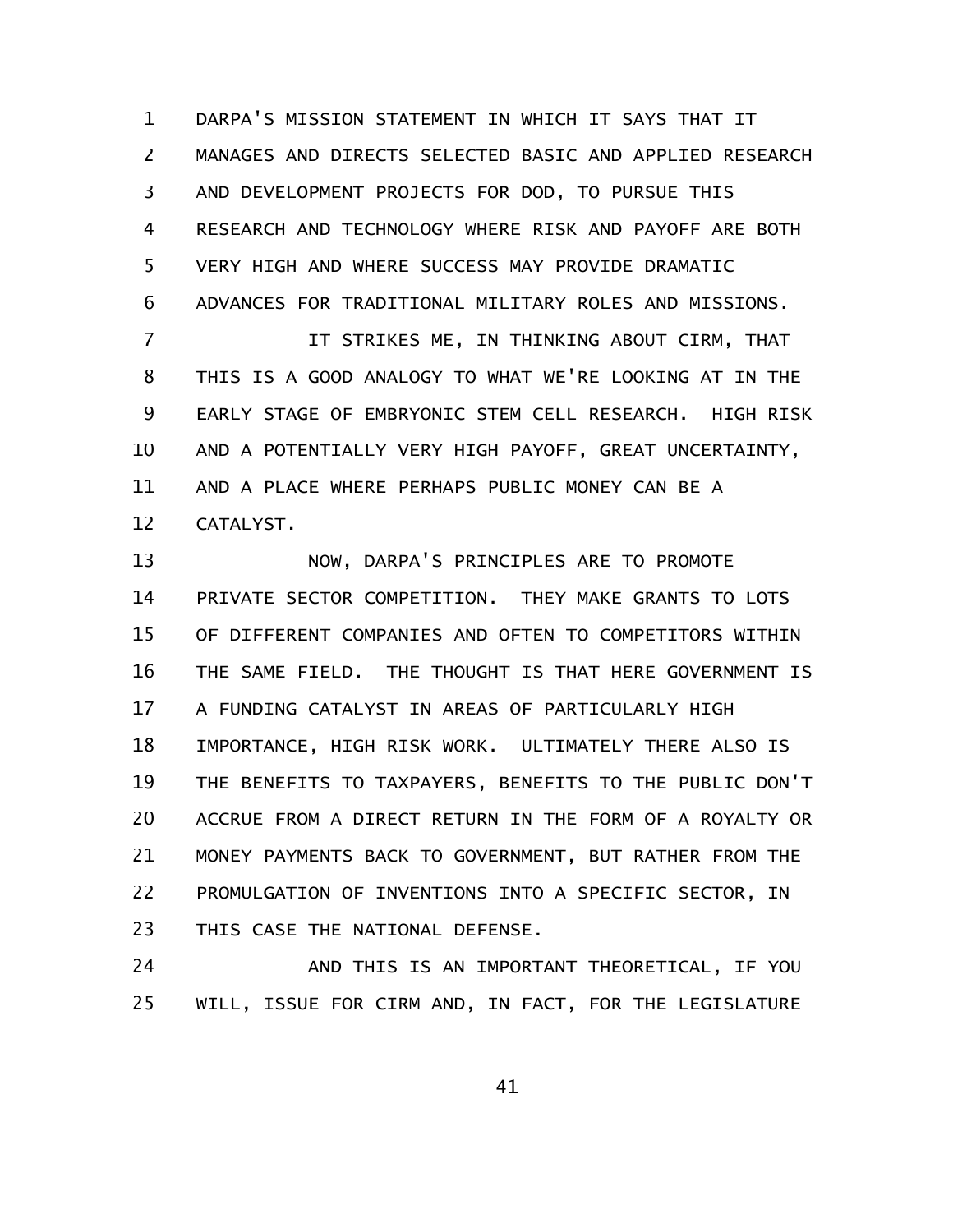AND FOR THE PUBLIC TO CONSIDER. THAT IS, WHETHER THE MAXIMUM PUBLIC BENEFIT FROM STEM CELL RESEARCH WILL COME FROM THE FASTEST POSSIBLE DEVELOPMENT OF THE BEST SCIENCE AND THE FASTEST ACCELERATION OF THAT SCIENCE INTO COMMERCIAL PRODUCTS OR FROM ROYALTIES, FROM MONEY PAYMENTS FROM THESE INVENTIONS BACK TO THE PUBLIC COFFERS. 1 2 3 4 5 6 7

SO MY VIEW IS THAT CIRM SHOULD DISCOUNT NAYSAYERS WHO MISREPRESENT -- WE'VE SEEN THIS FROM THE VERY BEGINNING OF PROP 71 -- THE INTERRELATIONSHIP ON THE ACADEMIC AND COMMERCIAL SCIENCE. IT'S MORE COMPLICATED THAN MOST PEOPLE APPRECIATE. IT'S FAR FROM THE CASE THAT ACADEMIC SCIENCE CREATES DRUGS AND THAT COMMERCIAL DEVELOPMENT OF THOSE DRUGS IS INCIDENTAL OR AN ADD-ON. 8 9 10 11 12 13 14 15

CIRM SHOULD DISCOUNT ANY CLAIM THAT STEM CELL SCIENCE CAN BENEFIT PATIENT GROUPS WITHOUT AGGRESSIVE PARTICIPATION OF COMMERCIAL COMPANIES. THE FACT IS THAT WE LIVE IN A MARKET-BASED, MARKET DRIVEN ECONOMY. AND THE THEORY THAT MOST COMMERCIAL COMPANIES OPERATE ON IS THE THEORY OF CAPITALISM, AND THE BEST DISTRIBUTION OF GOODS AND SERVICES HAPPENS THROUGH THE ACTIVE PARTICIPATION OF THE MARKET AND OF COMMERCIAL ENTERPRISE. AND, AGAIN, ANY OF US WHO SPENT SIGNIFICANT TIME IN ACADEMIC INSTITUTIONS OR WITHIN 16 17 18 19 20 21 22 23 24 25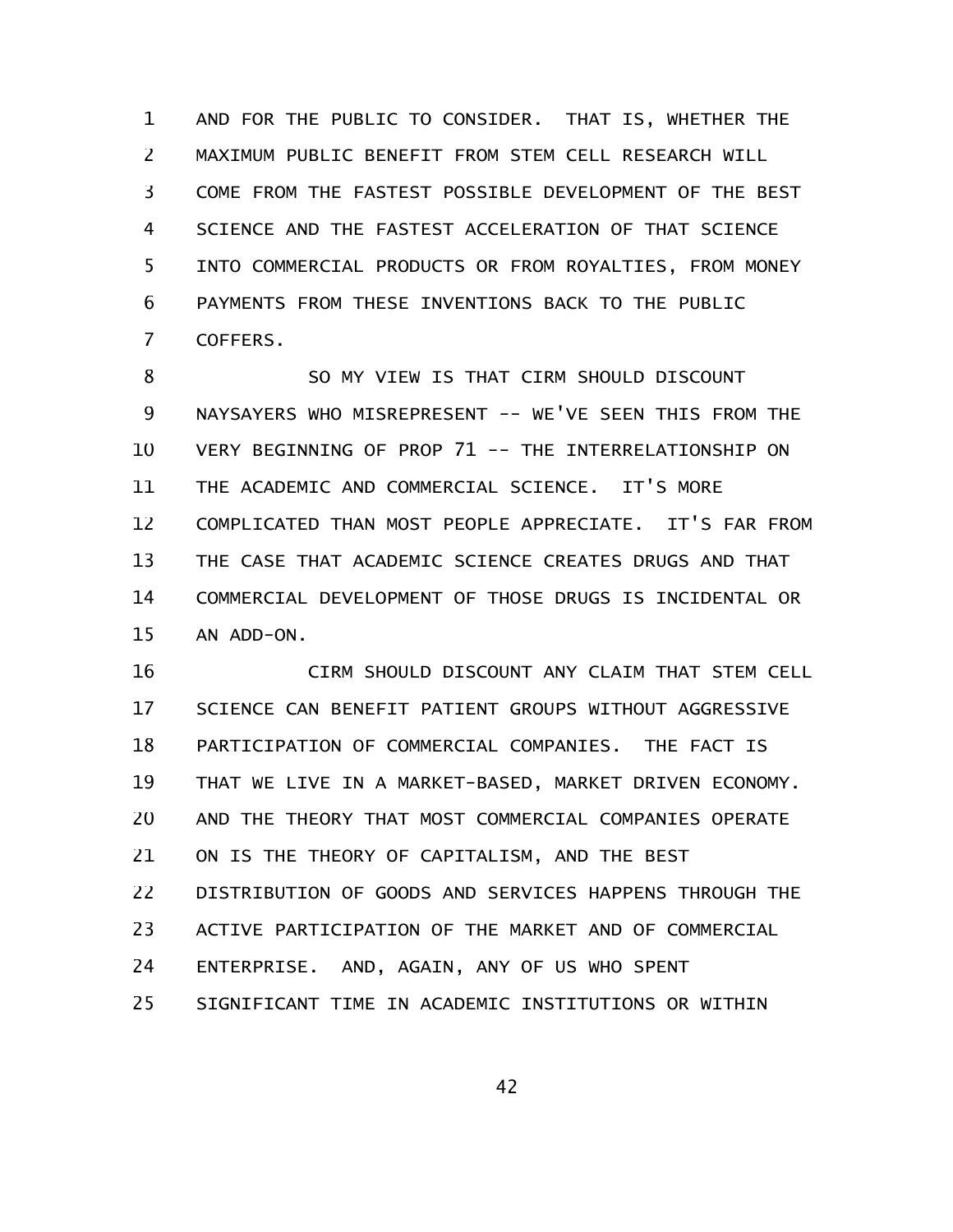GOVERNMENT INSTITUTIONS, I THINK, HAVE A LOW LEVEL OF CONFIDENCE IN THE ABILITY OF THOSE ORGANIZATIONS TO QUICKLY MOVE TECHNOLOGY THROUGH THE WIDEST POSSIBLE ALLOCATIONS FOR THE GREATEST PUBLIC BENEFIT. 1 2 3 4

FINALLY, CIRM SHOULD DISCOUNT ATTEMPTS TO REGULATE COMMERCIAL TRANSACTIONS IN WAYS THAT DISCOURAGE PARTICIPATION OF THE BEST COMPANIES AND ENTREPRENEURS. I THINK THE CONCERN THAT WE'VE HEARD MORE THAN ONCE IS THAT THE MORE STRENUOUS CONDITIONS, ROYALTIES, CAVEATS THAT ARE ATTACHED TO TECHNOLOGY TRANSFER RELATIONSHIPS, THE MORE RELUCTANT COMMERCIAL PARTICIPANTS ARE TO CAPITALIZE ON THOSE RELATIONSHIPS AND THOSE TECHNOLOGIES. 5 6 7 8 9 10 11 12 13

SO I THINK FROM CHI'S POINT OF VIEW, GUIDING PRINCIPLES FOR CIRM WITH RESPECT TO COMMERCIAL IP POLICY SHOULD BE, FIRST, MAXIMUM ACCELERATION OF THE BEST SCIENCE. AND WHETHER THAT SCIENCE AS TECHNOLOGY EXISTS IN A COMMERCIAL COMPANY OR IN AN ACADEMIC INSTITUTION, CIRM SHOULD BE RIGOROUS AND THOUGHTFUL IN MAKING INVESTMENTS BEHIND THE BEST SCIENCE. CIRM HAS COLLECTED AN ASTONISHINGLY GOOD SET OF EXPERT SCIENTIFIC REVIEWERS, AND THE ABILITY OF CIRM TO MAKE INTELLIGENT JUDGMENTS WITH RESPECT TO WHERE THE BEST SCIENCE IS AND WHERE FUNDING OPPORTUNITIES LIE, I THINK, IS SUPERB AND SHOULD BE APPLAUDED. 14 15 16 17 18 19 20 21 22 23 24 25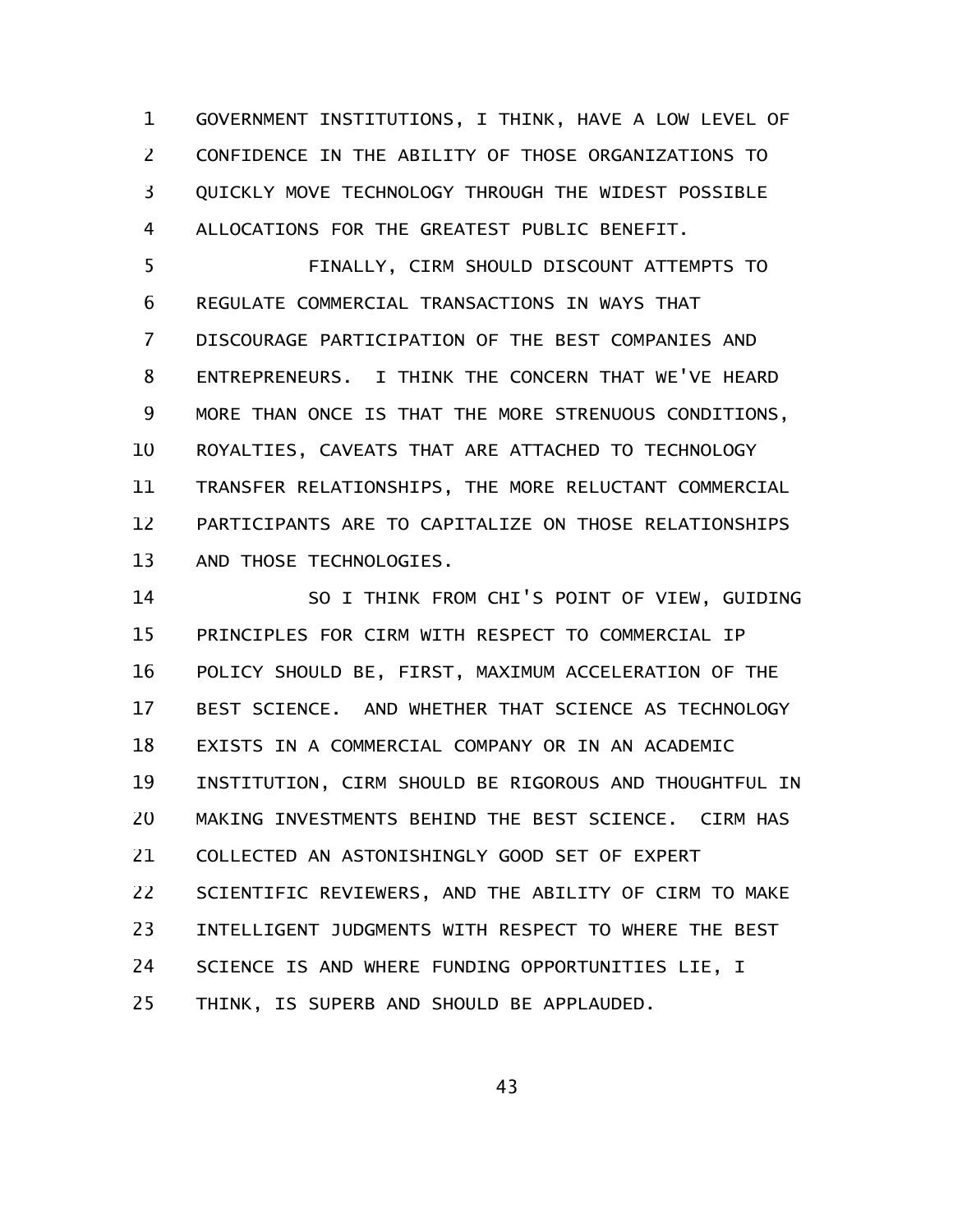SECOND, INVESTMENT IN IMPORTANT AREAS OUTSIDE ACADEMIC EXPERTISE ARE IMPORTANT FOR ANY COMMERCIAL PRODUCT OR WIDE-SCALE APPLICATION OF STEM CELL RESEARCH. SO, FOR EXAMPLE, SCALED PRODUCTION IS AN AREA THAT'S UNLIKELY TO BE FOUND IN A UNIVERSITY AND MAY WELL EXIST IN A COMPANY THAT MIGHT BE A TARGET FOR CIRM FUNDING. AND I'M SURE THERE ARE MANY, MANY OTHER AREAS. 1 2 3 4 5 6 7 8

FINALLY, THAT CIRM SHOULD FOSTER THE DEVELOPMENT OF BUSINESS MODELS FOR COMMERCIAL STEM CELL-BASED PRODUCTS. PART OF THE REASON, IN FACT, PERHAPS THE MAIN REASON, THAT VENTURE CAPITALISTS HAVE NOT BEEN FUNDING STEM CELL RESEARCH IN A LARGE WAY IS THAT WE DON'T HAVE BUSINESS MODELS TODAY THAT SUPPORT THAT. AND WHEN WE DO AND IF THERE'S A CLEAR PATH TO PROFITABILITY, THE LANDSCAPE WILL CHANGE DRAMATICALLY. SO I HAVE THREE EXAMPLES FOR YOU. THIS IS THE FUN PART OF THE PROGRAM. SO HERE'S A GOVERNMENT-FUNDED CAR. COST ABOUT \$22 MILLION, AND IT WORKED VERY, VERY WELL FOR ITS PURPOSE. THIS IS A GOVERNMENT-BUILT TRUCK. THIS WAS BUILT IN 1956 IN THE SOVIET UNION. THIS IS A PUBLIC-PRIVATE PARTNERSHIP CAR, AND IT'S INTERESTING. IT REPRESENTS AN EXTRAORDINARY CONTRIBUTION OF, IN THIS CASE ORIGINALLY IN JAPAN, OF PUBLIC MONEY CHANNELED INTO TOYOTA OF A 9 10 11 12 13 14 15 16 17 18 19 20 21 22 23 24 25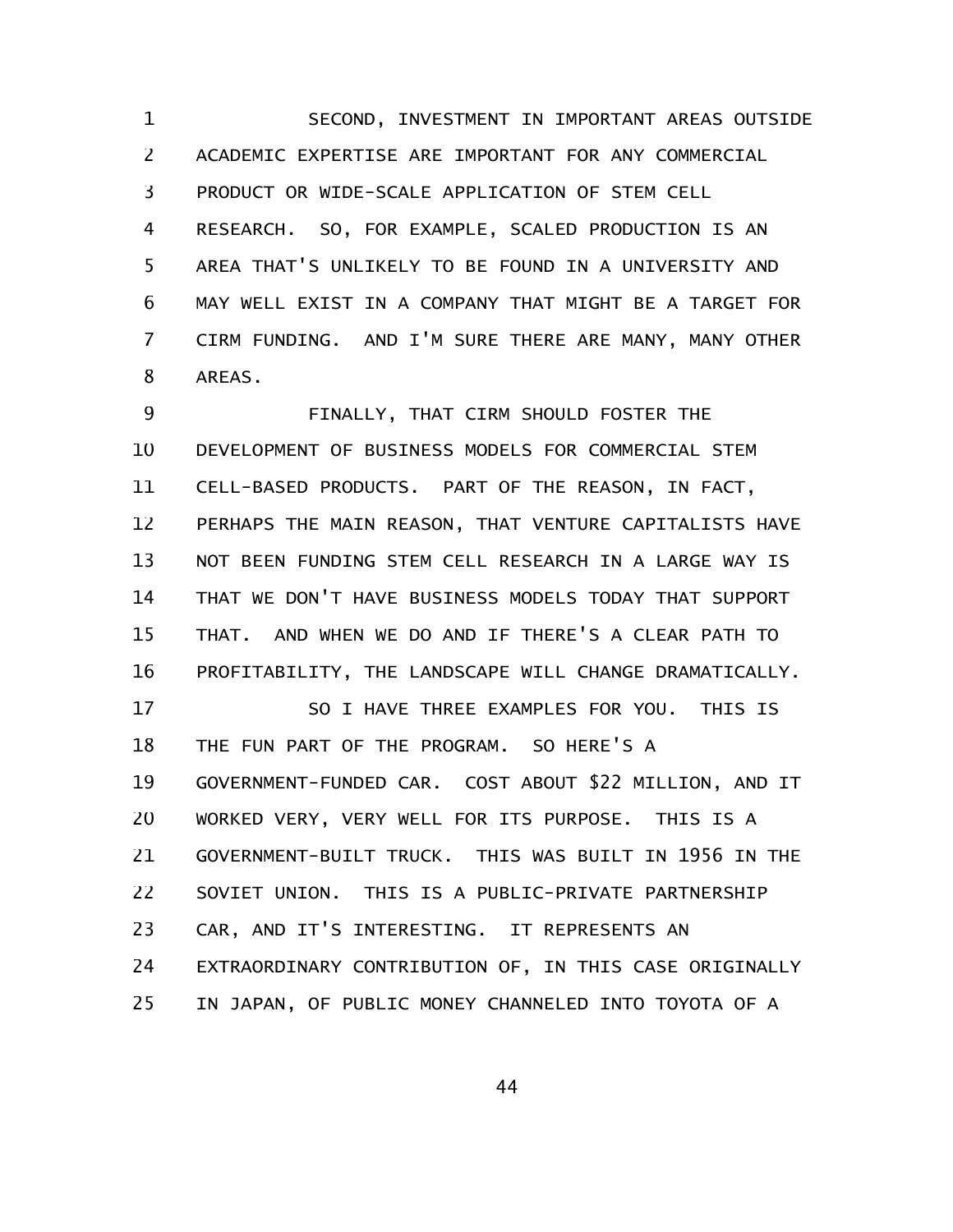PRIVATE COMPANY ON THE THEORY THAT IF TOYOTA BECAME MORE COMPETITIVE AND SOLD MORE CARS, IT WOULD BENEFIT THE JAPANESE ECONOMY. SO FAR SO GOOD. 1 2 3

SO THANK YOU FOR YOUR ATTENTION. AND I'D BE HAPPY TO ENTERTAIN ANY QUESTIONS OR COMMENTS. 4 5

CHAIRMAN PENHOET: THANK YOU VERY MUCH, DAVID. SO STARTING HERE IN SAN DIEGO WITH THE MEMBERS OF THE TASK FORCE. 6 7 8

DR. PRIETO: FRANCISCO PRIETO. I GUESS MY QUESTION UNDER THE DARPA MODEL THAT YOU CITED IS WHAT IS THE BENEFIT TO TAXPAYERS BECAUSE THAT SEEMS PERHAPS NEBULOUS? 9 10 11 12

AND ALSO, JUST A COMMENT THAT I WOULD SEE SHARING IN ROYALTIES AS NOT A TAX, BUT MORE AN EXPECTATION THAT AN INVESTOR MIGHT PUT IN. AND, OF COURSE, HERE THE INVESTORS ARE THE STATE OF CALIFORNIA. MR. GOLLAHER: SURE. WHAT'S THE PUBLIC BENEFIT FROM DARPA? THE THEORY, AND YOU CAN ACCEPT IT OR NOT, IS THAT PUBLIC SAFETY THROUGH THE MILITARY BEING EQUIPPED WITH THE MOST ADVANCED TECHNOLOGY IS THE PUBLIC BENEFIT. DOES THAT HAVE AN ECONOMIC IMPLICATION? AND I THINK THE ANSWER WOULD BE YES. SO I GUESS THAT'S AS FAR AS I CAN TAKE THAT. IN TERMS OF A ROYALTY PERCENTAGE RETURN BEING 13 14 15 16 17 18 19 20 21 22 23 24

A TAX, I DON'T KNOW HOW ELSE I WOULD CONSTRUE THAT. I 25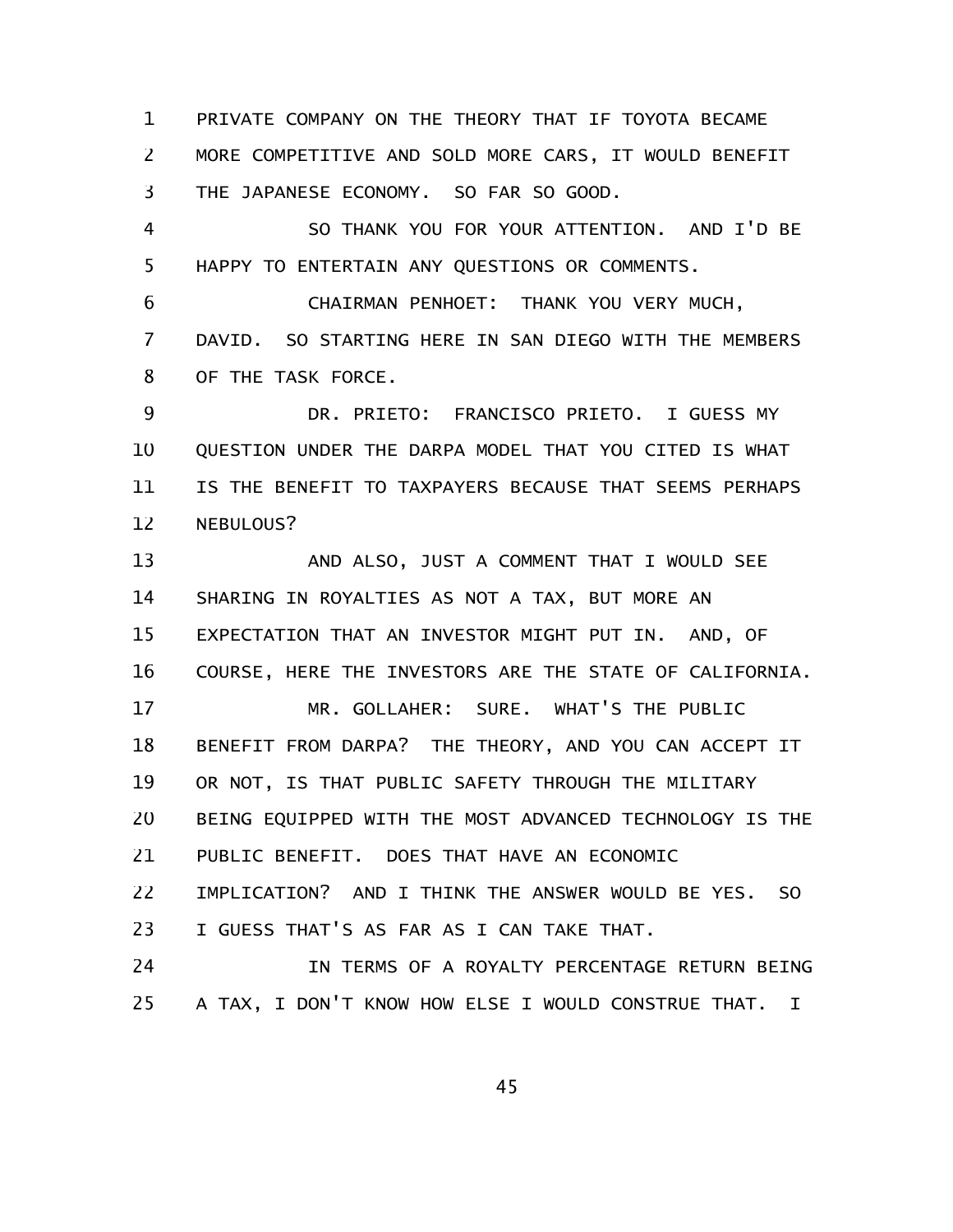MEAN IT IS A TAX. ON THE TRANSACTION, TAXES ARE NOT NECESSARILY BAD THINGS, SO I'M NOT SUGGESTING THAT IT'S WRONG OR BAD. I'M ONLY SUGGESTING THAT IT BECOMES PART OF THE EQUATION IN THE COMMERCIAL TRANSACTION THAT SOMETHING THAT HAS TO BE TAKEN INTO ACCOUNT BECAUSE IT HAS ECONOMIC VALUE. I'M NOT AGAINST TAXES. 1 2 3 4 5 6

DR. PRIETO: I JUST, YOU KNOW, WONDER HOW ELSE WOULD AN INVESTOR EXPECT TO GET A RETURN? MR. GOLLAHER: WELL, I THINK THIS CUTS TO THE VERY HEART OF THE MATTER, AND ACTUALLY CUTS TO THE HEART OF JOHN SIMPSON'S PRESENTATION TOO. AND THAT HAS TO DO WITH WHAT IS THE RETURN. AND I THINK THAT TO MAKE A VERY EXTREME -- TO PRESENT AN EXTREME DICHOTOMY, ON THE ONE HAND, YOU COULD ARGUE THAT THE GREATEST RETURN TO PUBLIC HEALTH WOULD BE THE GREATEST DISSEMINATION OF THESE TECHNOLOGIES INTO PRODUCTS FOR PATIENTS. THAT PRODUCES A PUBLIC HEALTH RETURN. IF, IN ADDITION TO THAT, YOU LOOKED FOR A FINANCIAL MONETARY RETURN, I THINK THAT'S AN ADDITION TOO. BUT THE ARGUMENT THAT WE HAD DURING THE REASONABLE PRICING ATTACHMENT TO CRATA'S AT NIH AND THE CONGRESS HAD OVER MONTHS AND MONTHS REVOLVED EXACTLY AROUND THIS ISSUE ABOUT WHETHER NIH IN ITS INTELLECTUAL PROPERTY TRANSFER COOPERATIVE RESEARCH AND DEVELOPMENT 7 8 9 10 11 12 13 14 15 16 17 18 19 20 21 22 23 24

AGREEMENTS WITH ACADEMIC INSTITUTIONS SHOULD EXPECT A 25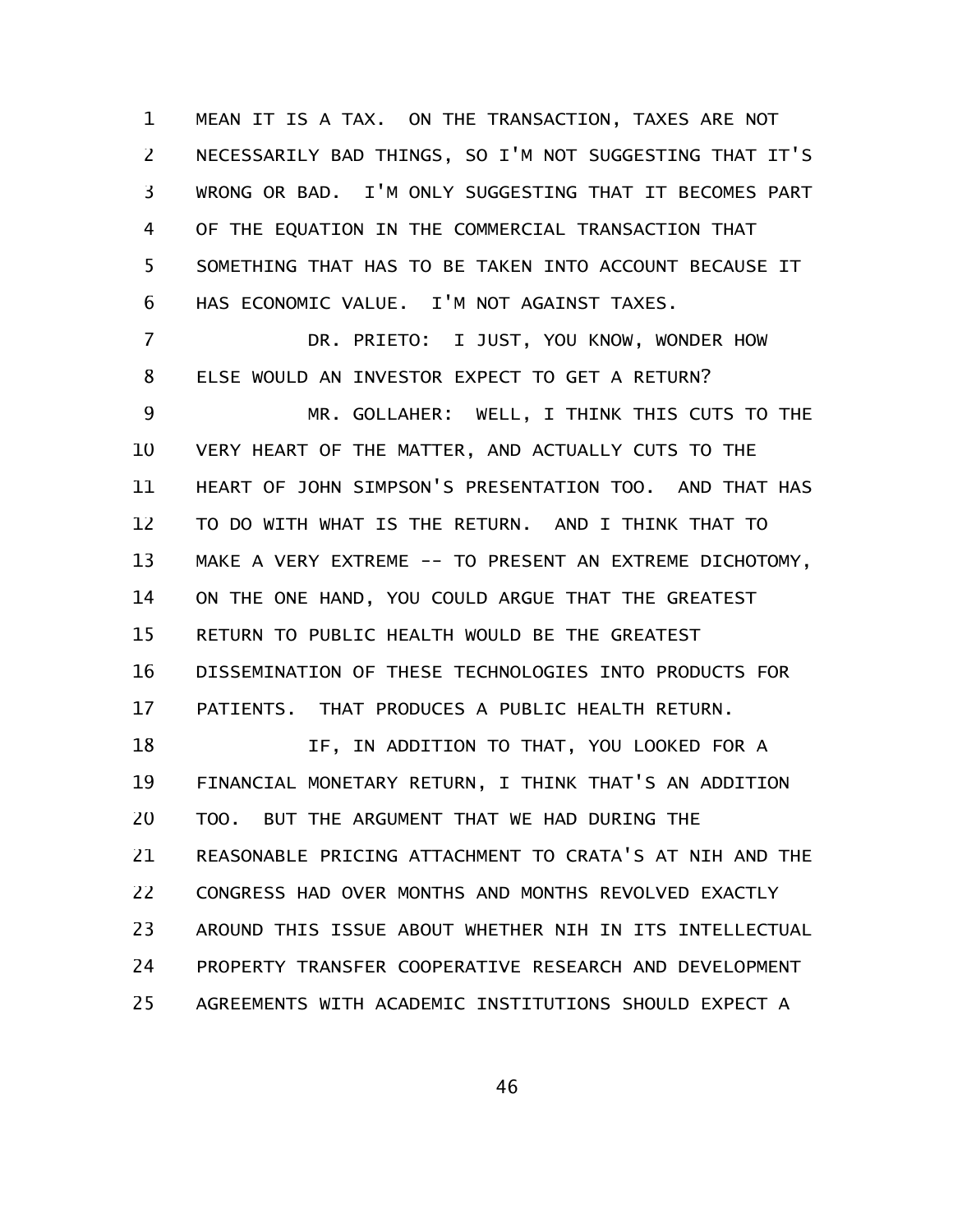FINANCIAL RETURN OR WHETHER THE PUBLIC WOULD BENEFIT MOST FROM FEWER STRINGS AND THE FASTEST POSSIBLE ACCELERATION OF THE SCIENCE. 1 2 3

CHAIRMAN PENHOET: ED PENHOET. IF I MIGHT, I THINK THE ISSUES OF DIRECT FINANCIAL RETURN VERSUS INDIRECT FINANCIAL RETURN. THE OTHER ARGUMENT THAT'S MADE, DARPA, FOR EXAMPLE, WAS THE ONLY FUNDER OF THE EARLY DAYS OF THE TECHNOLOGY REVOLUTION. AN EXAMPLE IS THE COMPUTER INDUSTRY PROVIDED GOVERNMENT FUNDING. IT HAS ALREADY BEEN RETURNED, IN ADDITION TO DIRECT RETURN, WHICH IS WHAT YOU'D BE TALKING ABOUT IF THERE WAS A DIRECT RELATIONSHIP. THE INDIRECT RETURNS ARE A MORE ROBUST ECONOMY IN FINANCIAL TERMS, MORE ROBUST BUSINESS SECTOR PAYING TAXES. 4 5 6 7 8 9 10 11 12 13 14

MR. GOLLAHER: THAT'S WELL SAID. 15

DR. REED: JOHN REED. I WAS WONDERING IF YOU COULD MAKE SOME GENERAL COMMENTS. I'M SURE YOUR ORGANIZATION MUST LOOK AT THIS. AND THAT IS, ON THE TOPIC OF THE STATE OF CALIFORNIA AND ITS RELATIVE COMPETITIVENESS IN THE BIOTECHNOLOGY AND LIFE SCIENCE INDUSTRY, AND SPEAK TO THE ISSUE ABOUT OUR STATE AND ITS INCENTIVES AND BUSINESS FRIENDLY PRACTICES RELATIVE TO OUR STATE AND OTHER STATES IN TERMS OF DISINCENTIVES AND BUSINESS UNFRIENDLY PRACTICES AND HOW THAT WILL WEIGH IN, DO YOU THINK, ON THE ULTIMATE BENEFIT TO 16 17 18 19 20 21 22 23 24 25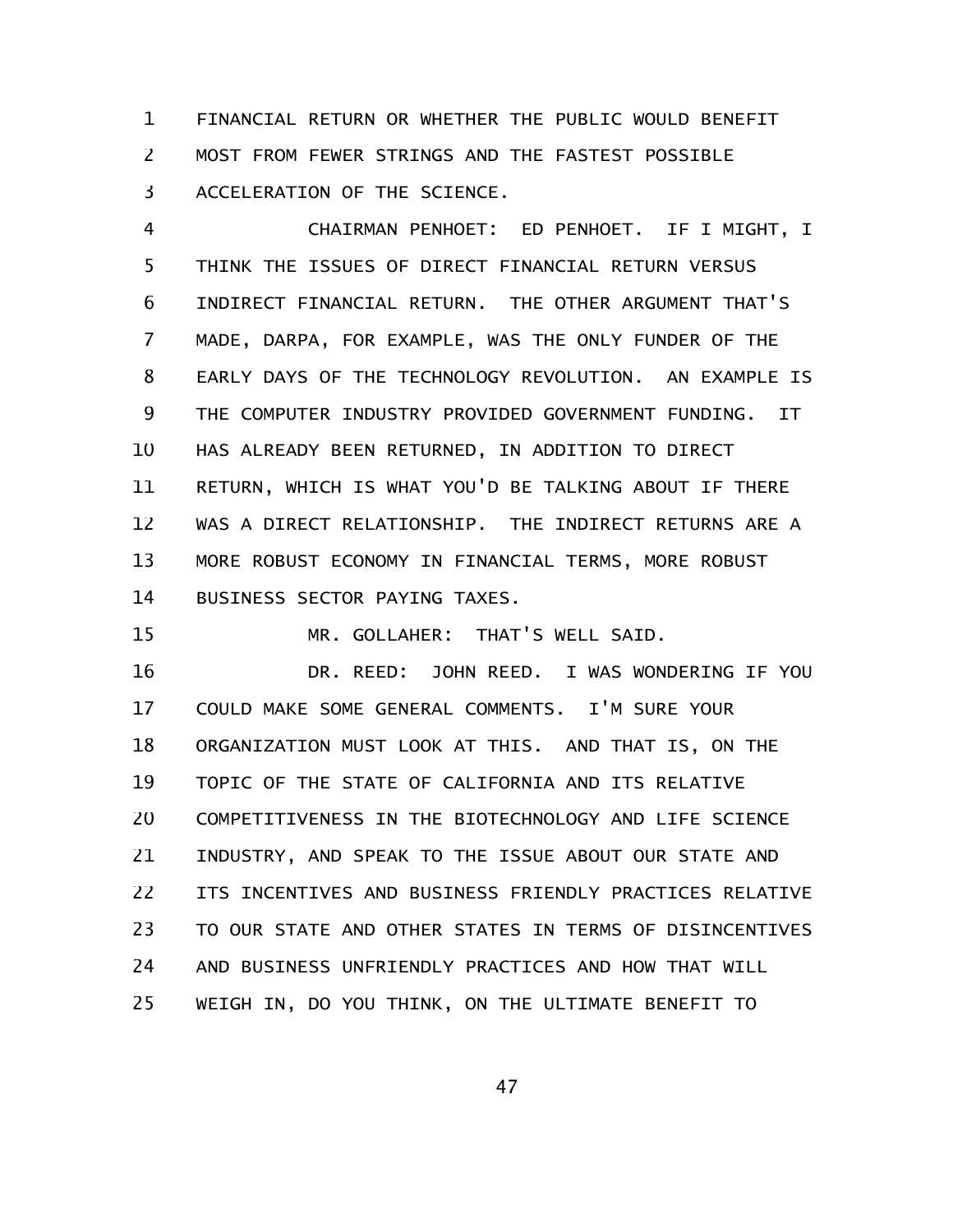PATIENTS AND RETURNED ECONOMICALLY TO THE STATE. 1

MR. GOLLAHER: THAT'S A GREAT QUESTION, AND THE TENTATIVE LANDSCAPE IN BIOTECH AND THE LIFE SCIENCES IS CHANGING VERY QUICKLY RIGHT NOW, CERTAINLY OVER THE PAST FEW YEARS. I THINK THE FIRST COMMENT IS THAT OUR GLOBAL LEADERSHIP IN LIFE SCIENCES DIDN'T HAPPEN AS THE RESULT OF ANY STATE POLICY EXCEPT FOR ONE, AND THAT WAS THE FUNDING AND BUILDING OF RESEARCH EXCELLENCE AT THE UNIVERSITY OF CALIFORNIA. AND THAT BECAME AN EXTRAORDINARILY IMPORTANT ENGINE, INTELLECTUAL ENGINE, BEHIND THE GROWTH OF THE LIFE SCIENCES INDUSTRY. 2 3 4 5 6 7 8 9 10 11 12

NONETHELESS, OVER THE PAST 20 OR 30 YEARS, CALIFORNIA HAS TURNED INTO AN INCREASINGLY DIFFICULT PLACE TO DO BUSINESS, AND MUCH OF IT IS OUTSIDE THE CONTROL OF GOVERNMENT, HIGH HOUSING PRICES, LOTS OF INFRASTRUCTURE PROBLEMS, AND SO FORTH. AND YET WE HAVE SO MANY OF THOSE ELEMENTS THAT I ALLUDED TO WITH RESPECT TO CLUSTER THAT WE'RE STILL A MAGNET. 13 14 15 16 17 18 19

NOW, AT THE MARGIN OTHER COMPANIES AND OTHER -- I'M SORRY -- OTHER COUNTRIES AND STATES HAVE UNDERSTOOD THAT THESE ARE TERRIFIC CLUSTERS TO DEVELOP, THAT THEY'RE HIGH PAYING JOBS, KNOWLEDGE WORKERS, THE KIND OF COMPANIES AND UNIVERSITIES THAT YOU WOULD WANT YOUR CHILDREN TO WORK FOR, AND THE KINDS OF THINGS THAT 20 21 22 23 24 25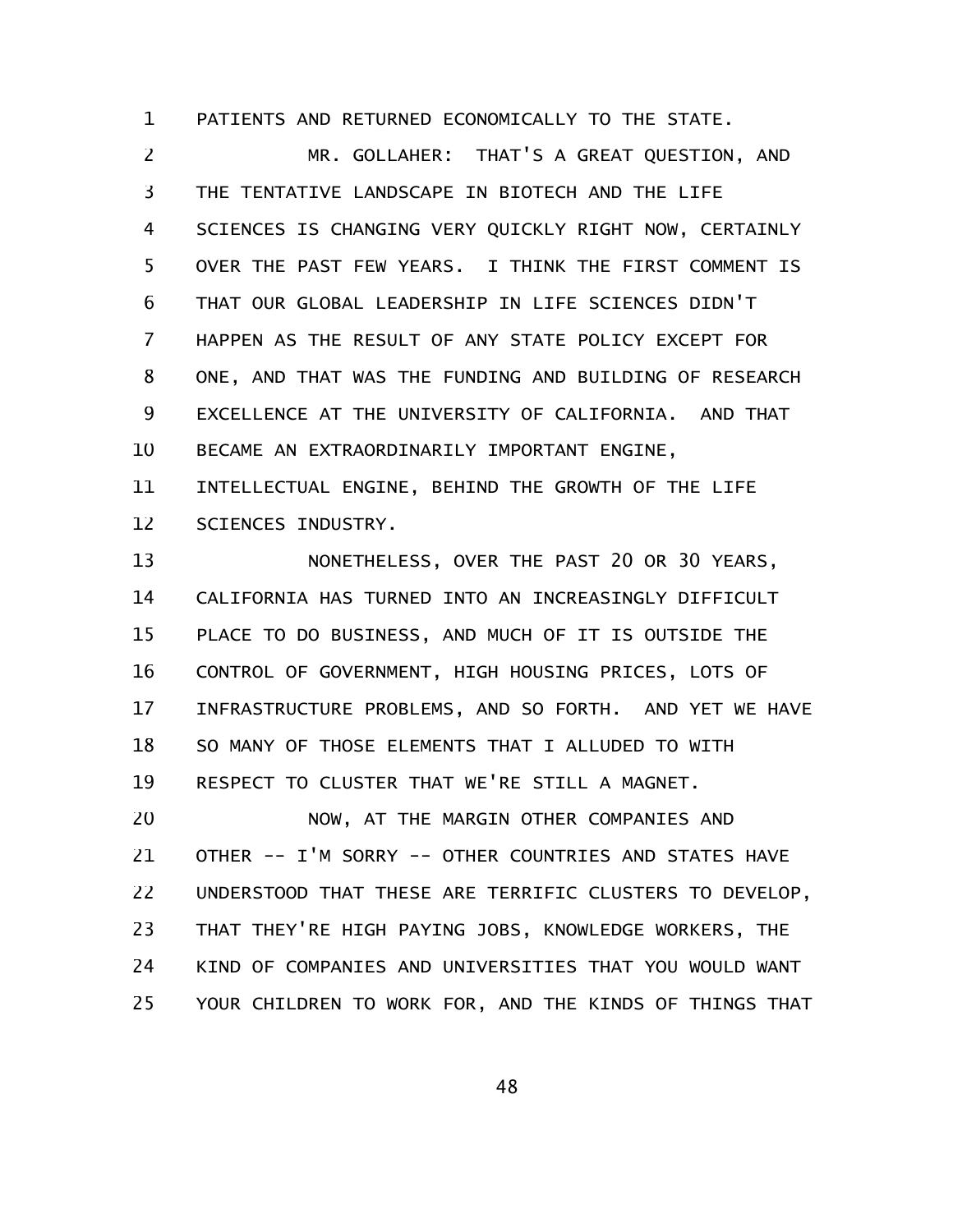YOU WANT IN YOUR COMMUNITY THAT HAVE BECOME 1

INCREASINGLY AGGRESSIVE. SO WE'RE SEEING OHIO, 2

FLORIDA, MARYLAND, SINGAPORE WITH EXTRAORDINARY 3

ECONOMIC PACKAGES TO ENTICE COMPANIES OR ENTICE PARTS OF THEIR OPERATIONS OR, INDEED, MANUFACTURING TO MOVE OFFSHORE. 4 5 6

WE ARE PERHAPS AT AN INFLECTION TIME NOW IN WHICH THE NEXT STAGE OF DEVELOPMENT IN OUR INDUSTRY WILL HAPPEN IN SOUTHERN CALIFORNIA, SOME OUTSIDE, AND I THINK YOU AT BURNHAM ARE SEEING THE DESKTOP EDITION, IN THIS CASE WITH RESPECT TO FLORIDA, IN WHICH THE GOVERNOR, THE LEGISLATURE PERSONALLY BECOME INVOLVED IN ATTEMPTING TO ATTRACT THE INDUSTRY. 7 8 9 10 11 12 13

NONETHELESS, THE STEM CELL INITIATIVE IN PROP 71 AND CIRM, AS IT MOVES FORWARD, IS TREMENDOUSLY ATTRACTIVE IN CALIFORNIA, PARTICULARLY BECAUSE IT DOES LEVERAGE INSTITUTES LIKE BURNHAM AND UCSD'S LIVE AND SO FORTH. 14 15 16 17 18

CHAIRMAN PENHOET: THANK YOU. ANY COMMENTS OR QUESTIONS FROM IRVINE? 19 20

DR. STEWARD: NO. 21

CHAIRMAN PENHOET: SAN CARLOS? 22

UNIDENTIFIED SPEAKER: NONE HERE. 23

CHAIRMAN PENHOET: LOS ANGELES? 24

UNIDENTIFIED SPEAKER: NONE. 25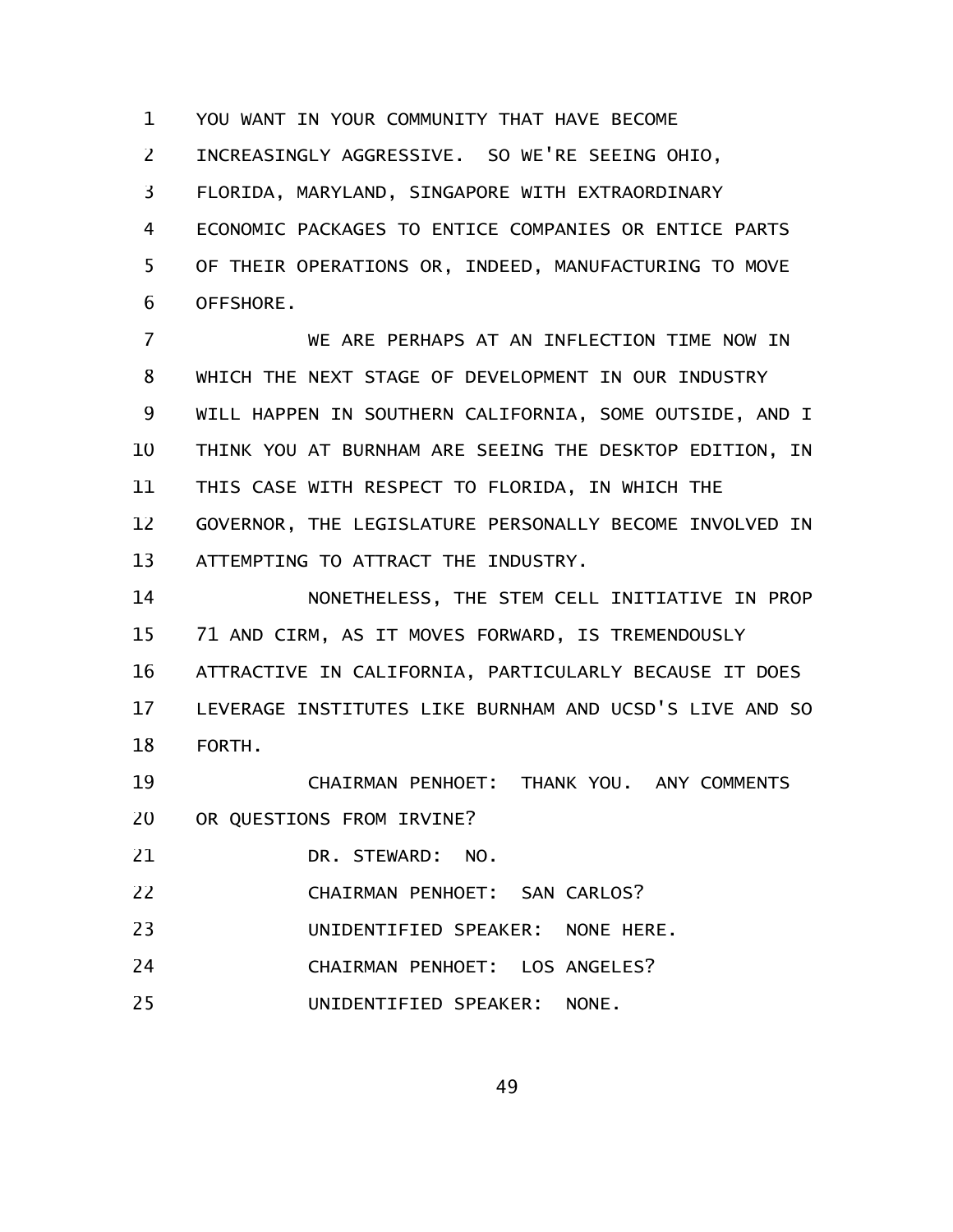CHAIRMAN PENHOET: CHICO. DR. WRIGHT: NO. CHAIRMAN PENHOET: OKAY. ANY COMMENTS FROM THE AUDIENCE IN SAN DIEGO? AUDIENCE IN IRVINE? SAN CARLOS? LOS ANGELES? UNIDENTIFIED SPEAKER: NO. CHAIRMAN PENHOET: OKAY. THANK YOU VERY MUCH, DAVID. I THINK JULIE MEIER WRIGHT WILL PROBABLY TALK MORE ABOUT THE COMPETITIVE INITIATIVE IN CALIFORNIA. AND LIKE I SAID, REMIND PEOPLE ONCE AGAIN ONE OF THE GOALS OF PROP 71 WAS THE ENHANCEMENT OF CALIFORNIA'S POSITION IN THE BIOTECH INDUSTRY GENERALLY. WE WILL HEAR MORE ABOUT THAT FROM JULIE, FOR SURE, LATER ON. OUR NEXT SPEAKER, AND I SAY IT'S VERY NICE TO HAVE SOMEBODY ACTUALLY FROM A STEM CELL COMPANY FOR A CHANGE TO GIVE US THE BENEFITS OF THEIR FACTS ON THIS ISSUE. ALLAN ROBINS IS THE VICE PRESIDENT AND CHIEF TECHNICAL OFFICER OF NOVOCELL, WHICH IS A STEM CELL COMPANY, AND LOOK FORWARD TO YOUR COMMENTS. MR. ROBINS: THANK YOU. FIRST OF ALL, I JUST WANT TO THANK ED AND MARY FOR THE OPPORTUNITY TO TO SPEAK TO YOU TODAY ABOUT THE IMPORTANT POLICY THAT YOU'RE DEVELOPING. IT'S A PIONEER EFFORT. NOVOCELL, I JUST WANT TO MAKE A FEW OPENING 1 2 3 4 5 6 7 8 9 10 11 12 13 14 15 16 17 18 19 20 21 22 23 24 25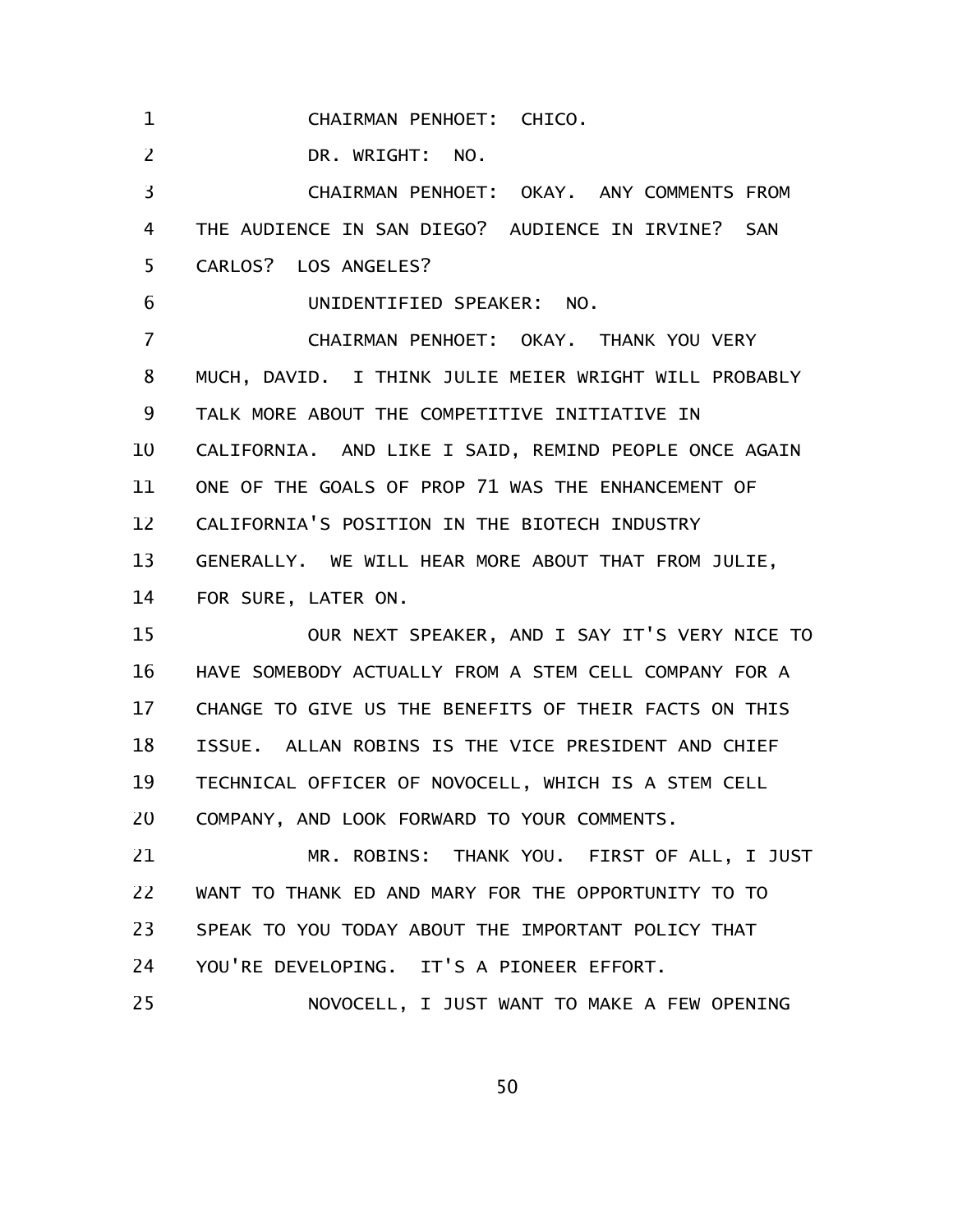COMMENTS THAT -- 1

UNIDENTIFIED SPEAKER: CHICO CAN'T HEAR YOU. MR. ROBINS: IS THAT BETTER? NOVOCELL IS A SMALL BIOTECHNOLOGY COMPANY WITH THREE SUBS, ONE HERE IN SAN DIEGO, ONE IN ORANGE COUNTY, AND WHERE I'M FROM IN ATHENS, GEORGIA. AND WE'RE FOCUSED ON THE DEVELOPMENT OF HUMAN ES CELLS TO PRODUCE A PRODUCT TO CURE TYPE 1 DIABETES INITIALLY. THE COMPANY ALSO HAS ENCAPSULATION TECHNOLOGY WHICH IS IN CLINICAL TRIALS AT THIS POINT IN TIME. 2 3 4 5 6 7 8 9 10

SO I WANTED TO START THE TALK BY MAKING A COUPLE OF GENERAL POINTS AND THEN GO ON TO A NUMBER OF QUESTIONS THAT MARY POSED OF INTEREST. I'M SURE WE ALL KNOW THIS, BUT I WANTED TO USE IT TO FRAME MY TALK. STEM CELL BUSINESS, IT'S A TRUE BIOTECH OPPORTUNITY IN MUCH THE SAME WAY AS RECOMBINANT DNA WAS A TRUE BIOTECH OPPORTUNITY HERE IN CALIFORNIA IN THE '70S. AND I'M OLD ENOUGH TO HAVE SORT OF LIVED THROUGH THAT AND WORKED BEFORE RECOMBINANT DNA TECHNOLOGY, AND I KNOW THERE WAS A LOT OF EXCITEMENT AT THE TIME, AND THERE WAS A LOT OF CONCERNS, SAFETY ISSUES, AND THERE WAS A LOT OF SPECULATION WHETHER WE WERE ACTUALLY GOING TO GET ANYTHING COMMERCIAL THAT CAME OUT OF THAT. AND THAT'S ALL HISTORY NOW WITH GENENTECH. 11 12 13 14 15 16 17 18 19 20 21 22 23 24

OBVIOUSLY AT THIS POINT IN TIME, IT'S A VERY 25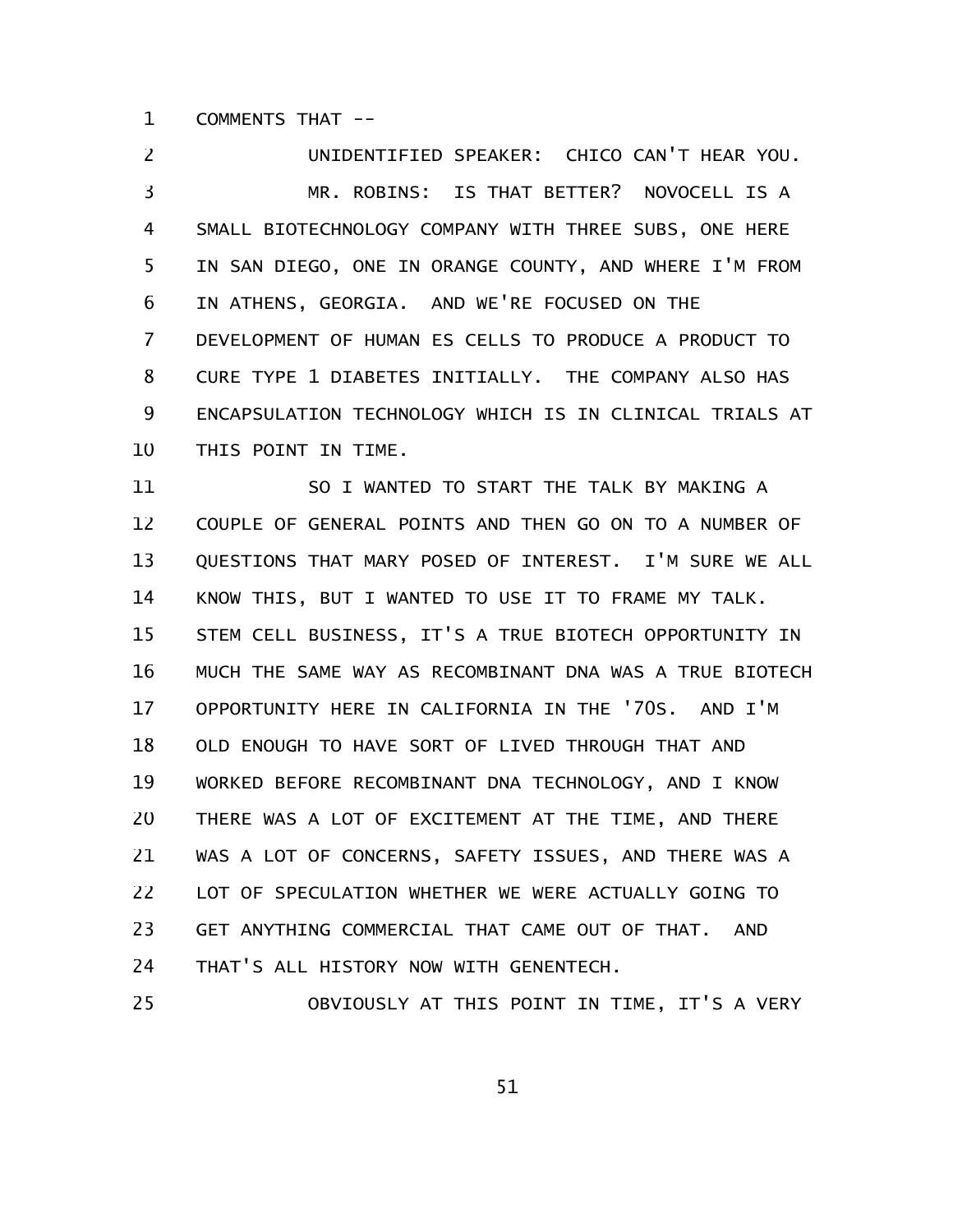HIGH RISK, BUT THERE'S HIGH REWARD. AND IT'S DRIVEN BY INNOVATION OF TECHNOLOGIES TO DISCOVER NOVEL PRODUCTS AND SERVICES BASED ON THESE TECHNOLOGIES. BASICALLY IT ENCAPSULATES THE STEM CELL OPPORTUNITIES BEFORE US TODAY. 1 2 3 4 5

THE THING THAT REALLY EXCITES US AS A COMPANY IS THE POTENTIAL TO PRODUCE TRUE DISEASE MODIFYING TREATMENTS AND CURES FOR MANY DISEASES WHICH ARE DEGENERATIVE DISEASES. TODAY WE TREAT THOSE DISEASES. WE TREAT THE SYMPTOMS FOR THE DISEASES, BUT WE DON'T TREAT THE CAUSES, WHICH IS DEGENERATION OF CELLULAR SYSTEMS, AND SO WE HAVE NO CURES FOR THAT. WE'RE SAYING THIS IS A NEW ERA IN MEDICINE, AND THAT THE 2000S WILL BE THE CENTURY OF THE CELL. SO THIS MAY BE ONE OF THE LAST FRONTIERS IN HUMAN MEDICINE THAT WE ARE VERY EXCITED TO BE INVOLVED IN. 6 7 8 9 10 11 12 13 14 15 16

I THOUGHT I'D GIVE THE PITCH FOR YOUR HOME STATE. WHY CALIFORNIA? IT'S -- THIS POINT HAS BEEN MADE, SO I WON'T BELABOR IT, BUT IT'S THE HUB OF BIOTECHNOLOGY INNOVATION. YOU'VE GOT A LOT OF STEM CELL TALENT; YOU'VE GOT A LOT OF BIOTECH TALENT. YOU'VE GOT GREAT RESEARCH INSTITUTIONS. YOU'VE GOT GREAT INFRASTRUCTURE, GOT THINGS LIKE SAN DIEGO CONSORTIUM. YOU'VE GOT A CONGREGATION OF VERY EXPERIENCED VENTURE CAPITALISTS. WE FEEL GOOD ABOUT 17 18 19 20 21 22 23 24 25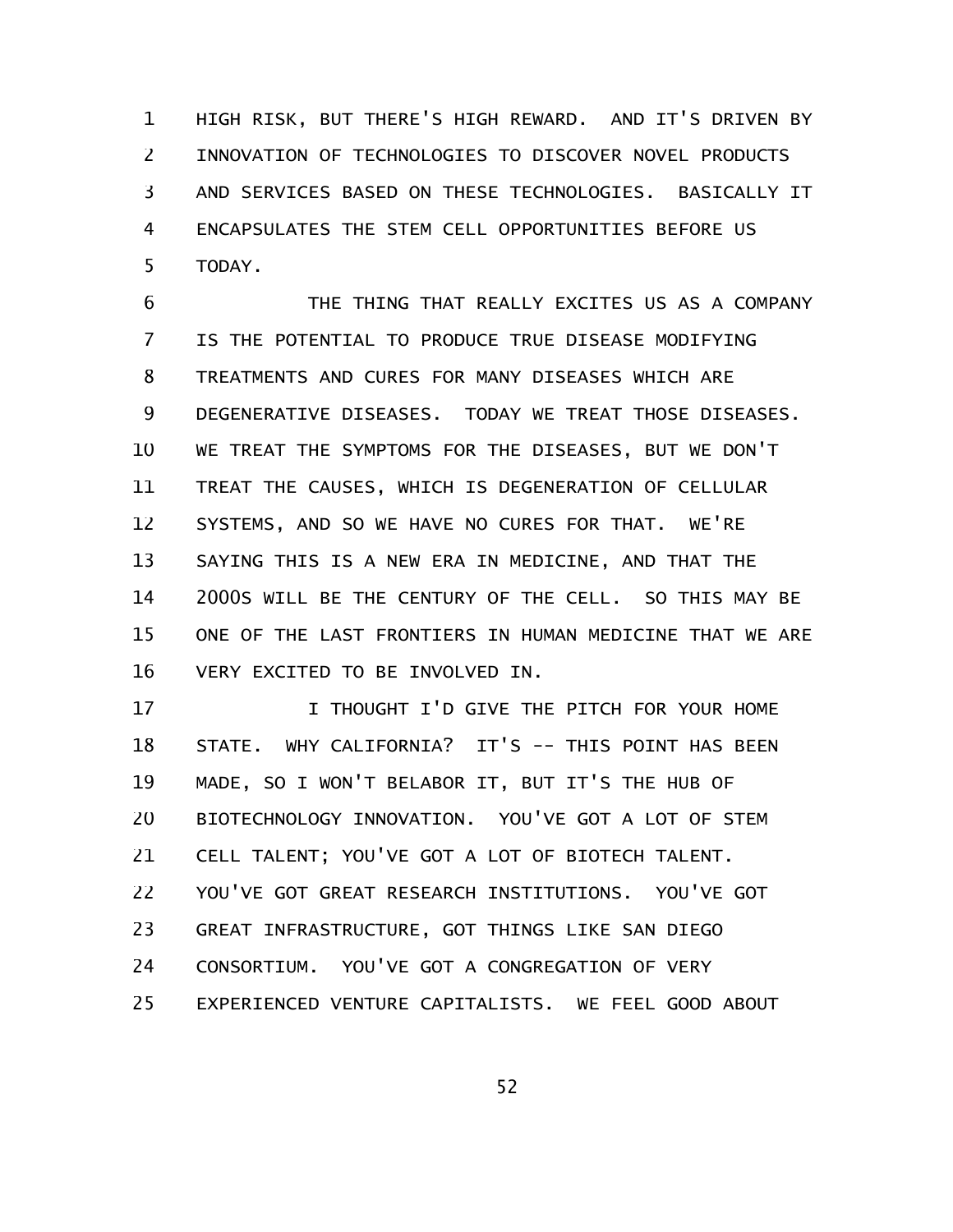THIS BECAUSE THEY'VE MADE MONEY IN AREAS THAT THEY'VE INVESTED IN BEFORE THAT WOULD SEEM TO BE HIGHLY RISKY. AND, OF COURSE, PROPOSITION 71 AND THE INSTITUTE FOR REGENERATIVE MEDICINE. 1 2 3 4

WHAT ARE THE CONCERNS FROM A COMPANY POINT OF VIEW AND FROM OUR INVESTORS' POINT OF VIEW? WHAT ARE THE CONCERNS THAT FACE US? THERE'S A FINANCIAL UNCERTAINTY. WE CAN'T GO OUT AND RAISE FIVE YEARS MONEY AND SIT ON THAT AND SAY TO OUR INVESTORS COME BACK IN FIVE YEARS AND WE'LL SHOW YOU WHAT WE'VE DEVELOPED. SO IT'S PRETTY MUCH HAND TO MOUTH. POINTS WERE MADE EARLIER. MANY VENTURE CAPITALISTS ARE SITTING ON THE SIDELINES. JOHN MADE THE POINT ABOUT INTELLECTUAL PROPERTY. IT'S REALLY EXTREMELY COMPLICATED. THERE'S ABOUT 1500 PATENTS THAT HAVE BEEN ISSUED WITH THE WORD "INFILL" IN THE CLAIM. AND THERE'S ABOUT ANOTHER 2,500 PATENTS THAT HAVE BEEN PUBLISHED AND ARE WORKING THEIR WAY -- SORRY -- PATENT APPLICATIONS THAT HAVE BEEN PUBLISHED AND ARE WORKING THEIR WAY THROUGH THE USPTO. SO IT'S AN EXTREMELY COMPLICATED AREA. 5 6 7 8 9 10 11 12 13 14 15 16 17 18 19 20 21

THE TIMELINES FOR CELL PRODUCTS ARE VERY UNCERTAIN, AND (INAUDIBLE) BE FOR A WAY WHEN WE'VE PRODUCED TIMELINES. BUT THE FACT IS THIS IS A FIRST-IN-CLASS DEVELOPMENT OF NEW PRODUCTS, AND NOBODY 22 23 24 25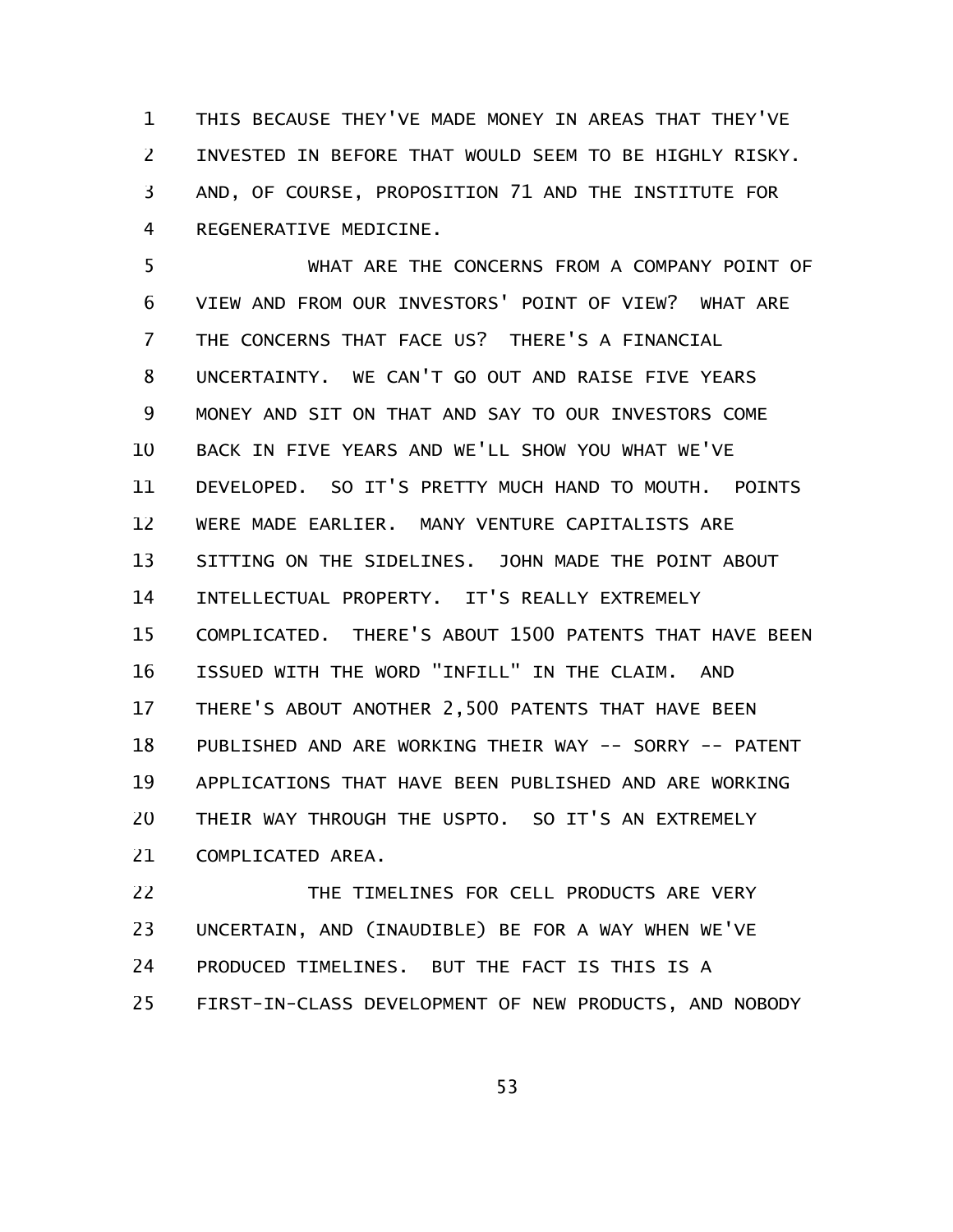KNOWS THE (INAUDIBLE). AND WE ALL KNOW ABOUT THE POLITICAL/ETHICAL TENSIONS THAT FACE THIS AREA, PARTICULARLY WITH HUMAN EMBRYONIC STEM CELLS. 1 2 3

SO TO MARY'S SPECIFIC QUESTIONS THAT SHE POSED FOR ME. ONE IS THE VALUE OF RESEARCH GRANTS TO COMPANIES. WELL, THE FIRST ONE REALLY IS THAT IT DECREASES OUR INVESTORS' RISK A LITTLE BIT. WE SEE THIS AS A PARTNERSHIP WHERE WE TRY TO DEVELOP CURES FOR DISEASES AND WHERE ALL PARTIES SHOULD BENEFIT. AS I SAID, A LOT OF INVESTORS ARE SITTING ON THE SIDELINE, AND THAT'S BECAUSE OVER THE LAST 10 OR 15 YEARS, WE'VE SEEN TECHNOLOGY SUCH AS ANTI-SENSE, CANCER VACCINES, GENE THERAPIES, GENOMICS, XENOTRANSPLANTATION IS ANOTHER ONE. WE'VE SEEN A LOT OF MONEY SPENT, AND SO FAR WE HAVEN'T SEEN ANY PRODUCTS. 4 5 6 7 8 9 10 11 12 13 14 15

BUT WE CAN ALSO LOOK AT TECHNOLOGIES LIKE THE DEVELOPMENT OF MONOCLONAL ANTIBODIES, WHICH FOR A LONG TIME DIDN'T WORK, A LOT OF MONEY WAS SUNK INTO IT, AND THEN WHEN PEOPLE REALIZED THAT WITH MONOCLONAL ANTIBODIES, YOU HAD SOMETHING THAT WAS VALUABLE. AND THAT SECTOR OF THE INDUSTRY IS GROWING AT A VERY RAPID RATE AT THE MOMENT. OBVIOUSLY ANY INVESTMENT IN RESEARCH IS NONDILUTIVE FOR THE COMPANY. AND IT CAN POTENTIALLY DECREASE TIMELINES BECAUSE, AGAIN, JOHN POINTED OUT THAT THE BASIC INVESTMENT IN THIS AREA OVER 16 17 18 19 20 21 22 23 24 25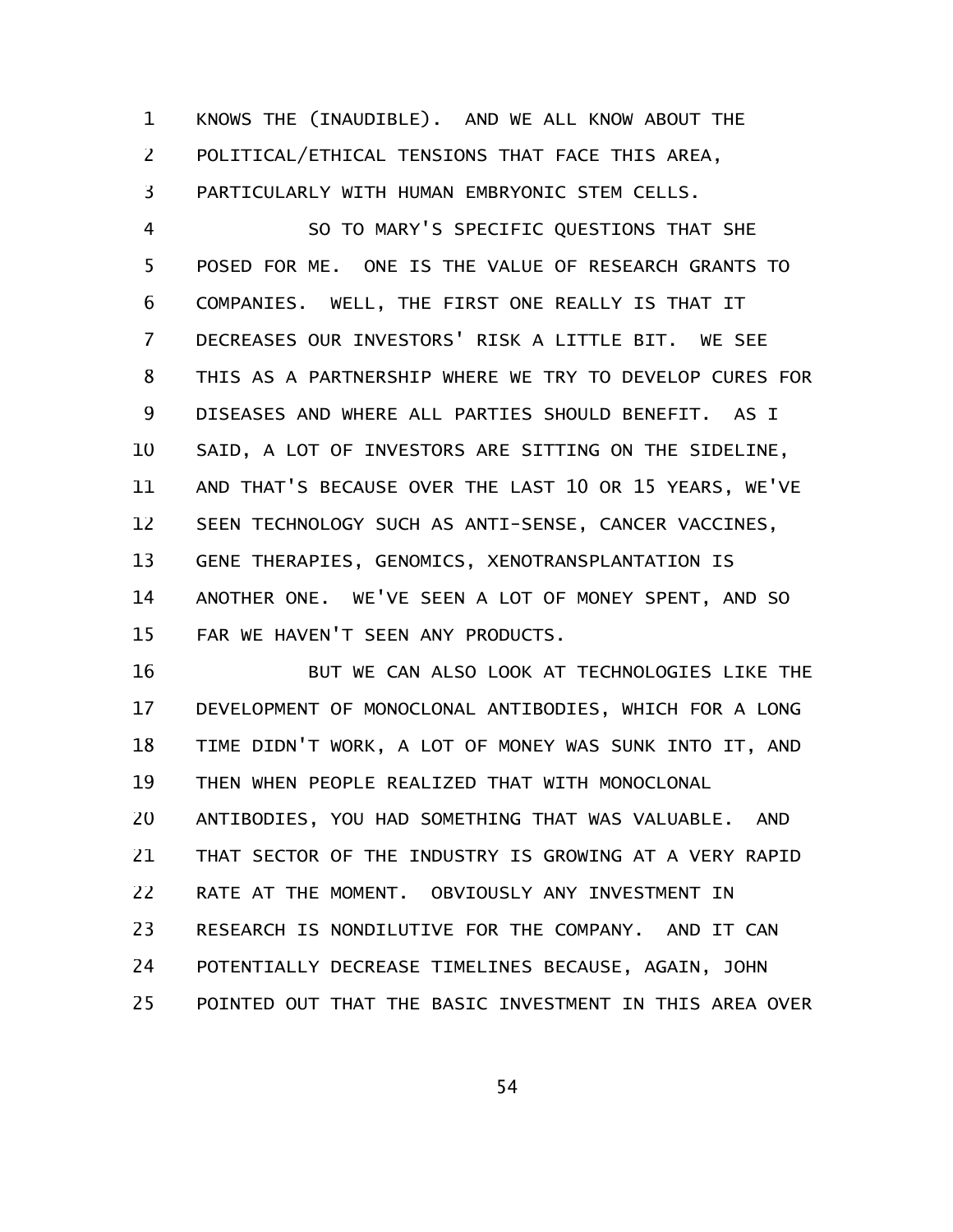THE LAST YEAR WAS MINIMAL, AND SO WE CAN'T DO ALL THE THINGS WE'D LIKE TO DO. WE CAN'T PARALLEL TRACK ALL THE THINGS WE'D LIKE TO DO. AND I THINK HAVING ADDITIONAL INVESTMENT THROUGH THE INSTITUTE WOULD MAKE THOSE THINGS POSSIBLE. 1 2 3 4 5

IT WILL ALLOW GREATER INNOVATION. DAVID MADE THE POINT THERE'S A LOT OF INNOVATION GOES ON IN UNIVERSITIES AND RESEARCH INSTITUTIONS, BUT INNOVATION ALSO GOES ON IN COMPANIES. AND I THINK IN TERMS OF THE SORT OF RESEARCH COMPONENT OF IT, SOME OF OUR NOVOCELL WORK IS THE ETHICAL PART. ONE OF MY COLLEAGUES PUBLISHED A PRESTIGIOUS PAPER IN NATURE BIOTECHNOLOGY AT THE END OF LAST YEAR. SO WE DO DO GOOD RESEARCH IN COMPANIES TOO. IT'S NOT ONLY THE TRANSLATIONAL RESEARCH. 6 7 8 9 10 11 12 13 14 15

THE LAST POINT IS THAT YOU CAN PROVIDE PEER REVIEWED EVALUATION. SO OUR INVESTORS, TO A LARGE EXTENT, DON'T HAVE ACCESS TO THE SORT OF SOPHISTICATED PEER REVIEW EVALUATION THAT THE INSTITUTE WILL HAVE ACCESS TO. AND I THINK IT WOULD GIVE OUR INVESTORS SOME CONFIDENCE IF THERE WAS A THIRD-PARTY EXTERNAL REVIEW THAT LOOKED AT THE SCIENCE IN A VERY HARD WAY. SECOND QUESTION MARY ASKED US ABOUT OUTSIDE GRANT EXPERIENCE THAT CALIFORNIA HAS HAD. I'M USING TODAY THE EXAMPLE OF JDRF BECAUSE WE HAVE HAD A COUPLE 16 17 18 19 20 21 22 23 24 25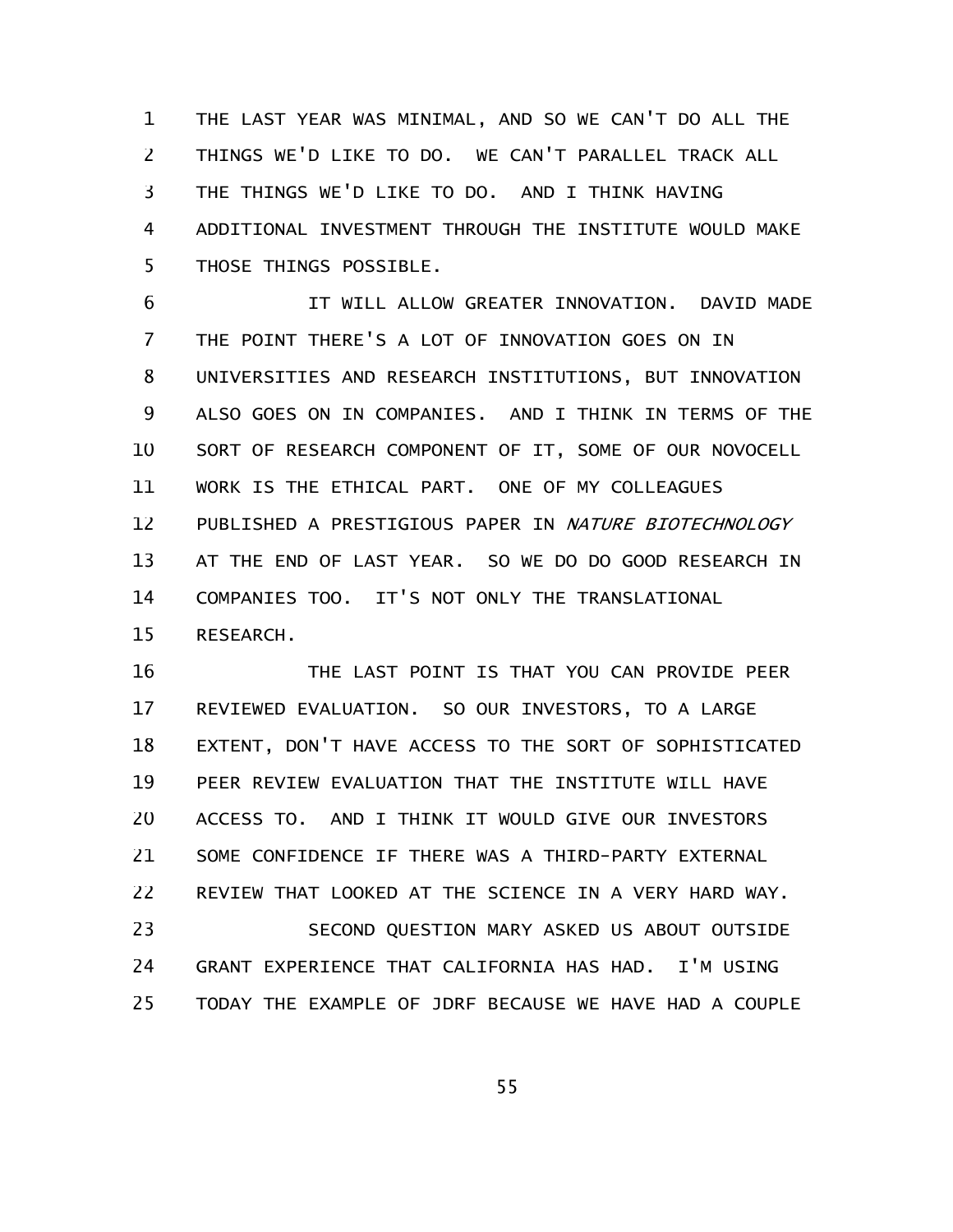OF GRANTS FROM JDRF AND WE JUST OUTLINED TO YOU WHAT WE FUND WITH THEM. WE'VE ALSO HAD NIH GRANTS THROUGH SBIR AND THROUGH INFRASTRUCTURE GRANTS, BUT I THINK THEY'RE LESS RELEVANT TO WHAT WE'RE TALKING ABOUT TODAY. 1 2 3 4

AND LEVEL WITH THIS IS ABSOLUTELY APPLICABLE TO IP, BUT I JUST WANTED TO RUN THROUGH THE MAJOR POINTS OF A GRANT THAT WE HAVE AT THE MOMENT. FIRST OF ALL, THERE'S A STEERING COMMITTEE, SO IT'S A PARTNERSHIP BETWEEN JDRF AND NOVOCELL, TWO FROM NOVOCELL AND TWO FROM JDRF. WE HAVE TO PROVIDE PROGRESS REPORTS, BOTH TECHNICAL AND FINANCIAL, AND THEY'RE SIX MONTHLY. WE HAVE TO PROVIDE AT LEAST THE TECHNICAL REPORTS FOR UP TO FIVE YEARS AFTER THE COMPLETION OF THE GRANT. WE HAVE TO MAKE REASONABLE EFFORTS TO EITHER PUBLISH OR DISSEMINATE THE RESULTS, WHICH MEANS TALK ABOUT THEM AT CONFERENCES OR WHATEVER, WE DON'T NECESSARILY HAVE TO PUBLISH IT. AND IT IS REASONABLE EFFORT, WHICH IS A DIFFERENT LEGAL MEANING FROM BEST EFFORT. BUT NEVERTHELESS, THERE'S A GOOD-FAITH EXPECTATION. 5 6 7 8 9 10 11 12 13 14 15 16 17 18 19 20

THE INTELLECTUAL PROPERTY, IF THERE IS ANY, THAT'S DEVELOPED IS OWNED BY NOVOCELL. BUT IF WE WANT TO ABANDON ANY INTELLECTUAL PROPERTY DURING PROSECUTION, JDRF HAS A RIGHT OF NEGOTIATION TO THAT INTELLECTUAL PROPERTY. WE HAVE TO REPORT ANY 21 22 23 24 25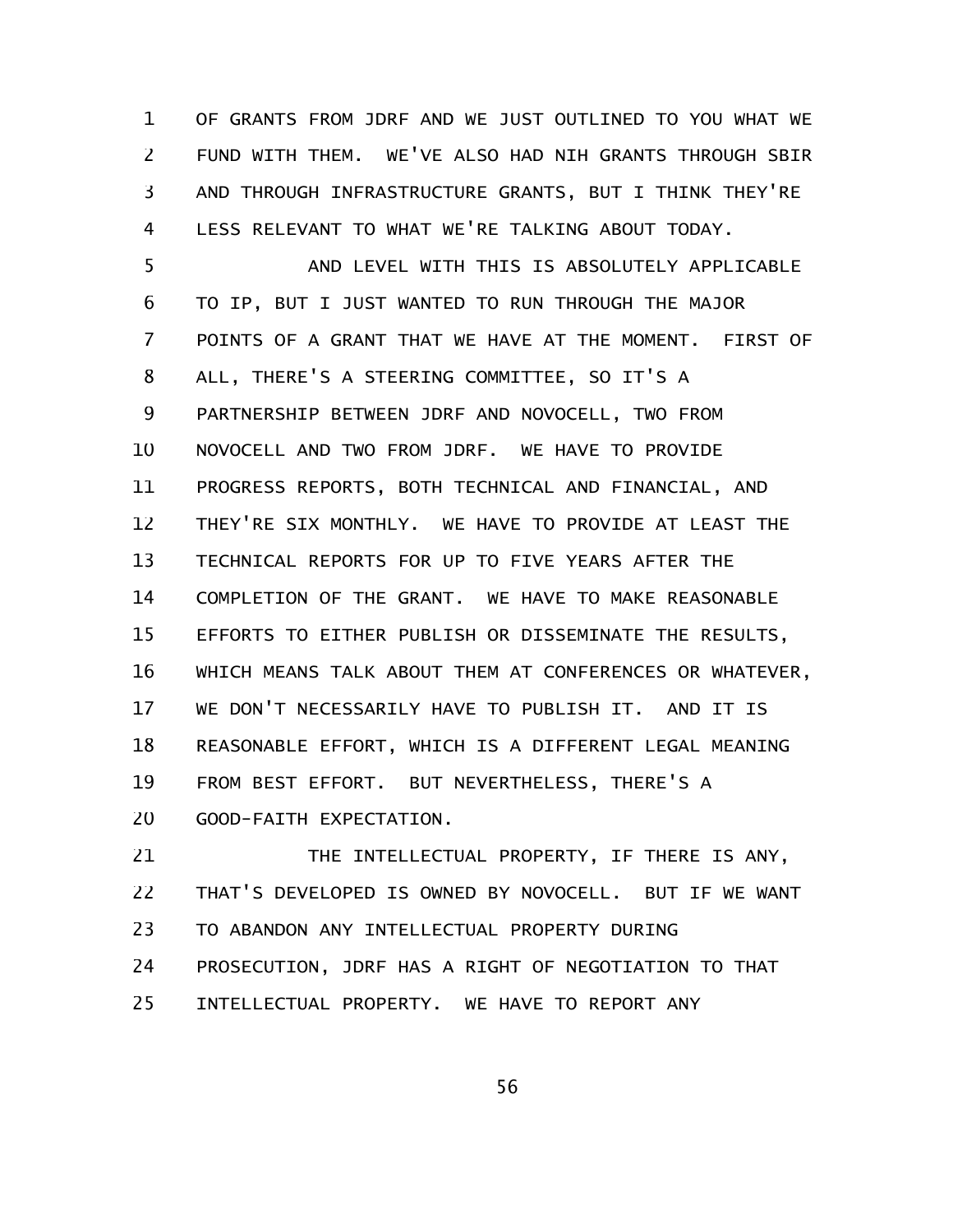THIRD-PARTY AGREEMENT FOR INTELLECTUAL PROPERTY THAT'S DEVELOPED UNDER THE AGREEMENT OR MIGHT BE COVERED UNDER THE AGREEMENT FOR UP TO TEN YEARS. 1 2 3

I GUESS THE MODEL WITH JDRF, AND IT'S TRUE WE'VE HAD A COUPLE OF CONTRACTS AND THEY'RE NEGOTIATED ON AN INDIVIDUAL BASIS, BUT THIS PARTICULAR ONE ASKED FOR REPAYMENT OF THREE TIMES OF THE TOTAL FUNDING, AND IT'S BASED ON PRODUCT SALES IN WHOLE OR IN PART ON RESULTS -- SORRY -- WHERE THE PRODUCT IS IN WHOLE OR IN PART FROM RESULTS OF THE RESEARCH PROGRAM. AND SO IT'S UNLIKELY THAT SOME FUNDED PIECE OF RESEARCH, AND IT COMES BACK TO THE CONTINUUM IDEA THAT I WAS TALKING ABOUT THE OTHER DAY -- I'M SORRY -- A LITTLE EARLIER IN YOUR TALK, IT'S UNLIKELY THAT YOU'RE GOING TO FUND SOMETHING THAT'S GOING TO TAKE, AT LEAST FROM A CONCEPT TO A PRODUCT, BUT IF THERE'S SOME INTELLECTUAL PROPERTY IN THERE, THEN THIS IS THE WAY THAT JDRF PROPOSES TO SHARE IT. 4 5 6 7 8 9 10 11 12 13 14 15 16 17 18

OR 5 PERCENT OF THIRD-PARTY PAYMENT. WHAT THAT REALLY COMES DOWN TO, AND JOHN USED A NUMBER OF 25 PERCENT, WHICH IN THE INDUSTRY WOULD BE HIGH. I MEAN IT'S REALLY A SUBLICENSING FEE. SO IF WE HAD SUBLICENSING TECHNOLOGY TO A THIRD PARTY, SAY A BIG PHARMA COMPANY, TO COMMERCIALIZE IT, THEN SOME PORTION OF THAT SUBLICENSING FEE CAN GO BACK TO JDRF, GO BACK 19 20 21 22 23 24 25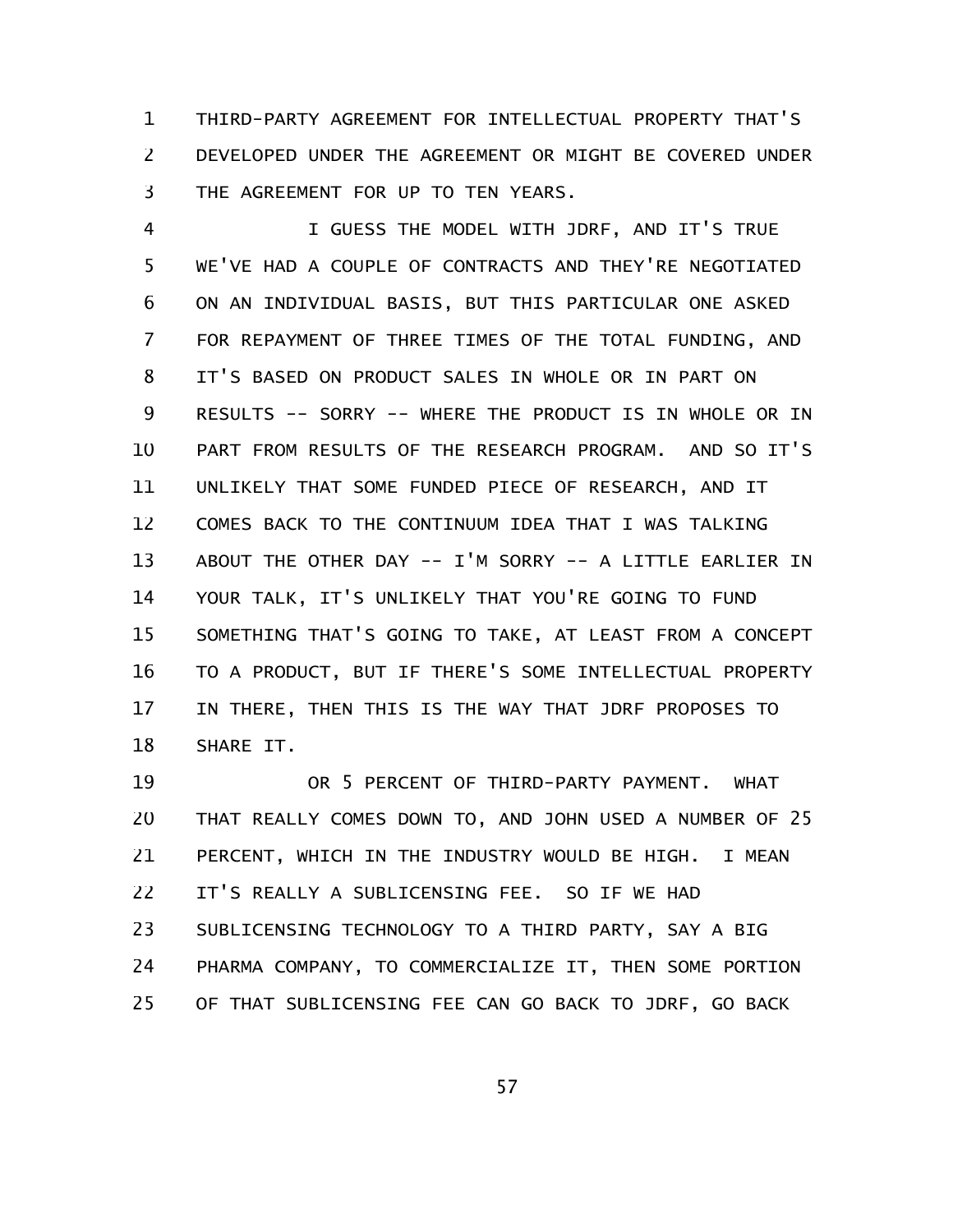TO THE INSTITUTION. AND THE DEALS THAT I'VE DONE WITH UNIVERSITIES OR WITH JDRF OR WHATEVER, THIS NUMBER IS NORMALLY SORT OF 5 TO 10 PERCENT. 1 2 3

THERE'S NO REPAYMENT IF COMMERCIALIZATION DOESN'T OCCUR. WE ALL KNOW THAT THERE'S HIGH RISK, HIGH REWARD. OUR INVESTORS ARE IN THERE ALONGSIDE THOSE OF JDRF, AND SO IT SEEMS FAIR, A FAIR PRINCIPLE THAT IF NO COMMERCIALIZATION OCCURS, THERE WILL BE NO REPAYMENT. 4 5 6 7 8 9

WE CANNOT ASSIGN OR SUBCONTRACT THE GRANT OR INTELLECTUAL PROPERTY WITHOUT PRIOR CONSENT. THAT'S EXCEPT IN THE CASE OF A MERGER OR ACQUISITION. 10 11 12

ONE THING THAT MARY ASKED ME ABOUT IS POTENTIAL INTELLECTUAL PROPERTY AND REVENUE SHARING MODELS. AND I PUT UP THREE OR FOUR DIFFERENT MODELS, AND TO ME THE JDRF MODEL IS VERY ACCEPTABLE BECAUSE ON DAY ONE THE COMPANY KNOWS WHAT THEY'RE SIGNING UP FOR. WE'RE GOING TO BE GIVING, IF THERE'S A PRODUCT, THAT ENSURES HERE'S THE RETURN. NOW, IT'S A 3 X RETURN, SO THAT SEEMS REASONABLE. AND I KNOW JDRF NEGOTIATES ON THAT. I'VE SEEN CONTRACTS OF 2 X, AND I'VE SEEN CONTRACTS OF 4 X. 13 14 15 16 17 18 19 20 21 22

THE OTHER THING THAT I THINK IS GOOD IS THERE'S BEEN A LOT OF FOCUS ON INTELLECTUAL PROPERTY, BUT THE MODEL IS NOT BASED ON INTELLECTUAL PROPERTY, 23 24 25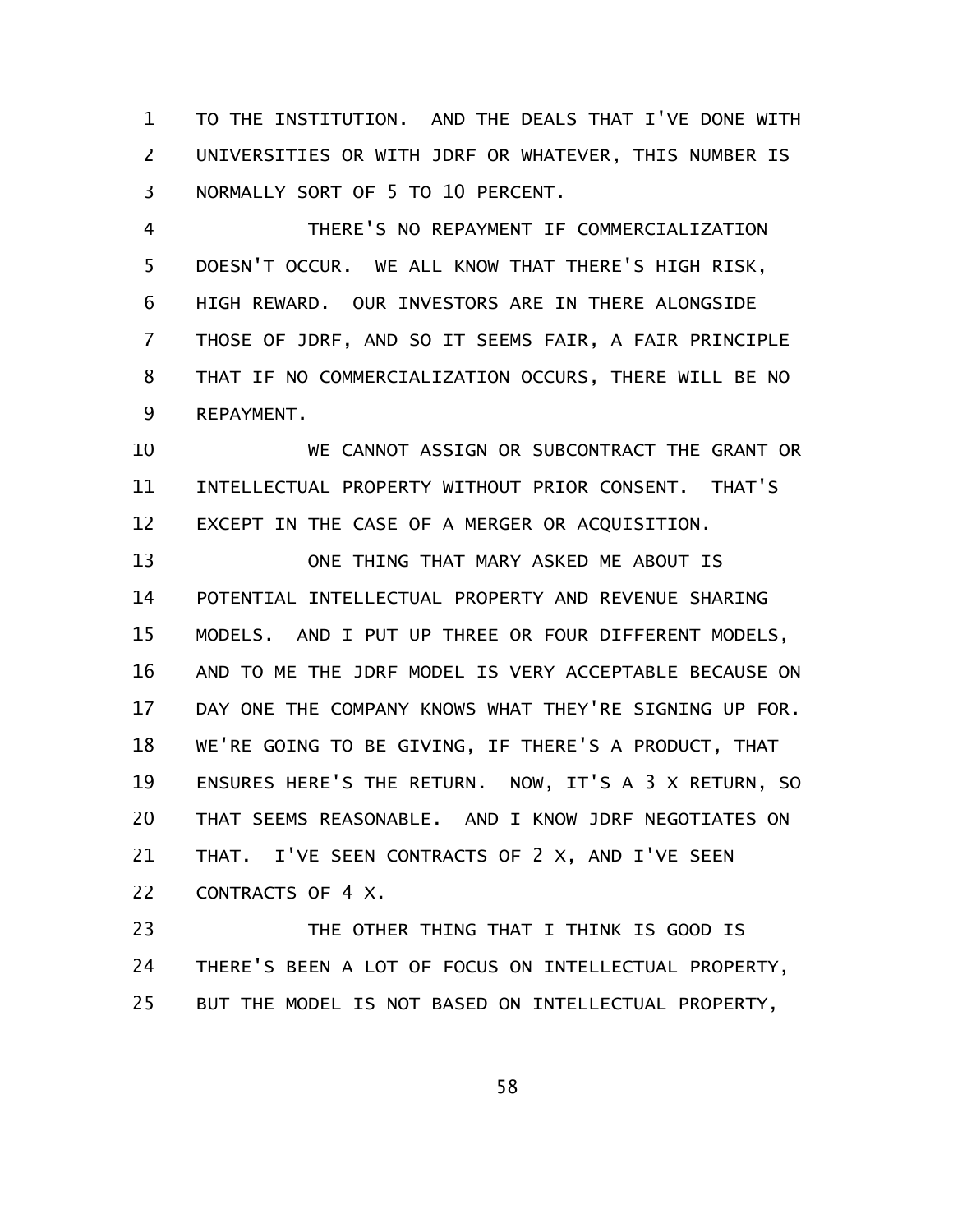BUT PRODUCT SALES. SO DAVID MADE THE POINT, AND IT'S A VERY GOOD ONE, A LOT OF THE THINGS THAT COMPANIES WILL DO IS TRANSLATING BASIC RESEARCH INTO A PRODUCT. I'LL MAKE THIS UNDER MY NEXT POINT, THE ROYALTY MODEL, WHERE I'LL TELL YOU IT MAY WORK IF IT'S LIMITED TO NEW IP, BUT MY VISION OF WHAT CIRM WOULD LIKELY FUND IN A COMPANY SCENARIO, I WOULD LOOK AT ACTIVITIES SUCH AS CLINICAL TRIALS, SUCH AS SCALE-UP THAT DAVID MENTIONED, SUCH AS MANUFACTURING PROCESS TOGETHER. AND MOST IMPORTANT, NECESSARILY LEADS TO INTELLECTUAL PROPERTY. SO A ROYALTY MODEL BASED ON INTELLECTUAL PROPERTY, I THINK, MIGHT HAVE THE INSTITUTE MISSING OUT ON REVENUES THAT IT WOULDN'T OTHERWISE. 1 2 3 4 5 6 7 8 9 10 11 12 13

THE OTHER THING WITH A ROYALTY MODEL IS THAT THIS IS A VERY COMPLEX FIELD, AND WHOEVER 14 15

COMMERCIALIZES A PRODUCT IS GOING TO REQUIRE MULTIPLE LICENSES. YOU ARE GOING TO WANT TO HAVE ANTISTACKING PROVISIONS IN THOSE LICENSES, AND THESE ROYALTIES GET OUT OF HAND VERY, VERY QUICKLY. WE KNOW BECAUSE WE'RE DEALING WITH A FEW PARTNERS AT THE MOMENT, AND WE KNOW THAT ADDING ROYALTY AFTER ROYALTY IS VERY UNATTRACTIVE TO FUTURE PARTNERS AS OPPOSED TO A MODEL WHERE THEY KNOW WHAT THEY'RE SIGNING UP FOR. 16 17 18 19 20 21 22 23

OTHER POTENTIAL MODELS, WE TALKED ABOUT LOANS, AND I THINK A LOAN COULD WORK FINE, AN INTEREST 24 25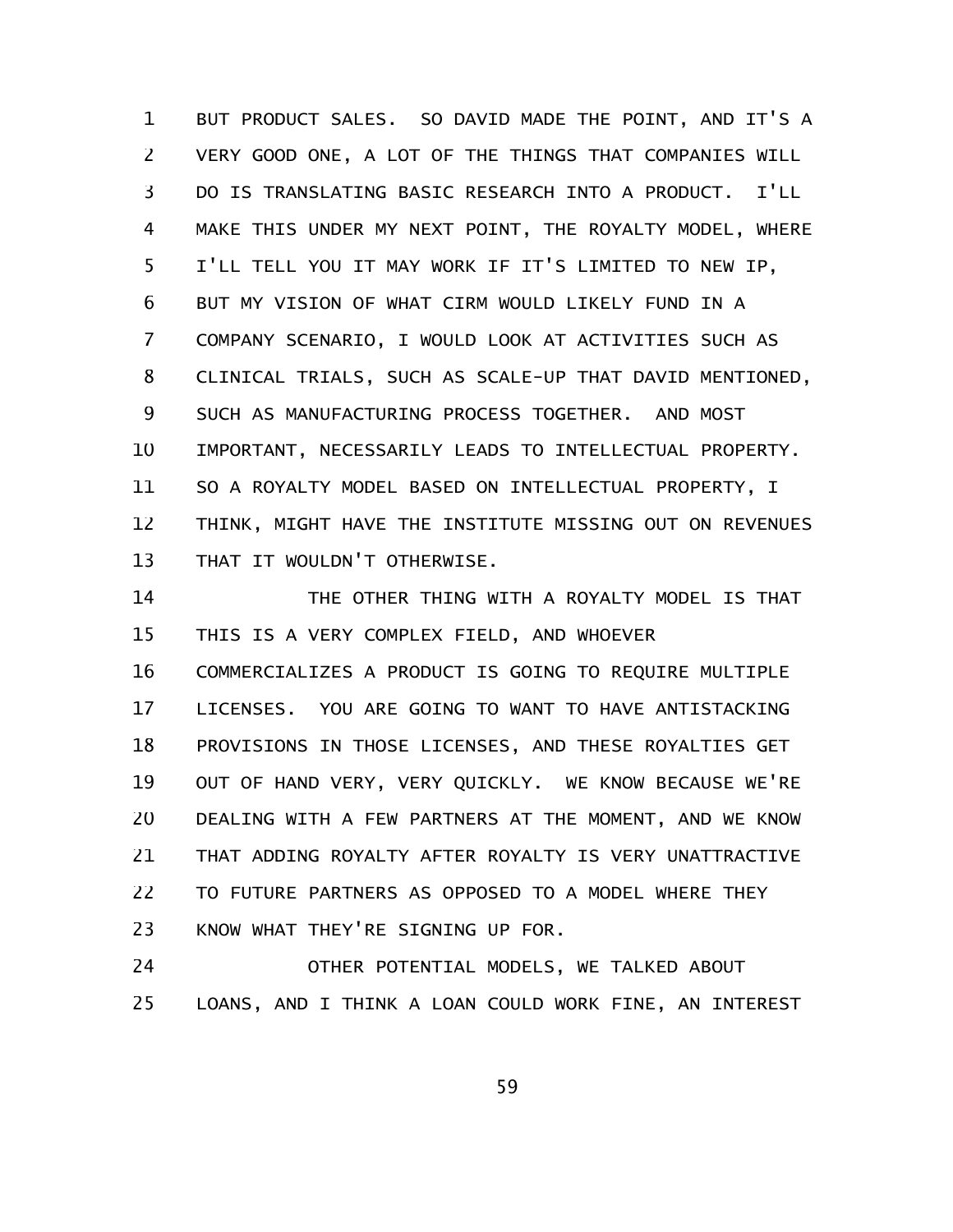BEARING LOAN, WHICH IS FORGIVABLE IF NO PRODUCT WITHIN X YEARS. SO UNLIKE JOHN'S MODEL, THIS IS NOT LIKE BUILDING A HOUSE BECAUSE THERE'S NOT A SURETY THAT WE'RE GOING TO HAVE A PRODUCT AT THE END OF THE DAY. OUR INVESTMENT SCHEME AND MONEY IS ON THE LINE. CIRM'S MONEY IS ON THE LINE. IT BEING FAIR THAT THAT WOULD BE FORGIVABLE IF NO PRODUCT WAS DEVELOPED. 1 2 3 4 5 6 7

IT CAN BE MESSY ACCOUNTINGWISE. IT WOULD SIT ON OUR BALANCE SHEET, AND SO I KNOW THAT OUR FINANCIAL FOLKS WOULDN'T LIKE THAT; BUT NEVERTHELESS, IT'S A MODEL THAT COULD WORK. 8 9 10 11

AND I DON'T KNOW WHAT THE RULES ARE FOR CIRM IN TERMS OF HOLDING EQUITY IN COMPANIES, BUT ANOTHER THING THAT I THOUGHT OF, AND THIS IS JUST IDEAS I'M THROWING OUT THERE, IS CONVERTIBLE DEBT. AND SO IT'S BASICALLY A LOAN AND IT BEARS INTEREST, BUT IT CAN BE CONVERTED AT THE OPTION OF THE COMPANY OR YOU COULD ARGUE AT THE OPTION OF CIRM. AND, OF COURSE, THE COMPANY WOULD RATHER AT THE OPTION OF THE COMPANY AT SOME POINT IN TIME OR WHEN SOME EVENT HAPPENS. THIS IS A MODEL THAT COULD WORK. 12 13 14 15 16 17 18 19 20 21

GETTING BACK TO THE BENEFITS TO CALIFORNIA, THE LAST MODEL I THOUGHT ABOUT WAS A SORT OF AN EXCLUSIVE MARKETING TOOL. PATIENTS CAN COME FROM ALL OVER THE WORLD, AND THEY DO GO TO VARIOUS PLACES FOR 22 23 24 25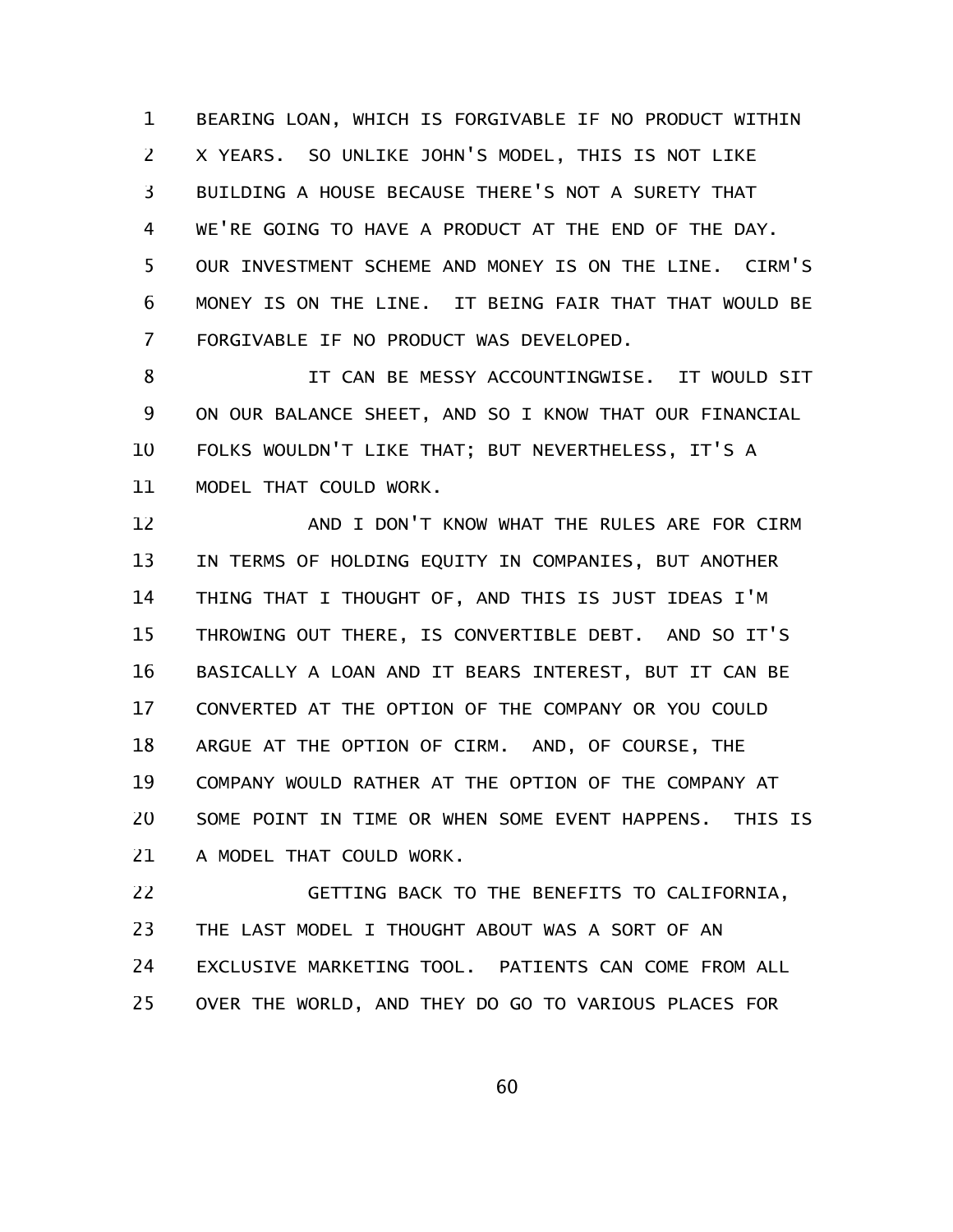VARIOUS TREATMENTS. SO WHAT ABOUT IF FOR A PERIOD OF TIME, YOUR PRODUCTS WERE OFFERED ONLY IN CALIFORNIA SO THAT THE BUSINESS IN CALIFORNIA IS GROWING. AND THAT STIMULATES THE STATE ECONOMY. IT'S AN INDIRECT WAY OF GETTING MONEY BACK INTO THE STATE. BUT, AGAIN, PARTNERS WON'T LIKE THAT IF YOU'RE GOING WITH A BIG BIOTECH COMPANY THAT WORKS INTERNATIONALLY, BUT IT'S SOMETHING THAT I, AT LEAST, THINK YOU SHOULD DO. 1 2 3 4 5 6 7 8

I THINK THIS HAS ALREADY BEEN ADDRESSED BY ED. CAN CIRM MAKE UNIFORM POLICIES FOR COMMERCIAL ENTITIES, UNIFORM POLICIES? I THINK IT'S DIFFICULT, BUT BASICALLY (INAUDIBLE) JDRF MODEL WHERE THEY'RE INDIVIDUALLY NEGOTIATED. WHILE THEY'RE MUCH MORE COMPLICATED FOR CIRM, I THINK IT'S THE ONLY WAY TO DO IT. IT'S NOT REALLY POSSIBLE TO DO IT ANY OTHER WAY. 9 10 11 12 13 14 15

I'LL JUST PUT UP A COUPLE OF POINTS FOR COMPANIES AT VARIOUS STAGES. I WOULD NOTE WHAT SORT OF A DEAL YOU CAN CUT WITH A COMPANY WILL -- A VIRTUAL COMPANY, YOU'VE PROBABLY GOT A LOT MORE LEVERAGE OVER THAN A PRIVATE COMPANY WITH VC INVESTORS. AND, OF COURSE, A PUBLIC COMPANY HAS ITS SHAREHOLDERS TO DEAL WITH. AND SO ALL THESE GROUPS ARE VERY DIFFERENT WHEN YOU LOOK AT THEM. AND THERE ARE STEM CELL COMPANIES THAT FIT INTO ALL THESE CATEGORIES. AND THEN, OF COURSE, THERE ARE BUSINESSES. WE WOULD SEE OURSELVES 16 17 18 19 20 21 22 23 24 25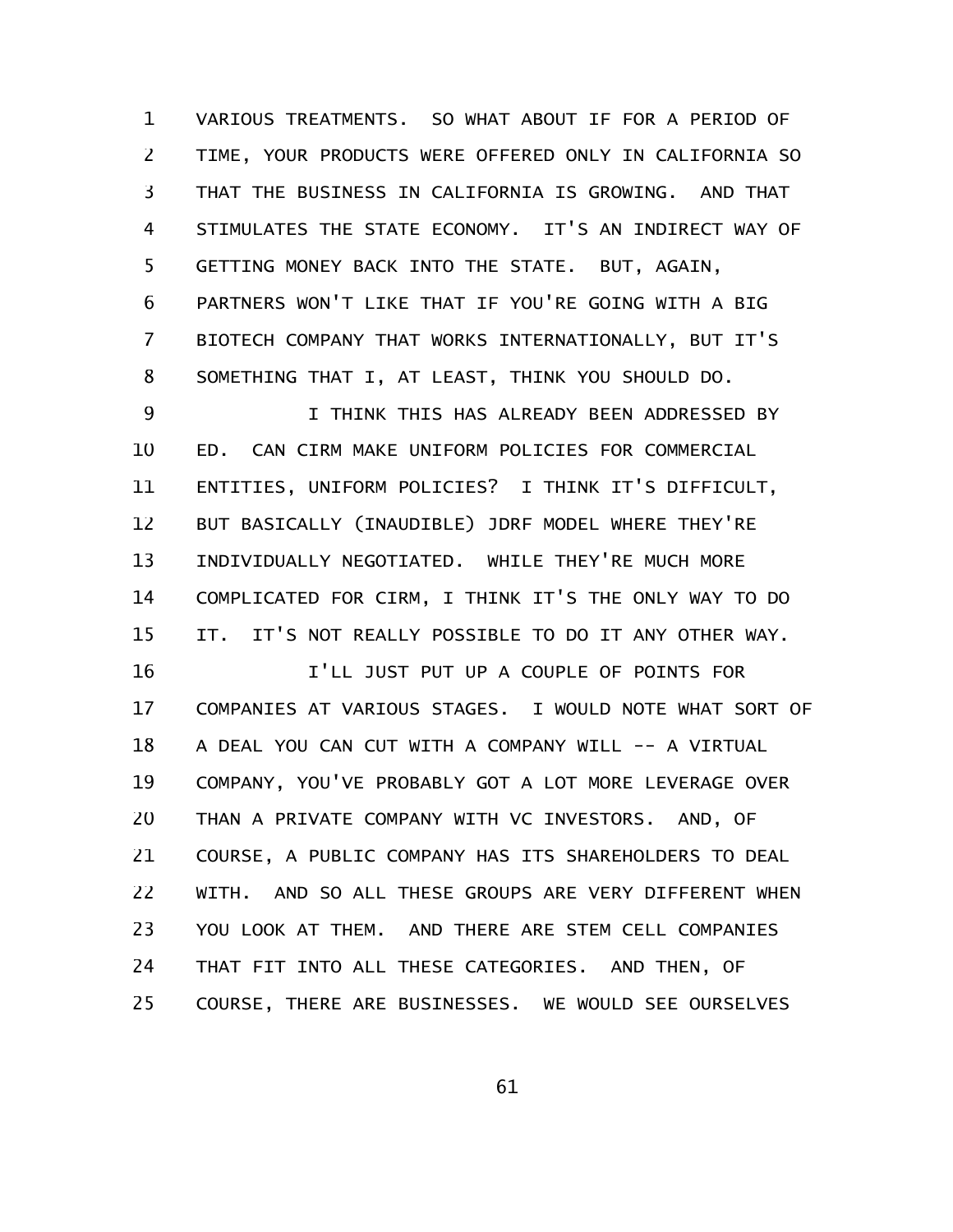AS A THERAPEUTICS BUSINESS. OUR INVITROGEN FRIENDS WOULD SEE THEMSELVES AS BEING IN THE REAGENTS BUSINESS, AND, OF COURSE, ONE CAN CONCLUDE DIAGNOSTICS IS A BUSINESS. AND THE SORTS OF RETURNS ON THOSE BUSINESSES ARE DIFFERENT, AND SO ARE THE SORT OF DEALS YOU HAVE ARE DIFFERENT TOO. 1 2 3 4 5 6

COLLABORATIVE CONSORTIUMS ARE SORT OF LIKE THE LAST QUESTION, AND I REALLY STRUGGLED WITH THIS. COLLABORATIVE CONSORTIUMS BETWEEN PUBLIC COMPANIES ARE BASICALLY DRIVEN BY TRYING TO INCREASE SHAREHOLDER VALUES. IT IS VERY DIFFICULT. AND SO I THINK IF SUCH PROGRAMS ARE SET UP, THEY NEED TO BE DRIVEN BY COMMERCIAL CONSIDERATIONS. COMPANIES ARE ONLY GOING TO WORK TOGETHER WHEN THEY BOTH HAVE SOMETHING TO GAIN FROM IT. AND I THINK CORPORATE CULTURE IS VERY IMPORTANT. 7 8 9 10 11 12 13 14 15 16

WE MET WITH A COMPANY RECENTLY, AND WHETHER THEIR TECHNOLOGY GOOD OR BAD, ALAN IS LAUGHING BECAUSE HE WAS THERE WITH ME, I CAN TELL YOU AFTER AN HOUR WITH THIS GUY, THERE'S JUST NO WAY WE CAN EVER WORK WITH THEM. 17 18 19 20 21

ANOTHER IMPORTANT POINT IS THAT COMPANIES NEED TO BE ABLE TO MAINTAIN CONTROL OF CONFIDENTIAL INFORMATION AND INTELLECTUAL PROPERTY. AND I'VE HEARD A LOT OF TALK TODAY ABOUT THE NEED TO SHARE 22 23 24 25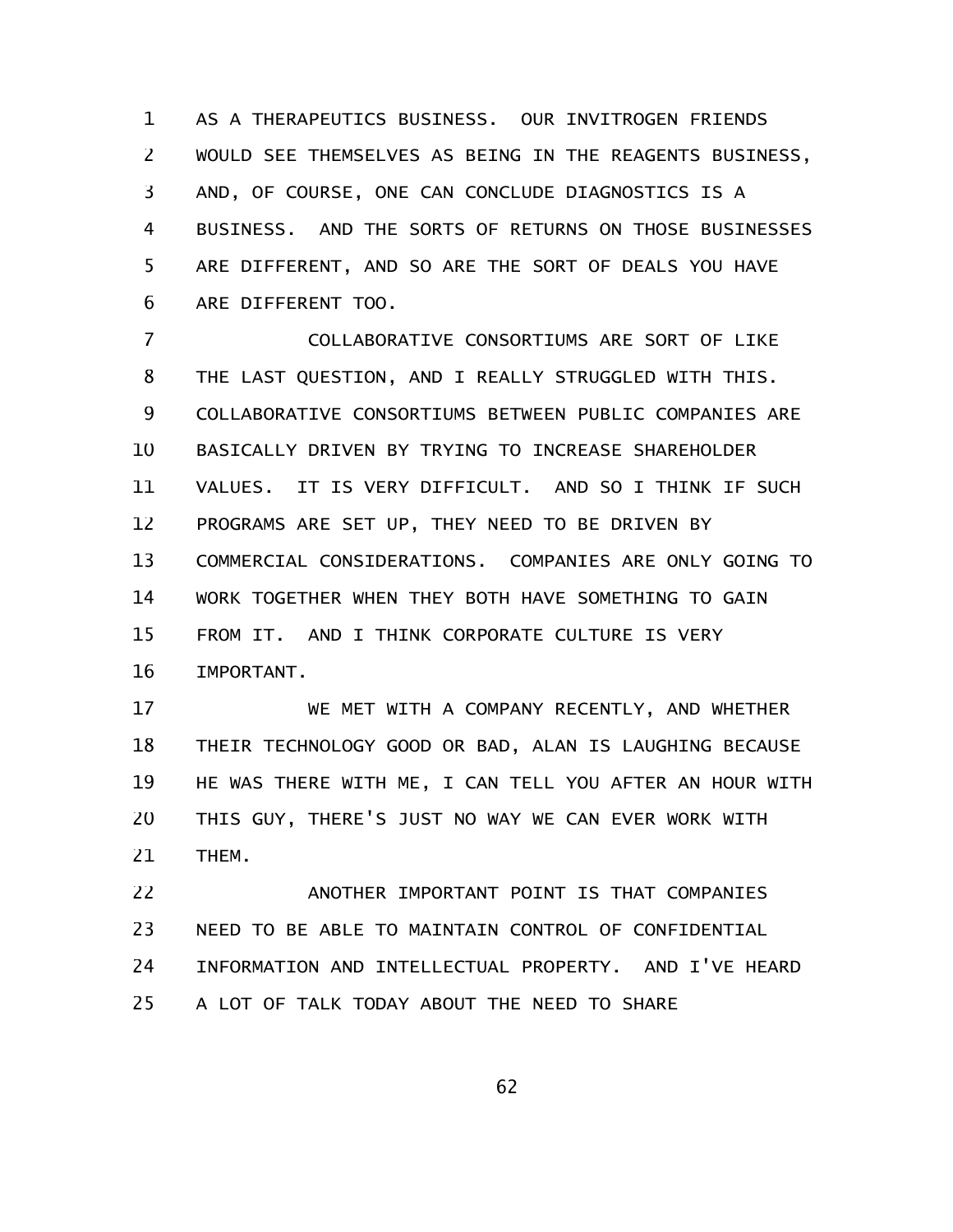CONFIDENTIAL INFORMATION AND INTELLECTUAL PROPERTY, AND MAYBE IN THE PUBLIC SECTOR THAT CAN WORK, BUT IN THE PRIVATE SECTOR IT DOESN'T WORK. I SUSPECT EVEN IN THE PUBLIC SECTOR WHERE PEOPLE ARE APPLYING FOR NIH GRANTS AND THEY NEED LEVERAGE, IT'S VERY DIFFICULT TO MAKE THIS WORK. SO I DO NOT THINK CONSORTIUMS SHOULD BE SOME SORT OF A REQUIREMENT OF CIRM, BUT IT COULD HAVE SPECIFIC GRANTS, MUCH LIKE THE NIH HAS CONSORTIUMS LIKE GRANTS, THEIR PROGRAM GRANTS, AND I THINK IT'S MORE LIKELY TO BE ACADEMIC-ACADEMIC OR COMPANY TO ACADEMIC COLLABORATION THAN IT IS COMPANY TO COMPANY. 1 2 3 4 5 6 7 8 9 10 11

I'LL JUST FINISH WITH THINGS THAT ARE SLIGHTLY OFF TOPIC, BUT OCCUR TO ME TO BE IMPORTANT THINGS TO CONSIDER. ONE IS HOW WILL CIRM PROTECT CONFIDENTIAL INFORMATION DIVULGED IN GRANT APPLICATIONS? AND HERE I THINK THE NIH MODEL PROBABLY DOESN'T WORK. COMPANIES GET VERY PROTECTIVE, A LITTLE BIT PARANOID ABOUT PROTECTING THEIR INTELLECTUAL PROPERTY AND THINGS THAT THEY KNOW. AND SO THE NIH MODEL WHERE YOU HAVE TO SUBMIT A GRANT IN GREAT DETAIL AND GIVE ALL THESE BACKGROUND RESEARCH RESULTS, AND I KNOW YOU WILL HAVE YOUR REVIEWERS SIGN CONFIDENTIALITY AGREEMENTS, BUT A WELL-KNOWN FRIEND OF MINE ONCE TOLD ME THE SECRET IS SOMETHING THAT TWO PEOPLE KNOW, AND ONE OF THEM IS DEAD. 12 13 14 15 16 17 18 19 20 21 22 23 24 25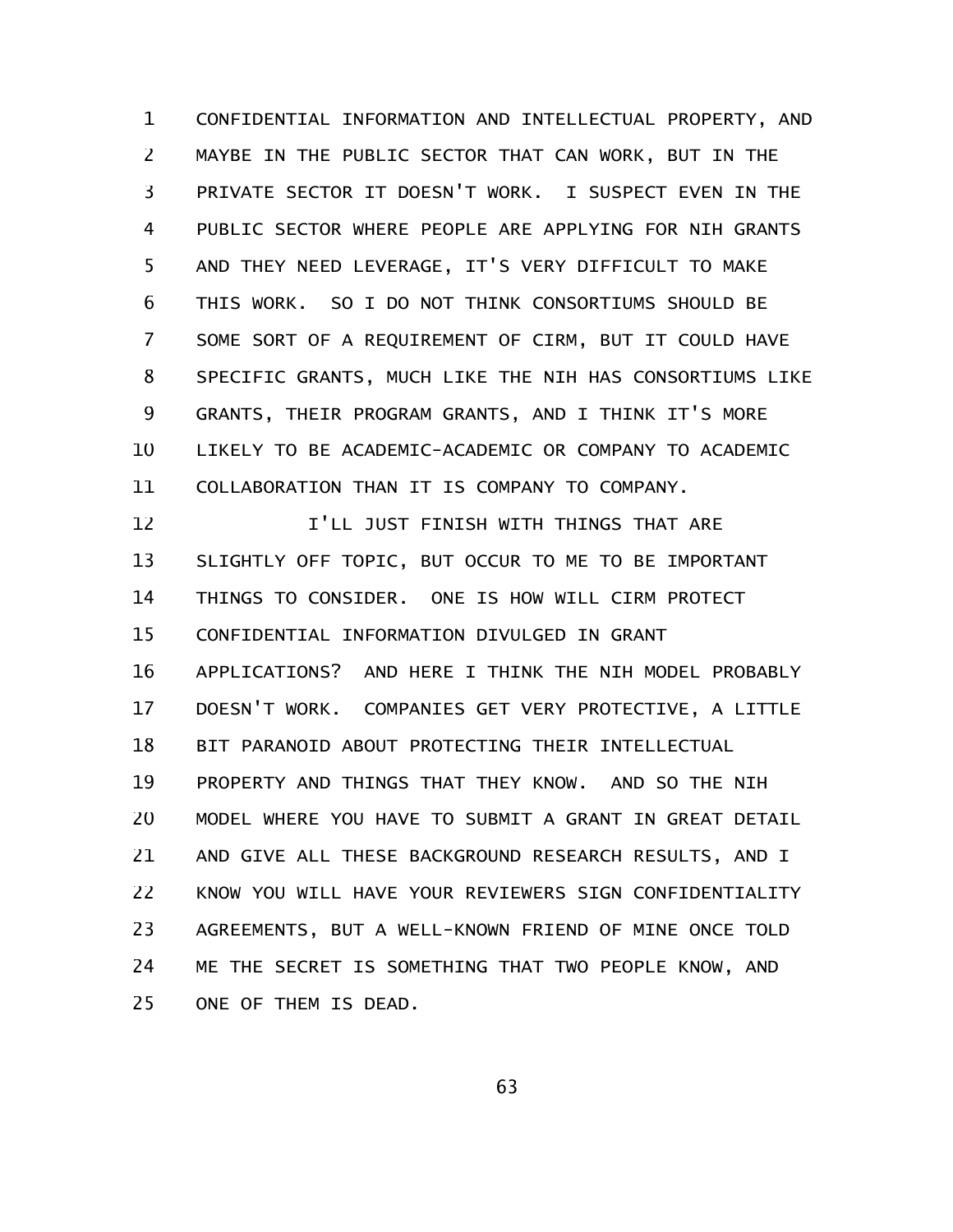IT'S AMAZING BECAUSE WHEN ED SUBMITTED HIS PAPER TO NATURE BIOTECHNOLOGY, LITERALLY I DIDN'T EVEN KNOW HE HAD SUBMITTED IT, BUT A FRIEND CALLED ME FROM SINGAPORE WHO HAD BEEN TOLD BY ONE OF THE REVIEWERS THAT THIS PAPER HAS BEEN SUBMITTED. THAT'S HOW I FOUND OUT ED HAD SUBMITTED THE PAPER, AND SO I'VE NO FAITH IN THE CONFIDENTIALITY AGREEMENT. 1 2 3 4 5 6 7

SO I THINK IF YOU CAN PRESENT A GRANT WHERE YOU'RE PRESENTING RESULTS, BUT YOU'RE NOT GIVING DETAILS ABOUT HOW YOU MAY HAVE GOTTEN TO A PARTICULAR POINT, OF COURSE, YOU HAVE TO PROVE WHAT YOU'VE GOT IS WHAT YOU'VE GOT. THAT'S A BETTER MODEL THAN WHERE YOU HAVE TO HAVE GREAT DETAIL. 8 9 10 11 12 13

THE OTHER THING IS MOST NIH GRANTS ARE HYPOTHESIS DRIVEN. AND WHEN WE'RE TALKING ABOUT COMPANIES DOING TRANSLATIONAL RESEARCH, CLINICAL RESEARCH, DEVELOPING MANUFACTURING PROCESSES DEVELOPED IN DARPA, THIS IS REALLY HYPOTHESIS DRIVEN. AND SO I THINK THAT NEEDS TO BE TAKEN INTO ACCOUNT. 14 15 16 17 18 19

THE OTHER THING IS WHEN I WENT BACK AND READ THE PROP 71 LEGISLATION, THE PRIORITY FOR STEM CELL RESEARCH, UNLIKELY TO RECEIVE FEDERAL FUNDING, TO ME THAT MEANS THERE'S REALLY GOING TO BE A FOCUS ON HUMAN ES CELL RESEARCH, ON THERAPEUTIC CLONING, AND THINGS OF THAT NATURE, AND I'M JUST WONDERING HOW THAT WILL BE 20 21 22 23 24 25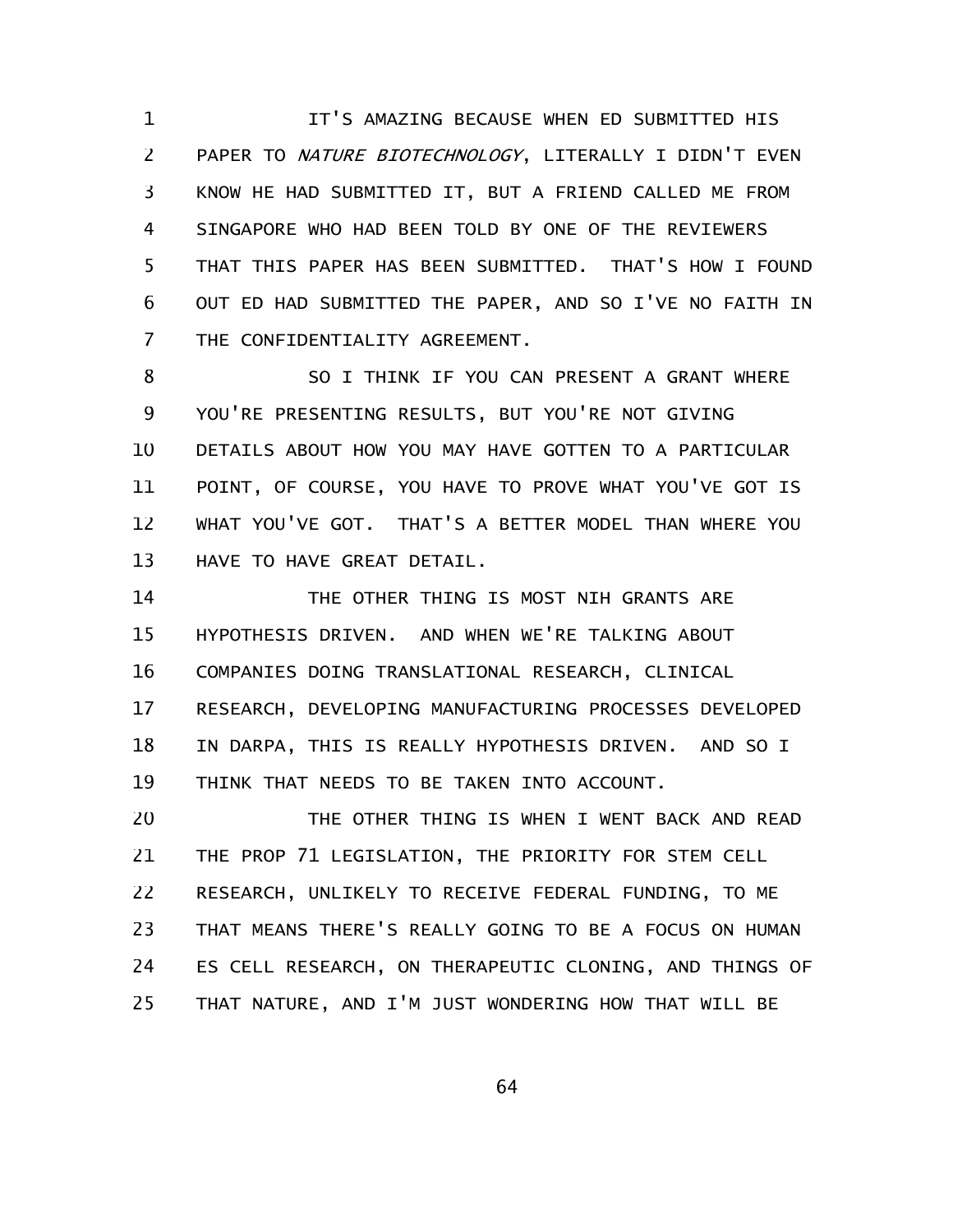IMMERSED WITHIN THE ORGANIZATION. I REALIZE THAT'S NOT PURELY AN IP TASK FORCE ISSUE, BUT IT IS AN ISSUE. 1 2

AND THEN WE'VE ALREADY DISCUSSED THE POINT I RAISED WITH JOHN. HOW WILL CIRM HANDLE ALREADY EXISTING INTELLECTUAL PROPERTY WHICH IS OVERARCHING? AND A LOT WAS SAID ABOUT THE WARF INTELLECTUAL PROPERTY, THAT GERON HAS SOME VERY BROAD PATENTS IN THE AREA, WHICH COULD BE VERY TROUBLESOME, AND THERE ARE OTHER GROUPS. IT'S NOT AS CUT AND DRY AS (INAUDIBLE) HAVING COMPETITION OF (INAUDIBLE). THERE ARE OTHER PATENTS OUT THERE THAT ARE VERY BROAD AND NEED TO BE CONSIDERED. AND I THINK IF YOU'RE GOING TO SPEND A LOT OF MONEY TRYING TO DEVELOP PRODUCT, YOU NEED TO KNOW HOW YOU ARE GOING TO HANDLE IT. THAT'S THE END OF MY TALK. THANK YOU. 3 4 5 6 7 8 9 10 11 12 13 14 15

CHAIRMAN PENHOET: THANK YOU VERY MUCH. VERY THOUGHTFUL PRESENTATION. DO WE HAVE QUESTIONS FROM OUR TASK FORCE WITH US HERE IN SAN DIEGO? IN IRVINE? 16 17 18

DR. STEWARD: NO QUESTIONS. 19

CHAIRMAN PENHOET: SAN CARLOS? 20

UNIDENTIFIED SPEAKER: NO QUESTIONS. 21

CHAIRMAN PENHOET: LOS ANGELES? 22

UNIDENTIFIED SPEAKER: NO. 23

CHAIRMAN PENHOET: CHICO? 24

DR. WRIGHT: NO. 25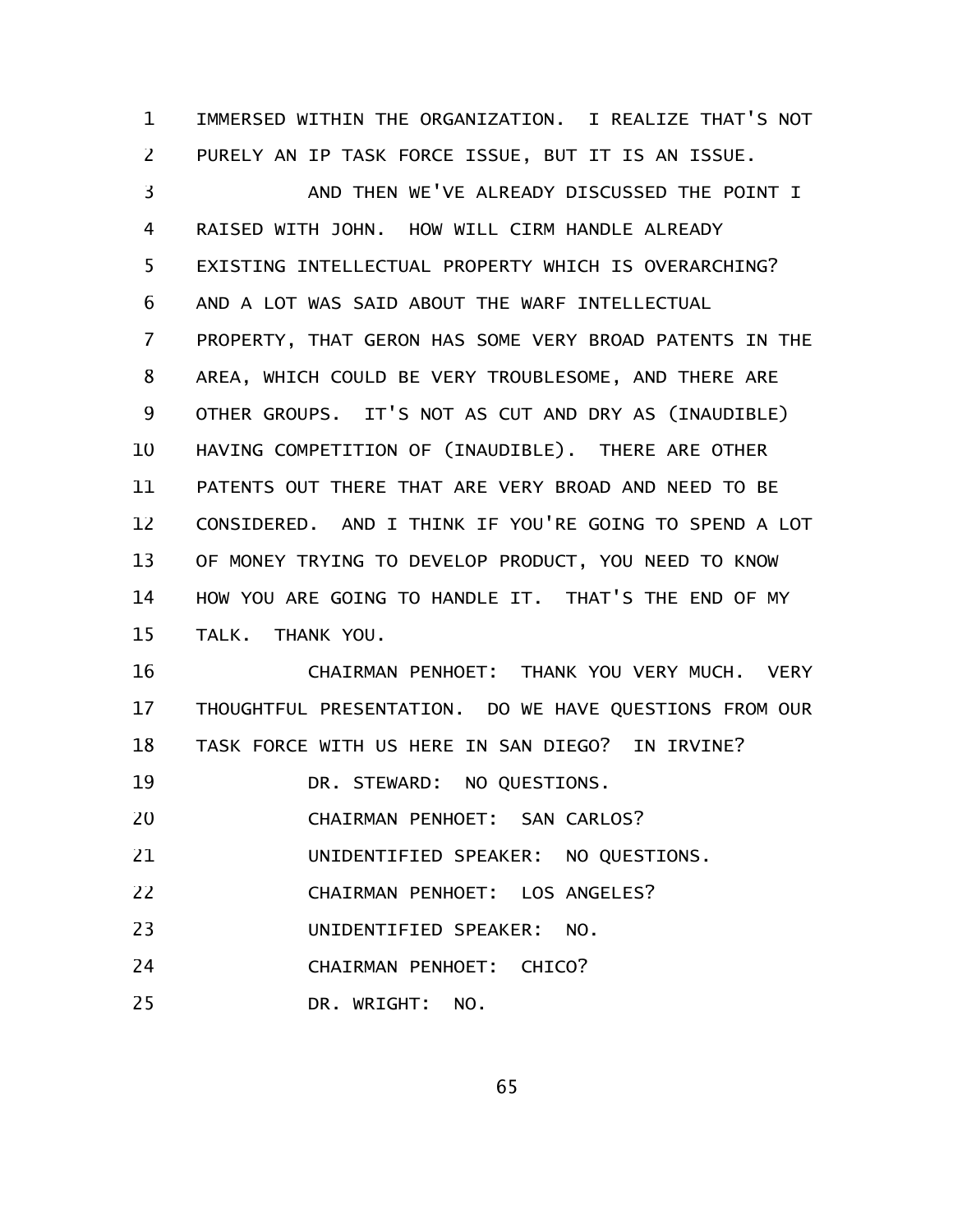CHAIRMAN PENHOET: UNUSUALLY QUIET GROUP OUT THERE THIS MORNING. HOW ABOUT FROM THE AUDIENCE IN SAN DIEGO? JOHN SIMPSON. 1 2 3

MR. SIMPSON: THAT WAS A FANTASTIC PRESENTATION, VERY INTERESTING. I HAVE A QUESTION. I SENSE THAT YOU, ALTHOUGH YOU MIGHT NOT COME DOWN AT THE SAME SPECIFICS, BUT YOU DO BUY INTO THE NOTION THAT IF THERE IS PUBLIC MONEY GOING INTO THIS, THAT THERE IS SOME SORT OF REQUIREMENT FOR PUBLIC BENEFIT TO COME BACK. 4 5 6 7 8 9 10

MR. ROBINS: THE LEGISLATION APPROVED THAT, SO THAT'S VERY CLEAR TO US. WE'RE NOT GOING TO CHANGE THE LEGISLATION, SO I AGREE. 11 12 13

MR. SIMPSON: THAT'S DELIGHTFUL TO HEAR. AND THEN THE SECOND QUESTION, I GUESS, WOULD BE YOU ALLUDED -- 14 15 16

MR. ROBINS: I DON'T SAY I AGREE. OUR COMPANY AGREES. 17 18

MR. SIMPSON: YEAH. I UNDERSTAND. THE NOTION OF THE POOLING OF PATENTS, DO YOU SEE A POTENTIAL SOLUTION FOR THAT AND SOME KIND OF PATENT POOL ON THE UPSTREAM RESEARCH PROCESS? WOULD THAT BE USEFUL IF YOU COULD GO TO ONE PLACE AND ONE-STOP SHOPPING, SO TO SPEAK? MR. ROBINS: IT'S A BIT LIKE SOCIALISM OR 19 20 21 22 23 24 25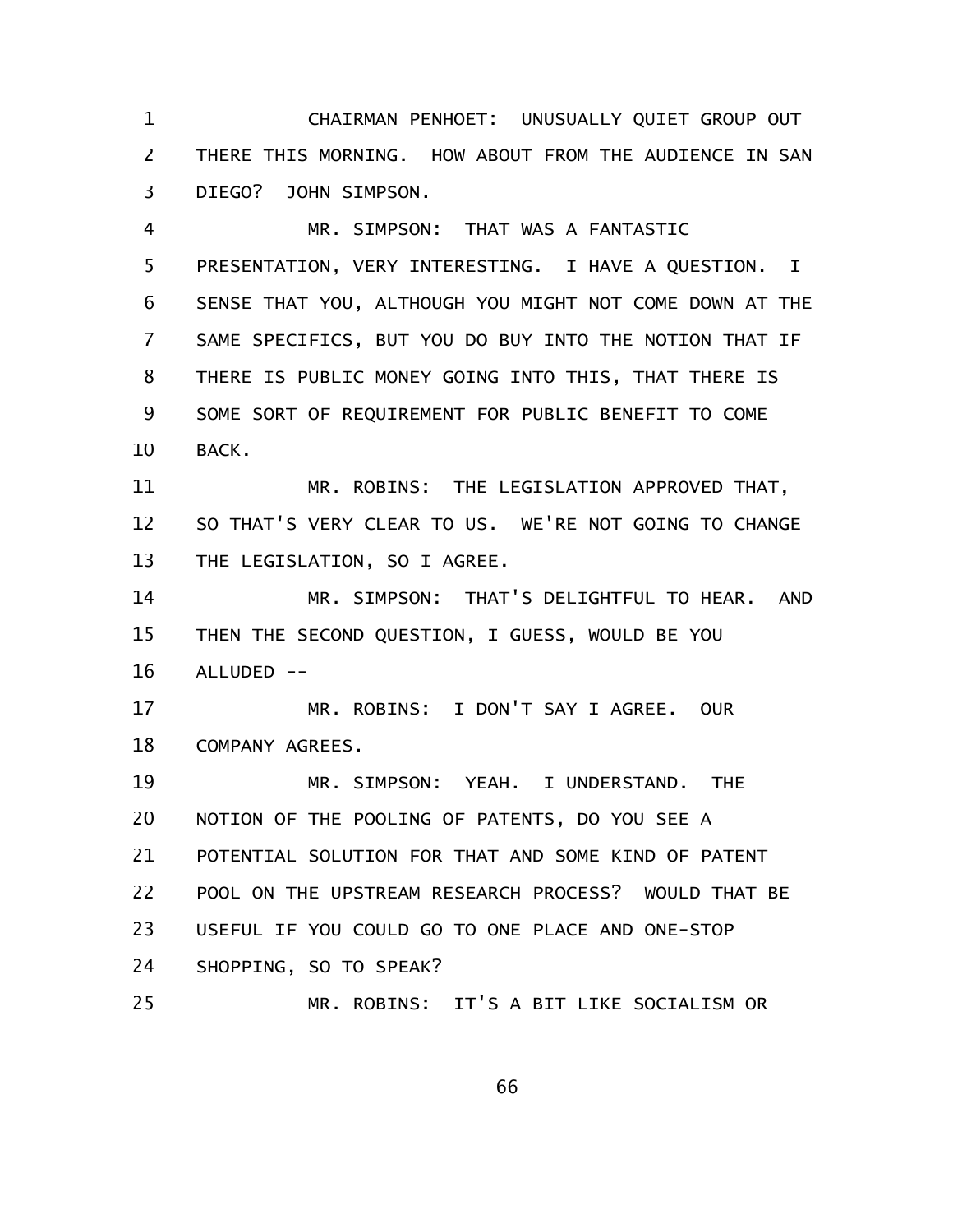COMMUNISM. THEY HAVE GREAT IDEALS, BUT THE DEVIL IS IN THE DETAIL OF HOW YOU DO THAT. I THINK IN A COMMERCIAL WORLD, WHICH IS, YOU KNOW, LET'S FACE IT AND GET DOWN TO THE (INAUDIBLE). IT'S VERY DIFFICULT TO DO THAT. CHAIRMAN PENHOET: ANY COMMENTS FROM THE PUBLIC IN ANY OF THE OTHER SITES? IF NOT, WE'VE NOW HAD THREE STIMULATING PRESENTATIONS. MAYBE WE'LL TAKE A TEN-MINUTE BREAK, BIOBREAK OR WHATEVER OTHER KIND OF BREAK. THERE'S FOOD OUT HERE ON THE VERANDA IN SAN DIEGO. WE'LL RECONVENE AT 10:15. (A RECESS WAS TAKEN.) MS. KING: SUSAN BRYANT. MICHAEL GOLDBERG. SHERRY LANSING. IS EVERYBODY'S PHONE ON MUTE POSSIBLY? TED LOVE. DR. LOVE: YES, WE'RE HERE. MS. KING: ED PENHOET. CHAIRMAN PENHOET: HERE. MS. KING: PHIL PIZZO. FRANCISCO PRIETO. JOHN REED. DR. REED: HERE. MS. KING: JEFF SHEEHY. OSWALD STEWARD. DR. STEWARD: HERE. MS. KING: JANET WRIGHT. DR. WRIGHT: HERE. MS. KING: I HEARD SOMEONE RING IN, SO I'M 1 2 3 4 5 6 7 8 9 10 11 12 13 14 15 16 17 18 19 20 21 22 23 24 25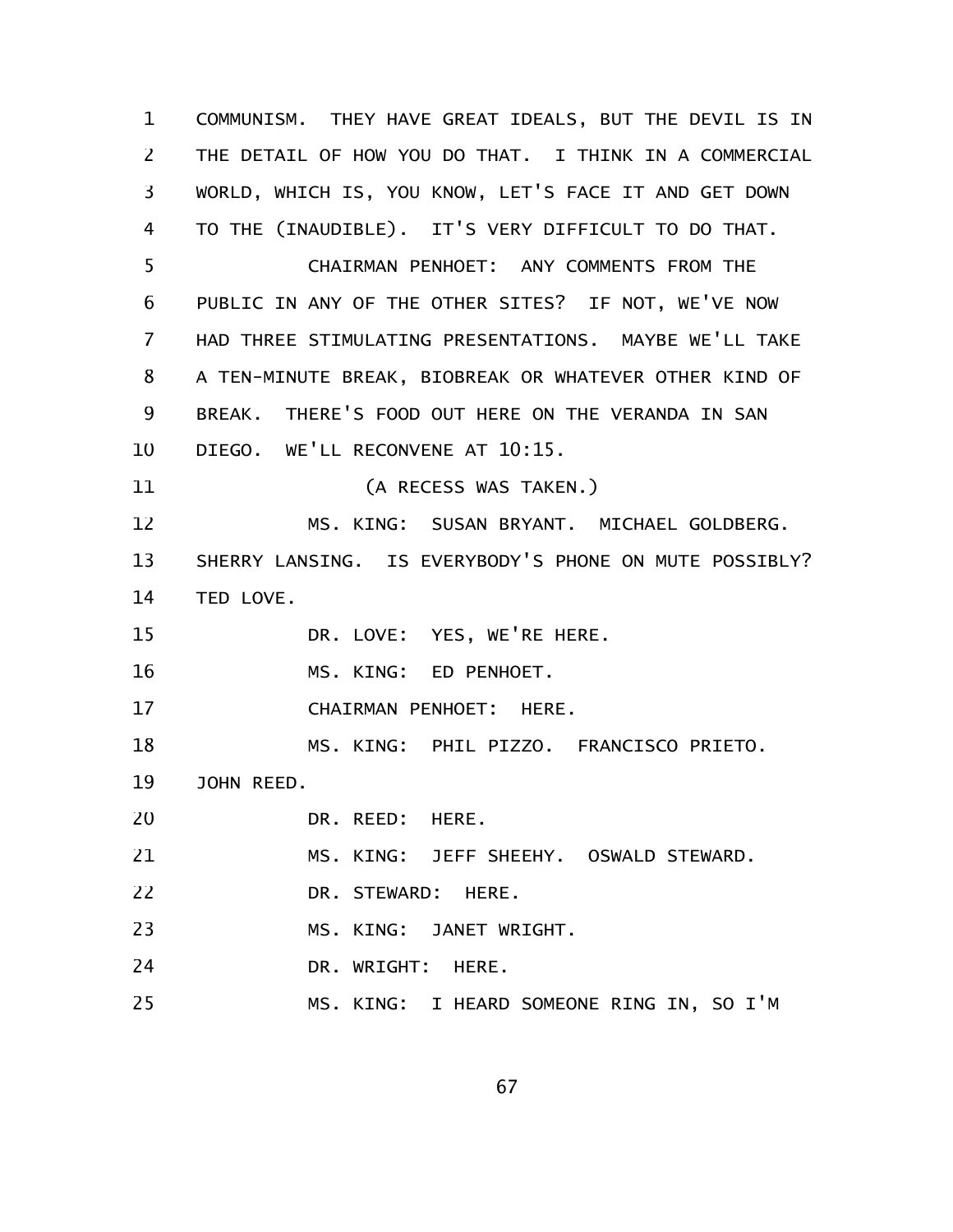GOING TO GO BACK THROUGH THE FIRST FEW NAMES AGAIN. 1

SUSAN BRYANT. 2

DR. BRYANT: HERE. MS. KING: MICHAEL GOLDBERG. MR. GOLDBERG: HERE. MS. KING: SHERRY LANSING. CHAIRMAN PENHOET: THERE'S REPRESENTATION. THANK YOU FOR HANGING IN WITH US. NEXT SPEAKER IS JULIE MEIER WRIGHT. JULIE IS CURRENTLY THE SAN DIEGO REGIONAL ECONOMIC DEVELOPMENT CORPORATION'S CEO. IN A PAST LIFE JULIE WAS SECRETARY OF TRADE AND COMMERCE IN THE STATE OF CALIFORNIA AND DID A LOT TO RAISE THE VISIBILITY OF THE BIOTECH INDUSTRY IN THE STATE GOVERNMENT AND TO PROMOTE CALIFORNIA'S BIOTECH INDUSTRY BROADLY. SO, JULIE, THANK YOU VERY MUCH FOR JOINING US TODAY. AND WE ASKED JULIE TO GIVE US A PERSPECTIVE ON THE IMPORTANCE OF CALIFORNIA'S BIOTECH INDUSTRY TO THE ECONOMY OF THE STATE AND PARTICULARLY OBVIOUSLY SAN DIEGO. SO IT'S THE COMPETITIVE POSITION THAT JULIE IS GOING TO ADDRESS HERE THIS MORNING. MS. WRIGHT: EXACTLY. THANK YOU VERY MUCH, ED. IT'S A PLEASURE TO BE HERE THIS MORNING. I THINK 3 4 5 6 7 8 9 10 11 12 13 14 15 16 17 18 19 20 21 22 23

YOU WILL FIND THAT MANY -- FOR THOSE OF YOU AT REMOTE SITES, I HAVE A BRIEF POWERPOINT PRESENTATION THAT IS 24 25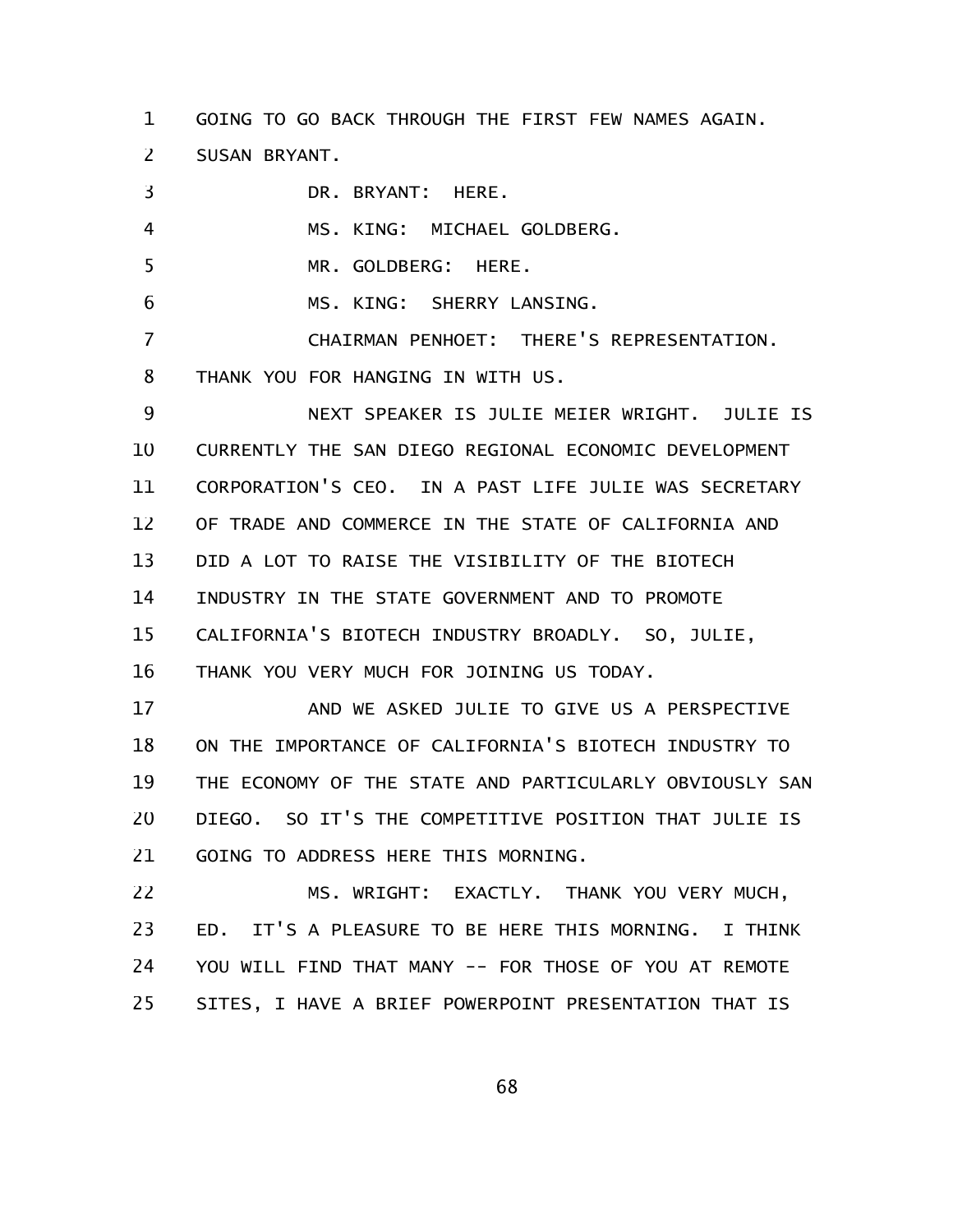KIND OF IN THE MIDDLE, SO I'LL TELL YOU WHEN I'M GOING TO CUE IT UP. 1 2

I WANTED TO TAKE A SLIGHTLY DIFFERENT TACK AND TALK ABOUT HOW -- WHAT ARE THE ECONOMIC DEVELOPMENT IMPLICATIONS. AND ALTHOUGH I DIDN'T TALK TO DR. GOLLAHER AT ALL ABOUT HIS PRESENTATION, I THINK YOU WILL FIND THAT THEY ARE VERY COMPLEMENTARY. I AM SHARING MY PERSPECTIVE OF BEING SECRETARY OF TRADE AND COMMERCE FROM '91 THROUGH '97 AND ALSO CHAIR OF THE GOVERNOR'S ADVISORY COUNCIL ON BIOTECHNOLOGY AS WELL AS ON THE NATIONAL STRENGTH COMMITTEE FOR THE STUDY OF REGIONAL CLUSTERS AND INNOVATION THAT DR. GOLLAHER REFERRED TO. 3 4 5 6 7 8 9 10 11 12 13

AND IN THE LAST FEW YEARS, OUR MESSAGES ABOUT STATE ECONOMIC DEVELOPMENT HAVE BEEN PRETTY NEGATIVE. WE'RE VIEWING WHAT THE GAIN ISSUE HAS BEEN SIMILAR, I THINK. BUT OUR MESSAGES ABOUT ECONOMIC DEVELOPMENT IN CALIFORNIA HAVE BEEN PRETTY NEGATIVE. SOME KEY TAX CREDITS HAVE EXPIRED, MANY OF WHICH BENEFIT THE LIFE SCIENCES INDUSTRY. AND GOVERNOR GRAY DAVIS DISMANTLED MY AGENCY IN 2003. SO I THINK THAT IN STARK CONTRAST, THE PASSAGE OF PROP 71 SENT ONE OF THE MOST POWERFUL MESSAGES THAT CALIFORNIA HAS EVER SENT ABOUT BEING AT THE FOREFRONT OF INNOVATION AND SPURRING ECONOMIC DEVELOPMENT. 14 15 16 17 18 19 20 21 22 23 24 25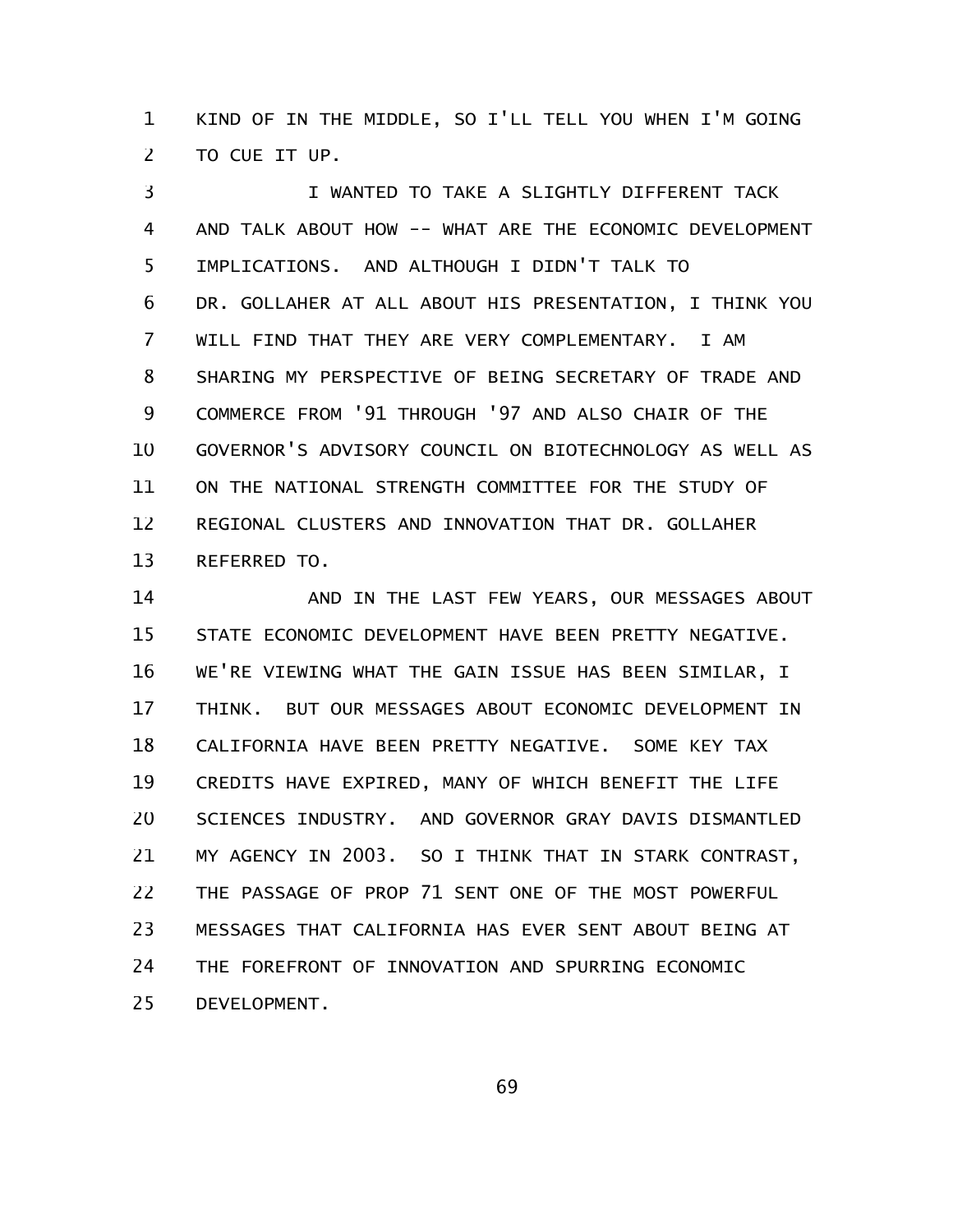SO PREPARING FOR TODAY, I TALKED TO A NUMBER OF PEOPLE, INCLUDING IVOR ROYSTON WHO WAS INVITED TO PRESENT TODAY, BUT IS IN CHINA. HE'S ONE OF SAN DIEGO'S BIOTECH PIONEERS AND AN ACTIVE LIFE SCIENCE INVESTOR. ALSO LAST WEEK MY ORGANIZATION POSTED -- (INTERRUPTION IN PROCEEDINGS.) DR. WRIGHT: ANYWAY, I DO WANT TO EMPHASIZE THAT IT HAS BEEN IN STARK CONTRAST THAT THE PASSAGE OF PROP 71 SENT A HUGELY POWERFUL MESSAGE, MAYBE ONE OF THE MOST IMPORTANT THAT CALIFORNIA HAS EVER SENT, ABOUT BEING AT THE FOREFRONT OF INNOVATION AND SPURRING ECONOMIC DEVELOPMENT. 1 2 3 4 5 6 7 8 9 10 11 12

AND IN TALKING TO IVOR ROYSTON AND HOSTING THIS SAN DIEGO CONFERENCE ON COMPETITIVENESS, I HAVE A LOT OF FOOD FOR THOUGHT JUST IN THE LAST FEW DAYS. SO I WANT TO TALK A LITTLE BIT ABOUT THE COMPETITIVE CLIMATE IN WHICH INNOVATION IS TAKING PLACE BECAUSE IT IS REALLY INTENSIFYING. THE PASSAGE OF PROP 71 SPURRED MANY OTHER STATES TO ACTION. AND WHILE THEIR EFFORTS ARE IN SOME CASES NOT AS BOLD AS CALIFORNIA'S, NEITHER ARE THEY TIED UP IN LITIGATION, WHICH HAS PREVENTED THE STATE FROM TRULY BUYING A COMPETITIVE EDGE. AND I DO WANT TO CONGRATULATE CIRM ON A SOLID WIN IN THE CALIFORNIA SUPERIOR COURT LAST WEEK, BUT THE FACT IS THAT TIME WAS ON OUR SIDE AND THE LAWYERS HAVE 13 14 15 16 17 18 19 20 21 22 23 24 25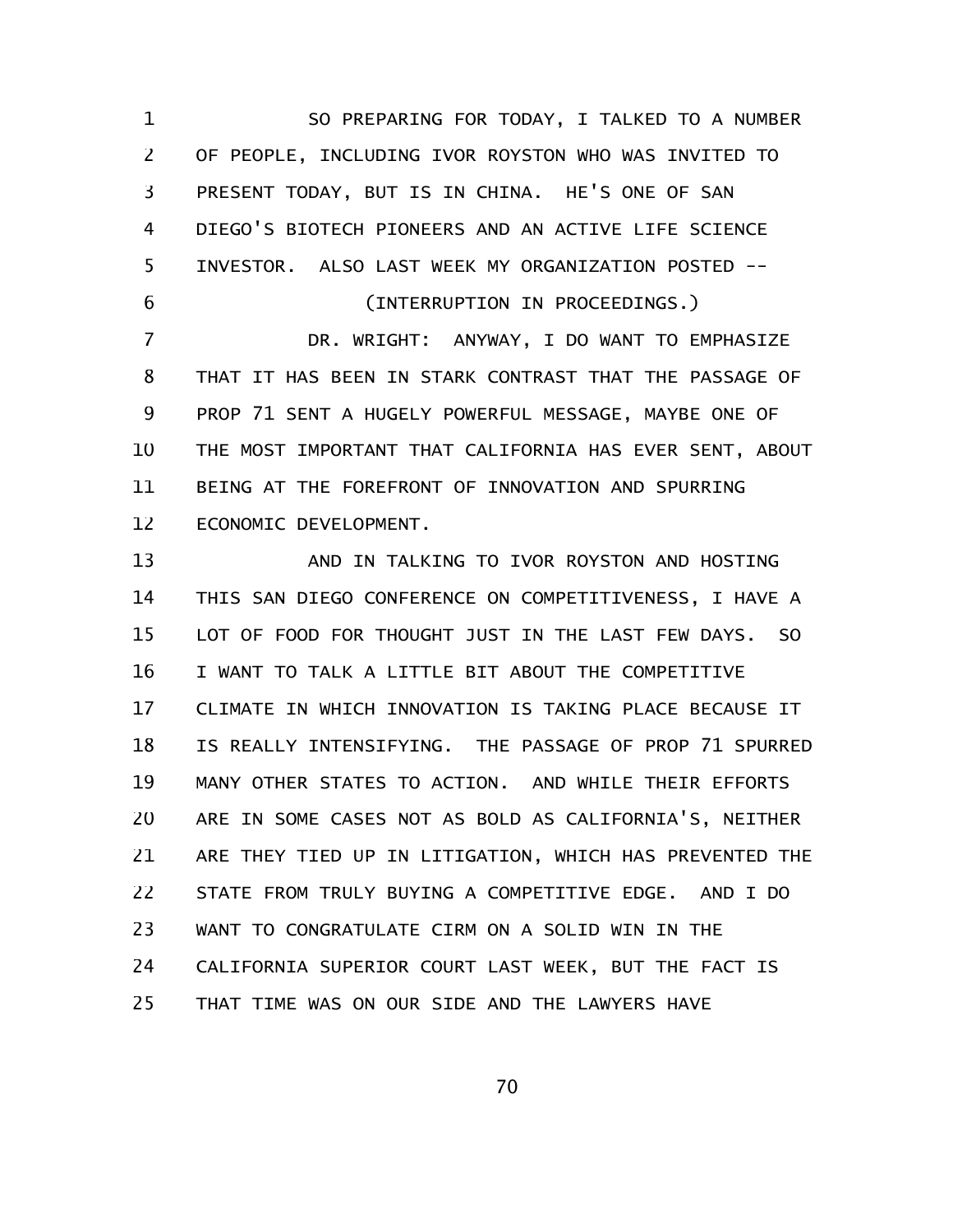INTERFERED. 1

SO I'M GOING TO GIVE YOU A FEW EXAMPLES OF THE COMPETITIVE LANDSCAPE IN THIS COUNTRY ALONE. WISCONSIN, THE STATE, MENTIONED EARLIER, \$350 MILLION LIFE SCIENCES DISCOVERY FUND THAT WILL OUT-TAKE \$35 MILLION A YEAR. PENNSYLVANIA IS TALKING ABOUT CREATING A \$500 MILLION JONAS SALK LEGACY FUND FOR BIOSCIENCES FACULTY AND RECRUITMENT AND FACILITIES. THAT ONE KIND OF BUGS ME SINCE WE HAVE THE SALK INSTITUTE RIGHT UP THE ROAD HERE. MISSOURI IS PROPOSING A \$450 MILLION LEWIS AND CLARK DISCOVERY INITIATIVE. OHIO HAS ALREADY ALLOCATED 300 MILLION, 60 PERCENT TO BIOSCIENCE-RELATED INITIATIVES OUT OF 1.6 BILLION. CONNECTICUT, A HUNDRED MILLION OVER TEN YEARS USING SOME TOBACCO SETTLEMENT MONEY. FLORIDA, 30 MILLION LIFETIME GRANT THAT COULD BE EXPANDED. 2 3 4 5 6 7 8 9 10 11 12 13 14 15 16

I THINK WHAT WE ALL KNOW ABOUT THEIR AGGRESSIVE EFFORTS TO WIN THE SCRIPPS RESEARCH INSTITUTE AND ARE NOW WORKING ON AN EXPANSION FROM BURNHAM. THESE INSTITUTES WILL MAINTAIN A STRONG PRESENCE IN SAN DIEGO, BUT THESE OPPORTUNITIES ARE TOO ATTRACTIVE FOR THEM TO IGNORE AS THEY SEEK TO EXPAND THEIR RESEARCH BASE. 17 18 19 20 21 22 23

NEW JERSEY, 11 AND A HALF MILLION APPROPRIATED, \$150 MILLION IN CAPITAL SPENDING AND 24 25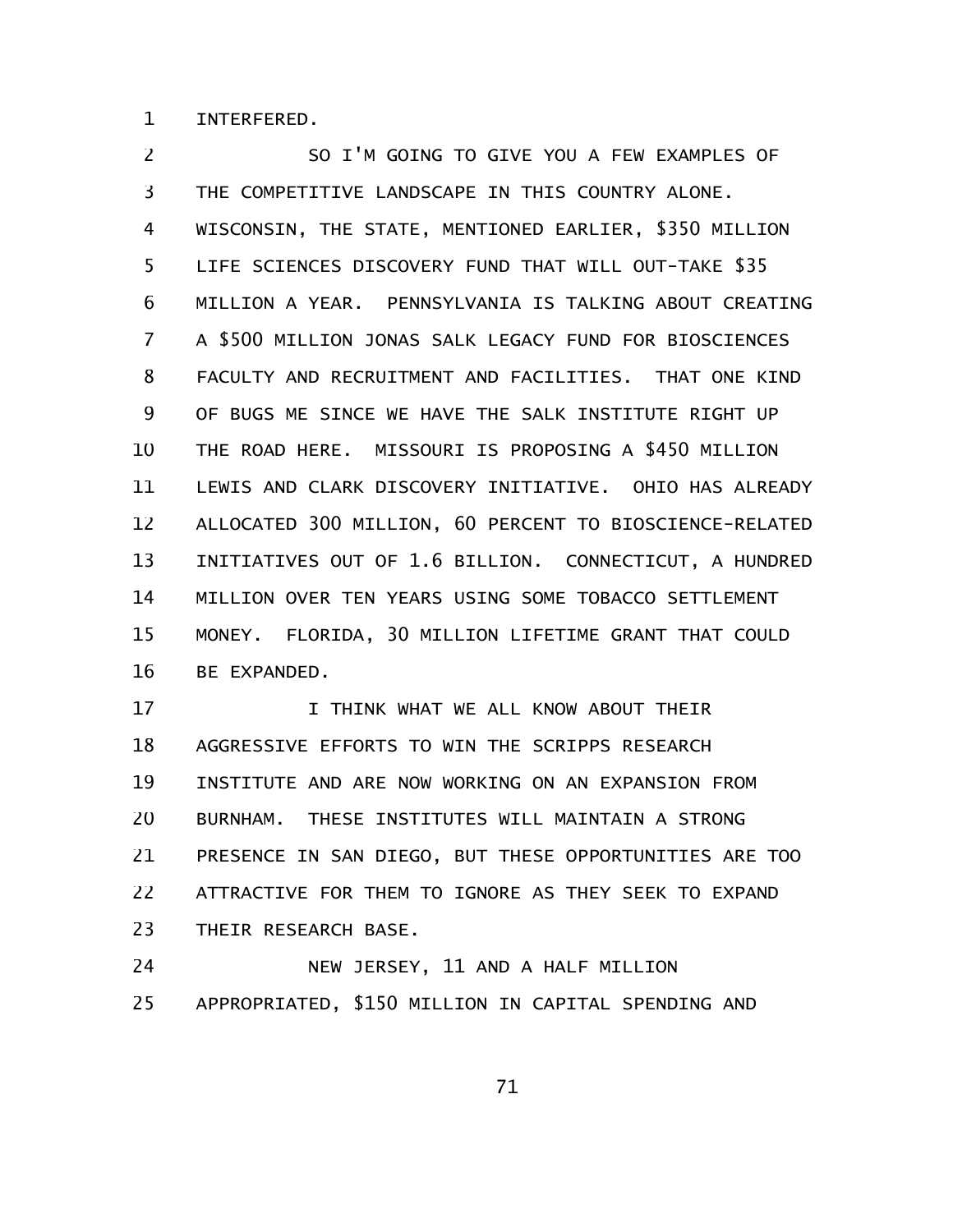250 -- 30 MILLION, SORRY, FOR RESEARCH PROPOSED. MARYLAND, 12 MILLION, AND ALSO IN THE 5 TO 10 MILLION RANGE, ILLINOIS AND SOUTH CAROLINA. I WAS GOING TO ADD WISCONSIN UNTIL I LEARNED IN AN E-MAIL FROM ALAN LEWIS OF NOVOCELL THAT GOVERNOR DOYLE WAS AT BIO WITH A STRONG PITCH FOR STEM CELL RESEARCH, AND HE HIGHLIGHTED 50 MILLION IN DONATIONS BY THE MORGRIDGE FAMILY, JOHN MORGRIDGE, CALIFORNIA CEO OF CISCO. 50 MILLION FROM THE WISCONSIN ALUMNI RESEARCH FOUNDATION THAT'S BEEN TALKED ABOUT THIS MORNING, AND ANOTHER 50 MILLION FROM THE STATE TO CREATE THE WISCONSIN (INAUDIBLE) OF DISCOVERY. 1 2 3 4 5 6 7 8 9 10 11 12

TIME DOESN'T PERMIT TO ME TO FOCUS ON THE INTERNATIONAL COMPETITION, BUT I JUST WANT TO USE SINGAPORE AS ONE EXAMPLE OF MANY. I HAVE A COPY OF AN ARTICLE. I APOLOGIZE FOR NOT GETTING IT TO THE REMOTE SITES, BUT I KNOW THAT MELISSA WILL DO SO AS A PDF FILE. IT IS AN ARTICLE FROM WIRED MAGAZINE CALLED "SINGAPORE WANTS YOU." AND LET ME QUOTE, "THE FUTURE-FRIENDLY CITY-STATE HAS AN OFFER BIOSCIENTISTS CAN'T REFUSE: UNRESTRICTED RESEARCH, TOPNOTCH TALENT, AND LIMITLESS FUNDS. (JUST LEAVE OF CHEWING GUM AT HOME)." IT ALSO GOES ON TO SAY, "SINGAPORE IS TREATING HUNDREDS OF SCIENTISTS LIKE FREE AGENTS, PROMISING FIRST CLASS LABORATORIES, TOPNOTCH EQUIPMENT, AND MORE 13 14 15 16 17 18 19 20 21 22 23 24 25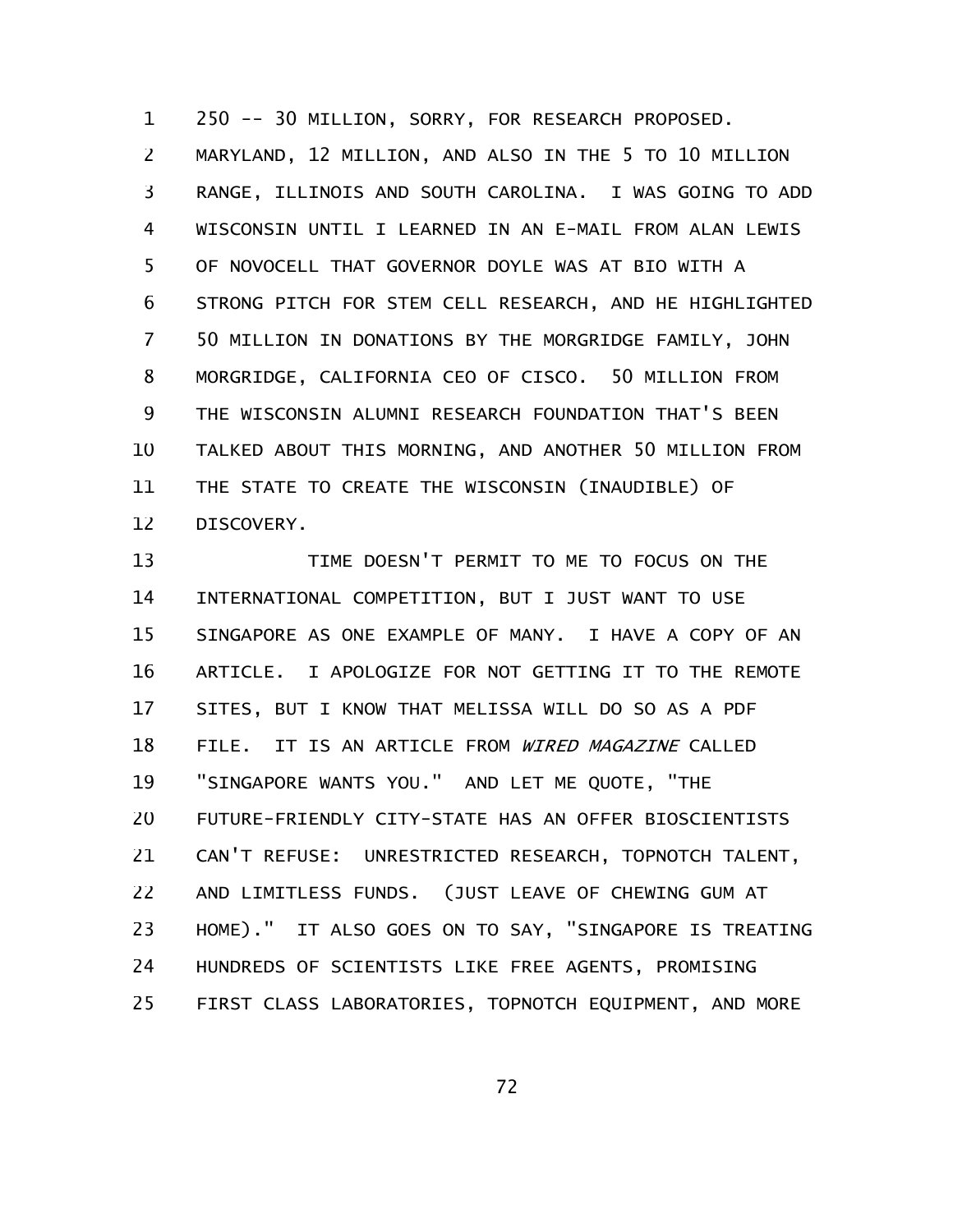THAN ENOUGH MONEY TO PURSUE WORK THAT'S NOT FUNDABLE, OR IS TOO CONTROVERSIAL, BACK HOME. THE GOVERNMENT IS INVESTING MORE THAN \$2 BILLION INTO RESEARCH OF ALL STRIPES HOPING TO ATTRACT LEADERS IN THERAPEUTIC CLONING, DRUG DISCOVERY, CANCER RESEARCH, AND OTHER AREAS. BIOSCIENCE ALL-STARS WHO WILL IN TURN HELP BUILD A LOCAL COMMUNITY THAT WILL BOLSTER THE ECONOMY." I FRANKLY THINK THAT'S WHAT WE OUGHT TO BE TALKING ABOUT DOING IN CALIFORNIA WITH RESPECT TO STEM CELL RESEARCH. OUR OWN ED HOLMES, WHOM YOU ALL KNOW, WHO'S THE DEAN OF UCSD'S MEDICAL SCHOOL, THIS FALL IS 1 2 3 4 5 6 7 8 9 10 11

GOING TO SPEND 20 WEEKS A YEAR IN SINGAPORE RUNNING THEIR EQUIVALENT TO NIH. AND HIS WIFE IS GOING TO BECOME THE HEAD OF A NEW INSTITUTE FOR TRANSLATIONAL MEDICINE. IN A CONVERSATION WITH ED THIS WEEK, HE SAID, "THEY ARE HARD CHARGING, FOCUSED. WE CANNOT COAST." 12 13 14 15 16 17

THE LIFE SCIENCES SECTOR IS UNIQUELY TARGETED BY PEOPLE LIKE ME ALL OVER THE WORLD AND GOVERNMENTS FROM ALL OVER THE WORLD WHO ARE PASSIONATE ABOUT EARNING THEIR SHARE OF THIS EXCITING INDUSTRY. 18 19 20 21

AND NOW IF YOU WANT TO PULL UP THE SLIDES, I'M GOING TO USE A FEW QUICK SLIDES FROM THE LIFE SCIENCE COMMUNITY'S MAJOR INTERNATIONAL CONFERENCE BIO, WHICH THIS YEAR ATTRACTED MORE THAN 20,000 ATTENDEES 22 23 24 25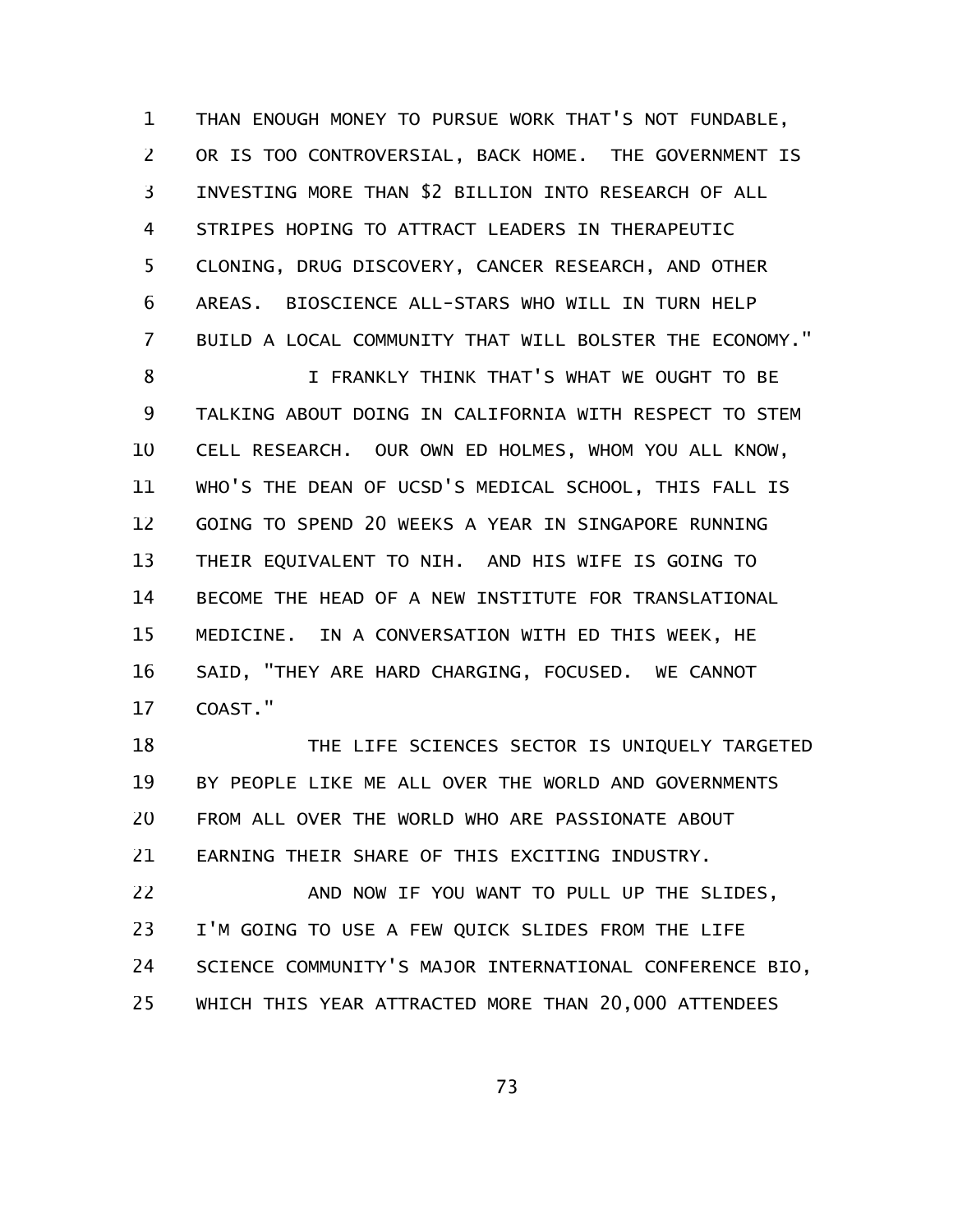FROM AROUND THE WORLD. THIS CONFERENCE OF 2006 IN CHICAGO ATTRACTED MORE THAN 20,000 PEOPLE GLOBALLY. AND THE IRONY IS IF YOU WALK THE FLOORS OF BIO, IT'S AS MUCH ABOUT ECONOMIC DEVELOPMENT AS IT IS ABOUT SCIENCE ANYMORE. 1 2 3 4 5

I'M GOING TO GO THROUGH SOME SLIDES VERY QUICKLY. YOU CAN SEE, CALIFORNIA THROW EVERYTHING WE HAVE THE SEVENTH LARGEST ECONOMY IN THE WORLD, HAS A RELATIVELY MODEST PRESENCE AT BIO. LOOK AT OTHER SMALLER STATES THAT IN MANY CASES HAVE NOT VERY MUCH IN THE LIFE SCIENCES: GEORGIA, ILLINOIS, IOWA. DUANE ROTH WILL TELL YOU THAT THE GOVERNOR OF IOWA OUT AND IS ACTIVE TO RECRUIT COMPANIES FROM CALIFORNIA. MICHIGAN, MISSOURI, NEBRASKA, NEW YORK SITE IS BLURRY. THESE ARE AMATEUR PHOTOGRAPHS OBVIOUSLY. 6 7 8 9 10 11 12 13 14 15

IT'S AN INTERNATIONAL COMPETITION. SOME OF THE INTERNATIONAL COMPETITORS DO MAJOR THINGS. AND INCIDENTALLY, I WANT TO SAY THAT LOOKING AT THESE PHOTOGRAPHS OF EXHIBITS IS BUT ONE COMPONENT OF THEIR OVERALL EFFORT, WHICH INCLUDES INCENTIVES, INVESTMENT IN RESEARCH, AND A VARIETY OF OTHER THINGS. 16 17 18 19 20 21

THIS FROM BIO 2003. SINGAPORE IS BACK THERE. THIS BIG UPSIDE DOWN UMBRELLA, I GUESS, IS GERMANY. THAT'S MARYLAND. THERE'S THE GERMAN BOOTH. THESE ARE PAVILIONS, NOT JUST BOOTHS, I SHOULD SAY. WASHINGTON 22 23 24 25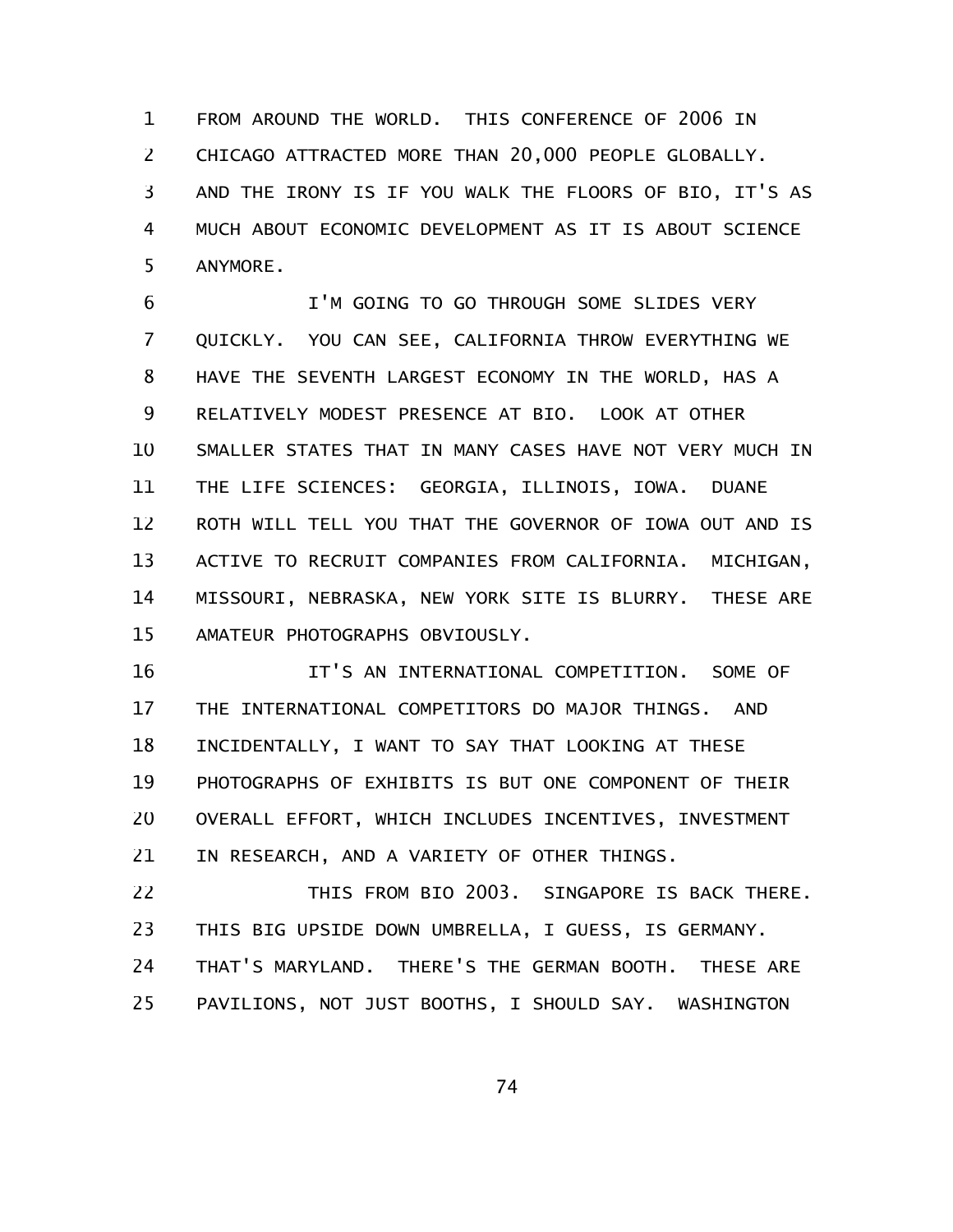STATE. IRELAND. CONNECTICUT. KENTUCKY. PLACES WE DON'T EVEN THINK ABOUT DAY-TO-DAY. OF COURSE, ISRAEL. THESE GO BACK TO 2001. THESE ARE SUSTAINED PRESENCE. THESE COMPANIES AND COUNTRIES AND GOVERNMENTS AND REGIONS ARE THERE YEAR AFTER YEAR. PHOENIX. BERLIN. THE WALLONA REGION OF BELGIUM. MARYLAND AGAIN. AND THIS IS THE LAST SLIDE. THIS IS AUSTRALIA'S EXHIBIT IN 2001. 1 2 3 4 5 6 7 8

MANY OF THE EFFORTS OF THESE PLACES ARE GOING TO FAIL, BUT THAT'S THE KIND OF PASSION THAT PURSUES BIOTECHNOLOGY AND MORE RECENTLY STEM CELL RESEARCH. SOME OF THESE, HOWEVER, WILL SUCCEED, AND THEY'LL MAKE MAJOR INROADS IN BUILDING AND INDUSTRY. IT'S KIND OF LIKE RESEARCH TRIANGLE PARK IN THE '70S AND FLORIDA'S LIFE SCIENCES EFFORTS TODAY. A LOT OF VISION AND ENOUGH MONEY CAN REALLY TRANSFORM A STATE. 9 10 11 12 13 14 15 16

THIS IS A GLOBAL COMPETITION. WE CAN'T PUT UP WALLS EVEN IF WE WANTED TO. AND THAT'S WHY I THINK THAT CALIFORNIA CAN'T TAKE ITS CURRENT LEADERSHIP FOR GRANTED. AND IT'S WHY SETTING UP THE BEST FRAMEWORK FOR INTELLECTUAL PROPERTY AND INVESTMENT IN FOR-PROFIT COMPANIES IS SO IMPORTANT. 17 18 19 20 21 22

AND I VIEW THE ISSUES AROUND INTELLECTUAL PROPERTY AND ROYALTIES TO HAVE SIMILAR IMPLICATIONS, SO I JUST WANTED TO MAKE A FEW POINTS FROM MY PERSPECTIVE. 23 24 25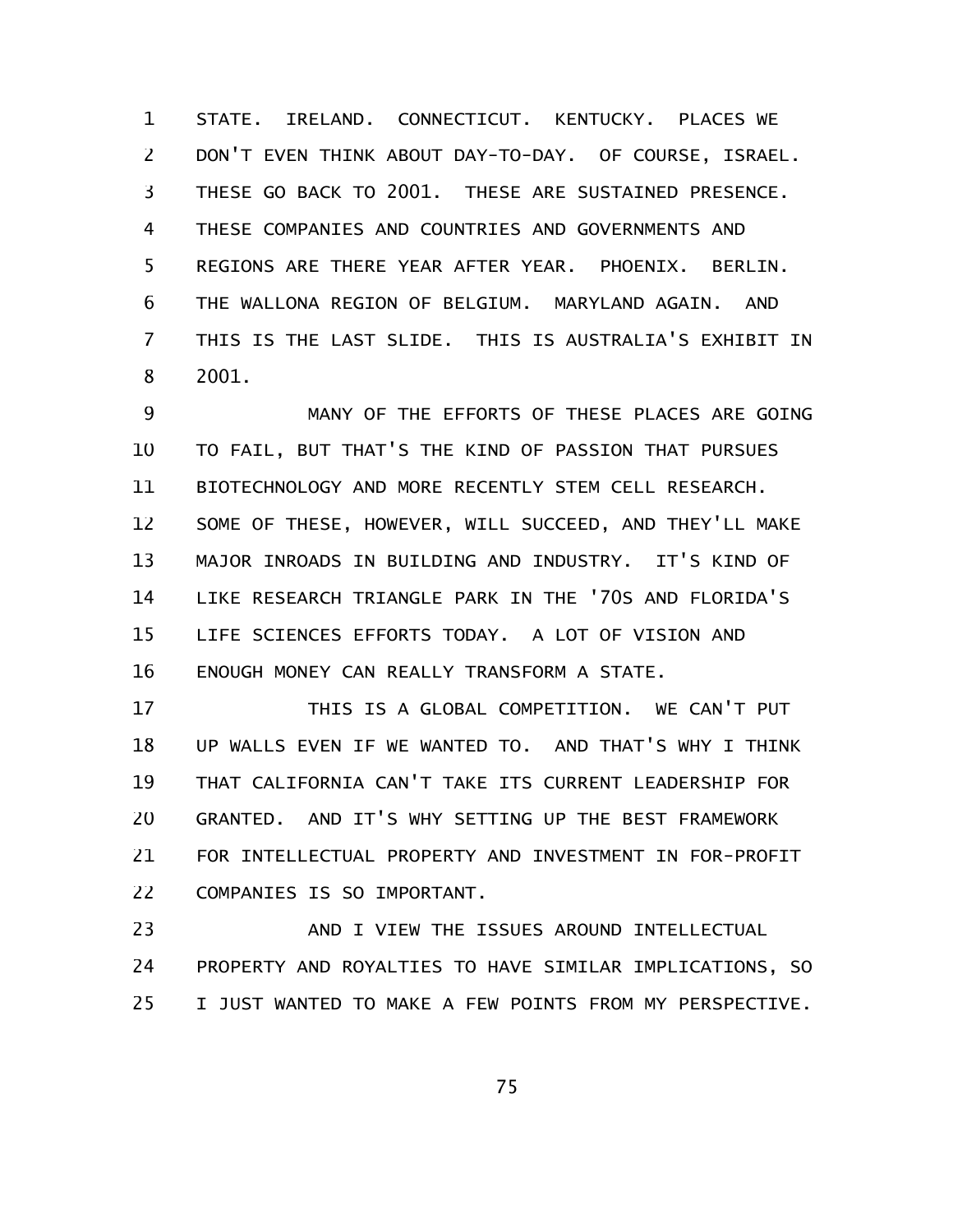WHAT YOU ARE TRYING TO DO IS TO STIMULATE CURES, WHICH WHETHER THEY ARE INITIALLY DEVELOPED IN A RESEARCH LAB, A NOT-FOR-PROFIT ENVIRONMENT, OR A YOUNG BIOTECH COMPANY ARE ULTIMATELY GOING TO REQUIRE MILLIONS OF DOLLARS TO PROGRESS THROUGH CLINICAL TRIALS TO THE MARKETPLACE. AND IRONICALLY THIS DISCUSSION IS CENTERING AROUND FOR-PROFIT COMPANIES WHEN, IN FACT, FOR MANY OF THE COMPANIES THAT YOU WILL FUND, PROFITABILITY IS A DISTANT DREAM. IN ACTUALITY IF YOU CAN FOCUS ON THE GAP WHERE CAPITAL ACCESS HAS BEEN DIFFICULT, YOU MAY FILL SOME VOIDS THAT EXIST TODAY. WE'VE SPENT A LOT OF TIME IN SAN DIEGO LOCATING WHERE THOSE GAPS ARE, AND ALTHOUGH I'M NOT GOING TO TALK ABOUT IT, YOUR NEWEST BOARD MEMBER, DUANE ROTH, IS SETTING UP A LIFE SCIENCE ACCELERATOR PROGRAM TO FOCUS ON PROMISING EARLY STAGE PROOF OF CONCEPTS. AND I REALLY ENCOURAGE YOU TO HEAR FROM HIM. IT'S A VERY INTERESTING BUSINESS MODEL. \$3 BILLION IN CALIFORNIA SOUNDS LIKE A LOT OF MONEY, BUT IT WILL BE SPREAD OVER TEN YEARS AND OVER A BROAD ARRAY OF INVESTMENTS FOR MANY WORTHWHILE 1 2 3 4 5 6 7 8 9 10 11 12 13 14 15 16 17 18 19 20 21

ENDEAVORS. SO EVEN IF CIRM MAKES WHAT FOR IT WOULD BE 22

A SIGNIFICANT INVESTMENT IN A FOR-PROFIT COMPANY 23

DEVELOPING NEW THERAPIES, THIS INVESTMENT WILL LIKELY 24

BE A SMALL PERCENTAGE OF THE TOTAL INVESTMENT REQUIRED 25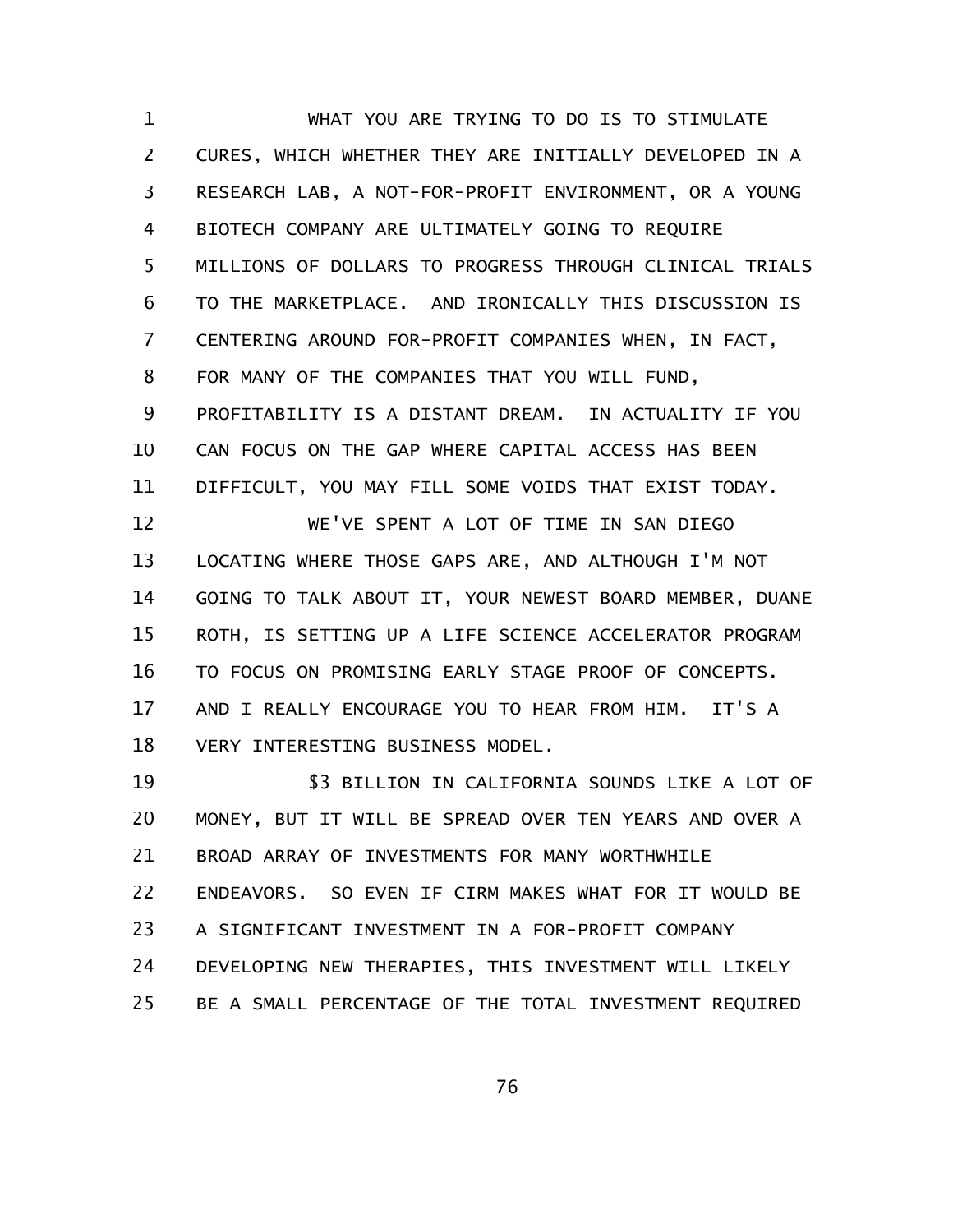TO BRING THESE THERAPIES TO COMMERCIAL SUCCESS. 1

SO IF YOU ASSUMED A \$10 MILLION INVESTMENT, AND I DON'T KNOW WHAT YOUR THRESHOLD FOR INVESTMENT IS GOING TO BE, BUT A \$10 MILLION INVESTMENT IN A YOUNG COMPANY THAT ULTIMATELY REQUIRES \$500 MILLION BEFORE COMMERCIAL SUCCESS, CIRM'S INVESTMENT IS 2 PERCENT. SO MY QUESTION IS HOW DOES A 2-PERCENT INVESTMENT WARRANT ONEROUS ROYALTIES OR IP REQUIREMENTS? 2 3 4 5 6 7 8

I THINK IT IS INSTRUCTIVE TO LOOK AT THE FEDERAL GOVERNMENT AND PROGRAMS LIKE DARPA THAT DR. GOLLAHER MENTIONED AND ALSO THE SCIR PROGRAM, BUT PRETTY TRADITIONALLY THE FEDERAL GOVERNMENT DOES NOT INSIST ON ROYALTIES OR INTELLECTUAL PROPERTY OWNERSHIP, THOUGH IT WILL, RIGHTLY IN MY OPINION, USE MARCH-IN RIGHTS TO ENSURE THE BROADEST APPLICATION AND THE BEST OF THE RESEARCH IT FUNDS. AND MARCH-IN RIGHTS, PARTICULARLY IF THEY'RE REASONABLE, WOULDN'T CONSTITUTE A DISINCENTIVE TO PRIVATE INVESTMENT. 9 10 11 12 13 14 15 16 17 18

SO AS YOU LOOK AT VARIOUS MECHANISMS AVAILABLE TO CIRM, LOANS, ALTHOUGH I UNDERSTAND, ALLAN, THE CONCERN ABOUT ACCOUNTING COMPLEXITIES, THEY MIGHT BE A MORE ATTRACTIVE VEHICLE BECAUSE FAVORABLE INTEREST RATES WITH REPAYMENT THAT DOES NOT OCCUR UNTIL THE PRODUCT IS COMMERCIALLY VIABLE, AND I THINK ALSO THAT THE LOAN IS FORGIVEN IF THE RESEARCH GOES SIDEWAYS, IT 19 20 21 22 23 24 25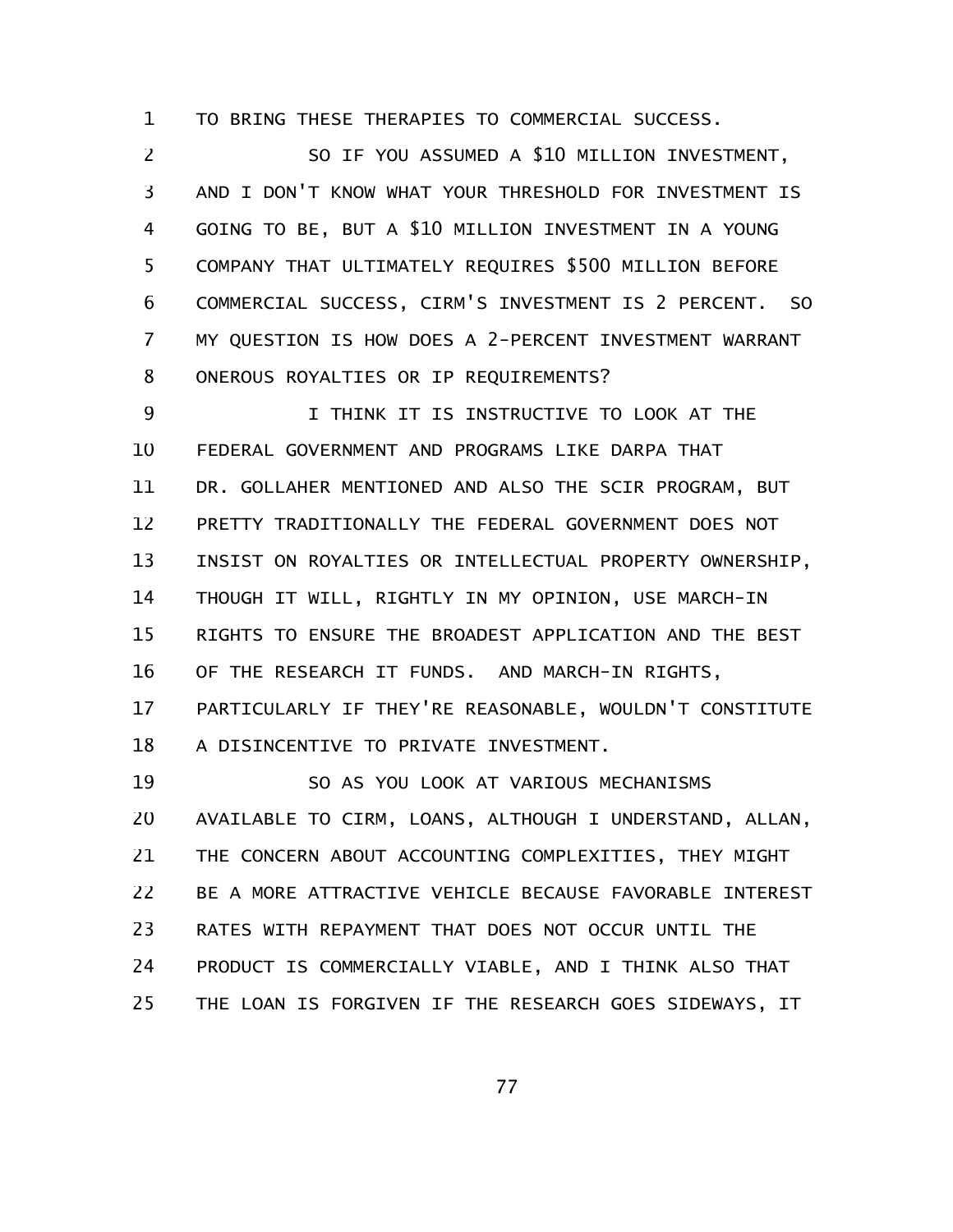MIGHT BE A CLEAN WAY TO GO. YOU COULD AVOID SOME OF THE QUESTIONS ABOUT A RETURN ON INVESTMENT WITH A HEALTHY REPAYMENT SCHEME BACK TO THE CIRM WHILE POTENTIALLY PROVIDING A SMALL COMPANY NEEDED LEVERAGE. I THINK POLITICALLY, WHICH IS UNFORTUNATELY THE CLIMATE IN WHICH WE ARE OPERATING, IT MIGHT BE A MORE ATTRACTIVE OPTION. 1 2 3 4 5 6 7

THE FRAMEWORK THAT YOU'VE DEVELOPED FOR NOT-FOR-PROFIT INSTITUTIONS WAS THE 25-PERCENT ROYALTY PAYMENT WOULD TRULY BE A DISINCENTIVE ON THE PRIVATE SIDE TO ATTRACTING PRIVATE CAPITAL. AND I THINK MOST PRIVATE INVESTORS WOULD TELL YOU THAT THEY DON'T EXPECT MORE THAN 1- OR 2-PERCENT ROYALTIES ON THERAPEUTICS AND MAYBE 5 PERCENT OR SO ON MEDICAL DEVICES. SO YOU COULD HAVE THE UNINTENDED CONSEQUENCE OF DISCOURAGING PRIVATE SECTOR INVESTMENT WITH SOME THINGS THAT WOULD BE VERY GOOD, AND IT COULD PREVENT CIRM FROM REALLY BEING A CATALYST FOR THE BEST IDEAS AND THE BEST SCIENCE AT A REALLY CRITICAL TIME IN THE LIFE CYCLE OF A FOR-PROFIT COMPANY. 8 9 10 11 12 13 14 15 16 17 18 19 20

SO MY CONCLUSION IS THAT THE STATE MIGHT BE AN ABSOLUTELY VITAL INVESTOR AT A CRITICAL STAGE, BUT IT'S NOT LIKELY TO BE THE MAJOR INVESTOR. SO YOU COULD SAY THAT THE STATE'S INVESTMENT MIGHT BE DISPROPORTIONATELY SIGNIFICANT FOR GETTING TO CIRM'S 21 22 23 24 25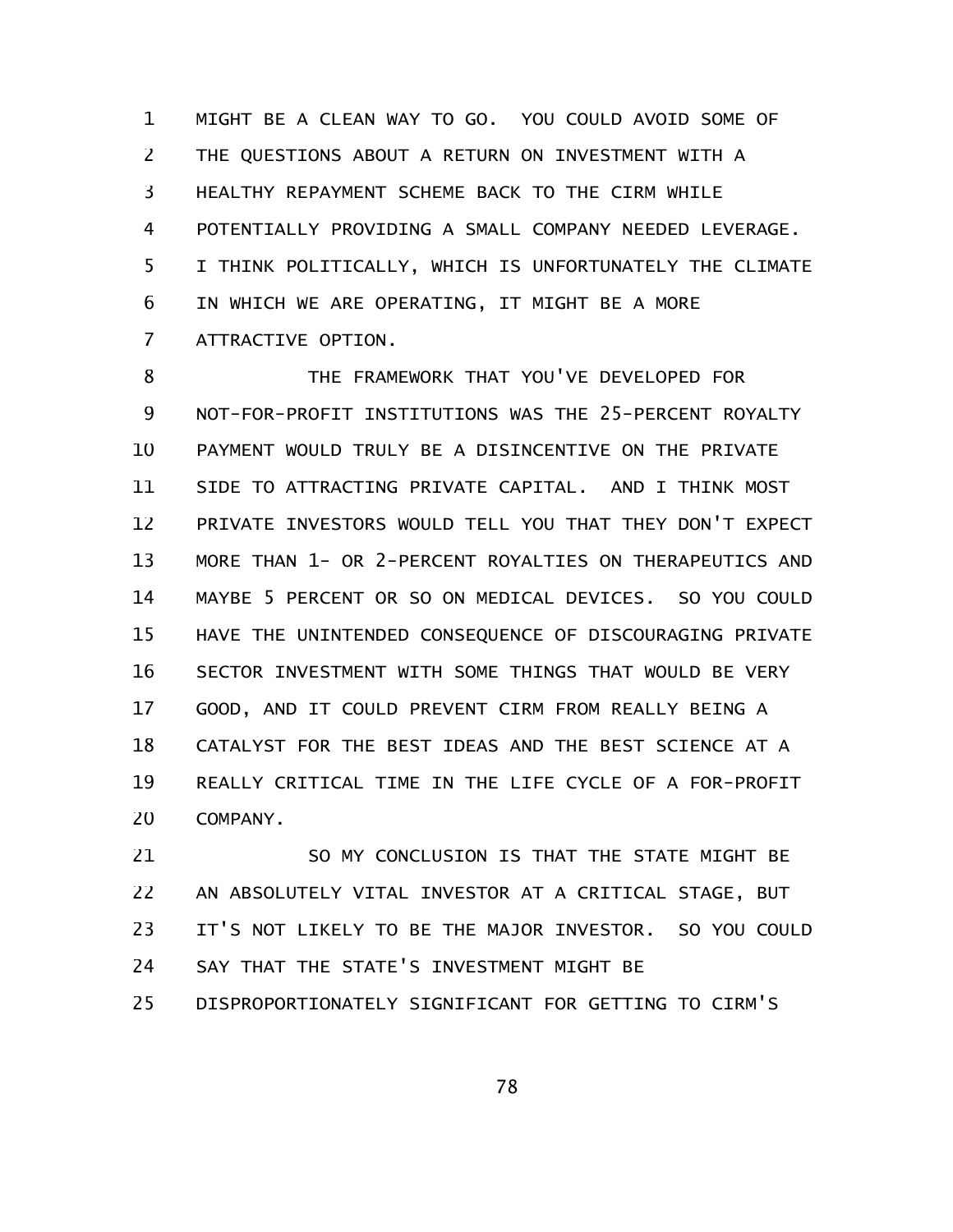GOAL, WHICH IS CURES, BUT FINANCIALLY INSIGNIFICANT IN THAT IT WILL ULTIMATELY BE A SMALL PERCENTAGE OF THE TOTAL INVESTMENT, ALBEIT INVESTMENT PROVIDED AT A CRITICAL TIME. 1 2 3 4

I WANT TO GIVE YOU ONE OTHER MEASURE OF LONG-TERM SUCCESS. I DON'T KNOW IF YOU HAVE THE FLEXIBILITY TO FOCUS ON IT, BUT I THINK IT'S A VERY IMPORTANT ONE, AS I LOOK AT CALIFORNIA AND I LOOK AT CLUSTERS. 5 6 7 8 9

WHAT THE STATE CAN FOCUS ON IS THE REVENUES THAT IT WILL ULTIMATELY GARNER BY REMAINING AT THE FOREFRONT OF INNOVATION, INCLUDING STEM CELL RESEARCH. AND THESE INCLUDE PERSONAL AND CORPORATE INCOME TAXES, PROPERTY TAXES, SALES TAXES. THE LAST THING, REALLY THE LAST THING, RETURN TO THE STATE OF CALIFORNIA FOR TAKING THE BOLD STEPS TO MAINTAIN LEADERSHIP IN THIS VERY IMPORTANT TECHNOLOGY. 10 11 12 13 14 15 16 17

HALF OF CALIFORNIA'S TAX REVENUES ARE BASED ON PERSONAL INCOME TAXES TODAY, SLIGHTLY LESS THAN THAT. SO THE WEALTH CREATION OF A VIBRANT AND IMPORTANT INDUSTRY IS IMPORTANT. AND I'VE SPOKEN TO GOVERNOR JEB BUSH IN FLORIDA ABOUT THIS, BUT THAT IS BEHIND HIS THINKING IN HIS SINGLE-MINDED FOCUS TO CREATE A STRONG RESEARCH BASE IN FLORIDA SO THAT FLORIDA CAN EMULATE IN MANY WAYS WHAT CALIFORNIA HAS 18 19 20 21 22 23 24 25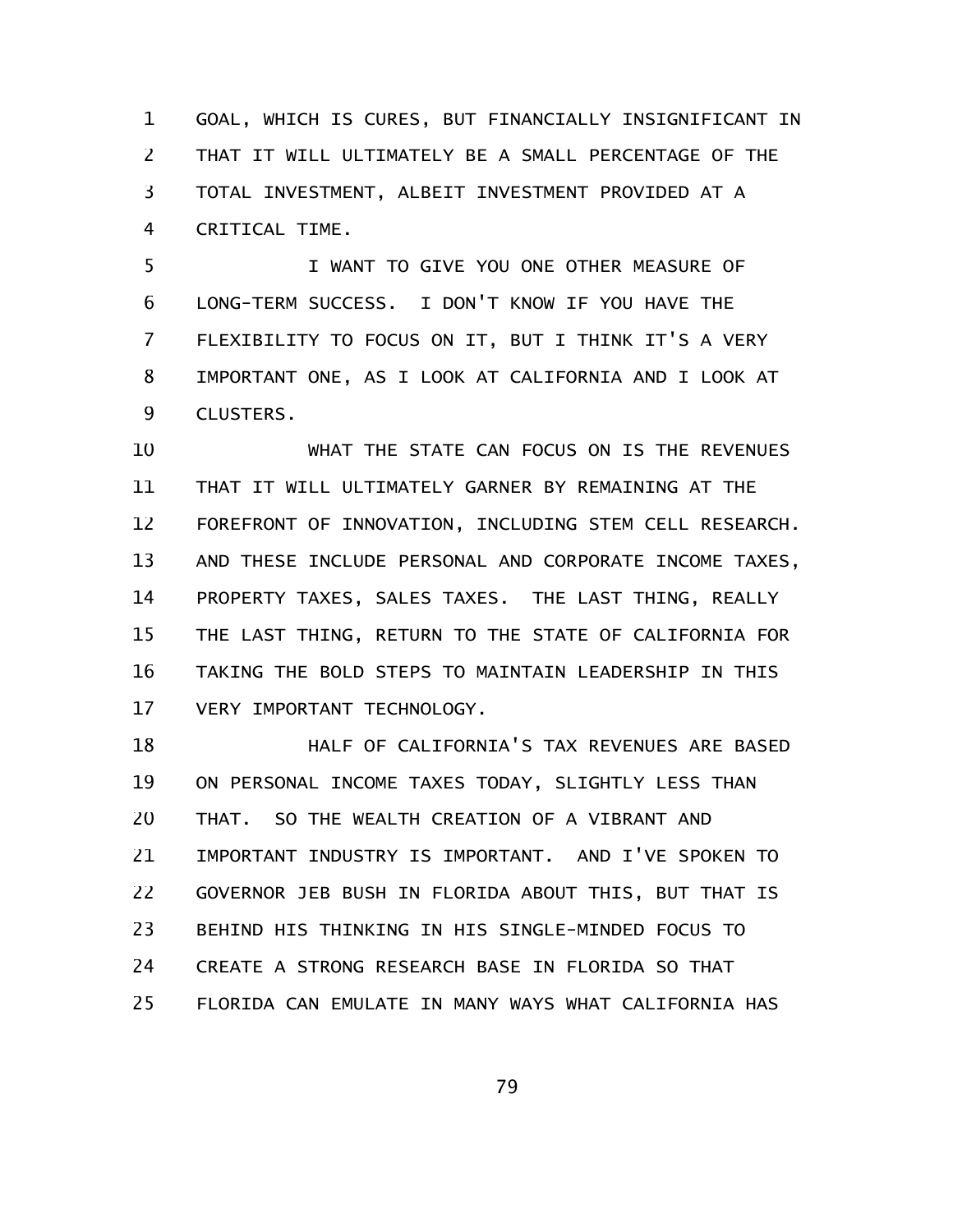ALREADY DONE. 1

INCIDENTALLY, I SHOULD TELL YOU THAT 95 PERCENT OF THE STATE'S GENERAL FUND REVENUES IN 2005 WERE ATTRIBUTABLE TO THREE TAXES THAT WEALTH CREATION DRIVES: PERSONAL INCOME TAXES, CORPORATE TAXES, AND SALES AND USE TAXES. SO I TRULY THINK WE NEED TO TAKE THE LONG VIEW. WE NEED TO BEGIN TO THINK ABOUT OURSELVES AS A STATE THAT INVESTS IN INNOVATION BECAUSE INNOVATION HAS ALREADY MEANT SO MUCH TO CALIFORNIA'S ECONOMIC PROSPERITY AND OUR ECONOMIC LEADERSHIP GLOBALLY, AND IT'S AN ABSOLUTELY CRITICAL PART OF OUR FUTURE. SO I REALLY APPRECIATE THE OPPORTUNITY TO SPEAK TO YOU TODAY, NOT ONLY ABOUT THE ISSUES OF INTELLECTUAL PROPERTY, BUT OF THE MUCH LARGER CONTEXT IN WHICH YOUR WORK IS TAKING PLACE. HAPPY TO ANSWER ANY QUESTIONS. CHAIRMAN PENHOET: THANK YOU VERY MUCH. FIRST OF ALL, QUESTIONS FROM OUR MEMBERS IN SAN DIEGO. WE'LL GO THROUGH THE USUAL ROTATION. IRVINE? DR. BRYANT: NO. CHAIRMAN PENHOET: SAN CARLOS. UNIDENTIFIED SPEAKER: NO. MR. GOLDBERG: YES. WE HAVE A SPLIT VOTE. I HAVE A QUESTION FOR THE PRESENTER, PLEASE. HOW WOULD 2 3 4 5 6 7 8 9 10 11 12 13 14 15 16 17 18 19 20 21 22 23 24

YOU SUGGEST WE DEAL WITH THE ISSUES OF AFFORDABILITY 25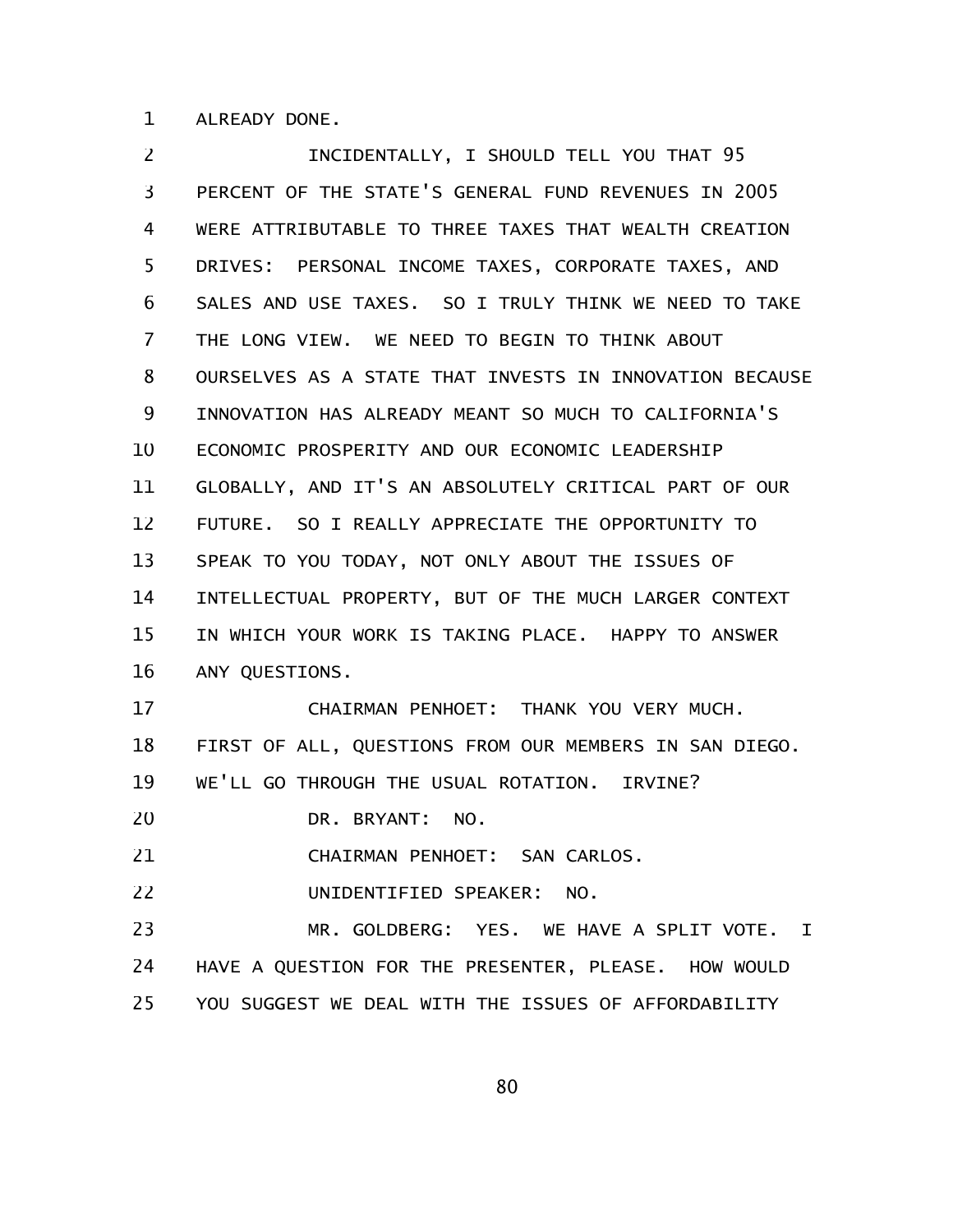AND ACCESSIBILITY AS PROPOSED BY JOHN SIMPSON? MS. WRIGHT: I GUESS I THINK THAT IF -- THE MOST IMPORTANT THING WE CAN DO IS TO DEVELOP THE KIND OF CURES THAT WILL BENEFIT EVERYONE. AND I THINK AT SOME POINT THE GOVERNMENT HAS A ROLE IN PROVIDING CURES, THERAPEUTICS, AND DIAGNOSTICS TO THE LEAST AMONG US. BUT I HAVEN'T GONE DOWN THAT PATH IN TRYING TO UNDERSTAND EXACTLY HOW THE FRAMEWORK SHOULD BE SET UP FOR FOR-PROFIT COMPANIES, BUT I DO KNOW THAT ANYTHING THAT IS MORE COSTLY THAN THE MODEL THAT IT TAKES TO ENCOURAGE PRIVATE SECTOR INVESTMENT TODAY IS SOMETHING THAT'S NOT GOING TO WORK, AND THEN WE WON'T GET TO THAT DISCUSSION AT ALL. CHAIRMAN PENHOET: LOS ANGELES? CHICO? DR. WRIGHT: NO. CHAIRMAN PENHOET: ANY COMMENTS BY THE PUBLIC? FIRST IN SAN DIEGO? IN IRVINE? DR. BRYANT: NO. CHAIRMAN PENHOET: SAN CARLOS? MR. REED: YES. I WOULD JUST WISH SO MUCH THAT YOU COULD SQUEEZE INTO YOUR BUSY SCHEDULE TO APPEAR AT THE APPROPRIATIONS COMMITTEE WHEN SUCH INFORMATION AS YOU HAVE TO OFFER WOULD BE JUST HUGELY BENEFICIAL. I DO NOT THINK THOSE ARGUMENTS ARE KNOWN BY THE LEGISLATORS AT ALL. THANK YOU. 1 2 3 4 5 6 7 8 9 10 11 12 13 14 15 16 17 18 19 20 21 22 23 24 25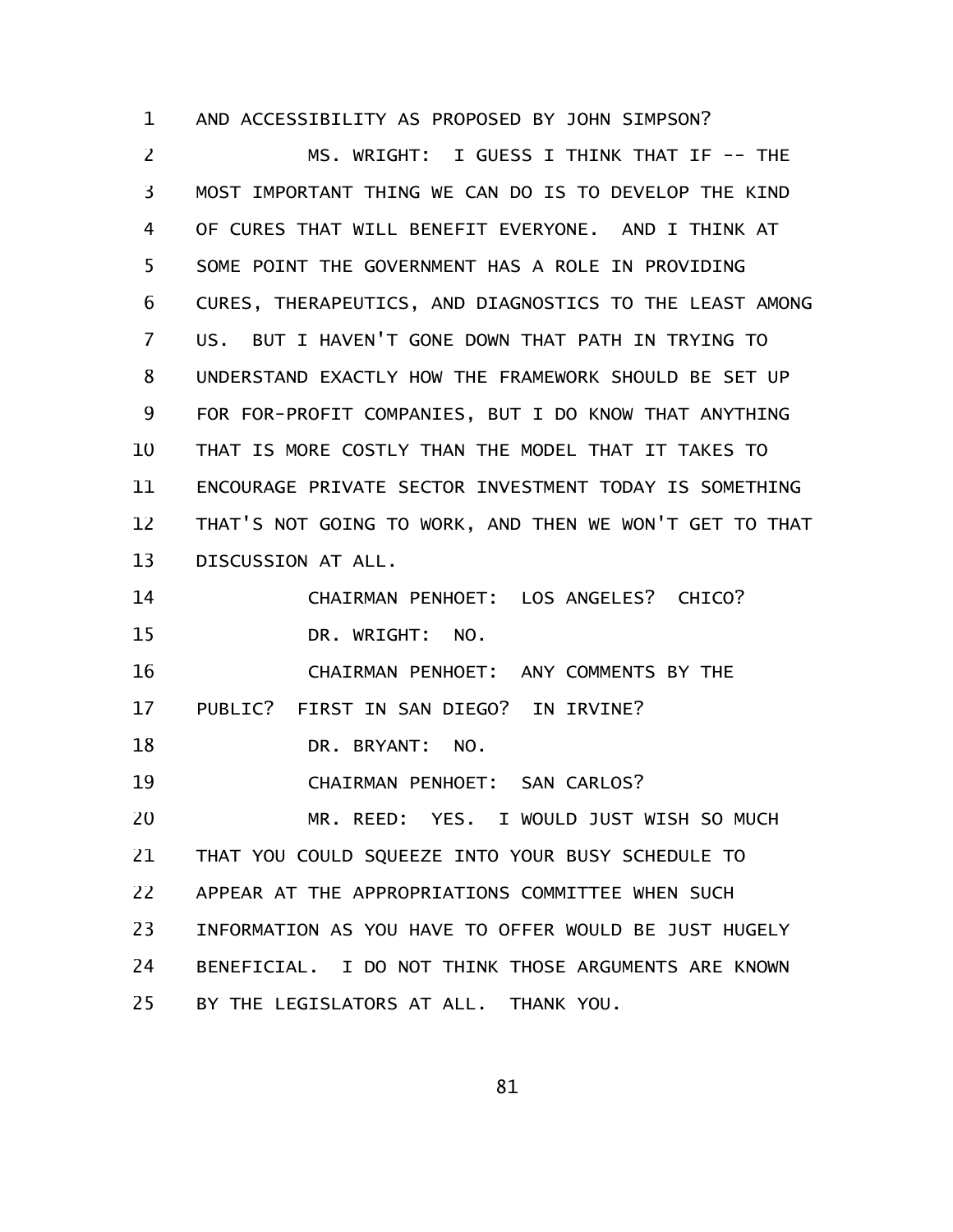MS. WRIGHT: WELL, I WILL TELL YOU IN MY TIME IN SACRAMENTO, I WAS APPROACHED BY A STATE SENATOR ONCE THAT SAID, "WHY SHOULD THE STATE PAY MONEY IN THE FORM OF A TAX CREDIT FOR SOMETHING COMPANIES MIGHT DO ANYWAY?" ALTHOUGH THE OPERATIVE WORD IS MIGHT. MAYBE MIGHT NOT. BUT THANK YOU. I WILL KEEP TRACK OF THE SCHEDULE, AND IF YOU ALL WILL LET ME KNOW, I'LL TRY TO BE THERE. 1 2 3 4 5 6 7 8

MR. REED: THANK YOU. 9

CHAIRMAN PENHOET: ANY COMMENTS IN CHICO? DR. WRIGHT: NO. 10 11

CHAIRMAN PENHOET: OKAY. THANK YOU, JULIE, FOR A VERY THOUGHTFUL PRESENTATION. 12 13

WE NOW COME TO OUR FINAL SPEAKER, A FREQUENT VISITOR TO OUR MEETINGS. TODAY WE WILL GIVE JOYDEEP GOSWAMI IS A FULL HALF HOUR INSTEAD OF HIS USUAL COMMENTS FROM THE FLOOR. I WILL APPRECIATE YOUR CONTINUING EFFORTS TO INFORM US AND FOR YOUR PRESENTATION. THANK YOU. 14 15 16 17 18 19

MR. GOSWAMI: FIRST OF ALL, THANK YOU FOR INVITING ME TO COMMENT IN THIS PRESENTATION AND FORMAT. YOU KNOW, I THINK, FOR US IT'S -- I'M TRYING TO BRING TO CIRM A VIEWPOINT THAT IS DIFFERENT FROM THE PEOPLE CLOSER TO THE PATIENT IN SOME WAYS SUCH AS ALAN AND NOVOCELL. FROM THE TOOLS COMPANIES AND THE KIND OF 20 21 22 23 24 25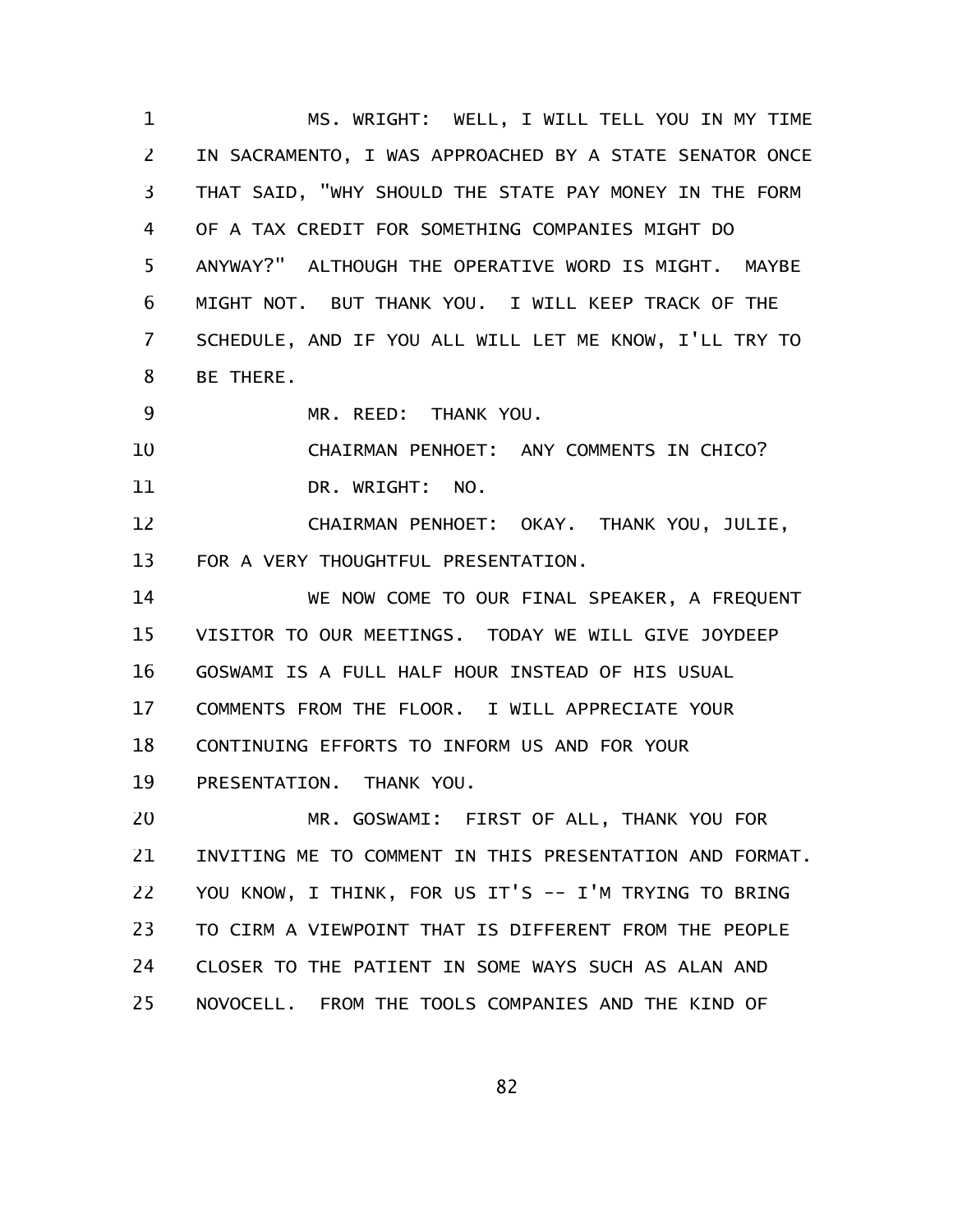PERSPECTIVE WE BRING MAY BE SLIGHTLY DIFFERENT AND I THINK HOPEFULLY THIS WILL ENGENDER SOME QUESTIONS. 1 2

SO QUICK OVERVIEW OF INVITROGEN. WE'RE A PART OF THE RESEARCH TOOLS MARKET. IT'S SUPPOSED TO BE ABOUT \$17 BILLION OR SO. IT'S THE LINCHPIN OF MOST OF LIFE SCIENCE INDUSTRIES; AND, OF COURSE, WITHOUT TOOLS, THE BASIC RESEARCH THAT UNDERLIES A LOT OF THE TREATMENTS THAT YOU SEE, I THINK, WILL NOT BE POSSIBLE. WE'RE DEFINITELY HEADQUARTERED IN CALIFORNIA. OF COURSE, AS YOU SEE THERE, MOST PEOPLE TALK ABOUT ONE THERAPY GETTING TO MARKET. WE'RE A VERY FRACTURED MARKET WITH ABOUT 15,000 DIFFERENT PRODUCTS SOLD PREDOMINANTLY TO THE RESEARCH MARKET. AND, OF COURSE, UNDERLYING MOST OF OUR PRODUCTS ARE PATENTS THAT ALLOW INNOVATIVE SOLUTIONS TO SCIENTISTS' PROBLEMS, AND WE ARE AN ACTIVE LICENSOR OF OR LICENSEE, I SHOULD SAY, OF TECHNOLOGIES FROM UNIVERSITIES, INCLUDING UC, WITH OVER 40 LICENSES EXECUTED ANNUALLY THAT -- TECHNOLOGY AND LICENSES EXECUTED ANNUALLY FOR OUR COMPANY. 3 4 5 6 7 8 9 10 11 12 13 14 15 16 17 18 19

WE ALSO HAVE MADE A MAJOR COMMITMENT TO STEM CELL RESEARCH. WE'VE CREATED A BUSINESS VENTURE IN THIS PARTICULAR AREA. HIRED MAHENDRA RAO FROM THE NIH TO HEAD UP THE STEM CELL RESEARCH GROUP, AND CURRENTLY DEDICATE OVER 20 RESEARCHERS TO THIS FIELD AND, OF COURSE, LEVERAGE THAT WITH OUR OTHER RESEARCH 20 21 22 23 24 25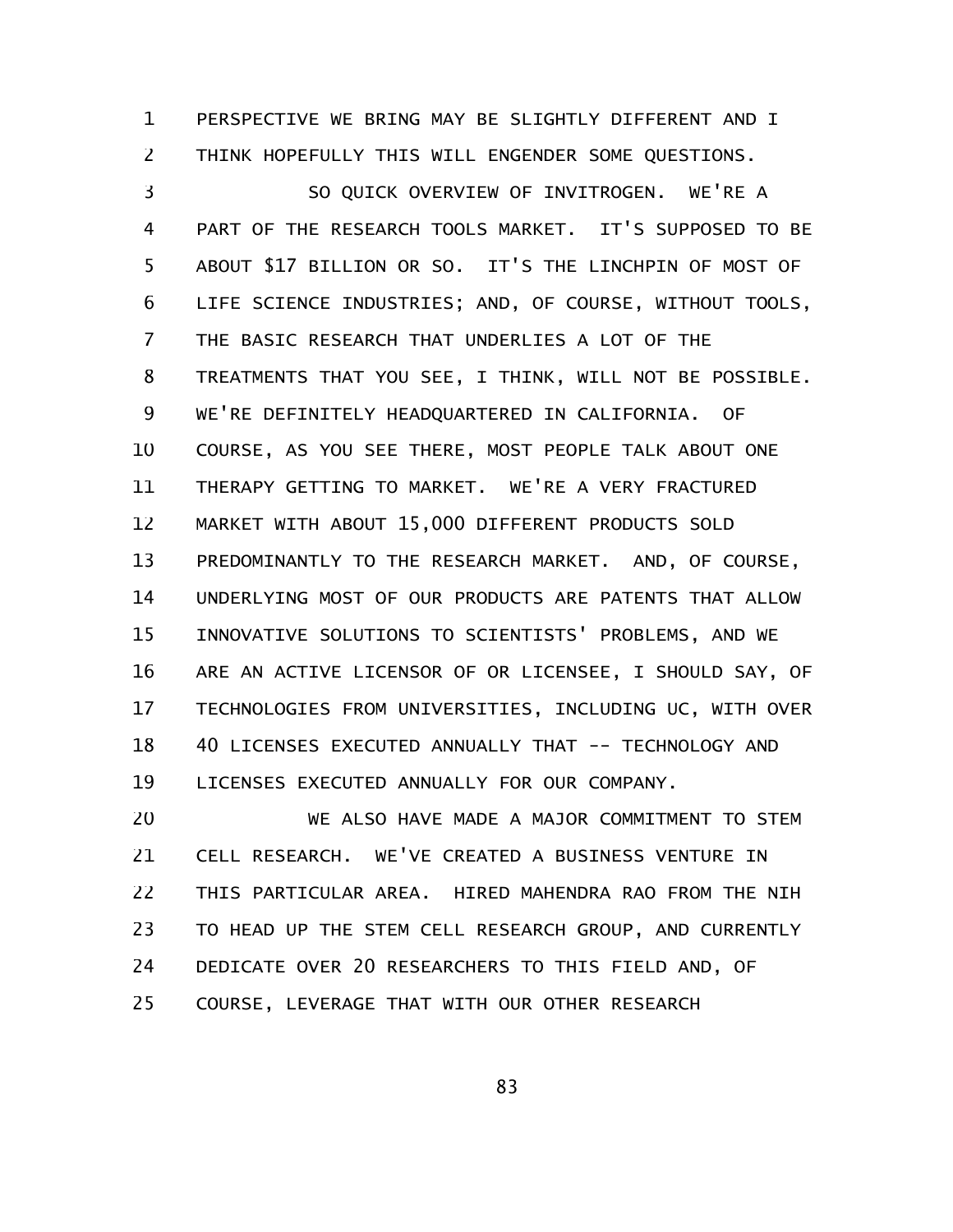COMMITMENTS THROUGHOUT THE COMPANY OF OVER 600 RESEARCHERS. AND AS JEANNE AND OTHERS WILL ATTEST TO, WE HAVE BEEN ABLE AN ACTIVE PARTICIPANT IN THE STEM CELL COMMUNITY ALREADY. WE FUND A LARGE NUMBER OF STEM CELL COURSES WORLDWIDE, NOT ONLY IN CALIFORNIA, OTHER STATES IN THE UNITED STATES, AND, OF COURSE, NOW IN OTHER COUNTRIES AS WELL, INCLUDING INDIA AND HOPEFULLY SINGAPORE, KOREA. 1 2 3 4 5 6 7 8

MAHENDRA HAS TAUGHT MANY OF THESE COURSES, AND, OF COURSE, OUR PRODUCTS GO INTO MOST OF THE PROTOCOLS THAT ARE TAUGHT AT THESE COURSES. 9 10 11

I WANT TO SPEND SOME TIME ACTUALLY GIVING YOU A BIRD'S-EYE VIEW OF HOW WE LOOK AT STEM CELL RESEARCH AND THE BASIC ELEMENTS OF THE WORK FLOW OF STEM CELL RESEARCH. IT WILL COME BACK BECAUSE THESE BASIC FOUR ELEMENTS THAT I HAVE ON PAGE 4 REALLY THEN TRANSLATE ACROSS FROM BENCH TO BEDSIDE WHETHER YOU'RE LOOKING AT BEDSIDE RESEARCH OR BASIC RESEARCH. AND I THINK, IN OUR OPINION, THE SAME FOUR STEPS WILL BE VERY IMPORTANT IN ANY THERAPEUTIC THAT IS AFFORDABLE FOR THE PUBLIC. 12 13 14 15 16 17 18 19 20

SO THE FOUR STEPS ARE ESSENTIALLY ISOLATION OF STEM CELLS AND THEIR PROGENY AND DIFFERENTIATED PROGENY, A CHARACTERIZATION OF THESE CELLS, AND THIS IS REALLY IMPORTANT BECAUSE THESE CELLS, I LIKE TO CALL THEM, AS INHERENTLY UNSTABLE BECAUSE THEY WANT TO 21 22 23 24 25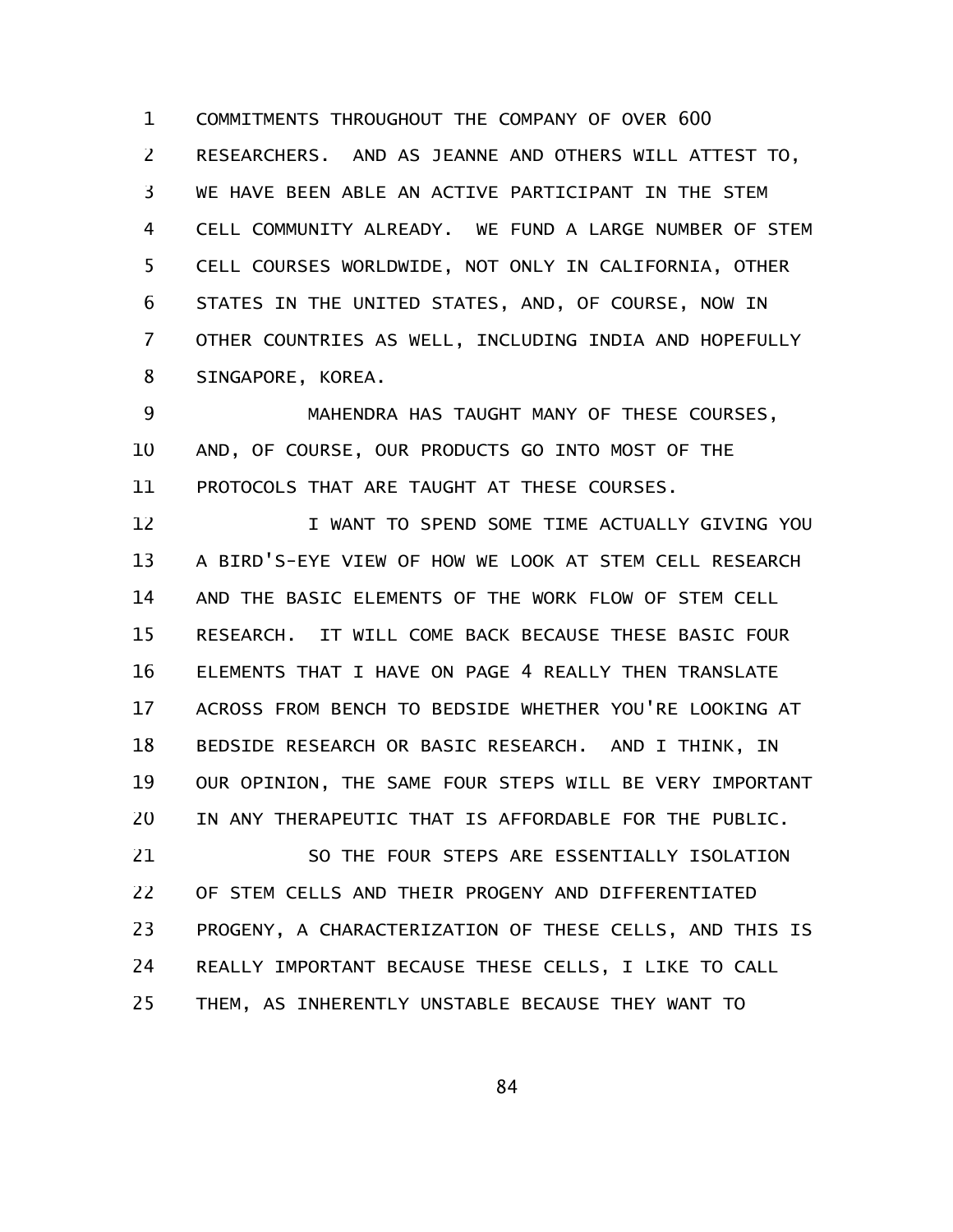BECOME OTHER TYPES OF CELLS; AND, THEREFORE, HAVING THEM CHARACTERIZED AS BEING PLURIPOTENT OR HAVING THE ABILITY TO FORM OTHER CELLS IS QUITE IMPORTANT. AND, OF COURSE, ONCE YOU'VE GONE DOWN THE PATH OF DIFFERENTIATION, AGAIN, IT'S IMPORTANT TO CHARACTERIZE THE DIFFERENTIATED CELLS AND MAKE SURE THAT THEY ARE WHAT YOU THINK THEY ARE. 1 2 3 4 5 6 7

EXPANSION OF CELLS, THIS IS ANOTHER KEY PART OF HAVING THERAPIES THAT ARE AFFORDABLE BECAUSE YOU NEED LOTS OF CELLS IN ANY KIND OF CELL THERAPY AND YOU NEED THEM TO BE PRODUCED IN ANIMAL ORIGIN FREE CONDITIONS HOPEFULLY AND, OF COURSE, IN A FASHION THAT PROVIDES THAT EACH VIAL OF CELLS IS NOT A MILLION DOLLARS IN PRICE. AND THEN THE LAST PART IS DIFFERENTIATION. AGAIN, HERE THE CRITICAL CONDITIONS, AGAIN, ARE ANIMAL ORIGIN FREE AND, OF COURSE, THE FACT THAT YOU CAN DO THIS EFFICIENTLY IN AN ECONOMICAL MANNER. 8 9 10 11 12 13 14 15 16 17 18

GIVEN THESE, HOW WE THINK ABOUT IT IS ALONG TECHNOLOGY PLATFORMS THAT ALIGN ACROSS THESE FOUR ELEMENTS OF THE WORK FLOW. AND THERE ARE SEVERAL. THIS IS BY NO MEANS A COMPLETE LIST. BUT, YOU KNOW, IF YOU LOOK AT THE ISOLATION AND CHARACTERIZATIONS PART OF THINGS, THERE ARE THINGS LIKE PRIMARY ANTIBODIES, THERE ARE THINGS LIKE BEAD-BASED CELL SEPARATION SYSTEMS 19 20 21 22 23 24 25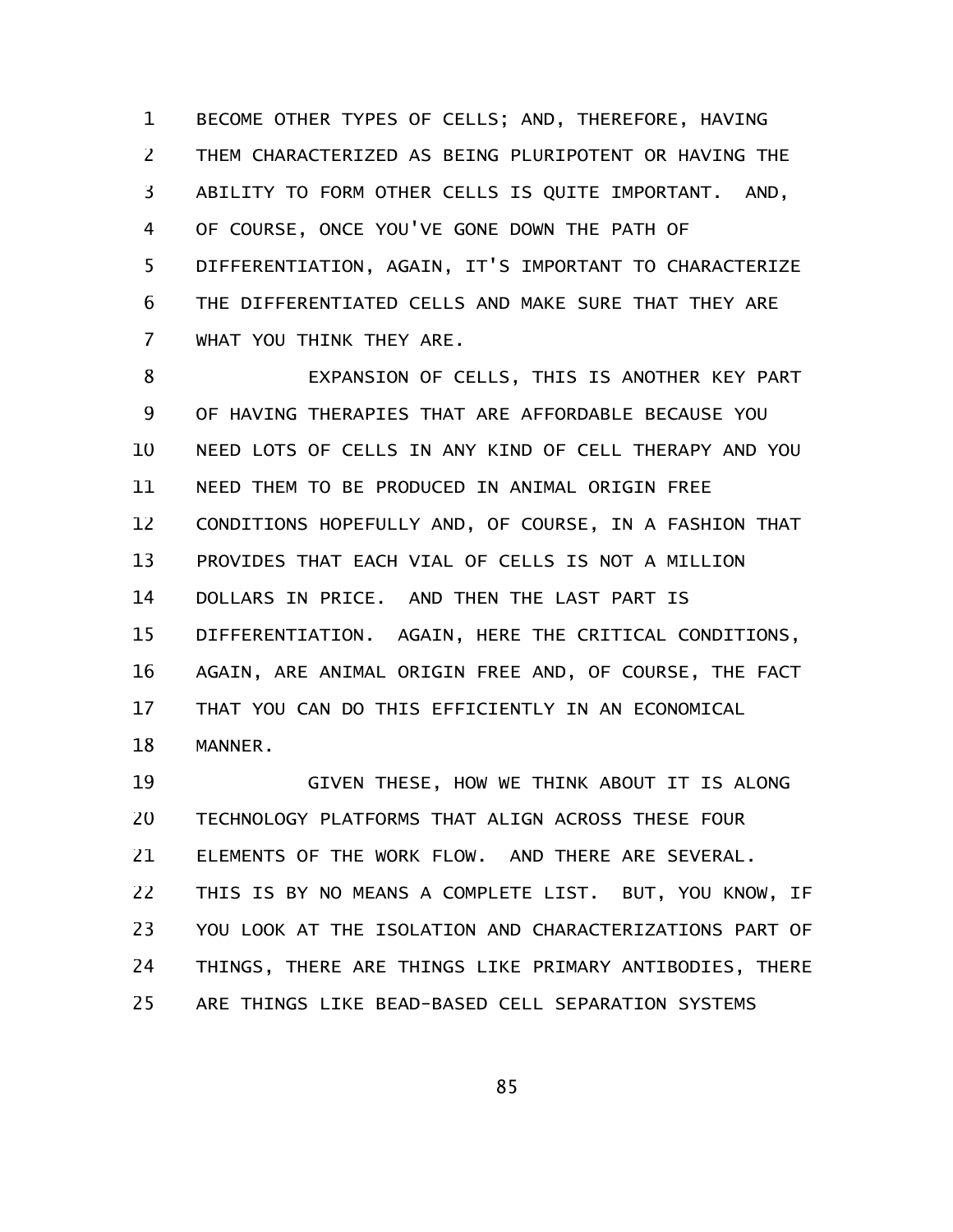WHICH ARE ABSOLUTELY CRITICAL IN GETTING AND ISOLATING THE RIGHT KIND OF CELL THAT YOU WANT. IN FACT, SOME OF THESE ARE ALREADY IN THE CLINIC. SOME OF YOU MAY HAVE HEARD BAXTER'S CD34 POSITIVE CELLS THAT ARE BEING USED IN CARDIAC ISCHEMIA ACTUALLY USES MAGNETIC BEADS TO ISOLATE THE CD34 POSITIVE CELLS. AND I'M SURE THIS WILL BE A LINCHPIN OF OTHER THERAPIES THAT ARE COMING TO THE MARKET AS WELL. BUT AGAIN, THE SAME TECHNOLOGIES ARE USED BOTH IN BASIC RESEARCH AND THEN HOPEFULLY WILL TRANSLATE, ARE SCALABLE WHEN YOU MOVE TO THE CLINIC. 1 2 3 4 5 6 7 8 9 10 11

LABELING AND DETECTION SYSTEMS INCLUDES A LOT OF FLUOROPHORES AND THINGS LIKE QUANTUM DOTS WHICH ALLOW YOU TO GET A QUANTITATIVE ASSESSMENT OF YOUR EXPERIMENTS AND, OF COURSE, DIFFERENT CELL TYPES. THEN THERE ARE, OF COURSE, THE BASIC PROTEIN PURIFICATION ANALYSIS TOOLS, INCLUDING QUANTITATIVE PROTEOMICS. A LOT OF EFFORT ON OUR SIDE IS GOING INTO DNA/RNA-BASED CHARACTERIZATION OF CELLS WHICH INCLUDES BASIC QPCR, BUT ALSO THINGS LIKE MICRO-RNA ANALYSIS, METHYLATION ANALYSIS OF CELLS. AND THEN WHAT WE DO OFFER TO THE COMMUNITY IS SERVICES, AND THESE COULD TAKE MANY FORMS. THESE COULD TAKE GENERATION OF CUSTOM ANTIBODIES. I THINK SOMEONE MENTIONED GROWING A CELL. ALLAN, YOU TALKED ABOUT GNP FACILITIES OR GNP TESTING OF CELLS 12 13 14 15 16 17 18 19 20 21 22 23 24 25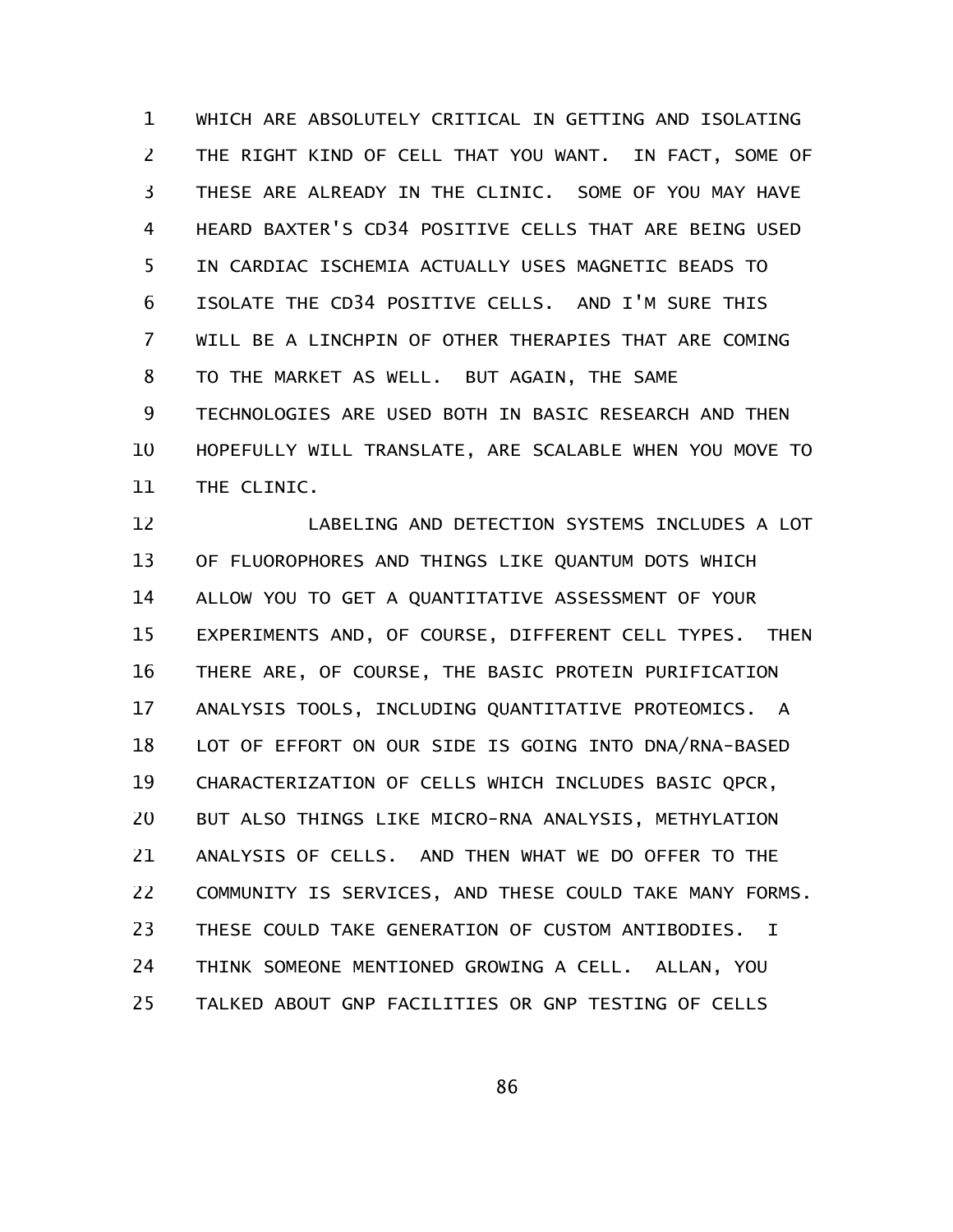ETC. 1

AND, OF COURSE, ON THE EXPANSION DIFFERENTIATION SIDE, THERE'S A HOST OF STEM CELL CULTURE MEDIA, INCLUDING ANIMAL ORIGIN FREE, WHERE WE WORK CLOSELY, NOT ONLY WITH ACADEMIA, BUT ALSO PEOPLE SUCH AS NOVOCELL IN DEVELOPING, MAKING THESE AVAILABLE TO THE BROADER SCIENTIFIC COMMUNITY. GROWTH FACTORS CYTOKINES, AGAIN, VERY KEY FOR SERUM FREE CULTURE OF CELLS, GENE REGULATION AND TRACKING OF CELLS ONCE THEY'RE INTO SMALL ANIMALS OR EVEN ACTUALLY HUMANS AT SOME POINT. AND THEN THE LAST PART, AGAIN, SERVICES ALONG THESE DIMENSIONS, WHICH I'VE TALKED ABOUT EARLIER. 2 3 4 5 6 7 8 9 10 11 12 13

THIS IS HOW WE SEE THIS WORLD. THERE IS OBVIOUSLY INVESTMENTS THAT WE AND OTHER COMPANIES HAVE MADE. THE ISSUE IS THEN TAKING THESE TO THE NEXT LEVEL, MAKING THOSE MUCH MORE RELEVANT TO STEM CELL RESEARCHERS IN CALIFORNIA AND, OF COURSE, AROUND THE GLOBE. AND I TALKED A LITTLE BIT ABOUT ENABLING PLATFORMS FOR STEM CELL THERAPY. AGAIN, I'M SHOWING YOU A VERY SIMPLIFIED VIEW OF THIS. BUT YOU NEED THE FOUR ELEMENTS THERE TO MAKE THIS AFFORDABLE, YOU NEED LARGE QUANTITIES OF ECONOMICAL CELLS, IF YOU WILL, AND, OF COURSE, BASE CELLS. YOU NEED TO ISOLATE THE KIND OF CELL THAT YOU REALLY WANT TO PUT INTO THE PATIENT. YOU 14 15 16 17 18 19 20 21 22 23 24 25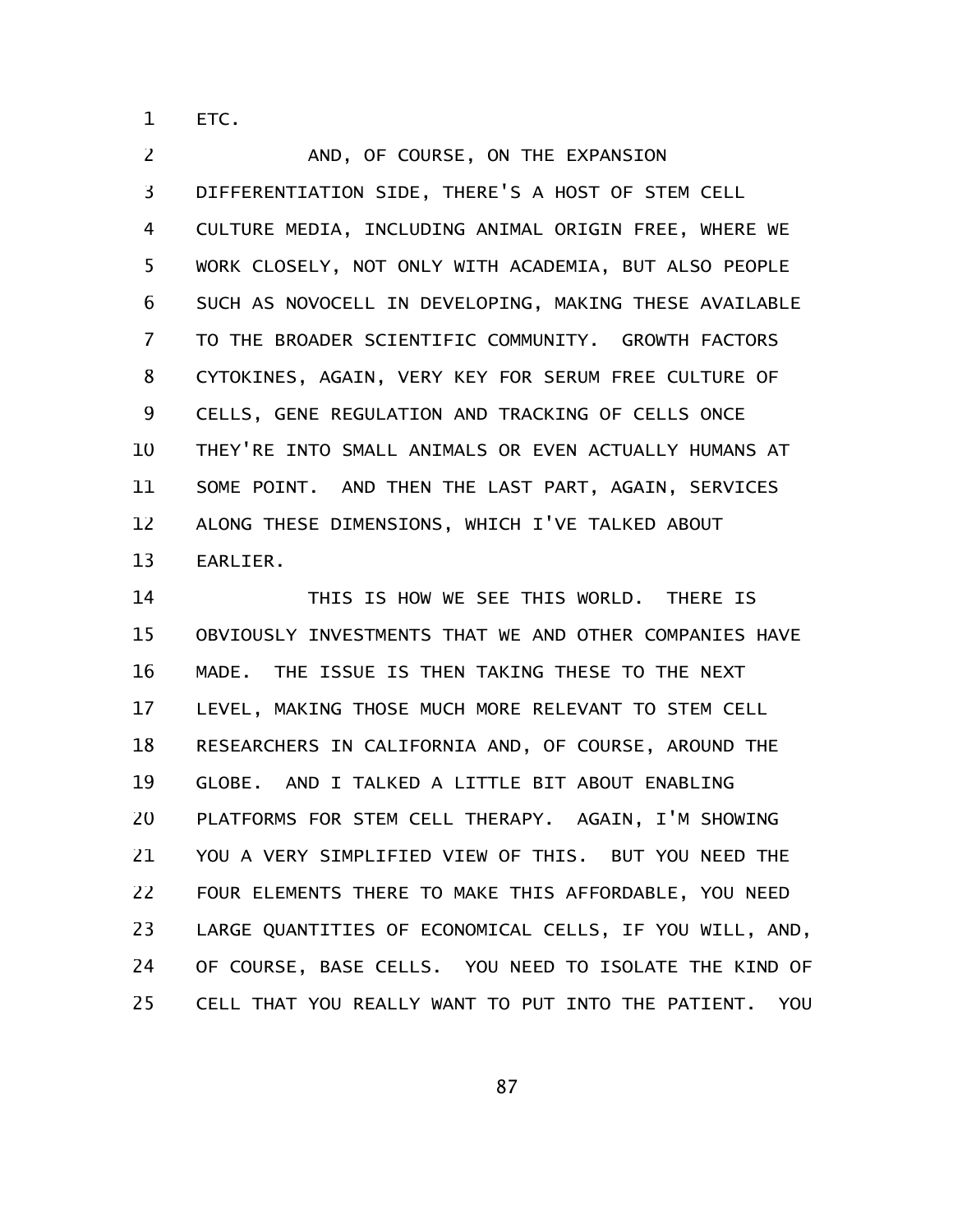NEED TO CHARACTERIZE AND BACK THESE CELLS AND, OF COURSE, BE ABLE TO SHIP THEM TO PLACES. AND THE LAST THING IS YOU NEED TO MAKE SURE THAT THE CELLS ARE SAFE, FREE FROM TOXINS, FREE FROM VIRUSES, ETC. ALL OF THOSE REQUIRE INVESTMENT. ALL OF THESE REQUIRE INVESTMENT IN GNP CONDITIONS, AND MOSTLY FOR ALL OF BIOTECH, THIS HAS COME FROM THE PRIVATE SECTOR AND NOT FROM THE ACADEMIC SECTOR. AND SOME OF THESE, OF COURSE, WILL REQUIRE NEW TECHNOLOGIES TO BE DEVELOPED, AND I THINK SOME OF THIS CAN BE SUPPORTED BY ORGANIZATIONS SUCH AS THE CIRM. 1 2 3 4 5 6 7 8 9 10

OF COURSE THE TALK WOULDN'T BE COMPLETE WITHOUT A CURE GRAPHIC HERE. WHAT I WANTED TO SHOW YOU HERE IS THE WAY WE HAVE SEEN OVER THE LIFE OF OUR LIFE AS A COMPANY IS HOW PUBLIC RESEARCH FUNDING ACTUALLY HELPS ULTIMATELY NEW TREATMENTS TO BE DERIVED. I THINK, FIRST OF ALL, THE MAJOR PART OF WHERE PUBLIC FUNDING GOES IS ACTUALLY NOT TO FOR-PROFIT COMPANIES LIKE US, BUT TO ACADEMIC INSTITUTIONS. BUT THE INTERPLAY BETWEEN COMPANIES LIKE US, THE TOOLS COMPANIES, IS MAINLY THEN TAKING THE FUNDAMENTAL RESEARCH THAT'S CARRIED OUT BY ACADEMIC RESEARCHERS AND THE GOVERNMENT AND NONPROFITS AND THEN LICENSING SOME KEY TECHNOLOGIES AND, OF COURSE, MAKE THESE TECHNOLOGIES AVAILABLE TO THE COMMERCIAL RESEARCHERS AND, OF COURSE, BACK TO THE ACADEMIC RESEARCHERS, GIVE 11 12 13 14 15 16 17 18 19 20 21 22 23 24 25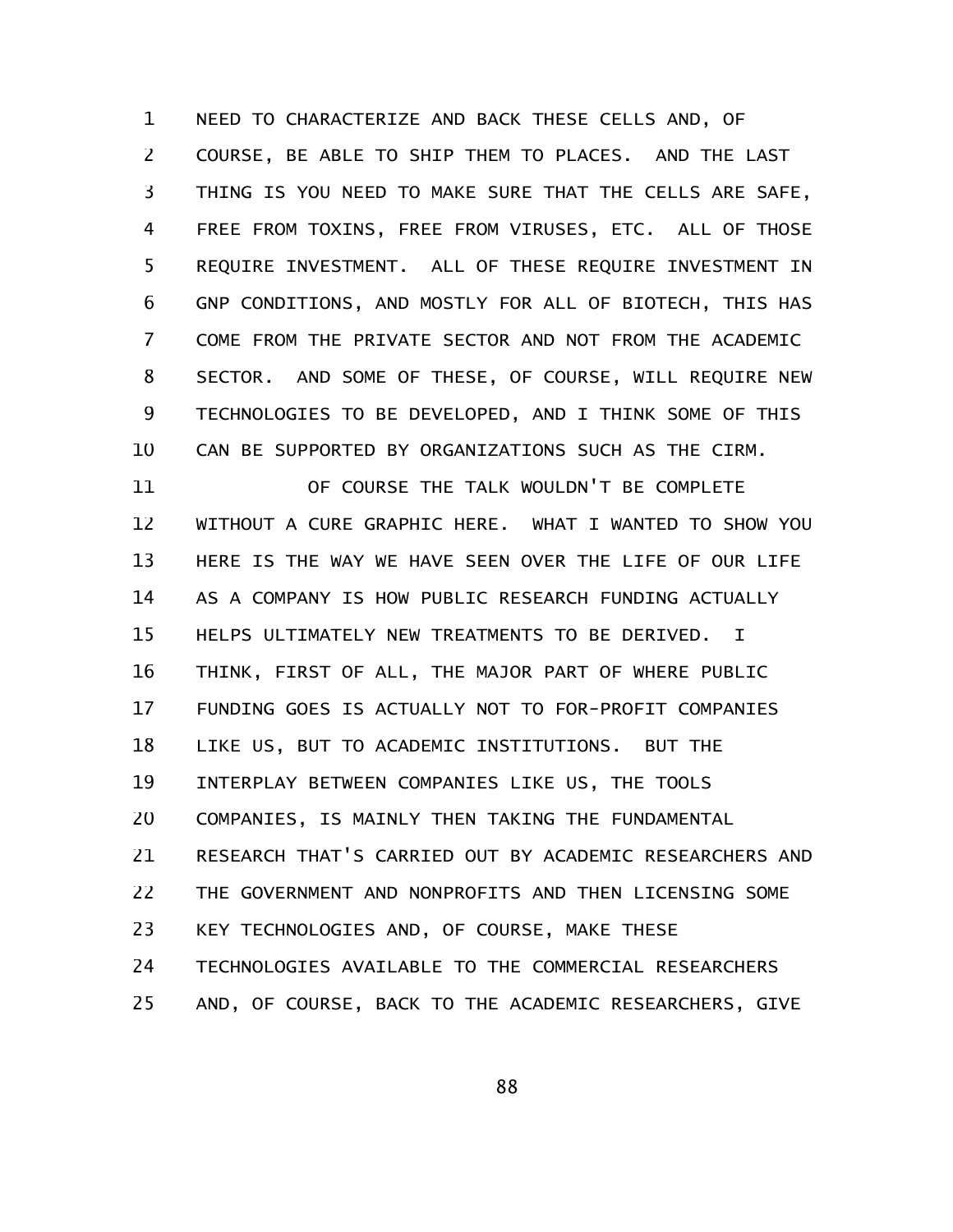A PAYBACK IN TERMS OF LICENSING FEES AND, OF COURSE, ROYALTY PAYMENTS, AND THEN, OF COURSE, THEN THE TOOLS THEN HELP, HOPEFULLY, DEVELOP NEW TREATMENTS, WHETHER IT'S DRUG SCREENING, WHETHER IT'S, YOU KNOW, GROWING CELLS EFFICIENTLY IN ANIMAL ORIGIN FREE ENVIRONMENTS. 1 2 3 4 5

AND THIS HAS WORKED OUT, THIS HAS BEEN WORKING VERY WELL FOR US AND FOR OUR COMPANIES IN OUR FIELD, BUT I THINK THE KEY PART OF THIS IS REALLY AROUND THE ABILITY TO LICENSE TECHNOLOGIES IN AND KEEPING THE ABILITY TO LICENSE THINGS WITHOUT HAVING ONEROUS TERMS, WITHOUT HAVING RIGHTS WHICH BASICALLY PROVIDE DISINCENTIVES TO LICENSING OFF THESE TECHNOLOGIES. 6 7 8 9 10 11 12 13

SO WHY DO COMPANIES SEEK GRANTS AND RESEARCH GRANTS TO PURSUE RESEARCH OR OTHER THINGS? FIRST OF ALL, I THINK ONE OF THE THINGS HERE IS RESEARCH THAT THEY CANNOT FUND NOW OR IT DOESN'T MAKE ECONOMIC SENSE TO FUND IMMEDIATELY. SO THAT ALLOWS AN AVENUE FOR US TO FUND THESE KINDS OF RESEARCH. OF COURSE, BEING A PUBLIC COMPANY, AND ALLAN ALLUDED TO THIS, THERE ARE SOME VERY SERIOUS CONDITIONS OF THE KINDS OF RISK PROFILE OF INVESTMENTS WE MAKE AND THE RESEARCH WE CONDUCT. SO HAVING PUBLIC FUNDS OR GOVERNMENT FUNDS SOMETIMES ALLOWS US TO TAKE ON RISK PROFILES AND PROJECTS THAT THE MARKET WOULD NOT, FRANKLY, LIKE US TO 14 15 16 17 18 19 20 21 22 23 24 25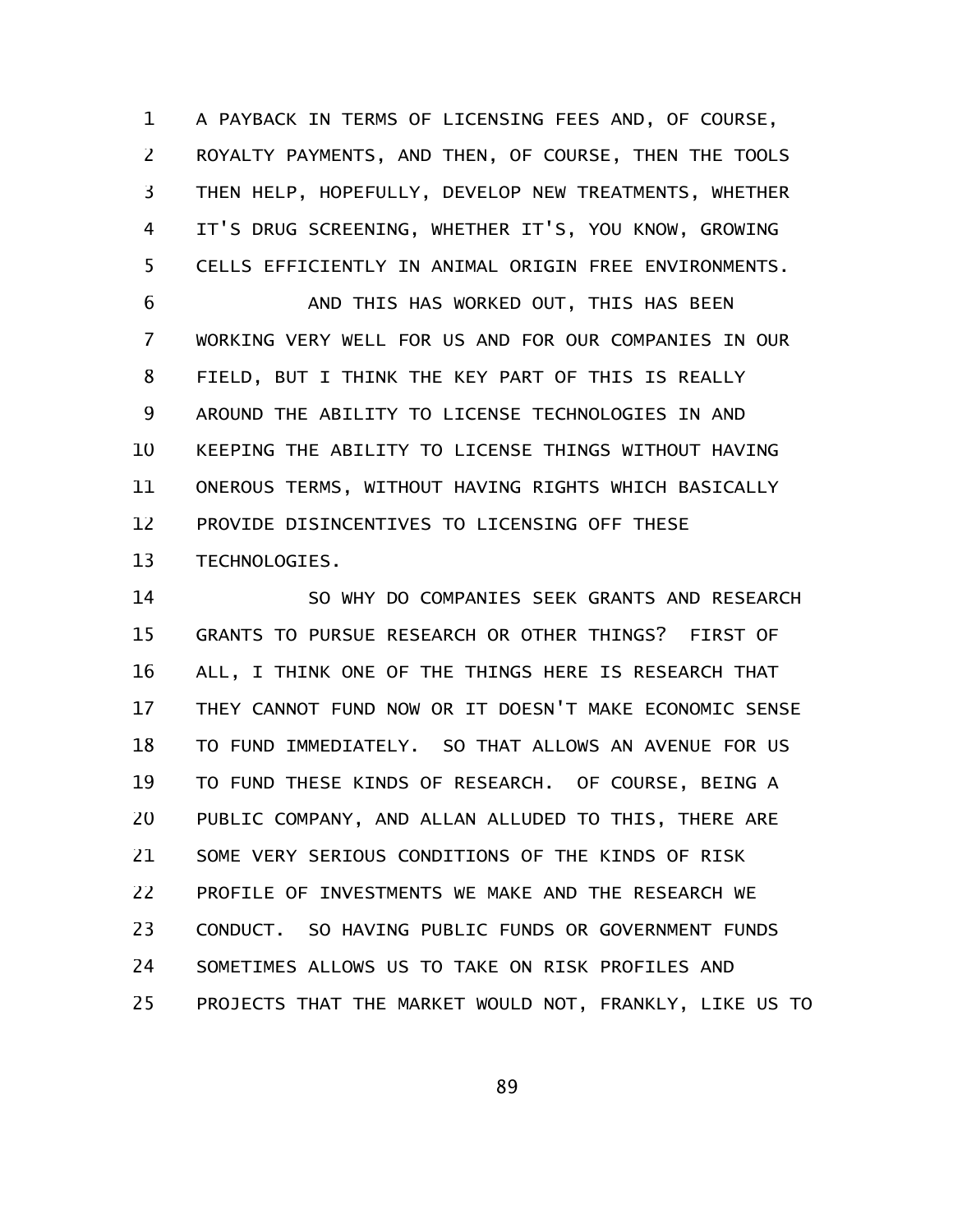TAKE, RIGHT, BUT IT COULD HAVE REWARDS FOR THE RESEARCH COMMUNITY AND OTHERS. 1 2

RESEARCH, OF COURSE, WHERE THE LEADING PRODUCT OR YOU LEAVE YOUR PRODUCT FOR THE GOVERNMENT IS A MAJOR CONSUMER. AND THEN THERE ARE RESEARCHERS WHERE THERE ARE INTERESTING PARTNERS IN THE SENSE THAT, RATHER I SHOULD SAY INTERESTED, NOT INTERESTING WAY. THERE'S A PARTICULAR INTEREST OR CONSORTIUM OR GOVERNMENT CONSORTIUM THAT HAS COME TOGETHER, FUNDED MAYBE BY THE NIH OR OTHERS. 3 4 5 6 7 8 9 10

INVITROGEN TRADITIONALLY HAS NOT SOUGHT THESE GRANTS. THERE'S A VERY CLEAR REASON. MOST OF THESE GRANTS TEND TO GO TO SMALLER COMPANIES, AND WE CLEARLY DON'T FIT THAT PROFILE ANY LONGER. BUT WE DO HAVE CONTRACTS WITH GOVERNMENT AGENCIES, AND SEVERAL OF OUR ACQUISITIONS HAVE BEEN PART OF THIS SBIR, U.S. COMMERCE DEPARTMENT ADVANCED ATP GRANTS. 11 12 13 14 15 16 17

AND, OF COURSE, THE IP ARRANGEMENTS HERE ARE VERY CLEAR. THE COMPANY OWNS THE IP, AND THEN THE GOVERNMENT RETAINS THE GOVERNMENT USE LICENSE. AND LASTLY, THERE IS NO CASE OF US HAVING A REVENUE SHARING ARRANGEMENT FOR ANY OF THESE CASES. 18 19 20 21 22

MORE TO CIRM GRANTS AND WHY WOULD WE WANT TO USE THESE GRANTS AND WHAT BENEFITS MIGHT RESULT TO THE STEM CELL COMMUNITY. I THINK THE BIGGEST THING FOR US 23 24 25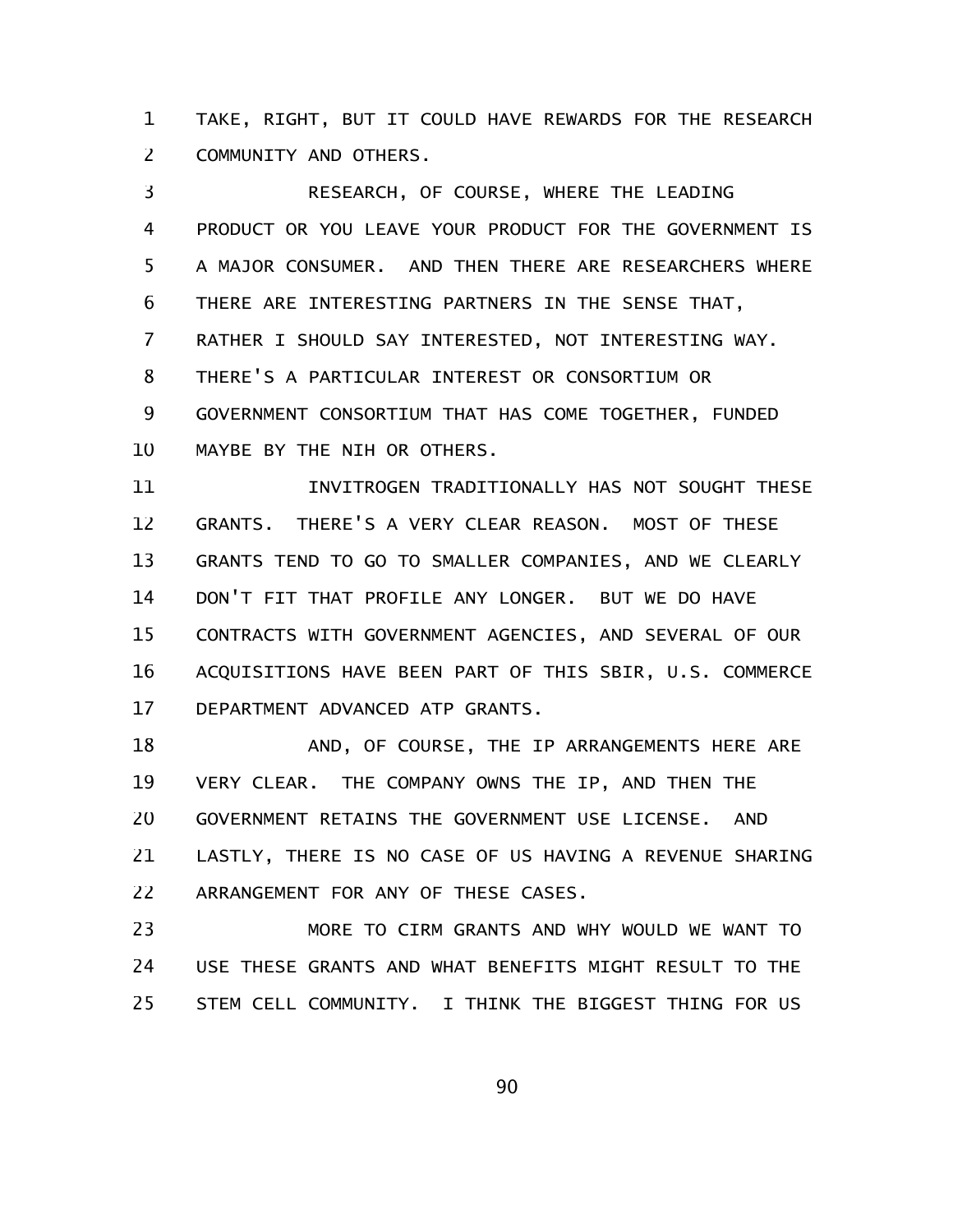IS TO MAKE ROBUST PLATFORMS, TECHNOLOGY PLATFORMS, AVAILABLE FOR THE WORK FLOW THAT I SHOWED YOU EARLIER. THERE IS CLEARLY A NEED FOR MUCH MORE STANDARDIZED CHARACTERIZATION TOOLS FOR THIS INDUSTRY, AND BOTH FOR THE STEM CELLS AND THEIR DIFFERENTIATED PROGENY, WHETHER IT BE IDENTITY, STABILITY, QUALITY, DIFFERENTIABILITY, ETC. THERE'S CLEARLY A NEED FOR THE NEXT GENERATION OF ANIMAL ORIGIN FREE MEDIA AND REAGENTS THAT ARE CRITICAL FOR ANY CELL THERAPY TO BE APPROVED. CRYOPRESERVATION MEDIA AND REAGENTS TARGETED TO STEM CELLS IS AN UNMET NEED AS FAR AS WE CAN TELL SO FAR. AND TRANSFECTION REAGENTS, I THINK THIS IS MUCH MORE FOR, SO FAR AT LEAST, FOR THE RESEARCH SIDE OF THINGS, ARE CRITICAL. THESE CELLS, AS FAR AS WE CAN TELL, ARE PRETTY HARD TO TRANSFECT. AND THE NORMAL TRANSFECTION REAGENTS WE HAVE ON THE MARKETPLACE DO NOT OFTEN SUFFICE. 1 2 3 4 5 6 7 8 9 10 11 12 13 14 15 16 17

THE BENEFITS THAT MIGHT RESULT TO THE STEM CELL COMMUNITY, OF COURSE, IS INCREASED RANGE OF PRODUCTS, SO WE CAN, WE AND OTHER COMPANIES, SUCH AS US, WILL HAVE AN INCENTIVE TO INTRODUCE A WIDER RANGE OF PRODUCTS ADDRESSING MANY DIFFERENT KINDS OF STEM CELLS. WE COULD IMPROVE THE ROBUSTNESS OF THESE TOOLS. AND, YOU KNOW, ONE OF THE MAJOR ISSUES NOW IS THAT STEM CELLS, BECAUSE OF MAYBE THE WAY THE NIH HAS FUNDED 18 19 20 21 22 23 24 25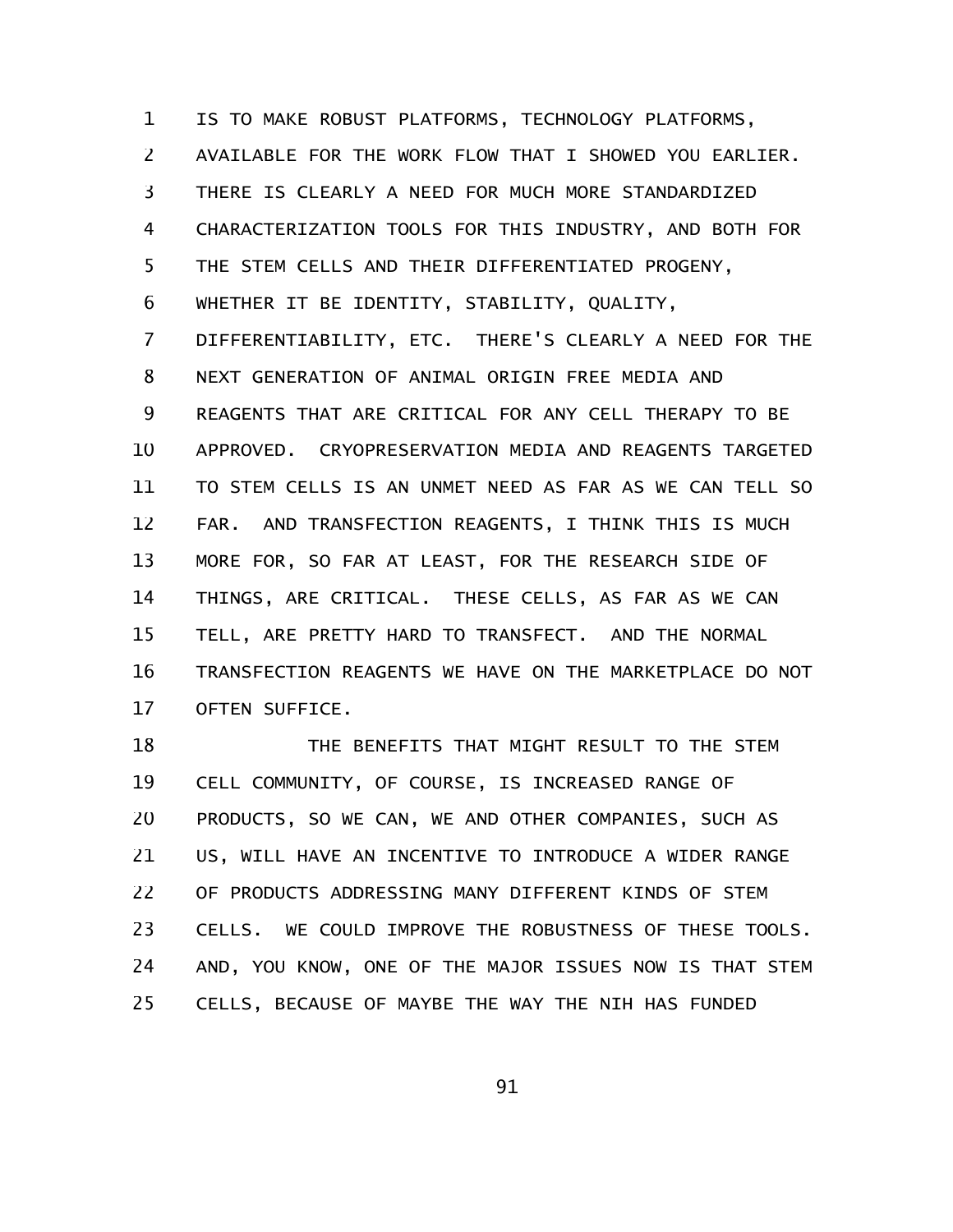THEM, THEY DON'T TEND TO BE ALIVE. SO EVEN HUMAN EMBRYONIC STEM CELLS FROM ONE LAB AND ANOTHER LAB BEHAVE VERY DIFFERENTLY, AND TOOLS ARE OFTEN DEVELOPED JUST FOR ONE TYPE OF STEM CELL OR ANOTHER. AND THEN THE LAST THING IS SPEED, WHICH IS, AGAIN, CRITICAL, ESPECIALLY WHEN YOU'RE COMPETING, NOT ONLY AGAINST OTHER STATES, OTHER UNIVERSITIES, BUT AS SEVERAL OF THE SPEAKERS HAVE POINTED OUT, THIS IS A VERY, VERY GLOBAL ENVIRONMENT. PROBABLY FOR THE FIRST TIME IN THE HISTORY OF BIOTECH THAT THE COMPETITION HAS BEEN SO GLOBAL. 1 2 3 4 5 6 7 8 9 10 11

SO I WANTED A TAKE AWAY HERE IS REALLY WE WOULD SEEK THESE GRANTS TO LEVERAGE INTERNAL INVESTMENTS THAT WE ARE CONTINUING TO MAKE AND THEN ACCELERATE NOVEL TOOL AVAILABILITY. 12 13 14 15

SO FAR SOME TERMS HERE AND, AGAIN, THIS IS EARLY THINKING, BUT WE ARE COGNIZANT OF THE FACT THAT THIS IS TAXPAYER MONEY, AND THERE IS A NEED FOR US TO GIVE BACK TO THE STATE. SO YOU WILL SEE A LOT OF THAT, AND I'M HOPING THERE ARE QUESTIONS TO DISCUSS SOME OF THESE. BUT I THINK ONE OF THE THINGS WHICH HAS TO BE THERE IS THAT THE GRANTEE MUST RETAIN THE IP. MOST COMMERCIAL ORGANIZATIONS WOULD NOT ENGAGE IN THIS SORT OF GRANT FUNDING UNLESS THERE IS CLARITY ON THE IP. SECOND, I THINK THE FEDERAL POLICY'S EMPHASIS 16 17 18 19 20 21 22 23 24 25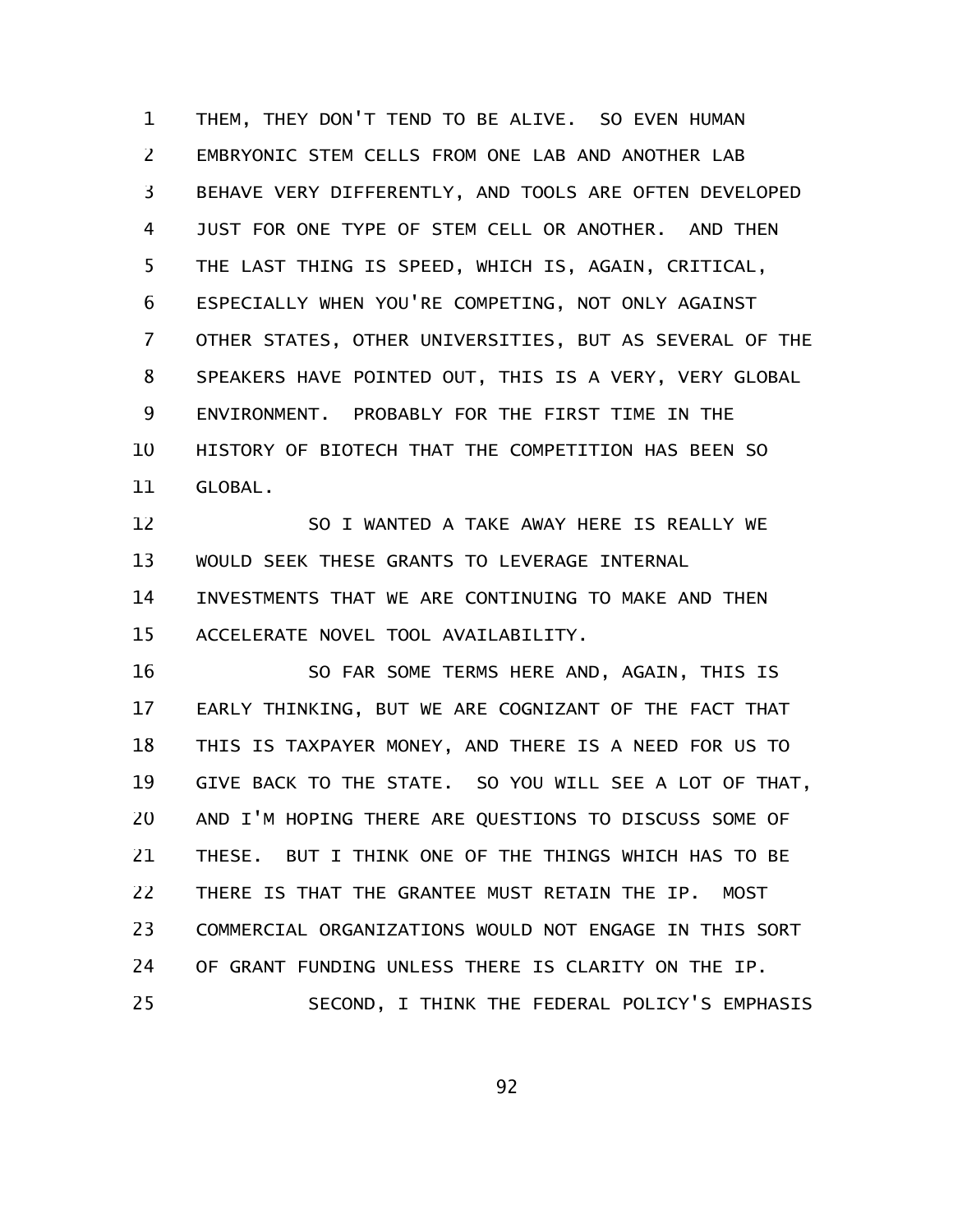ON STIMULATING RESEARCH ADVANCES AND ECONOMIC 1

DEVELOPMENT, I THINK, ED, YOU REFERRED TO THIS EARLIER, THE DIRECT VERSUS THE INDIRECT BENEFITS BACK TO THE STATE, I THINK THEY ARE CLEARLY THERE. WE DO INTEND TO DO A LOT OF OUR RESEARCH IN CALIFORNIA. AND, YOU KNOW, I THINK THE STATE WILL BENEFIT FROM THAT. 2 3 4 5 6

BUT THERE ARE OTHER MODELS TO PROVIDE MORE DIRECT PAYBACK TO THE STATE AND TO CIRM. FIRST OF ALL, IT COULD BE THROUGH ROYALTIES ON PRODUCTS COMMERCIALIZED USING IP DEVELOPED WITH CIRM FUNDING. THIS IS NOT UNCOMMON. WE'VE DONE THIS WITH OTHER COMPANIES AND OBVIOUSLY INSTITUTIONS. I'M PUTTING QUOTES AROUND THE ROYALTY BECAUSE IN SOME WAYS WHEN YOU LICENSE THINGS, THE ROYALTY IS OWNED BY THE ACADEMIC INSTITUTION. NOW, HERE YOU ARE -- YOU WOULD ENABLE US TO DEVELOP IP, BUT THAT WOULDN'T BE OUR PROPERTY WHERE WE WOULD BE OPEN TO ACTUALLY PROVIDING YOU BACK A ROYALTY ON PRODUCTS DEVELOPED THROUGH THAT IP. THE SECOND THING IS, AND I THINK CIRM SHOULD 7 8 9 10 11 12 13 14 15 16 17 18 19

REALLY CONSIDER THIS, IS THIS CONCEPT OF LEVERAGING YOUR FUNDS, RIGHT. SO I THINK WE WOULD BE OPEN TO INVESTING OURSELVES IN A MATCHING MANNER TO FUNDS THAT YOU PROVIDE US TO, YOU KNOW, TO DOUBLE OR TRIPLE THE AMOUNT OF INVESTMENT THAT IS PROVIDED BY CIRM. AND THEN THE LAST PART IS REASONABLE 20 21 22 23 24 25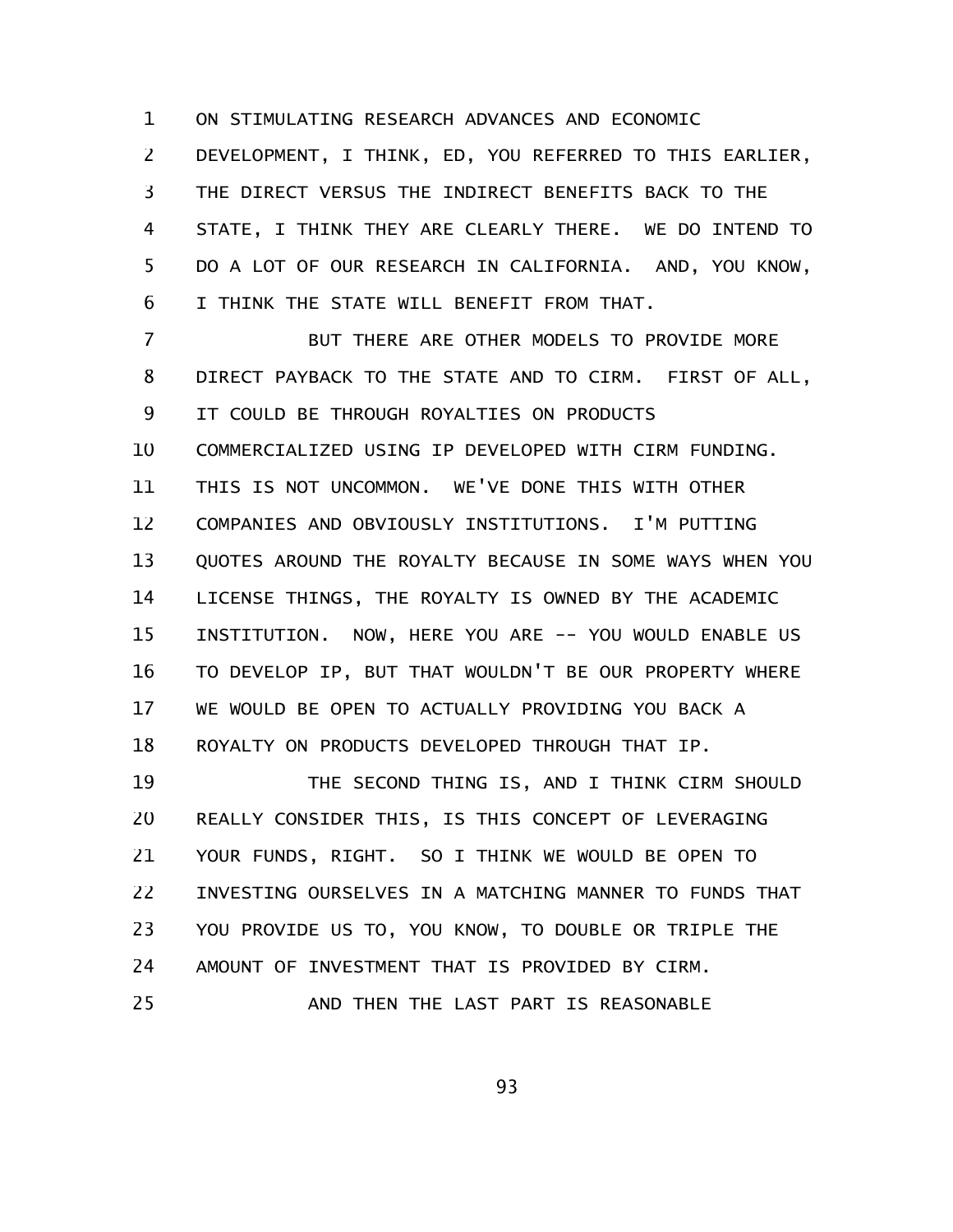CONSIDERATION OF MANUFACTURING ACTIVITIES IN 1

CALIFORNIA. I THINK THAT'S AN IMPORTANT CONSIDERATION, 2

AND THAT GIVES BACK TO THE STATE IN GENERATING 3

EMPLOYMENT. 4

WE WOULD BE OPEN TO STANDARD THIRD-PARTY AUDIT OF RESEARCH AND ROYALTIES. THIS IS SOMETHING WE DO WITH EVERY INSTITUTION THAT WE HAVE. SOME OF THE CONCERNS THAT ALLAN RAISED IN TERMS OF MAINTAINING THE PROPRIETARY NATURE OF THE RESEARCH IN THIS CASE DO NEED TO BE ADDRESSED, BUT I THINK -- WE HAVE ADDRESSED THAT WITH PUBLIC INSTITUTIONS, SUCH AS THE UNIVERSITY OF CALIFORNIA. 5 6 7 8 9 10 11 12

PROGRESS REPORTS ON OUR PROGRESS ON THE RESEARCH, AGAIN, THAT'S SOMETHING WE'RE OPEN TO. AND THEN THE LAST BIT IS RESEARCH USE AND OTHER IP PROVISIONS NEED TO PRESERVE A COMMERCIAL OPPORTUNITY. AND I THINK WE'VE DEBATED SOME OF THIS ON THE NONPROFIT PART. 13 14 15 16 17 18

ONE OF THE THINGS THAT'S NOT HERE, AND I THINK, AGAIN, MANY PEOPLE HAVE ALLUDED TO, IS WHAT IS THE IMPLICATION OF HAVING OVERARCHING IP SUCH AS THE WISCONSIN IP ON FUNDAMENTAL STEM CELL PATENTS. WHAT IS THE IMPACT OF THAT ON COMMERCIAL ENTITIES, RIGHT, AND OUR ABILITY TO PROVIDE TOOLS AND REAGENTS TO THIS COMMUNITY? I KNOW CIRM IS CONSIDERING THAT. I WANT TO 19 20 21 22 23 24 25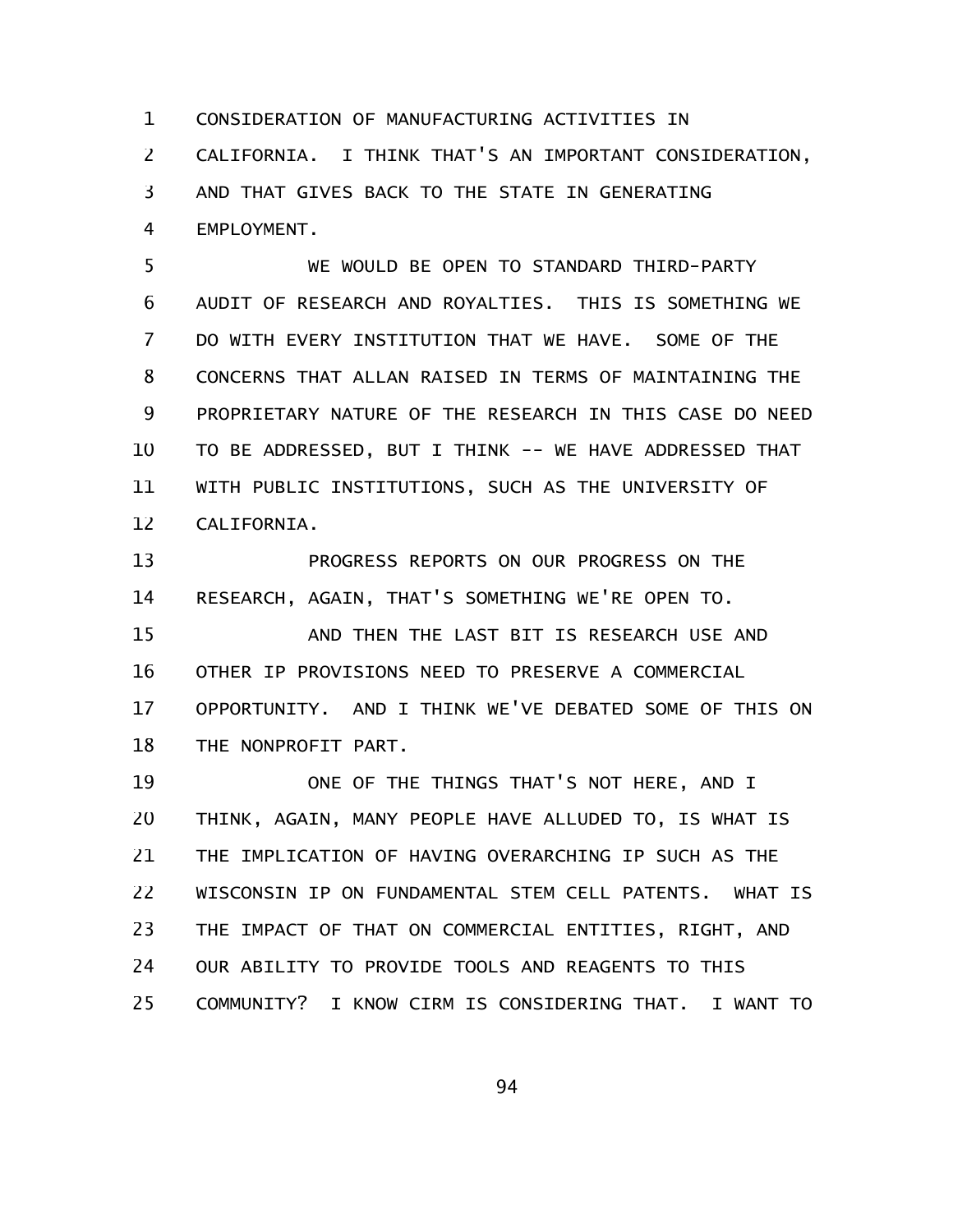TELL YOU FROM A BUSINESS POINT OF VIEW WHAT IS HAPPENING IS THAT PEOPLE DEMAND A CERTAIN AMOUNT OF MONEY FROM EVERY COMMERCIAL COMPANY TO DO EVEN VERY, VERY SMALL, INCREMENTAL, I WOULD SAY, TOOLS TO THE COMMUNITY. AND THE MONEY FAR OUTSTRIPS ANY COMMERCIAL BENEFIT THAT WE COULD HAVE BY SELLING THESE TOOLS AND REAGENTS. 1 2 3 4 5 6 7

THE INTERESTING SIDE OF THIS IS THESE TOOLS AND REAGENTS, ALTHOUGH REVENUE MAY BE SMALL, ARE EXTREMELY IMPORTANT TO THE COMMUNITY. SO THINK ABOUT WHAT SOME ENGINEERED STEM CELL LINES COULD DO FOR THE RESEARCH COMMUNITY IN BEING ABLE TO INSTANTLY TELL YOU WHEN DIFFERENTIATION OCCURS UNDER WHAT CONDITIONS. TODAY THAT IS AN ONEROUS PROCESS, BUT THERE ARE MOLECULAR BIOLOGY TOOLS THAT WE ARE FAMILIAR WITH WHICH COULD CHANGE THIS INDUSTRY. THE PROBLEM IS WE CANNOT SELL THESE CELL LINES TO ANYONE IN THE UNITED STATES, AND I WANT TO STRESS THAT, THIS IS ONLY A PROBLEM IN THE UNITED STATES. OF COURSE, IN CALIFORNIA, PART OF THE UNITED STATES, WE CANNOT MAKE THESE TOOLS AVAILABLE BECAUSE THE -- IF YOU HAVE TO PAY THE LICENSE FEES THAT PEOPLE ARE DEMANDING, IT'S A NONECONOMICAL VENTURE. I ALSO WANT TO STRESS THIS IS WHEN YOU'RE 8 9 10 11 12 13 14 15 16 17 18 19 20 21 22 23

LOOKING AT COMPETITIVENESS OF CALIFORNIA AND, INDEED, THE UNITED STATES AGAINST PLACES LIKE SINGAPORE, PLACES 24 25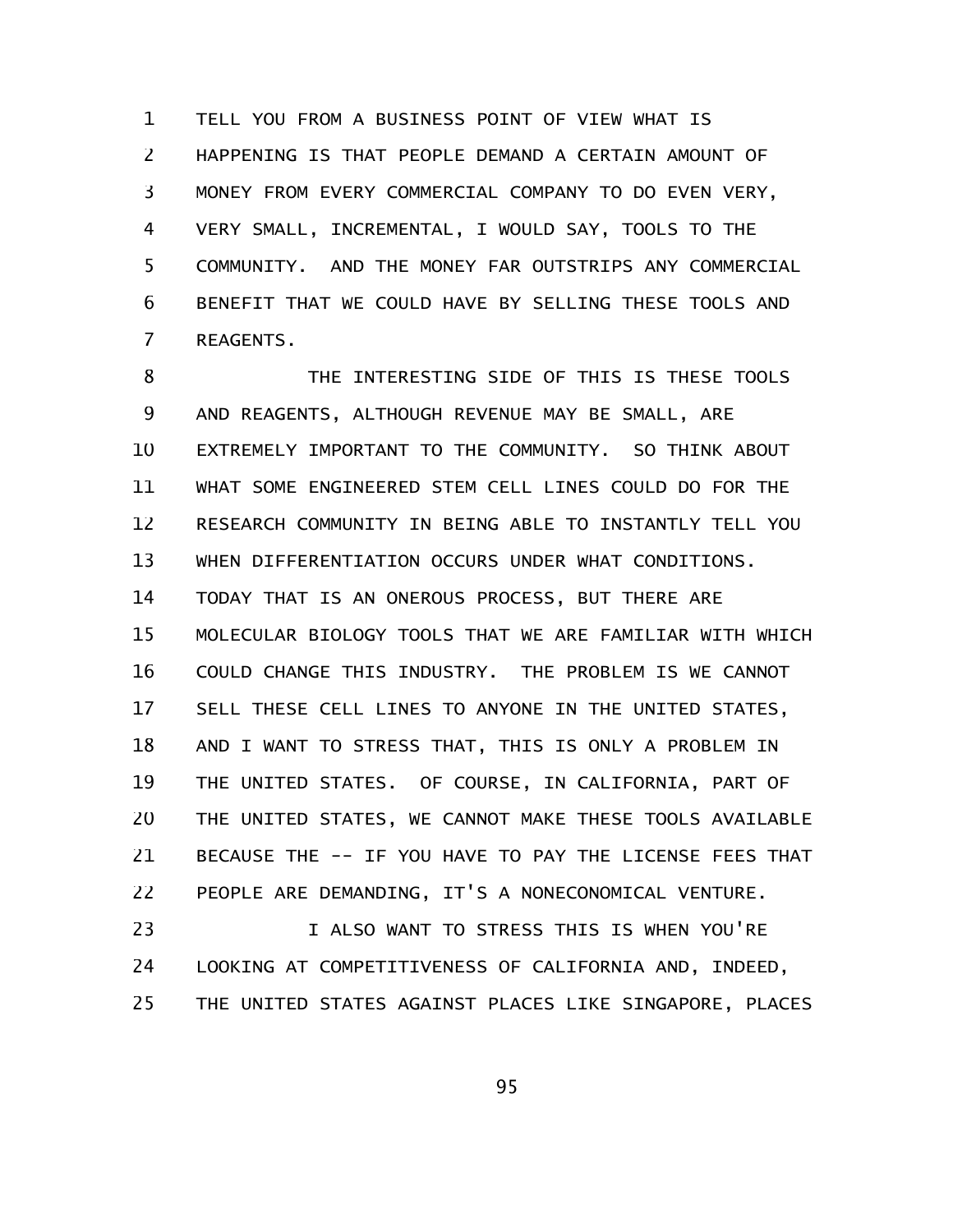LIKE KOREA, CHINA, EVEN MEXICO, BRAZIL, WE ARE AT A COMPETITIVE DISADVANTAGE. AND I THINK CIRM NEEDS TO CONSIDER SOME OF THAT WHEN IT LOOKS AT IT BROADLY ABOUT COMPETITIVENESS OF THE STATE, COMPETITIVENESS OF THE COMPANIES, AND COMPETITIVENESS OF RESEARCH THAT IS CARRIED OUT HERE. 1 2 3 4 5 6

ANYWAY, I JUST WANTED TO MAKE THAT POINT AND MOVE ON FROM HERE. HAPPY TO TAKE QUESTIONS ABOUT THAT. WE'VE THOUGHT A LOT ABOUT THE IMPLICATIONS OF THIS PARTICULAR PATENT, AND I KNOW OTHERS SUCH AS JEANNE IN THE AUDIENCE WILL ALSO TALK ABOUT IT. 7 8 9 10 11

I WANT TO SPEND TWO MINUTES ON -- CHAIRMAN PENHOET: YOU'RE NOT PROPOSING WE 12 13

SECEDE FROM THE UNION? 14

MR. GOSWAMI: I THINK, MARY, I MAY HAVE MISUNDERSTOOD, BUT YOU DID WANT US TO COMMENT ON BOTH NONPROFIT. WE DO HAVE SOME CONCERNS ABOUT THE NONPROFIT POLICY, AND I THINK IT GOES BACK TO THAT DIAGRAM I SHOWED EARLIER. WE DON'T WANT TO BREAK THAT LINK BETWEEN ABILITY TO LICENSE FROM NOT-FOR-PROFIT ORGANIZATIONS. AND REALLY THE IMPORTANT PART THERE IS THAT THERE SHOULDN'T BE CLAUSES IN CIRM'S FUNDING OF NOT-FOR-PROFIT ORGANIZATIONS THAT PROVIDE DISINCENTIVES FOR COMPANIES SUCH AS US TO LICENSE. AND I THINK THE BIGGEST CONCERN WE HAVE RIGHT NOW IS AROUND THE 15 16 17 18 19 20 21 22 23 24 25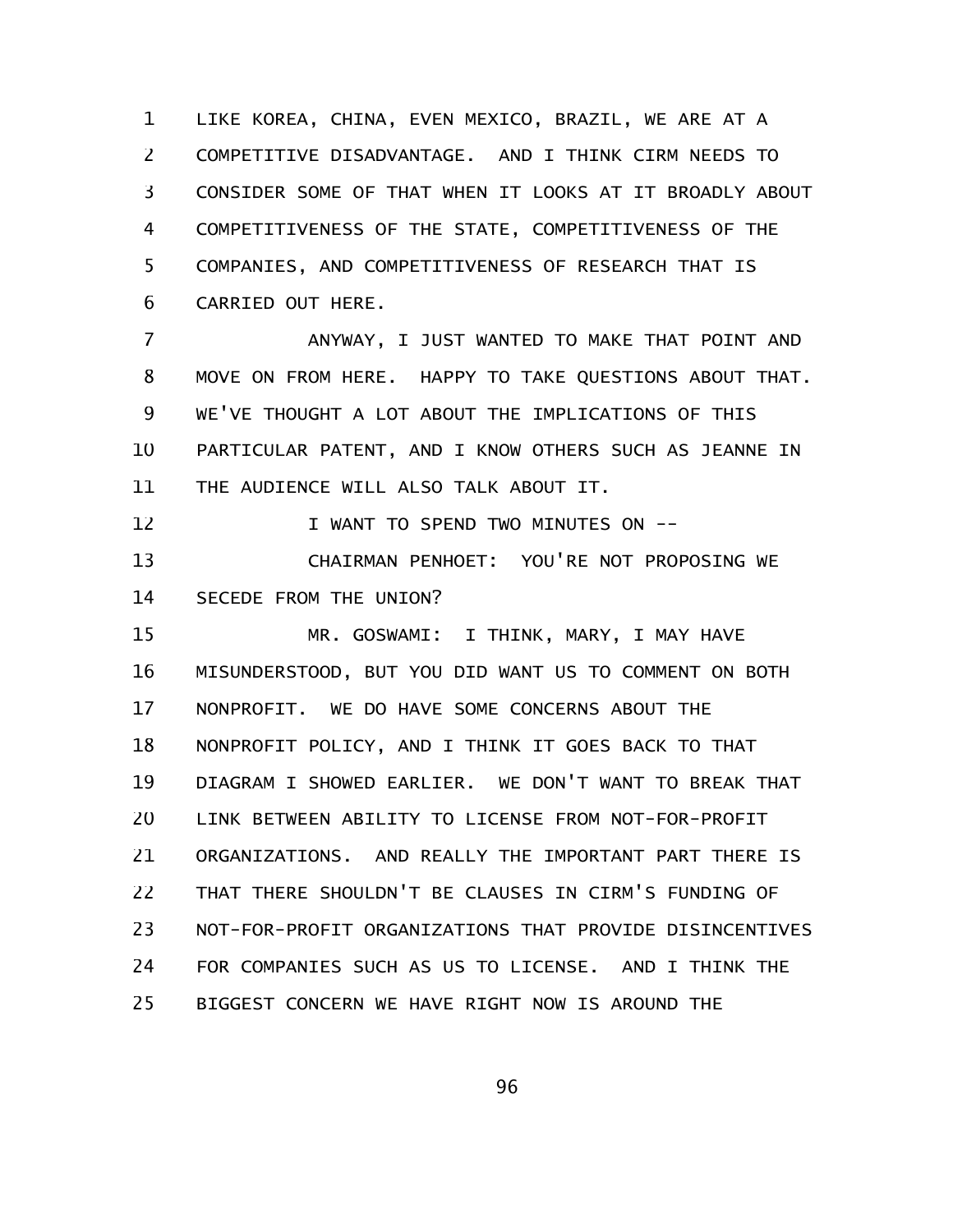RESEARCHER'S EXEMPTION THAT REQUIRES CIRM-FUNDED INVENTIONS TO PROVIDE ALL CALIFORNIA INSTITUTIONS FOR RESEARCH PURPOSES AT NO COST. RIGHT. AND I THINK THIS IS -- IF YOU LOOK AT IT, IF SOMEBODY ELSE NEEDS TO BUY THIS REAGENT AT NO COST OR MAKE IT FOR FREE, WHY WOULD SOMEONE WANT TO LICENSE IT AND SPEND THE MONEY AND INVEST IN BRINGING IT TO THE MARKET IF THERE'S NO GUARANTEE THAT YOU WON'T GET SIDESTEPPED BY A PUBLIC ENTITY IN THIS MANNER. 1 2 3 4 5 6 7 8 9

I'M GOING TO LEAVE THIS FOR -- THIS IS OUR VIEWPOINT, AT LEAST, THAT SOME OF THE RESEARCH USE POLICY FROM CIRM CONCERNS ELIMINATE THE POSSIBILITY THAT THE COMMERCIAL SECTOR WILL HELP IN DISSEMINATING SOME OF THESE NEW RESEARCH TOOLS. THE LIMIT, IN OUR MIND AT LEAST, STEM CELL RESEARCH PROGRESS, WHICH IS A LOT OF THIS, IS BASED ON HAVING GOOD, STANDARDIZED TOOLS AVAILABLE EARLY TO THE MARKET. AND THEN, OF COURSE, IT ALSO ELIMINATES POTENTIAL ROYALTY BACK TO THE STATES. LOOK, I TOTALLY UNDERSTAND THE ROYALTY AMOUNTS FOR RESEARCH TOOLS ARE SMALL, BUT STILL IT IS SOMETHING THAT IS GIVEN BACK TO THE STATE EARLY. 10 11 12 13 14 15 16 17 18 19 20 21

AND THEN, OF COURSE, IF YOU TAKE THE FRUIT SIDE OF IT, IF COMPANIES SUCH AS US DO NOT LICENSE IN TECHNOLOGIES SUCH AS ANTIBODIES AND OTHERS, IT CREATES AN UNDUE BURDEN ON THE STATE AND THE NONPROFIT 22 23 24 25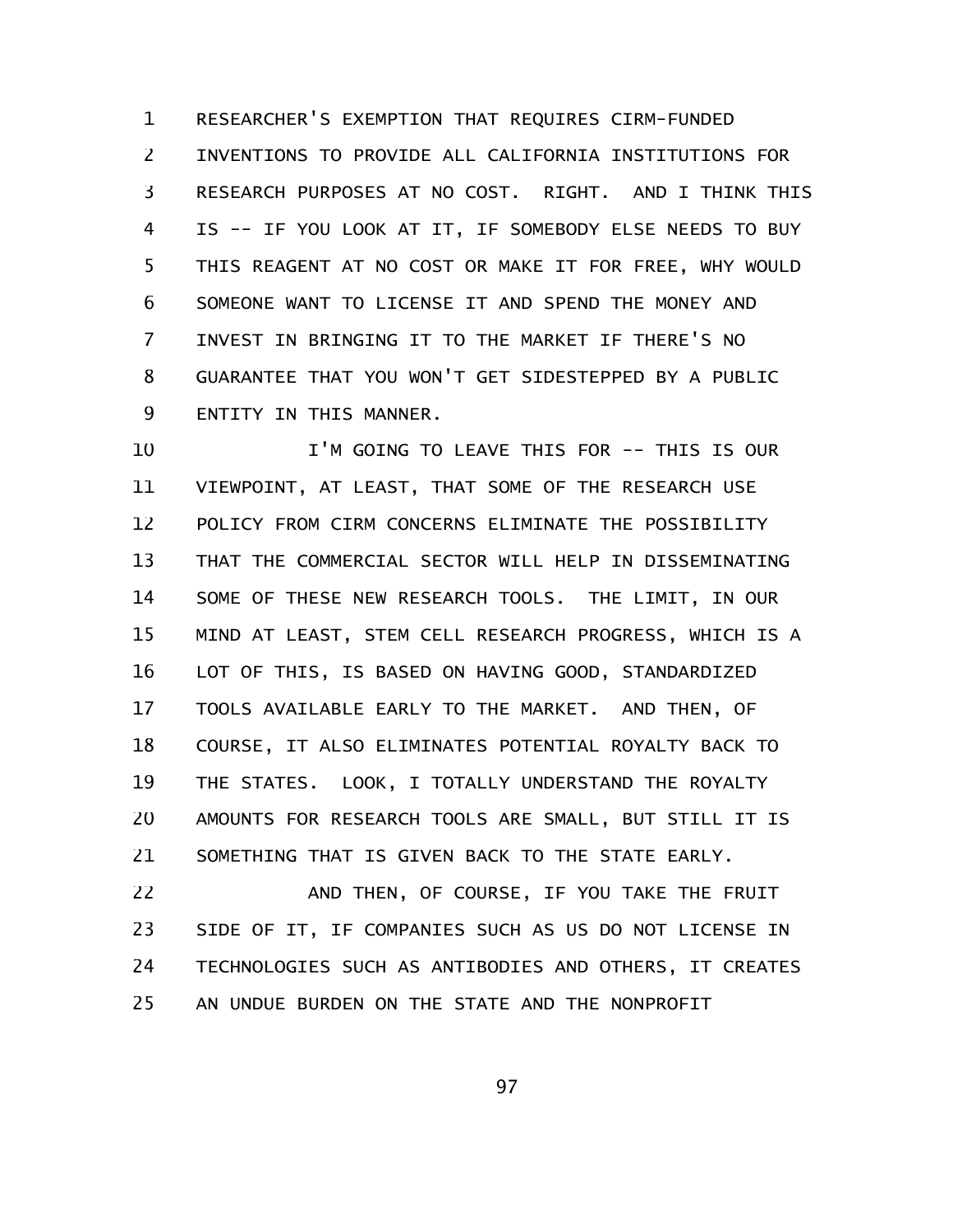INSTITUTIONS TO PROVIDE THESE AND MAKE THESE AVAILABLE TO RESEARCHERS. 1 2

AND ANYWAYS, I THINK I'VE BELABORED THIS POINT. I THINK WE DON'T WANT THINGS THAT CROSS OUT AND PREVENT LICENSING IN BOTH DIRECTIONS AND, OF COURSE, PAYBACK TO THE STATE. THAT'S IT. CHAIRMAN PENHOET: VERY GOOD. THANK YOU. ONE QUESTION. THE 40 LICENSES THAT YOU NOW HAVE, OF THE 40, HOW MANY ARE EXCLUSIVE LICENSES AND HOW MANY ARE NONEXCLUSIVE? MR. GOSWAMI: THAT'S 40 PER YEAR. CHAIRMAN PENHOET: FORTY PER YEAR. MR. GOSWAMI: I WOULD SAY ABOUT 20 PERCENT OR SO TEND TO BE EXCLUSIVE, RIGHT. AND IT DEPENDS VERY MUCH ON THE TECHNOLOGY THAT WE LICENSE. SO GENERALLY THINGS LIKE ANTIBODY LICENSES ARE NONEXCLUSIVE JUST BASED HOW THE COMPANIES HAVE GONE ABOUT DOING THIS. WHERE IT MAKES SENSE TO HAVE EXCLUSIVE LICENSES IS WHERE THE AMOUNT OF INVESTMENT THAT WE HAVE TO PUT IN IS QUITE SIGNIFICANT AND, THEREFORE, WE WOULD WANT THAT -- THE LICENSE TO BE EXCLUSIVE TO PROVIDE US A RETURN ON OUR INVESTMENT BEFORE IT REACHES OR WHEN IT REACHES THE MARKET. 3 4 5 6 7 8 9 10 11 12 13 14 15 16 17 18 19 20 21 22 23

CHAIRMAN PENHOET: OTHER QUESTIONS? DR. PRIETO: I WAS WONDERING IF YOU COULD 24 25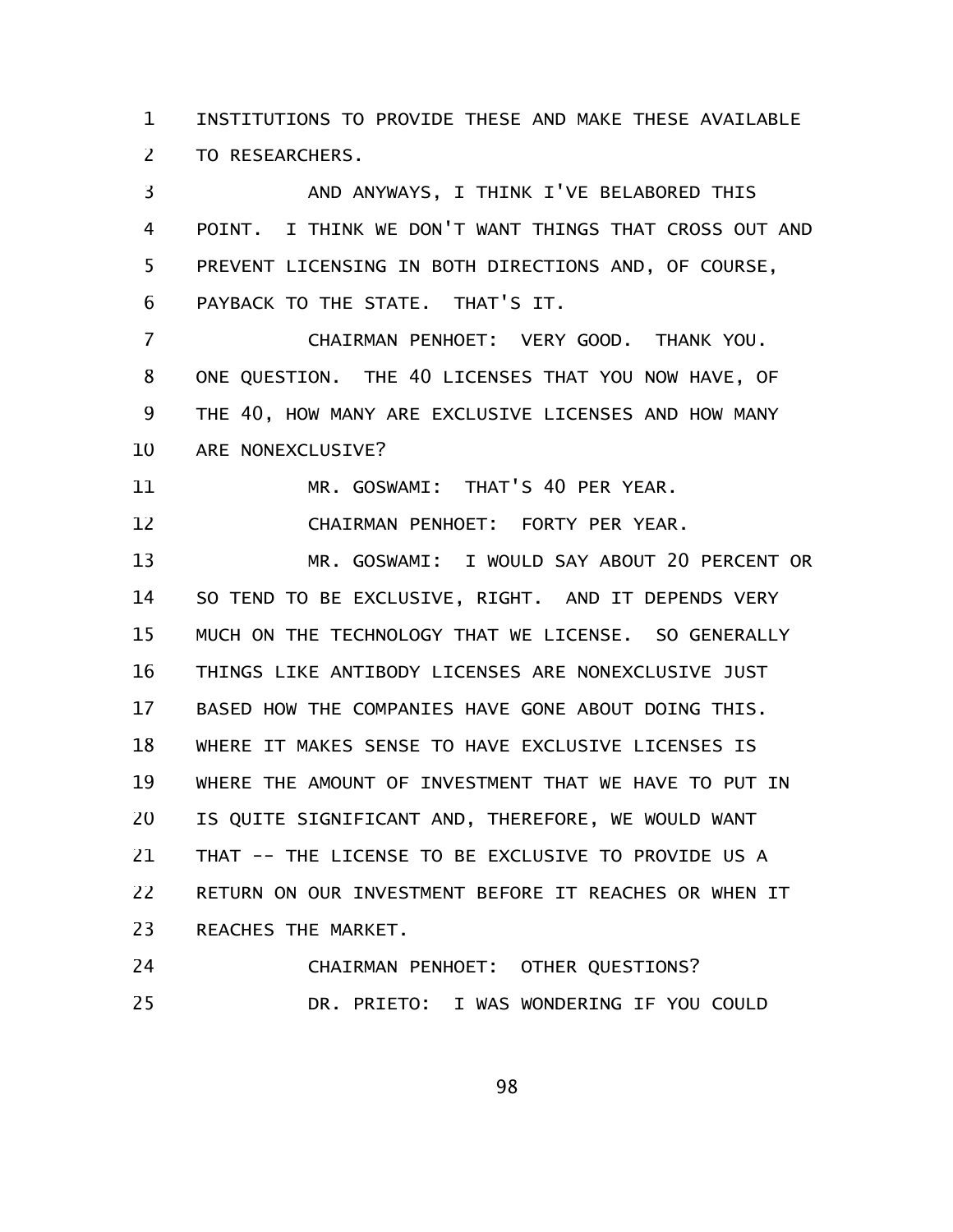SPEAK A LITTLE BIT ON WHAT YOU THINK THE IMPACT OF THE WARF PATENTS IS? ARE THEY A SIGNIFICANT OBSTACLE TO PRIVATE INVESTMENT? 1 2 3

MR. GOSWAMI: I THINK SO. I THINK THEY ARE. YOU KNOW, I KNOW A LOT OF YOU KNOW ABOUT THE WARF POLICY FOR NOT-FOR-PROFIT RESEARCH TENDS TO BE SOMEWHAT, WELL, SOMEWHAT GENEROUS, ALTHOUGH MANY SCIENTISTS THAT WE HAVE SPOKEN TO ARE QUITE TAKEN ABACK AT SOME OF THE RESTRICTIONS THAT ARE PUT ON ACADEMIC INSTITUTIONS IN TERMS OF COLLABORATING WITH COMPANIES SUCH AS US. FOR PRIVATE INSTITUTIONS, I THINK IT IS A BIG DISINCENTIVE BECAUSE WHAT WARF DOES IS IT LOOKS AT THE SIZE OF THE INSTITUTION OR THE COMPANY THAT WANTS TO LICENSE THIS PRODUCT AND WANTS TO CHARGE AN UPFRONT PAYMENT, WHICH IS VERY STEEP IN ANY LICENSING TERMS, AND THEN, OF COURSE, ROYALTIES OBLIGATIONS WHICH ARE TWOFOLD. ONE, A DIRECT ROYALTY OBLIGATION WHICH DEPENDS ON PRODUCTS DIRECTLY PRODUCED USING STEM CELLS, HUMAN EMBRYONIC OR PRIMATE EMBRYONIC STEM CELLS, BUT THEY ALSO HAVE A REACH-THROUGH ROYALTY CLAUSE WHERE THEY SAY ANYTHING YOU'VE INVENTED REMOTELY BY USING HUMAN EMBRYONIC STEM CELLS WILL NOW HAVE A ROYALTY OBLIGATION BACK TO WARF. SO, FOR INSTANCE, EVEN IF YOU HAD A TREATMENT THAT WAS SOMEHOW BROUGHT TO THE MARKET THAT HAS TOUCHED AN EMBRYONIC STEM CELL IN THE UNITED 4 5 6 7 8 9 10 11 12 13 14 15 16 17 18 19 20 21 22 23 24 25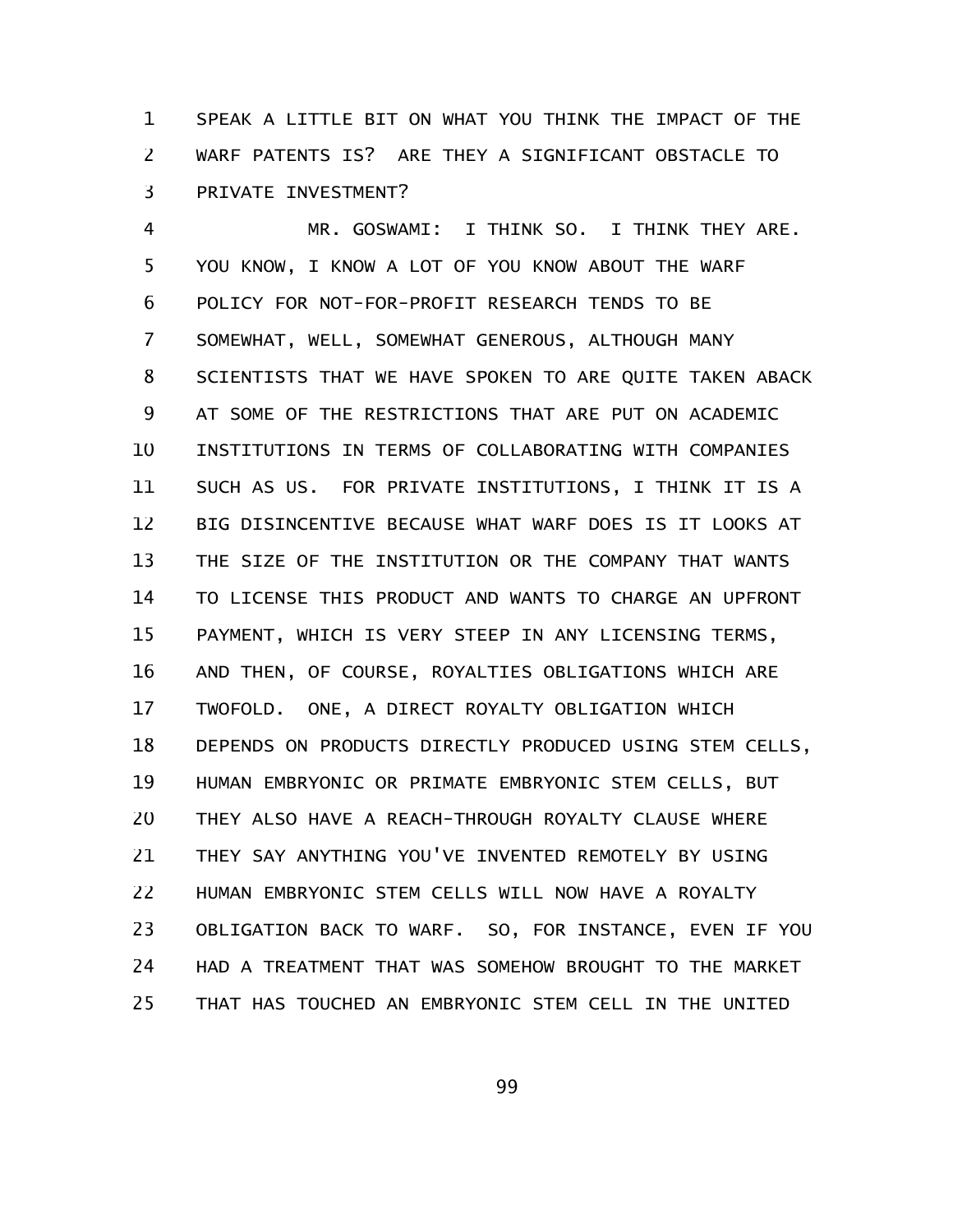STATES, YOU WILL HAVE TO PAY A ROYALTY BACK TO WARF. 1

AND I THINK THIS IS PARTICULARLY ONEROUS. WE ARE SOMEWHAT IN THAT CAMP, RIGHT, BECAUSE I THINK, EVEN IF WE'RE NOT ON THE THERAPEUTIC SIDE, LET'S SAY WE MAKE A DISCOVERY OF A TOOL USING AT SOME POINT A HUMAN EMBRYONIC STEM CELL. THEY WANT A ROYALTY BACK ON THAT PARTICULAR PRODUCT. AND NOT ONLY DO THEY WANT A ROYALTY BACK ON SALES OF THAT PRODUCT TO THE EMBRYONIC STEM CELL MARKET, BUT ANY MARKET THAT WE TOUCH, THEY WANT A ROYALTY BACK ON THAT PARTICULAR TOOL. SO IT IS QUITE ONEROUS. 2 3 4 5 6 7 8 9 10 11

DR. PRIETO: EVEN MARKETS OUTSIDE THE UNITED STATES? 12 13

MR. GOSWAMI: YES. IN GENERAL THEY WOULD. SEE, THE OTHER PART IS, YOU KNOW, IF YOU LOOK AT COMPANIES IN THE UNITED STATES VERSUS OUTSIDE, RIGHT, WHICH IS ACTUALLY EVEN MORE INTERESTING. SO LET'S SAY THERE'S A COMPANY IN INDIA, RIGHT. FOR ANYTHING THEY DO WITH RESPECT TO HUMAN EMBRYONIC STEM CELL RESEARCH, THEY OWE NO ROYALTIES TO WARF. THEY DO NOT HAVE AN OBLIGATION TO WARF IN ANY MANNER, WAY, SHAPE, OR FORM, AND THEY CAN DEVELOP EXACTLY THE SAME THERAPIES COMPANIES IN THE UNITED STATES ARE TRYING TO DEVELOP WITHOUT ANY KIND OF RESTRICTIONS OR OBLIGATION TO WARF. SO FROM THAT POINT OF VIEW, SETTING UP A 14 15 16 17 18 19 20 21 22 23 24 25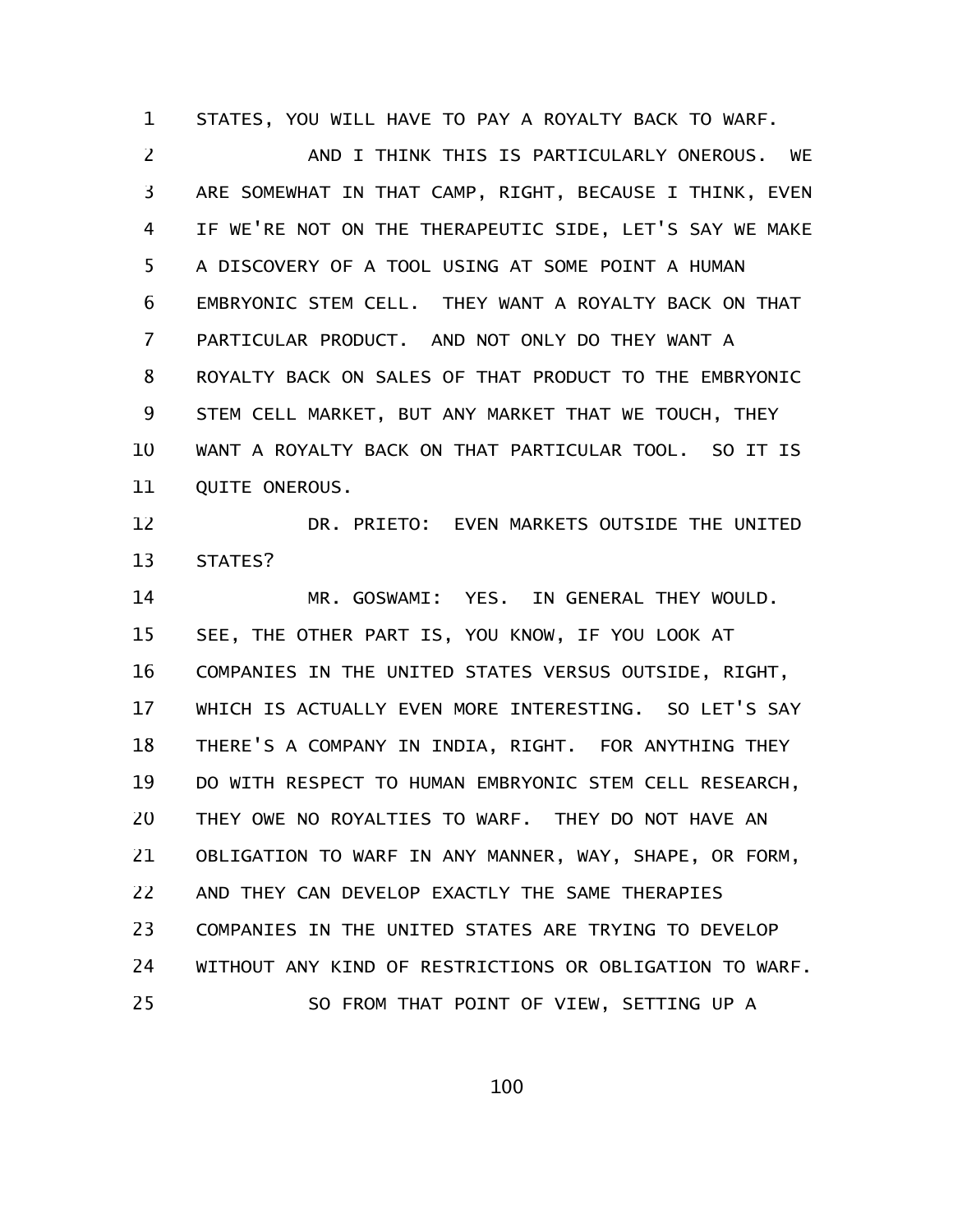COMPANY TO DO STEM CELL THERAPY IN THE UNITED STATES, I THINK, IS A MAJOR DISINCENTIVE, AND PEOPLE ARE NOT REALIZING THIS BUSINESS ISSUE. I DON'T THINK, AT LEAST FROM OUR POINT OF VIEW, THE ISSUE IS NOT WHETHER THE PATENT IS LEGITIMATE OR NOT, BUT THERE ARE SERIOUS BUSINESS IMPLICATIONS OF THE PATENT IN MAKING CURES AVAILABLE TO THE PUBLIC HERE. 1 2 3 4 5 6 7

THE REPORTER: I'M SORRY. THIS IS THE REPORTER. I DIDN'T CATCH THE NAME OF THE PERSON WHO ASKED THE LAST TWO QUESTIONS. 8 9 10

DR. PRIETO: I'M SORRY. THIS IS FRANCISCO PRIETO IN SAN DIEGO. 11 12

THE REPORTER: OKAY. THANK YOU. 13

DR. REED: JOHN REED HERE IN SAN DIEGO. JUST A QUESTION ABOUT THIS CONCEPT OF INDIRECT RETURN TO THE STATE. INVITROGEN IS CLEARLY ONE OF THE SUCCESS STORIES OF THE CALIFORNIA BIOTECHNOLOGY INDUSTRY. ANY IDEA WHAT YOU'RE PAYING IN CORPORATE INCOME TAXES EVERY YEAR IN THE STATE OF CALIFORNIA? 14 15 16 17 18 19

MR. GOSWAMI: I DON'T KNOW OFF THE TOP OF MY HEAD, BUT THAT'S PUBLIC INFORMATION. I'M SURE THAT WE CAN GET THAT INFORMATION TO YOU. IT SHOULDN'T BE AN ISSUE. WE HAVE A MAJORITY OF OUR BUSINESS, OR I SHOULD SAY RESEARCH AND MANUFACTURING ACTIVITY, LOCATED IN THE STATE. SO I'M SURE A MAJORITY OF THE TAX ACTUALLY IS 20 21 22 23 24 25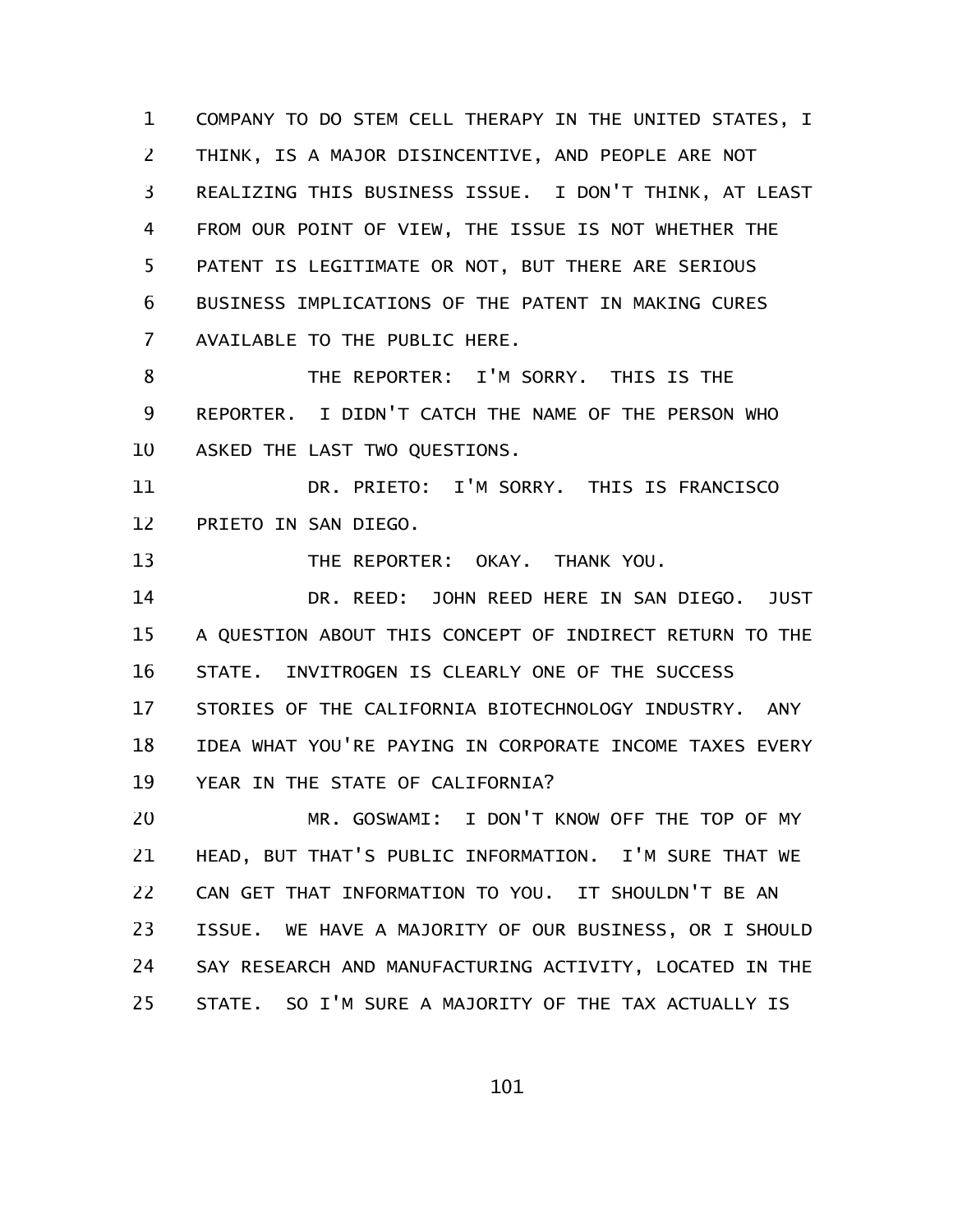PAID IN THE STATE. 1

CHAIRMAN PENHOET: IT MUST BE \$150 MILLION A YEAR. DR. REED: SALES ARE ABOUT 1.5 BILLION? MR. GOSWAMI: YEAH. 1.3 BILLION OR SO. DR. REED: SO IT'S GOT TO BE SOMETHING IN THAT BALLPARK? MR. GOSWAMI: YEAH. DR. REED: THAT'S ONE COMPANY. JUST SOMETHING TO KEEP IN MIND. MR. GOSWAMI: YEAH, I THINK WE ARE A LARGE COMPANY. I THINK THE DECISIONS COMPANIES MAKE TO INVEST IN THE FIELD, OF COURSE, CONSIDER THE SIZE OF THE FIELD AND NOT -- YOU KNOW, IT IS SOMEWHAT OF A ANIMAL WITHIN THE COMPANY AND WITH ITS OWN INVESTMENT DECISIONS TO BE MADE. CHAIRMAN PENHOET: OKAY. ANY COMMENTS FROM IRVINE? QUESTIONS? DR. BRYANT: NO. CHAIRMAN PENHOET: FROM SAN CARLOS? UNIDENTIFIED SPEAKER: NO. CHAIRMAN PENHOET: LOS ANGELES? CHICO? DR. WRIGHT: NO. CHAIRMAN PENHOET: OKAY. NOW DO WE HAVE COMMENTS FROM THE AUDIENCE IN SAN DIEGO? THIS IS ALLAN 2 3 4 5 6 7 8 9 10 11 12 13 14 15 16 17 18 19 20 21 22 23 24 25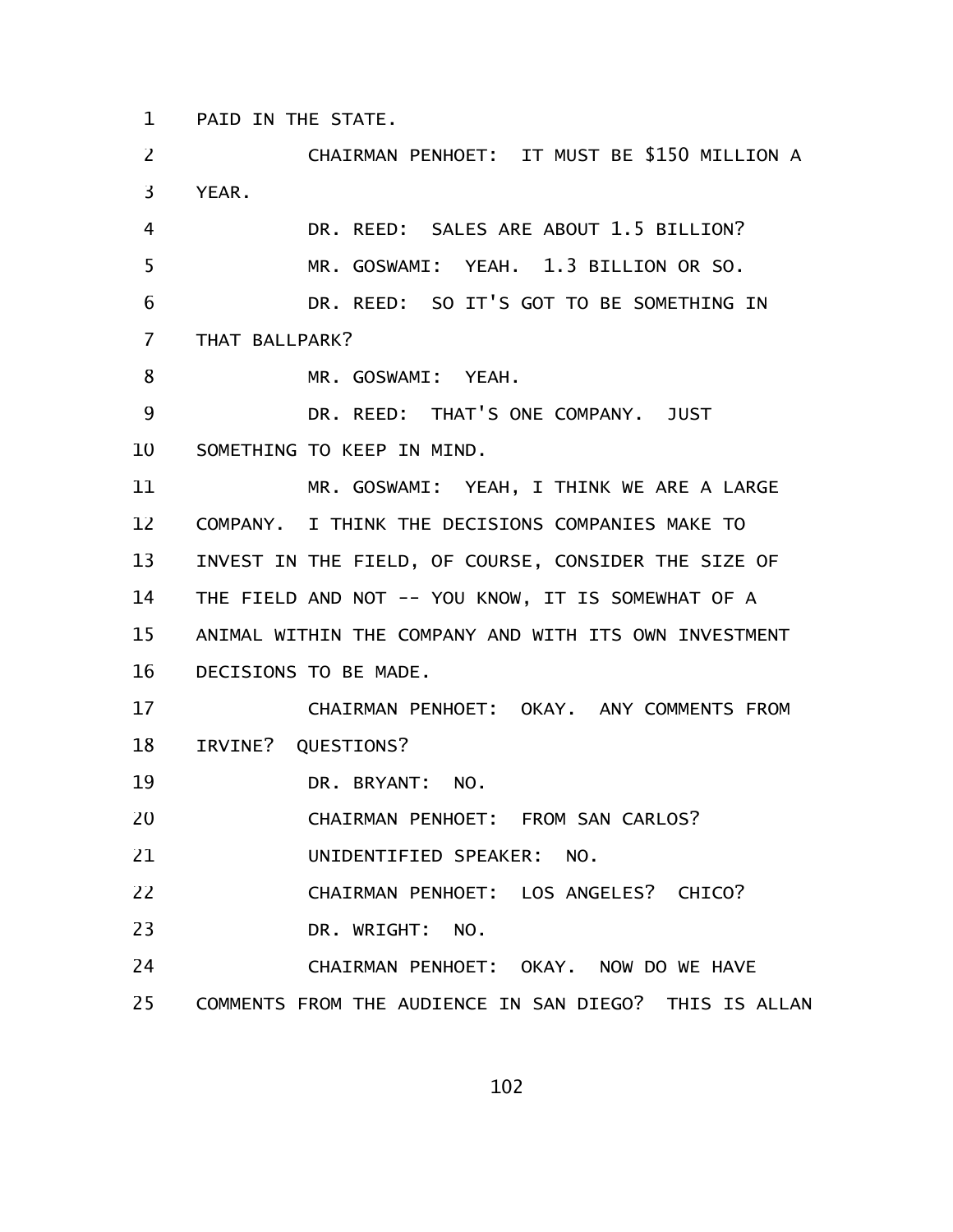ROBINS. 1

MR. ROBINS: ALLAN ROBINS IN SAN DIEGO. I JUST -- I THOUGHT FRANCISCO BROUGHT UP A VERY GOOD POINT. AND, JOYDEEP, I JUST WANTED TO ADD A LITTLE BIT TO YOUR ANSWER. IS THAT IF A COMPANY IN THE FIELD OR THE UNITED KINGDOM OR SINGAPORE DEVELOPS A PRODUCT OR HUMAN EMBRYONIC STEM CELLS AND THAT PRODUCT IS DIFFERENT FROM THE HUMAN EMBRYONIC STEM CELL, THAT PRODUCT CAN BE IMPORTED INTO THE U.S.A. AND SOLD HERE, AND THAT WOULD NOT INFRINGE THE LINE. AND SO YOU REALLY ARE PUTTING COMPANIES THAT OPERATE IN THE U.S. AT A DISADVANTAGE. MR. GOSWAMI: THAT'S A GREAT POINT. DR. PRIETO: FRANCISCO PRIETO AGAIN. THAT WAS SORT OF WHAT I WAS STARTING TO GLEAN FROM THIS THAT AS THEY CURRENTLY OPERATE, THAT THESE PATENTS ARE A DISINCENTIVE TO THE RESEARCH IN THE UNITED STATES. MR. GOSWAMI: IT IS ENORMOUS. AND THE PATENTS ONLY, AS ALLAN RIGHTLY POINTS OUT, ARE TO THE COMPOSITION OF MATTER OF THE PRIMATE EMBRYONIC STEM CELL AND THE METHOD OF DERIVATION. SO ABSOLUTELY RIGHT. MR. ROTH: HI, IT'S DUANE ROTH IN SAN DIEGO. I'M GOING TO -- I WOULD LIKE TO MAKE JUST A FEW 2 3 4 5 6 7 8 9 10 11 12 13 14 15 16 17 18 19 20 21 22 23 24

COMMENTS SPEAKING FROM MY POSITION AT CONNECT HERE IN 25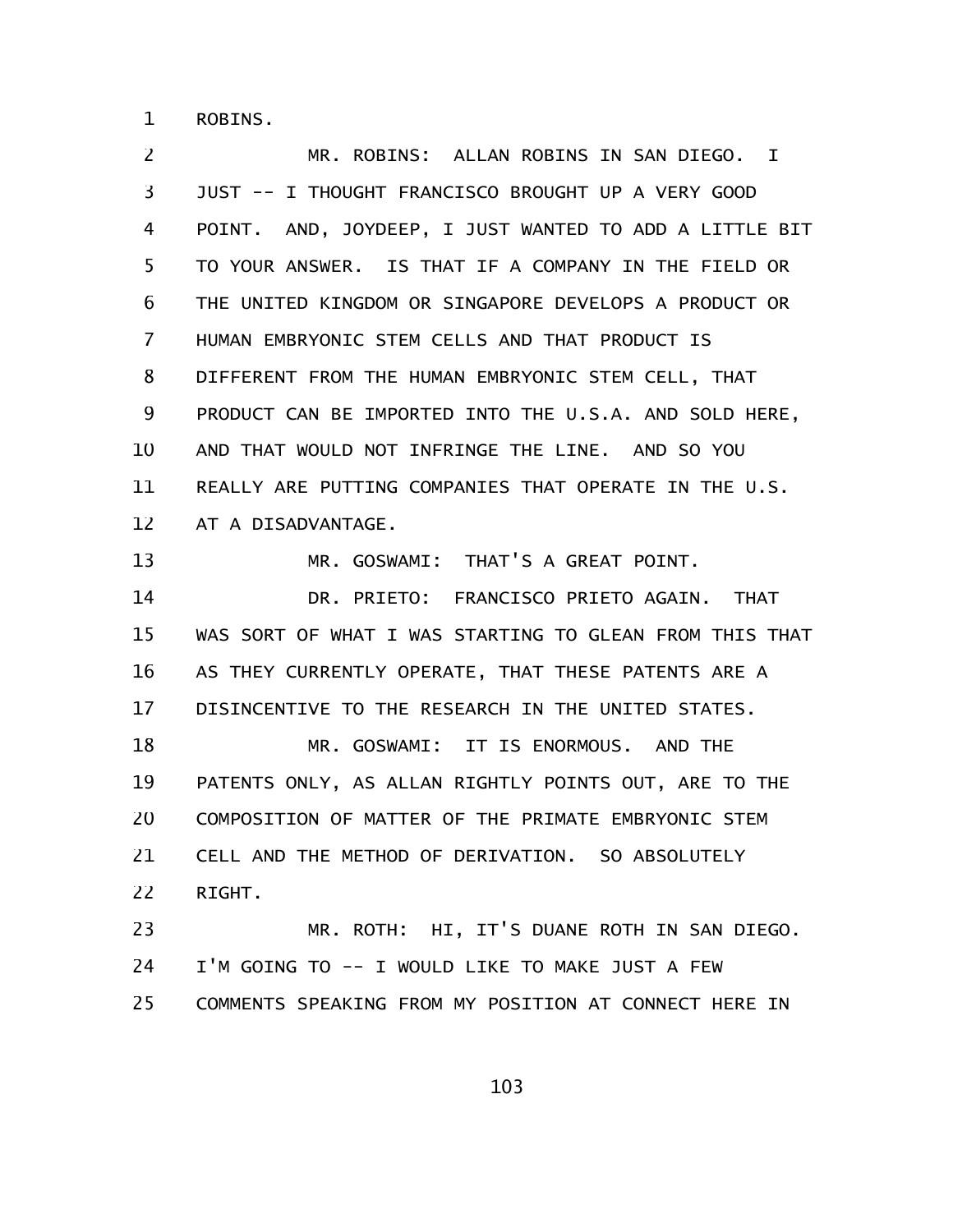SAN DIEGO. OUR MISSION IS TO HELP TURN GOOD SCIENCE AND GOOD IDEAS INTO BUSINESSES AND NEW COMPANIES, NEW COMPANY CREATION. 1 2 3

I THOUGHT THE COMMENTS THAT WERE MADE BY JOYDEEP AND ALLAN WERE APPROPRIATE FOR EXISTING COMPANIES THAT USE THIS TECHNOLOGY, GET IT INTO THEIR COMPANY TO DELIVER PRODUCTS TO THE MARKET. BUT FROM THE START-UP STANDPOINT, THERE'S THREE COMMENTS I WOULD MAKE ABOUT INTELLECTUAL PROPERTY. 4 5 6 7 8 9

FIRST, IT'S ABSOLUTELY NECESSARY, AND I'LL COME BACK TO THAT IN A SECOND. 10 11

NO. 2 IS IT'S EXTRAORDINARILY COMPLICATED. YOU HEARD THE NUMBER OF STEM CELL PATENTS THAT ARE ALREADY OUT THERE, THE ONES THAT ARE ISSUED, AND THEN YOU HAVE THOUSANDS THAT ARE IN THE PROCESS OF BEING REVIEWED. 12 13 14 15 16

AND THE THIRD IS THAT INCREASINGLY IT IS VERY, VERY EXPENSIVE. AND I CALL THEM THE SHUNS, BUT YOU FIRST HAVE THE PREPARATION, WHICH IS A NECESSARY AND EXPENSIVE PART OF IT, AND THERE'S THE PROSECUTION OF THOSE PATENTS WORLDWIDE AND THE FEES YOU HAVE TO PAY, ALL THE THINGS YOU HAVE ENTER INTO EVEN IN THE APPLICATION PHASE AND THEN AT ISSUE. 17 18 19 20 21 22 23

THEN THE THIRD IS NEGOTIATION. YOU END UP WITH ALL THIS INTELLECTUAL PROPERTY AND MILLIONS AND 24 25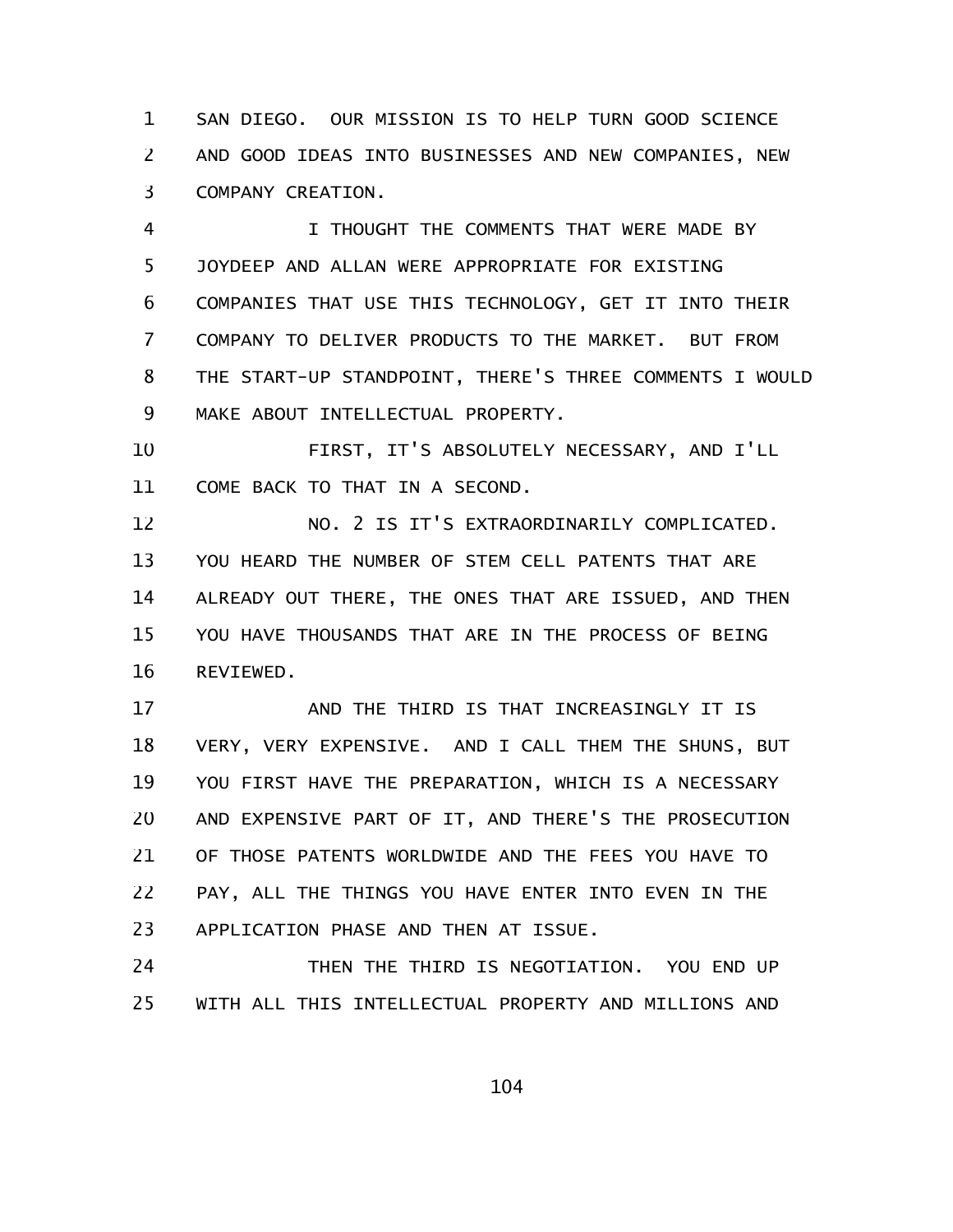MILLIONS OF DOLLARS BEING SPENT BY LAWYERS TRYING TO NEGOTIATE THE RIGHT TO PRACTICE, WHICH IS INCREASINGLY TIME AND MONEY THAT NOBODY ACCOUNTS FOR. 1 2 3

AND THEN THE FINAL ONE IS LITIGATION. AND YOU END UP IN MANY, MANY CASES OVER MAJOR PATENTS, THAT'S EXACTLY WHAT YOU'RE ALL TALKING ABOUT HERE, LITIGATION. WHO'S GOING TO PAY FOR THAT? AND WHAT'S THE ULTIMATE OUTCOME GOING TO BE? SO I THINK THOSE THINGS NEED TO BE KEPT IN MIND. 4 5 6 7 8 9

BUT LET ME GO TO THE NECESSARY. WHAT I THINK YOU'RE TRYING TO DO WITH INTELLECTUAL PROPERTY FOR START-UP COMPANIES IS CREATE AN ENVIRONMENT WHERE YOU CAN LEVERAGE FINANCING AND TRY TO GET PEOPLE TO INVEST IN AN IDEA, A DREAM. AND THEY AREN'T GOING TO DO THAT UNLESS THEY THINK, IF THEY GO THROUGH ALL THIS WORK AND EXPENSE AND RISK, THAT THERE IN THE END IS RETURN. THAT'S THE FIRST THING IP NEEDS TO DO. 10 11 12 13 14 15 16 17

THE SECOND IS YOU WANT THAT IP TO LEAD TO PRODUCTS THAT ACTUALLY GET TO PEOPLE. AND FROM OUR STANDPOINT, YOU START THESE THINGS, AND THAT'S WHAT IT'S ALL ABOUT, GETTING PRODUCTS TO PATIENTS. TAKING GOOD SCIENCE AND DEVELOP PRODUCTS AND GET THEM TO THE PEOPLE THAT NEED THEM. 18 19 20 21 22 23

THE THIRD CONSIDERATION, AND AN IMPORTANT ONE, IS ROYALTY. IF THERE IS A CONTRIBUTION TO THE 24 25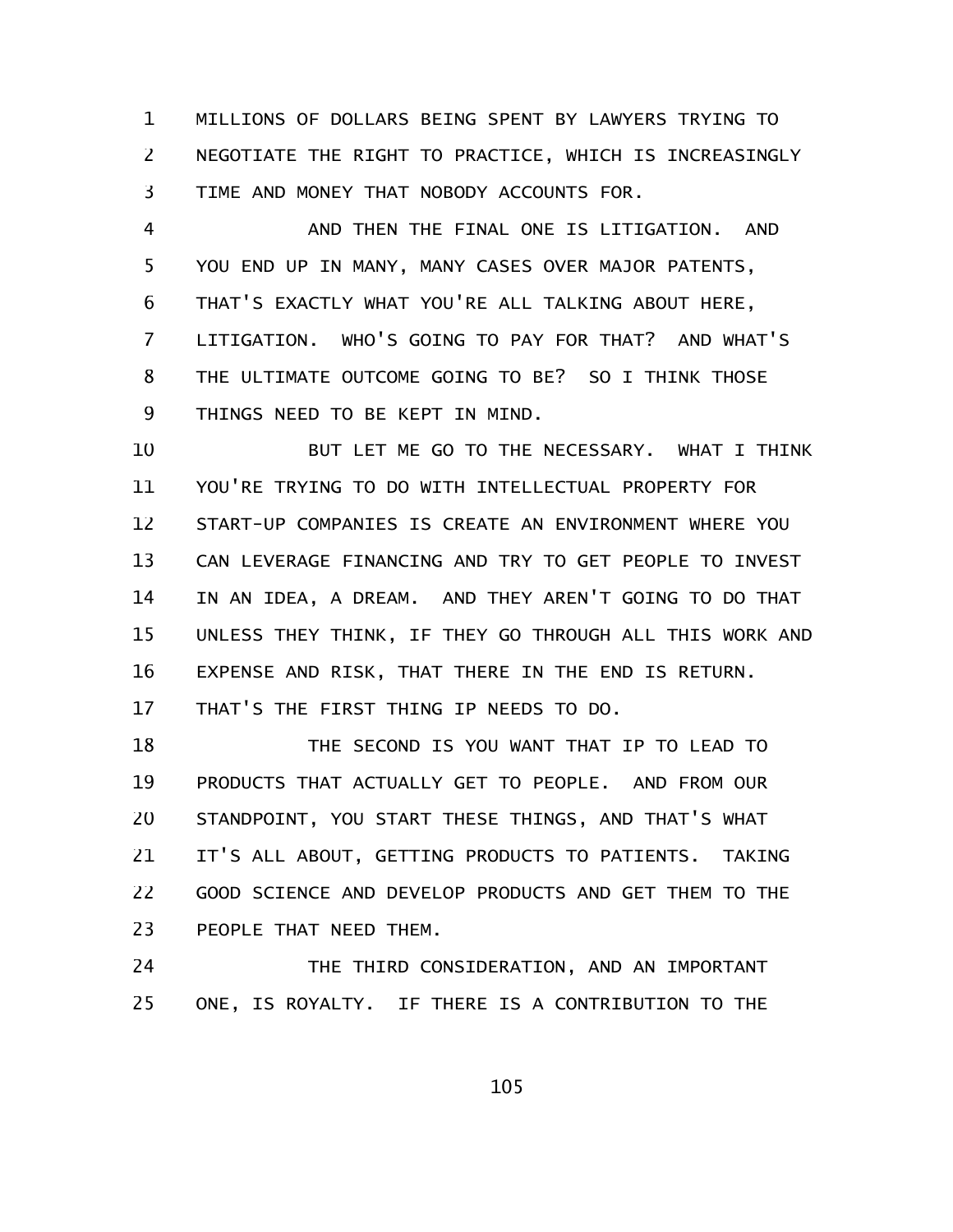INTELLECTUAL PROPERTY THAT EVENTUALLY LEADS TO A PRODUCT, WHICH IS A RARE OCCASION, THEN THERE SHOULD BE A SHARING OF THE PROFITS THAT ARE DERIVED FROM THAT. I DON'T THINK ANYBODY THAT'S SPOKEN TODAY WOULD DISCOUNT THAT. BUT I WANT TO REMIND YOU, AND I USE THIS CONSTANTLY, A HUNDRED PERCENT OF NOTHING IS NOTHING. SO IT HAS TO BE VERY CAREFULLY USED, AND MANY THINGS THAT ALLAN TALKED ABOUT EARLIER, STACKING ROYALTIES, THESE THINGS COME UP CONSTANTLY. 1 2 3 4 5 6 7 8 9

THE CONCERN IS THE RISK OUTWEIGHS THE OPPORTUNITIES. WHATEVER WE END UP WITH, I THINK IT HAS TO FOLLOW THOSE GUIDELINES, PARTICULARLY FOR START-UP COMPANIES. 10 11 12 13

CHAIRMAN PENHOET: THANK YOU. JOHN SIMPSON. MR. SIMPSON: JUST ONE QUICK QUESTION. YOU TALKED ABOUT 40 LICENSES A YEAR THAT YOU'RE DEVELOPING. I HATE TO KEEP GOING BACK TO THE SAME QUESTION, BUT I RARELY HAVE AN OPPORTUNITY TO TALK TO EXECUTIVES OF COMPANIES WITH PRACTICE ON THIS. SO WOULD A PATENT POOL WITH APPROPRIATE PATENTS PROVIDE YOU AN OPPORTUNITY TO NEGOTIATE ONE-STOP SHOPPING TO GET LICENSES THAT YOU NEED? WOULD THAT BE BENEFICIAL IF THERE WERE SUCH A THING? 14 15 16 17 18 19 20 21 22 23

MR. GOSWAMI: YOU KNOW, AGAIN, IT'S A TOUGH QUESTION TO ANSWER, RIGHT, BECAUSE I THINK IF YOU ASK 24 25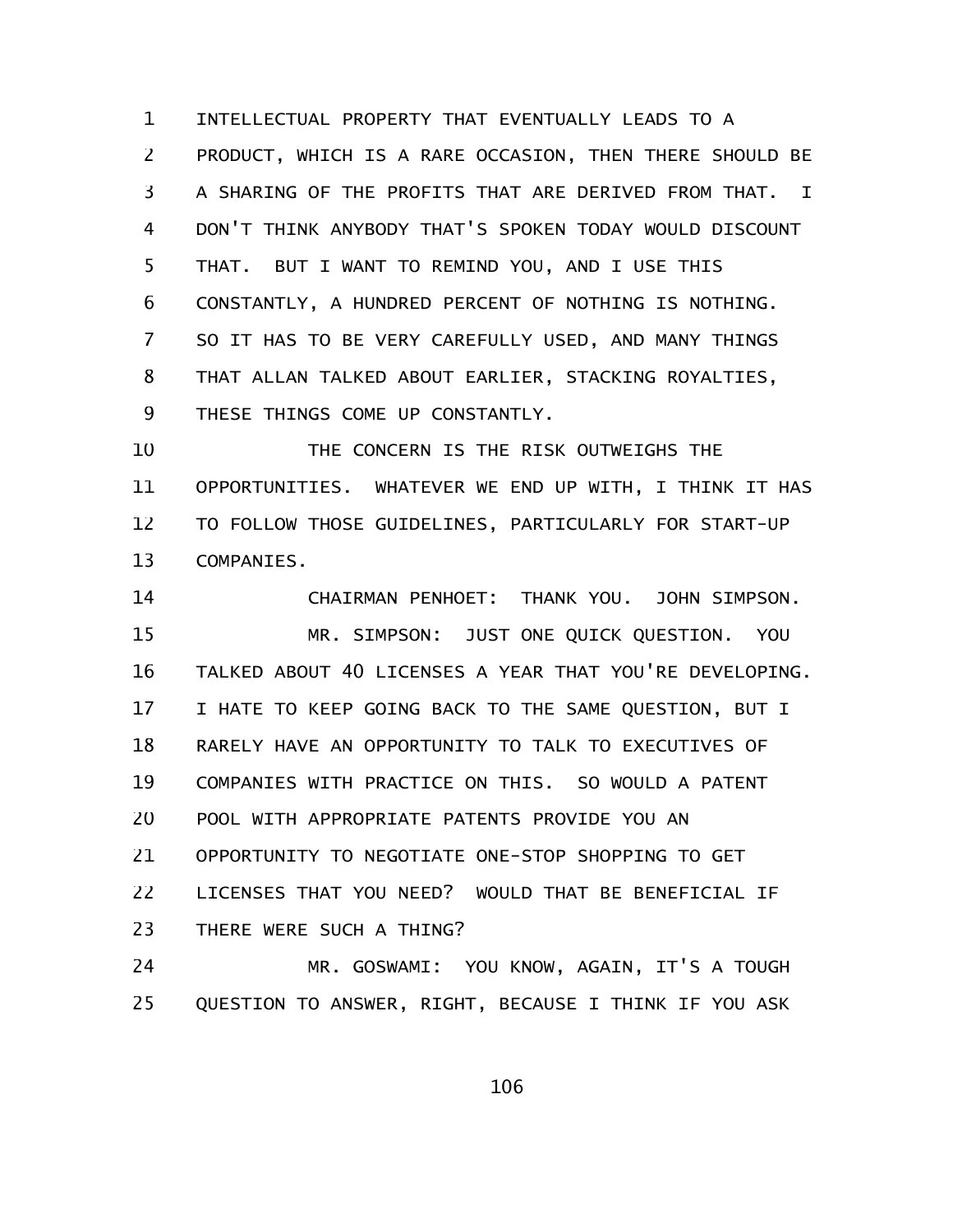ME THAT QUESTION AND ALLAN THAT QUESTION, THE PORTFOLIO OF PATENTS WOULD BE DIFFERENT. 1 2

NOW, THE WARF ISSUE THAT PEOPLE HAVE BROUGHT UP EARLIER IS ONE SUCH PATENT THAT TRANSCENDS ANY WORK THAT PEOPLE WOULD DO IN THE HUMAN EMBRYONIC STEM CELL FIELD. SO THAT'S WHY YOU GET THIS PATENT COMING UP AGAIN AND AGAIN. AND SOMEHOW AND SOMEBODY AT THE WORLD STEM CELL CONFERENCE BROUGHT UP THIS THING. IF YOU THINK BACK, ONE OF THE SIMILAR PATENTS WAS THE COVARO PATENT WHICH INHIBITED MOST OF BIOTECHNOLOGY. AND THE REASON THAT PATENT WAS SO SUCCESSFUL IN SOME WAYS IS BECAUSE IT WAS LICENSED OUT TO PEOPLE ON WHAT THEY CONSIDERED REASONABLE TERMS, RIGHT. THERE'S RISK THAT ONE HAS TO TAKE UP FRONT. DOESN'T SEEM TO BE A CONSIDERATION FOR HOW THE LICENSING MODEL IS WORKING WITH WISCONSIN, WHICH IS HUGE UPFRONT PAYMENTS FOR A FIELD THAT IS, YOU KNOW, PARDON THE PUN, BUT EMBRYONIC. AND JUST FROM A BUSINESS POINT OF VIEW, IT MAKES VERY LITTLE SENSE. AND THAT'S WHY MAYBE CIRM COULD HELP IN ENABLING THAT PARTICULAR PATENT BECAUSE IT WILL BE USED BY ALMOST EVERYBODY THAT IS ENGAGED IN THIS FORM OF RESEARCH IN THE STATE OF CALIFORNIA. 3 4 5 6 7 8 9 10 11 12 13 14 15 16 17 18 19 20 21 22

SO THAT'S WHY I BROUGHT THAT UP. BUT I DON'T THINK THERE WOULD BE ONE PORTFOLIO THAT WOULD MAKE SENSE TO EVERYBODY. IT GETS TOO MESSY TO TRY AND DO 23 24 25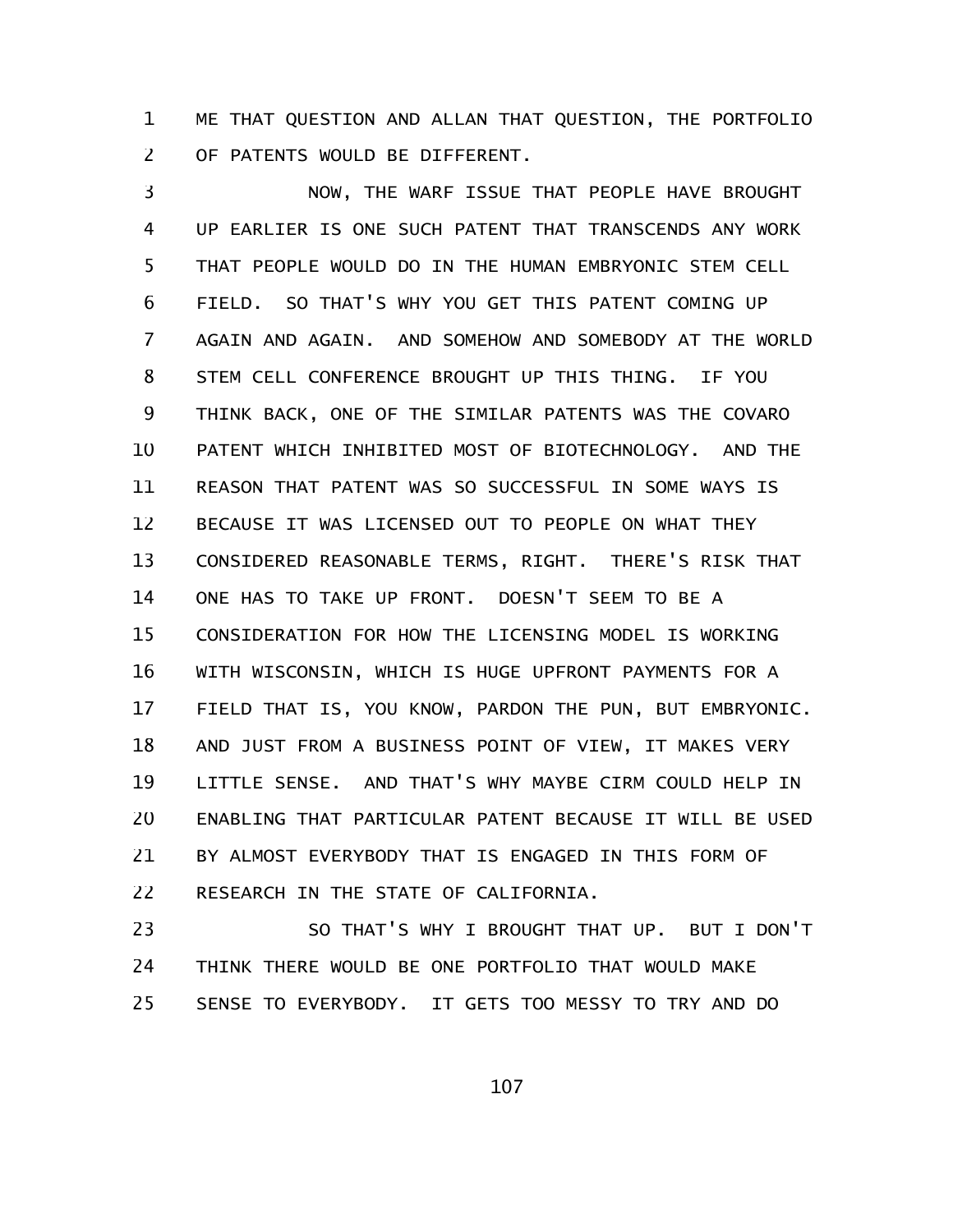THAT. 1

CHAIRMAN PENHOET: ANY OTHER PUBLIC COMMENTS IN SAN DIEGO? HOW ABOUT COMMENTS IN IRVINE? DR. BRYANT: NO. CHAIRMAN PENHOET: SAN CARLOS? UNIDENTIFIED SPEAKER: NO. CHAIRMAN PENHOET: LOS ANGELES? UNIDENTIFIED SPEAKER: NO. CHAIRMAN PENHOET: CHICO? DR. WRIGHT: NO. CHAIRMAN PENHOET: WE WILL THANK YOU, GUYS, THANK YOU. VERY INFORMATIVE PRESENTATION. THAT BRINGS OUR PRESENTATIONS TO A CLOSE, BUT I THINK IT WOULD BE APPROPRIATE AT THIS TIME TO OPEN THE FLOOR TO ISSUES, QUESTIONS, THAT MAY RELATE TO THESE, MAY NOT RELATE TO THESE ON THE GENERAL SUBJECT OF TODAY'S MEETING, WHICH IS AN INTELLECTUAL PROPERTY POLICY FOR, JUST CALL IT, GRANTS. I THINK WE'VE HEARD THERE MAY BE GRANTS, THERE MAY BE LOANS, THERE MAY BE CONTRACTS, A NUMBER OF DIFFERENT VEHICLES FOR FUNDING THIS KIND OF WORK IN THE PRIVATE SECTOR. SO NOW I'LL LOOK FORWARD TO ANY COMMENTS ON TODAY'S PRESENTATIONS OR OTHERWISE. BUT SPECIFICALLY FOR THOSE OF YOU ON THE TASK FORCE, WE'D LIKE YOU ALSO TO BE THINKING ABOUT ANY GAPS IN WHAT WE'VE HEARD SO FAR. WE HAVE HEARD FROM THE 2 3 4 5 6 7 8 9 10 11 12 13 14 15 16 17 18 19 20 21 22 23 24 25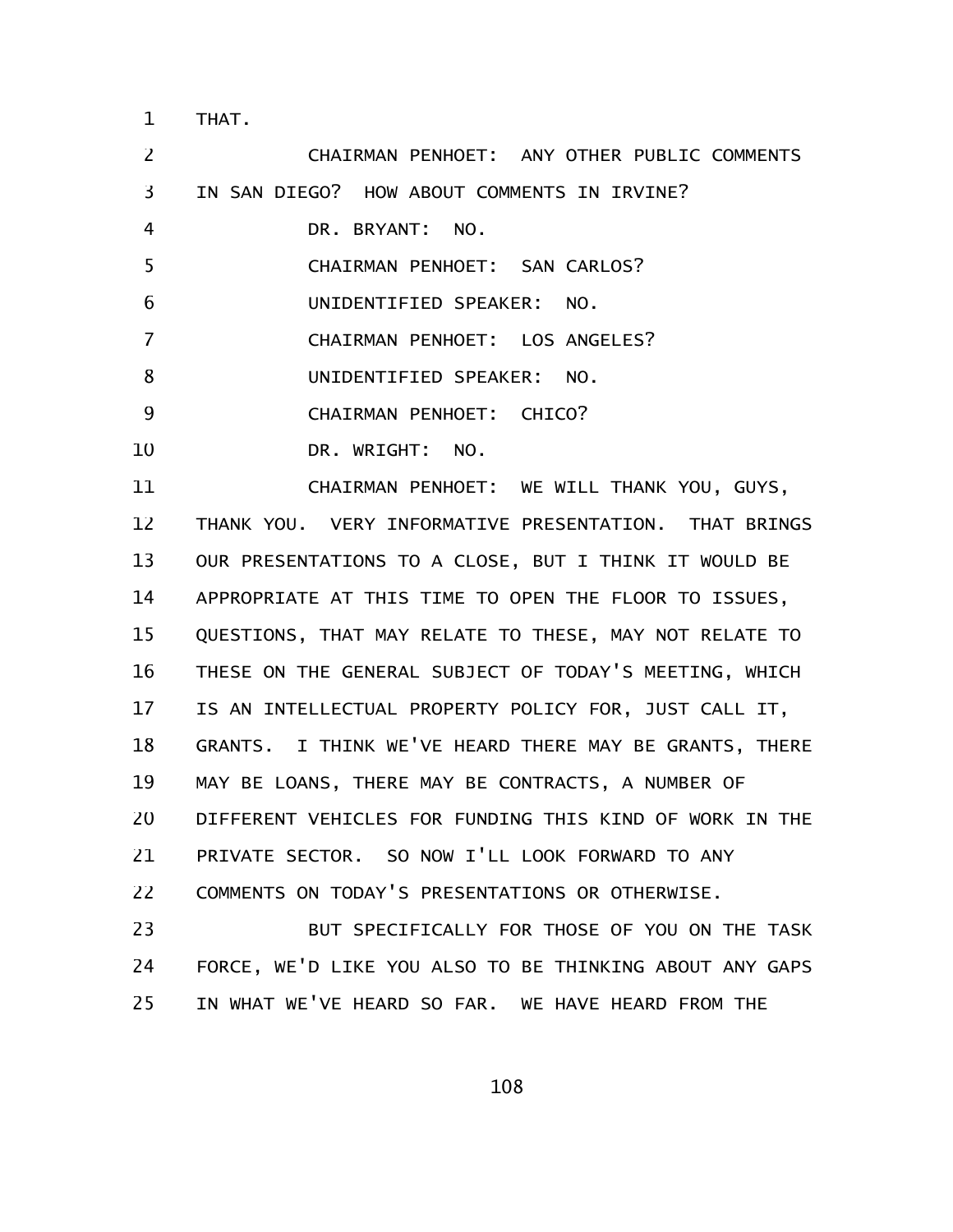FEDERAL GOVERNMENT, AT LEAST FROM THE NIH. WE HAVE HEARD FROM INDUSTRY SOURCES. WE HAVE HEARD FROM MR. SIMPSON. WE HAVE HEARD FROM A NUMBER OF DIFFERENT GROUPS SO FAR. WE HAVE HEARD FROM THE JDRF. AND PERHAPS MARY AND I, IF WE HAVE TIME, WILL SHARE A CONVERSATION WE HAD WITH THE WELLCOME TRUST, WHICH HAS ACTUALLY NOW BASED ITSELF IN FUNDING FOR-PROFIT ENTITIES. IT'S THE SECOND LARGEST FOUNDATION IN THE WORLD ACTUALLY AFTER GATES FOUNDATION. I THINK FOR SIMILAR REASONS, THAT THEY ARTICULATED TO US AT LEAST, WHAT THEIR VIEW IS IS BASICALLY THEY SHOULD FUND ORGANIZATIONS WHICH ARE MOST LIKELY TO MOVE A FIELD FORWARD. AND IF THAT HAPPENS TO BE A FOR-PROFIT AGENCY, THAT'S WHAT THEY SHOULD FUND. SO THEY ACTUALLY HAVE A MAJOR COMPONENT OF THEIR ACTIVITIES IN THAT DIRECTION. 1 2 3 4 5 6 7 8 9 10 11 12 13 14 15 16

WE HOPE IN THE NEXT MEETING TO ACTUALLY HAVE HERE SOMEONE FROM THE TRUST COME TO SPEAK TO US IN PERSON, BUT ALSO BY PHONE. WOULD THAT -- LET'S OPEN THE FLOOR TO THE TASK FORCE MEMBERS FIRST FOR COMMENTS ON ANY OF THE THINGS WE'VE BEEN DISCUSSING HERE OR QUESTIONS OF EACH OTHER, ETC. OPEN FORUM. JOHN REED. DR. REED: I'LL START THE DIALOGUE OFF HERE. JOHN REED. I WANTED TO THANK ALL THE SPEAKERS HERE FOR THEIR PRESENTATIONS. I THOUGHT THEY WERE HIGHLY 17 18 19 20 21 22 23 24 25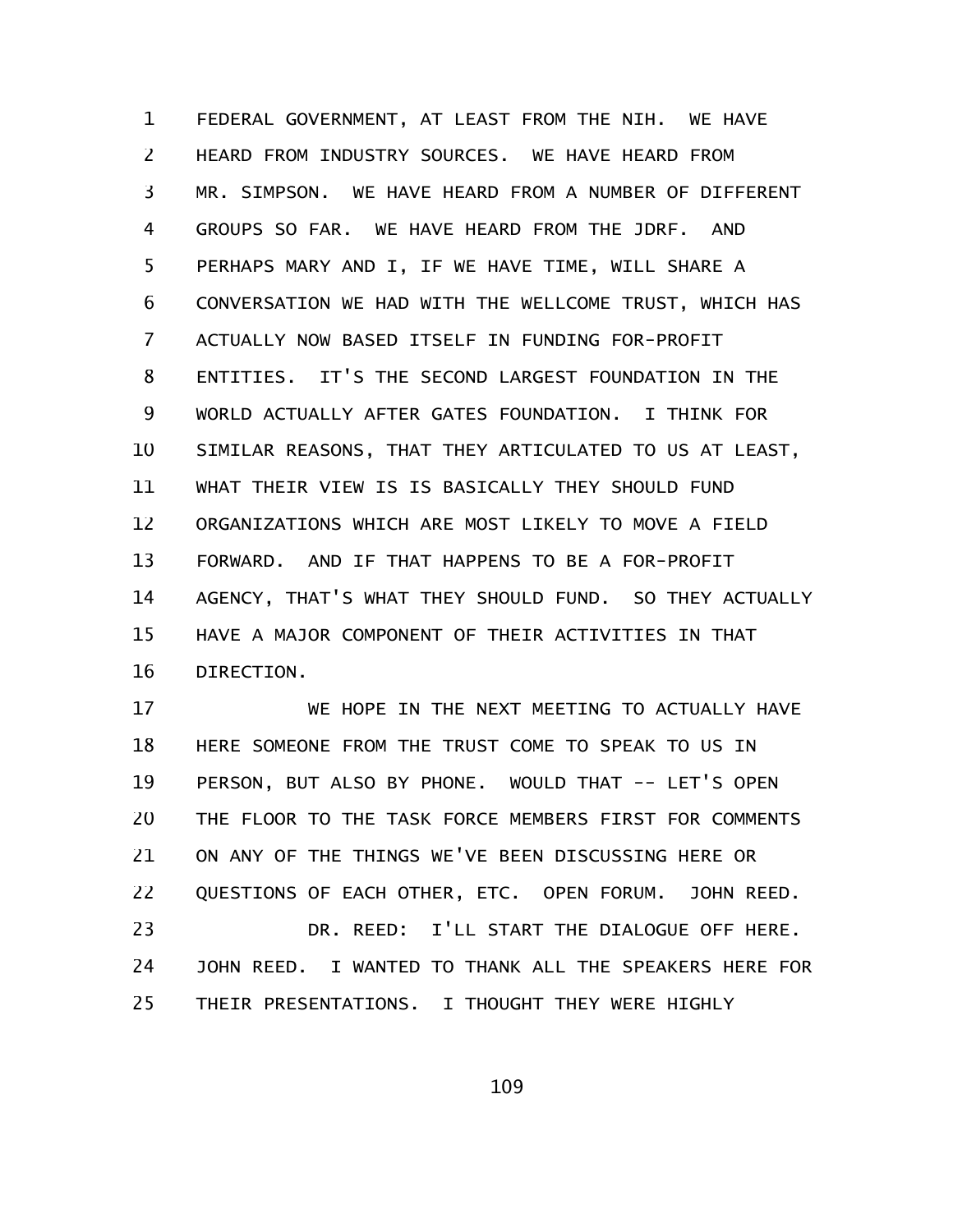INFORMATIVE AND GAVE US, I THINK, INSIGHTS TO SOME OF THE SPECTRUM OF VIEWS THAT WE'RE LIKELY TO EXPERIENCE AS WE TACKLE WITH THIS ISSUE OF INTELLECTUAL PROPERTY. 1 2 3

I WAS REALLY COMPELLED BY THE PRESENTATION THAT REFERRED BACK TO WHAT WE EARLY LEARNED ABOUT THE WAY JDRF FUNDS WORK IN FOR-PROFIT COMPANIES AND PERSONALLY FIND THAT TO BE A VERY ATTRACTIVE MODEL, ONE THAT SEEMS THAT MOST OF THE COMPANIES FIND ACCEPTABLE, AND ONE THAT I THINK, JUST FROM MY OWN KIND OF GUT REACTION TO, SEEMS QUITE FAIR IN TERMS OF THE ECONOMIC BENEFIT THAT THE STATE COULD HOPE TO RECEIVE IN EXCHANGE FOR PROVIDING SEED FUNDING TO COMPANIES FOR THIS TYPE OF TECHNOLOGY. 4 5 6 7 8 9 10 11 12 13

SO I THOUGHT I MIGHT OPEN THE DIALOGUE BY THROWING THAT OUT AS A SUGGESTION OF WHETHER THE JDRF'S APPROACH TO THIS IS SOMETHING THAT WE MIGHT ADOPT. I WOULD ALSO JUST ADD PARENTHETICALLY THAT I'M A BIG BELIEVER OF NOT REINVENTING THE WHEEL IF YOU DON'T HAVE TO. AND IF THERE'S ANOTHER MODEL WE CAN TURN TO THAT SEEMS TO WORK, YOU KNOW, WHY NOT ADOPT IT? 14 15 16 17 18 19 20

CHAIRMAN PENHOET: WELL, FOR WHAT IT'S WORTH, THE WELLCOME TRUST MODEL IS VERY SIMILAR TO THE JDRF MODEL, AND THEY HAVE BEEN IN DISCUSSIONS WITH EACH OTHER ABOUT THAT. SO THERE'S AT LEAST TWO AGENCIES THAT HAVE PRIOR EXPERIENCE, HAVE VERY SIMILAR THINKING 21 22 23 24 25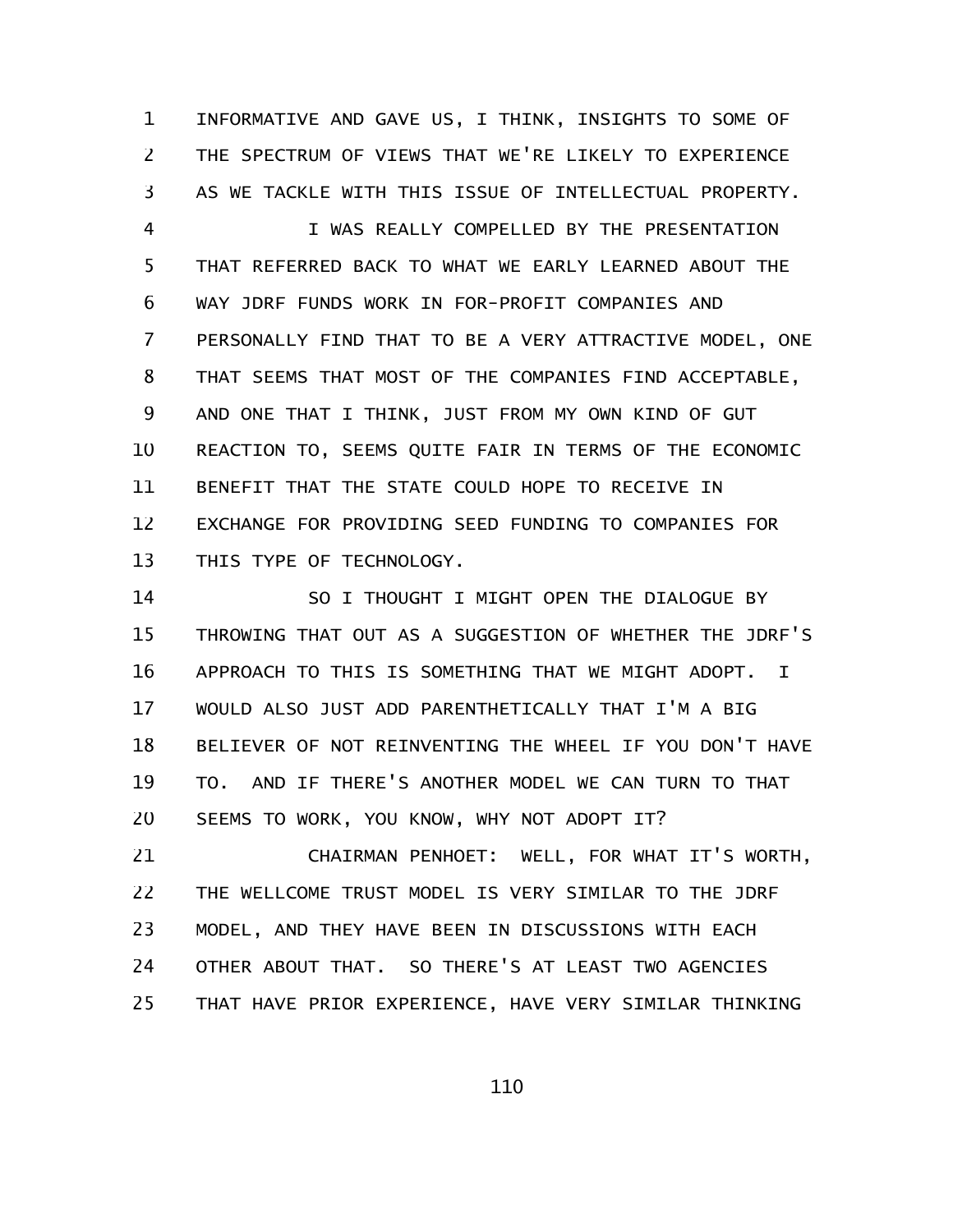ON THIS ISSUE. 1

I THINK THE CHARACTERISTICS THAT WE SET MIGHT DEFINE THOSE, AS FAR AS WE CAN TELL, BY JUST GOING TO THESE CONVERSATIONS. NO. 1, THAT THERE IS A RETURN IF THE TECHNOLOGY IS SUCCESSFUL. NO. 2, THAT IT'S CAPPED, WHICH I THINK DEALS WITH THIS CERTAINTY OR UNCERTAINTY ISSUE THAT'S BEEN BROUGHT UP MANY TIMES. PEOPLE GO, OKAY, WHEN THEY KNOW THE SIZE OF THE OBLIGATION, ETC., THAT IT HAS A FINITE LENGTH OF TIME ASSOCIATED WITH IT. AND THAT THERE'S SOME KIND OF GOOD REPORTING THAT'S ESSENTIAL TO UNDERSTANDING WHAT'S GOING ON, THAT THE FUNDING AGENCY HAS THE ABILITY TO HAVE QUITE A BIT OF TRANSPARENCY TO WHAT'S GOING ON. AND WE PROBABLY DON'T HAVE THE STAFF TO DO A MANAGEMENT GROUP LIKE YOU REFERRED TO WITH JDRF WITH TWO PEOPLE. 2 3 4 5 6 7 8 9 10 11 12 13 14 15

BY THE WAY, I WOULD MENTION THIS IS A SIGNIFICANT ISSUE FOR US. CIRM AS AN AGENCY IS DRAMATICALLY UNDERFUNDED GIVEN THE SCOPE OF ACTIVITIES THAT IT WANTS TO UNDERTAKE IN THE FUTURE. JUST THE LICENSING, WE'RE CAPPED AT 50 TOTAL PEOPLE. YOU KNOW, A ROBUST LICENSING GROUP, A GRANT-MAKING GROUP, MAKING A NUMBER OF DIFFERENT KINDS OF, LET'S CALL IT, THE WHOLE FIELD OF GRANTS FOR THE MOMENT, THAT HAS TO BE DONE DIRECTLY BY CIRM WOULD PROBABLY INVOLVE AT LEAST 10 PERCENT OF OUR TOTAL STAFF. IT'S A SIGNIFICANT 16 17 18 19 20 21 22 23 24 25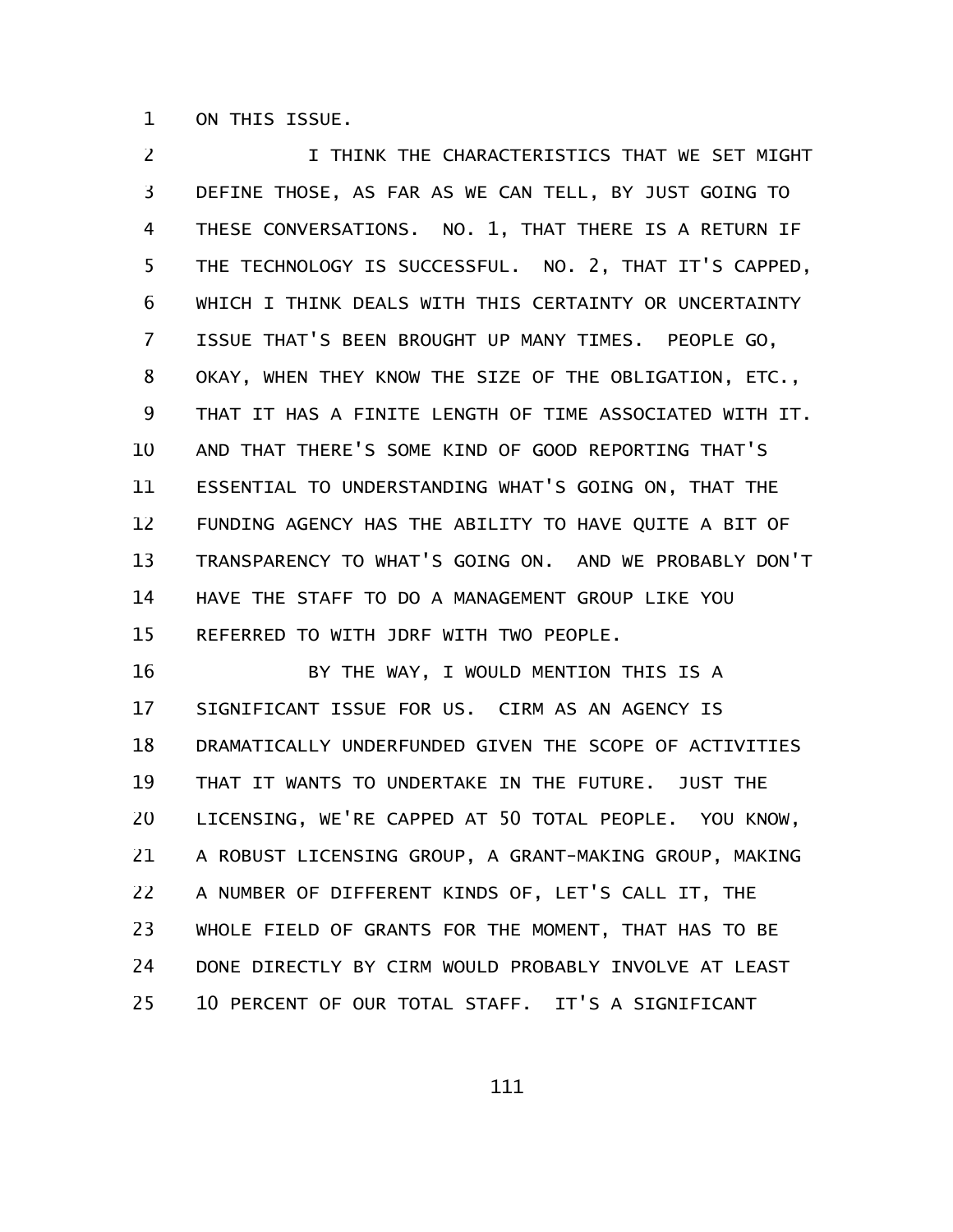BURDEN, BUT I THINK ONE WE'VE ACCEPTED. 1

THOSE ARE SOME OF THE CHARACTERISTICS I HEARD. MAYBE THE OTHERS, IF ANYBODY WANTS TO ADD TO THAT LIST. 2 3 4

DR. REED: JOHN REED AGAIN. I ALSO NOTICED THAT, I BELIEVE IN THAT JDRF CONFIGURATION, THE COMPANIES THAT INVENT THE TECHNOLOGY OWN THE PATENTS, BUT JDRF HAS CERTAIN RIGHTS TO ASSUME THE PATENTS IF THE COMPANY ELECTS NOT TO PURSUE THEM AND PAY THE ASSOCIATED COSTS. I FOUND THAT TO BE ATTRACTIVE AS WELL BECAUSE THIS BUSINESS OF MANAGING PATENT STATES IS VERY COMPLICATED AND COMES WITH SOME PRETTY ONEROUS OBLIGATIONS TO DO IT WELL. AND I THINK, THEREFORE, THERE'S A STRONG ARGUMENT TO BE MADE TO PUT THAT MANAGEMENT OF PATENTING IN THE HANDS OF THE INVENTORS AND ALLOW THEM TO OWN THE PATENTS, BUT OBVIOUSLY HAVE, YOU KNOW, OTHER PROVISIONS THAT WOULD ALLOW US TO MARCH IN IF THEY FAILED TO PURSUE THEM, OR POSSIBLY ALSO TO MARCH IN IF THERE WERE ISSUES WHERE A PATENT HAD A BLOCKING POSITION THAT WAS PREVENTING PROGRESS AND WHERE ALL THE BEST EFFORTS TO GET THE PARTIES TO AGREE TO MOVE THE FIELD FORWARD HAD FAILED, AND THEN WE MIGHT HAVE CERTAIN RIGHTS TO ENFORCE CERTAIN USES OF TECHNOLOGY ON A NONEXCLUSIVE BASIS. BUT OVERALL I FOUND THE JDRF'S APPROACH TO 5 6 7 8 9 10 11 12 13 14 15 16 17 18 19 20 21 22 23 24 25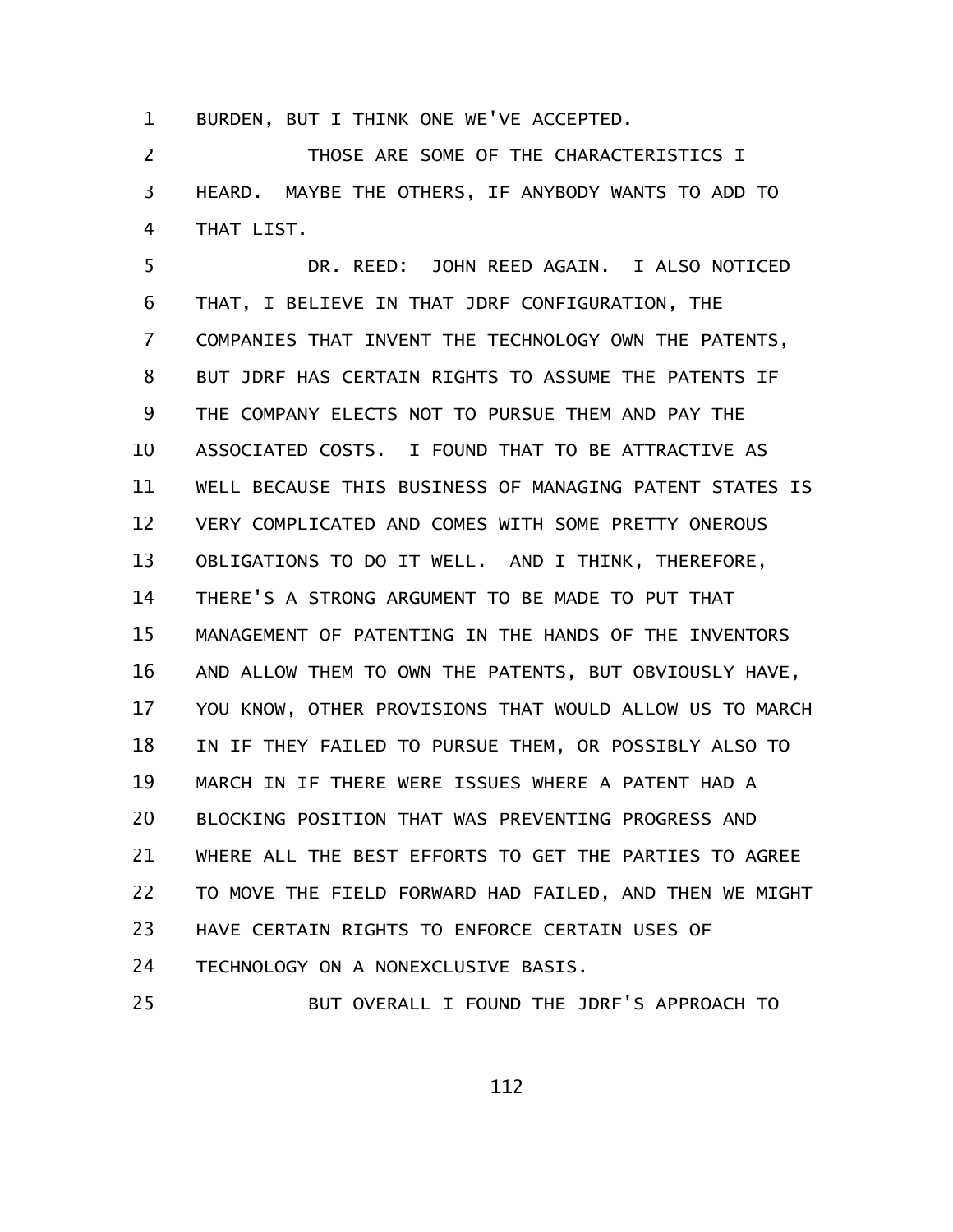HOW THE PATENT WAS HANDLED ALSO TO BE QUITE ATTRACTIVE. CHAIRMAN PENHOET: FRANCISCO, YOU HAVE ANY GENERAL COMMENTS YOU'D LIKE TO SHARE AT THIS POINT? YOU'VE ASKED A LOT OF QUESTIONS AS WE'VE GONE ALONG. DR. PRIETO: NO. AND I'VE HEARD A LOT OF INTERESTING ANSWERS. I THINK I WOULD LIKE TO HEAR A LITTLE MORE FROM SOME OF THE OTHER GRANTOR ORGANIZATIONS LIKE JDRF. I THINK I'M GOING TO TALK TO THE PEOPLE AT MY OWN ASSOCIATION WHICH COOPERATES WITH JDRF. I WONDER ABOUT THE GATES FOUNDATION, HOWARD HUGHES, YOU KNOW, IF THEY'RE HANDLING THIS IN A SIMILAR MANNER OR DIFFERENTLY. 1 2 3 4 5 6 7 8 9 10 11 12

CHAIRMAN PENHOET: MANY OF THE FOUNDATIONS IN THE U.S. DON'T SUPPLY FUNDS TO FOR-PROFIT AGENCIES BECAUSE OF THE TAX RULES RELATED TO HOW THEY DO THIS, BUT WE DID STUDY A NUMBER OF THOSE MODELS WHEN WE WERE DISCUSSING THE NOT-FOR-PROFIT PORTION. 13 14 15 16 17

UNIDENTIFIED SPEAKER: I'D LIKE TO MAKE ONE COMMENT ABOUT THAT. 18 19

CHAIRMAN PENHOET: MAYBE WE'LL GET BACK TO YOU AFTER WE'VE HAD THE TASK FORCE MEMBERS GIVEN AN OPPORTUNITY. IN IRVINE, ANY GENERAL COMMENTS THAT YOU'D LIKE TO MAKE FROM IRVINE? 20 21 22 23

DR. STEWARD: WELL, WE WERE WONDERING ABOUT WHETHER IT WOULD BE WORTH HEARING FROM WARF. 24 25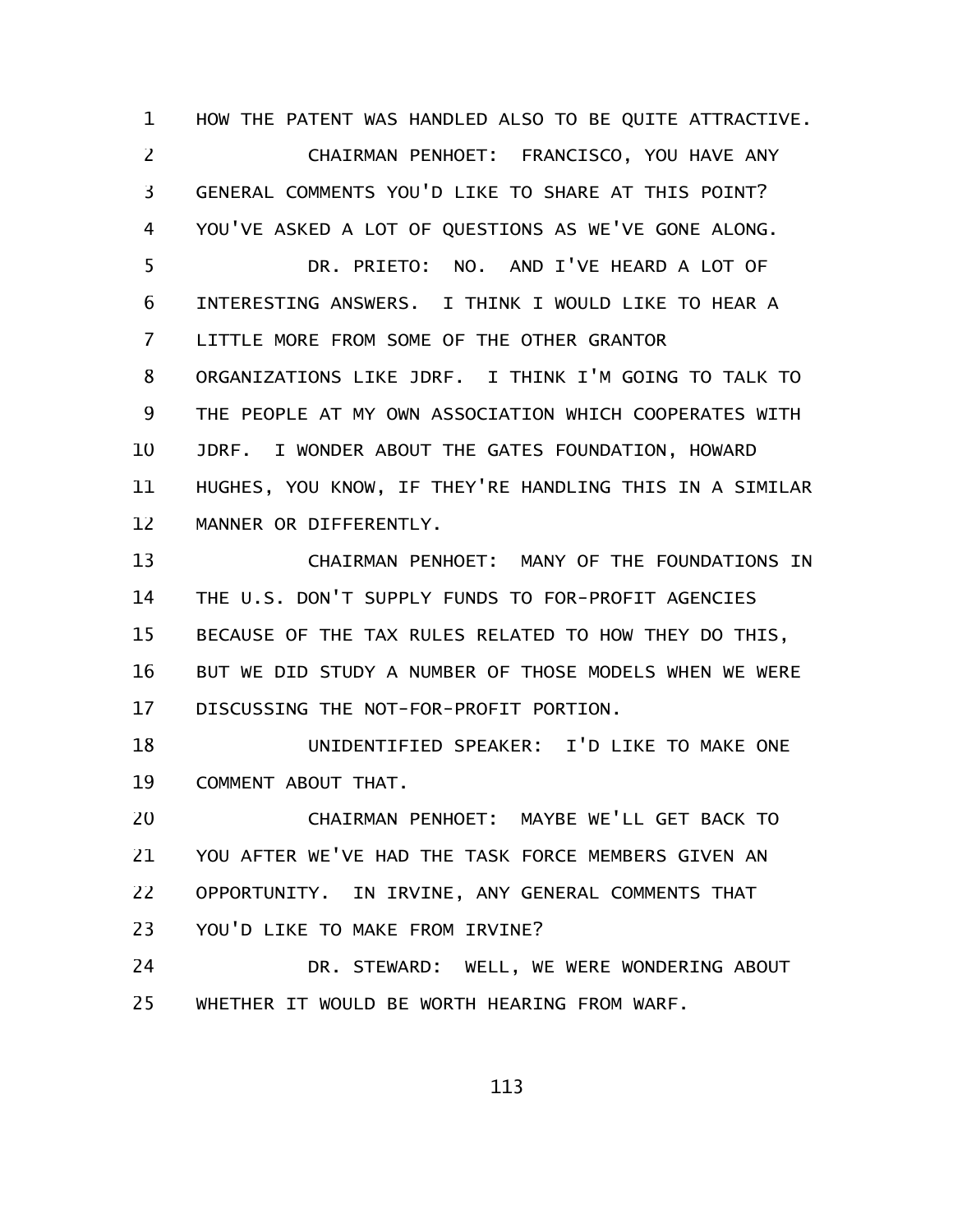MS. KING: DR. STEWARD, COULD YOU JUST STATE YOUR NAME FOR THE TRANSCRIBER, PLEASE? DR. STEWARD: YES. OS STEWARD. CHAIRMAN PENHOET: WE'VE ASKED THEM TO COME PRESENT TO OUR GROUP. 1 2 3 4 5

DR. STEWARD: WELL, IT WOULD BE INTERESTING TO HEAR WHAT THEY HAD TO SAY ABOUT POSSIBLE INTERACTIONS, LET'S CALL IT. 6 7 8

CHAIRMAN PENHOET: OKAY. WE'LL SEE WHETHER THAT MAKES SENSE FROM SOME OTHER PERSPECTIVES, BUT IT WOULD BE AN INTERESTING SESSION, FOR SURE. ANY OTHER COMMENTS? SUSAN, DO YOU HAVE ANY? 9 10 11 12

DR. BRYANT: WELL, I AGREE WITH THAT. I THINK IT WOULD BE TERRIFIC TO HEAR FROM WARF. BUT THE OTHER THING MIGHT BE USEFUL TO HEAR FROM INTELLECTUAL PROPERTY LAWYERS ON THIS ISSUE THAT SPECIALIZE IN STEM CELLS MAYBE, SEE HOW THEY'RE DEALING WITH IT IN OTHER PARTS OF THE COUNTRY. 13 14 15 16 17 18

CHAIRMAN PENHOET: IT'S A VERY DIFFICULT ISSUE. AND I'M NOT HERE TO DEFEND WARF IN ANY WAY, SHAPE, OR FORM; BUT, YOU KNOW, THERE IS A THREAD OF THESE CONVERSATIONS. PATENTS ARE EXTREMELY IMPORTANT, BUT EXCEPT THE ONES THEY DON'T LIKE. YOU KNOW, YOU CAN'T HAVE IT BOTH WAYS. AND SO HOPEFULLY THE FIELD AS A WHOLE CAN REACH SOME SENSIBLE ACCOMMODATION TO WARF 19 20 21 22 23 24 25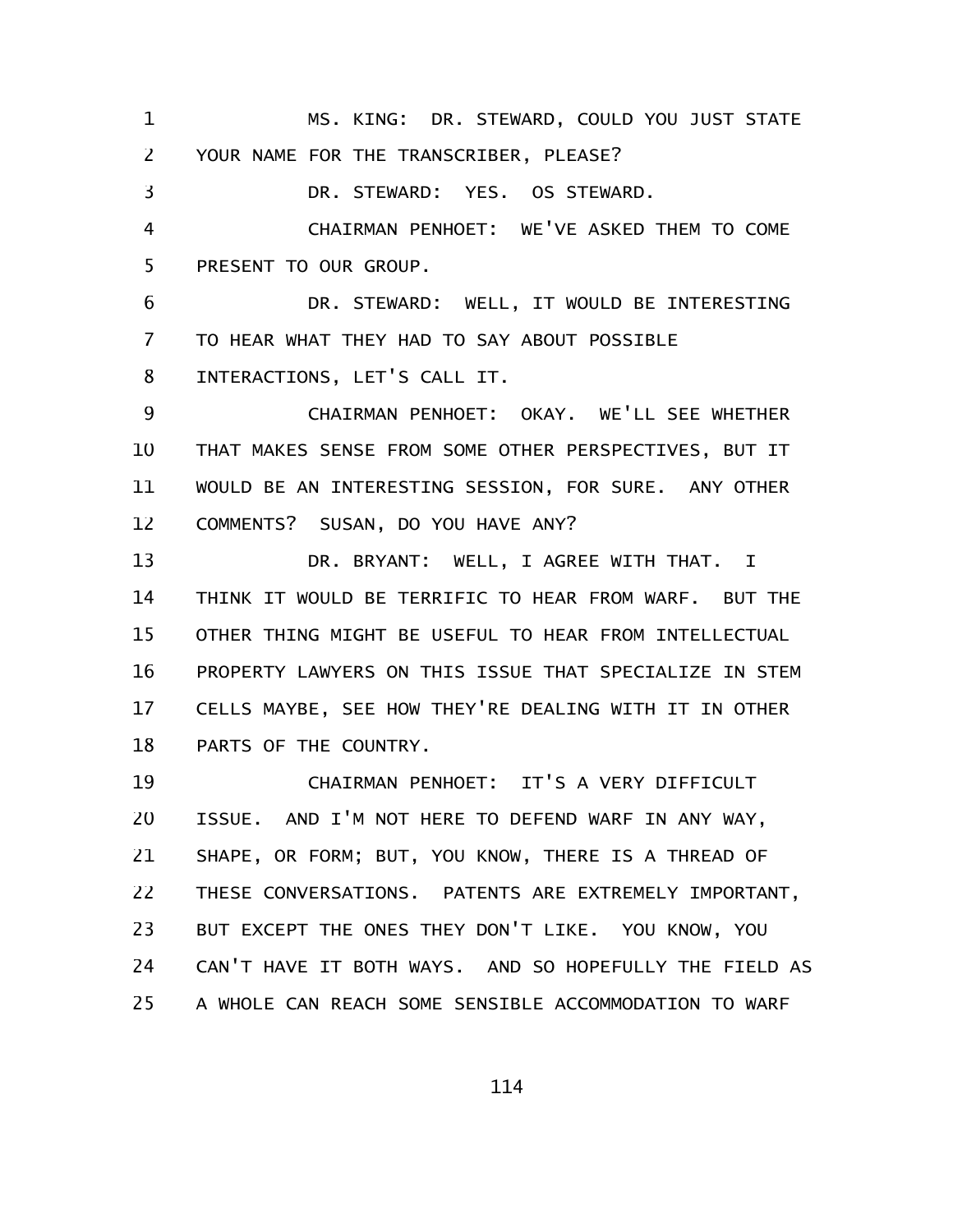FOR THE PIONEERING WORK THAT THEY DID DO, BUT AT THE SAME TIME NOT STOP THE ENTIRE FIELD FROM GOING FORWARD. IT'S A HARD PROBLEM ACTUALLY. FROM SAN CARLOS? DR. LOVE: YEAH. I GUESS ON THIS END I JUST WANTED TO REINFORCE --CHAIRMAN PENHOET: WHO'S SPEAKING? DR. LOVE: THIS IS TED LOVE. CHAIRMAN PENHOET: THANK YOU. DR. LOVE: -- TO REINFORCE WHAT JOHN SAID. I THINK THE JDRF PROPOSAL REPRESENTS A SENSIBLE BALANCED PROPOSAL THAT COULD WORK. AND I THINK MICHAEL GOLDBERG HERE FROM THE D.C. SET HELPS SIMILARLY. SO I JUST WANTED TO RE-ECHO THAT. MR. GOLDBERG: YEAH. I AGREE WITH WHAT TED JUST SAID. I ALSO WONDER WHETHER IN CONNECTION WITH THE COMMENT THAT I THINK, MAYBE IT WAS SUE BRYANT MADE, ABOUT INTELLECTUAL PROPERTY COUNSEL. I'D BE INTERESTED PERHAPS IN SOMEBODY OR PERSONS WHO ARE EXPERTS, WHETHER THEY'RE INTELLECTUAL PROPERTY LAWYERS, WHETHER THEY'RE JUST LICENSING EXECUTIVES, TO KIND OF PUT INTO THE RECORD THE RANGE OF ROYALTIES THAT ARE ORDINARY AND REASONABLE AS PERCEIVED BY INDUSTRY FOR THE VARIOUS SEGMENTS THAT WE MIGHT HAVE OCCASION TO APPLY THEM TO; NAMELY, THERAPEUTICS, DIAGNOSTICS, AND REAGENTS. 1 2 3 4 5 6 7 8 9 10 11 12 13 14 15 16 17 18 19 20 21 22 23 24 25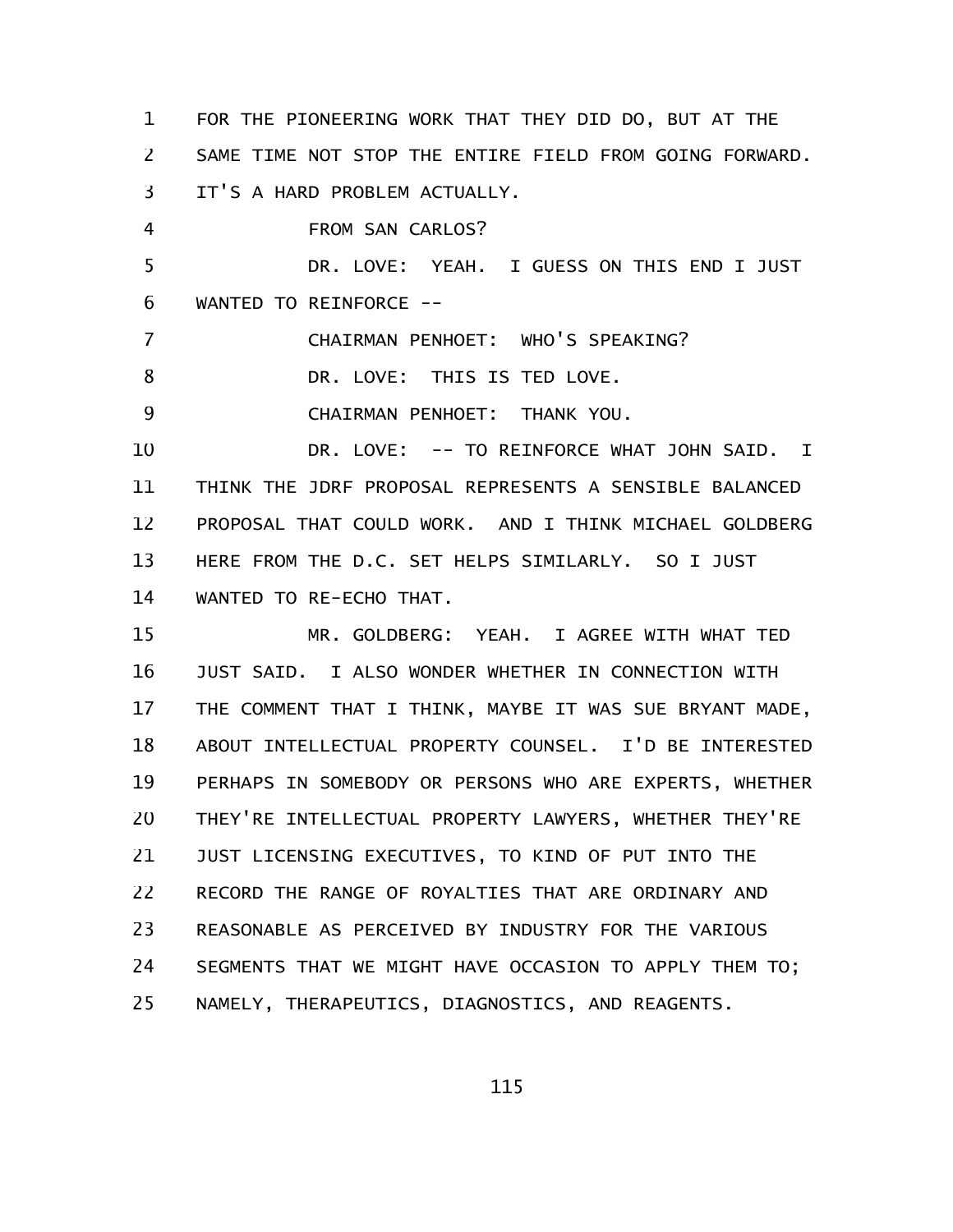BECAUSE I THINK THOSE THINGS ARE ALL VERY DIFFERENT, AND I THINK THE WAY WE WERE ABLE TO DEAL WITH THE ROYALTY ISSUE FOR THE NOT-PROFIT GRANTEES IS A LITTLE MORE COMPLICATED THAN WE'RE GOING TO FIND IN DEALING WITH THE DIFFERENT SETS OF POTENTIAL FOR-PROFIT APPLICANTS THAT WE FACE. SO THAT'S FOR YOUR CONSIDERATION. 1 2 3 4 5 6 7

CHAIRMAN PENHOET: AS A PERSON WHO'S ENTERED INTO MANY DIFFERENT ROYALTY PAYING AGREEMENTS, UNFORTUNATELY THEY SPAN A HUGE RANGE FROM THE LOWEST, I THINK, I CAN REMEMBER EVER PAYING MYSELF AS AN EXECUTIVE WAS ABOUT HALF A PERCENT, AND THE HIGHEST I EVER GOT FROM A THIRD PARTY WAS CLOSE TO 40 PERCENT. AND IT TOTALLY DEPENDS ON THE VALUE OF THE PATENT YOU'RE TALKING ABOUT. IT'S VERY HARD TO HAVE A GENERIC ANSWER TO THAT QUESTION BECAUSE SOME INVENTIONS ARE EXTRAORDINARILY VALUABLE, COMPLETELY CHANGE THE FIELD, ETC. AND OTHER ONES MAKE A TRIVIAL CONTRIBUTION TO SOMETHING, NEVERTHELESS THEY'RE A PATENT. SO I THINK IT'S VERY HARD TO FIND A GENERIC ANSWER TO THAT QUESTION, BUT WE COULD AT LEAST EXPLORE WHAT THE RANGE IS. 8 9 10 11 12 13 14 15 16 17 18 19 20 21 22

MR. GOLDBERG: I WOULD -- I AGREE WITH YOU, ED, EXCEPT I THINK ONE OF THE THINGS THAT MAKES OUR SITUATION A LITTLE EASIER, PERHAPS, IS THERE ISN'T 23 24 25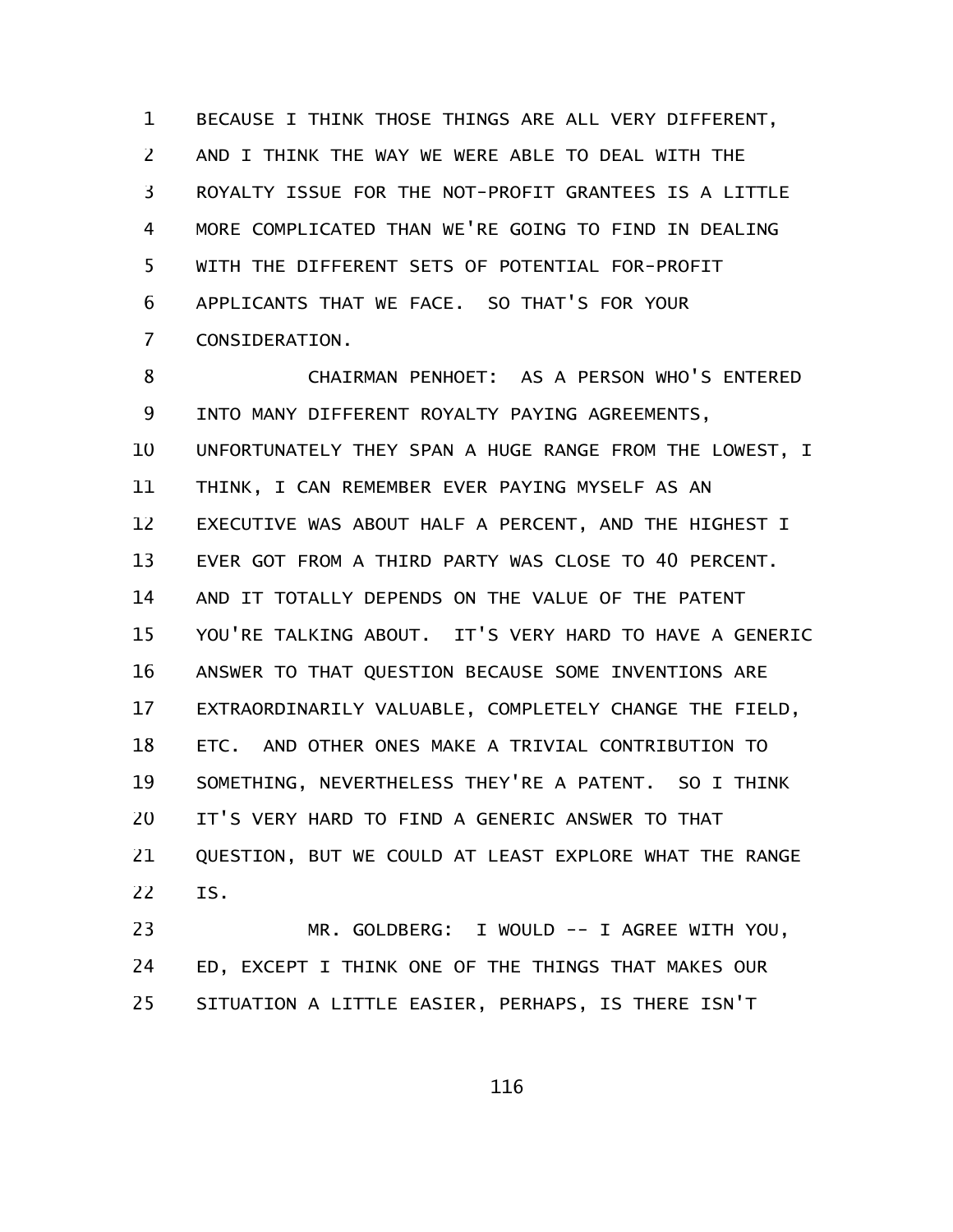ANYTHING TO LICENSE AT THE TIME SOMEBODY IS ENTERING INTO A GRANT RELATIONSHIP WITH CIRM. I MEAN THERE'S JUST -- THEY'RE GOING TO DEVELOP -- WHAT COMES OUT OF IT IS UNKNOWN. THEY DON'T KNOW WHETHER IT'S VALUABLE OR NOT VALUABLE AS OPPOSED TO IF I KNOW THAT A UNIVERSITY WITH A CIRM-DEVELOPED GRANT DEVELOPS SOMETHING OF GREAT VALUE, IT'S VERY UNDERSTANDABLE THAT ONE MIGHT BE WILLING TO GO TO THE HIGH END OF THE RANGE BECAUSE THE INFORMATION IS KNOWN AS OPPOSED TO UNKNOWN. SO... THE REPORTER: I'M SORRY TO INTERRUPT. WHO WAS JUST TALKING? MR. GOLDBERG: TED LOVE. MS. KING: MICHAEL GOLDBERG. DR. LOVE: IT WAS A CHICO. CHAIRMAN PENHOET: ANY MORE COMMENTS FROM SAN CARLOS? FROM LOS ANGELES? FROM CHICO? DR. WRIGHT: NO. I WOULD LIKE TO THANK THE PRESENTERS AND THIS DISCUSSION BECAUSE IT REAFFIRMS HOW COMPLEX THE ISSUE IS, BUT IT ALSO MAKES IT A LITTLE MORE APPROACHABLE FOR THOSE OF US WHO HAVEN'T LIVED AND BREATHED THIS. MS. KING: THAT WAS JANET WRIGHT. DR. WRIGHT: YES. SORRY. MS. KING: WITH A W. 1 2 3 4 5 6 7 8 9 10 11 12 13 14 15 16 17 18 19 20 21 22 23 24 25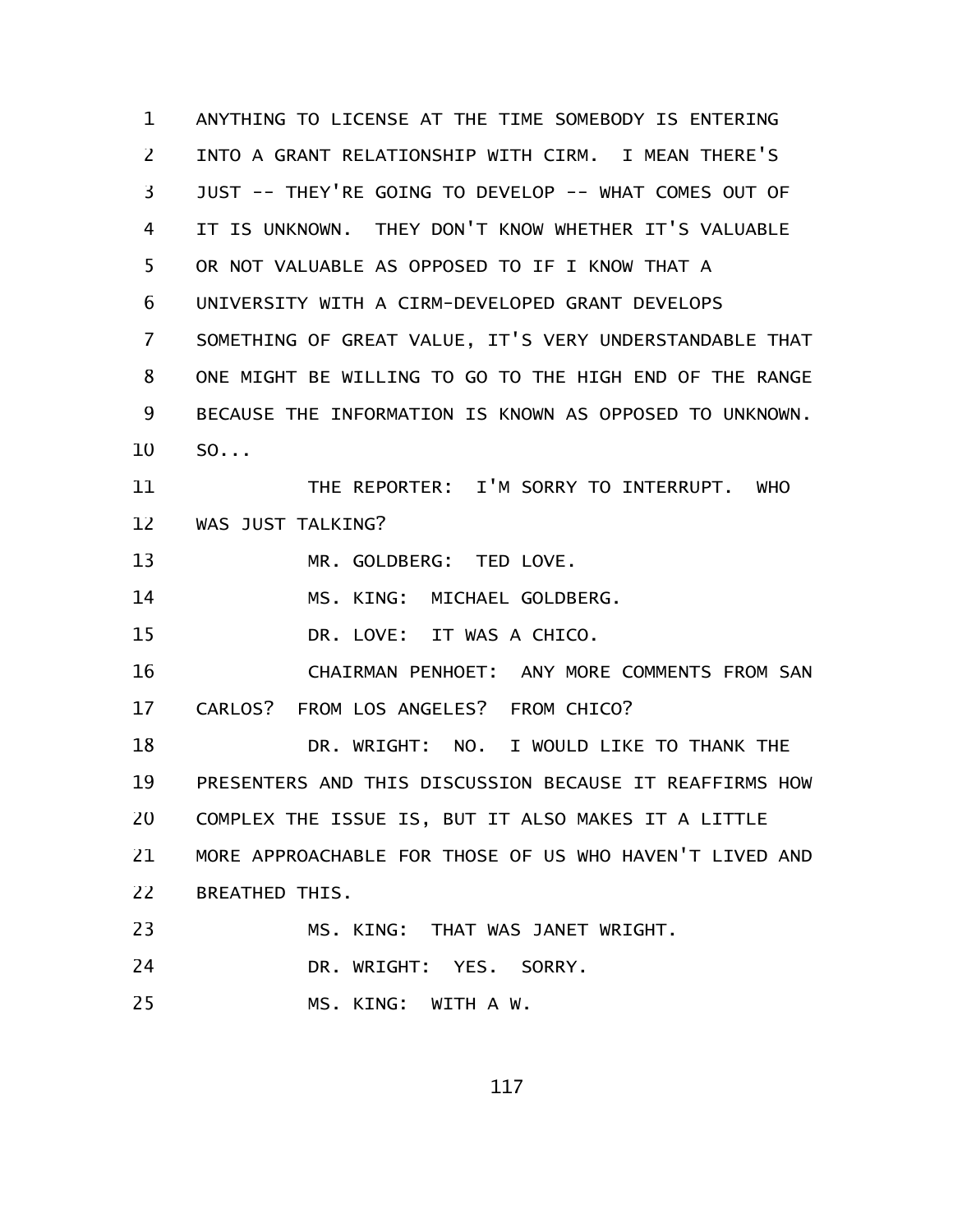THE REPORTER: THANK YOU. 1

CHAIRMAN PENHOET: BUT SHE'S OFTEN RIGHT AS WELL. YOU WERE UNUSUALLY QUIET TODAY, JANET. DR. WRIGHT: I AM, AREN'T I? CHAIRMAN PENHOET: WE DO HAVE SOME PUBLIC COMMENTS NOW FROM SAN DIEGO. MR. BAERGE: ED BAERGE FROM NOVOCELL. I WAS JUST GOING TO MAKE A COMMENT WITH REGARD TO THE OTHER INSTITUTIONS THAT SUPPORT BASIC RESEARCH AROUND THE WORLD AND THE U.S. LIKE HOWARD HUGHES AND JDRF. THERE'S ANOTHER INSTITUTION THAT SUPPORTS A LOT OF RESEARCH HERE IN SAN DIEGO CALLED THE CLAGUE FOUNDATION, AND THAT INSTITUTION ALSO HAS INVESTED IN COMPANIES. THEY'VE INVESTED IN US TO DEVELOP STEM CELL THERAPY FOR DIABETES. AND THEY TOOK AN EQUITY INVESTMENT, SO THAT WAS JUST ONE THING THAT ALLAN BROUGHT UP. I MEAN THAT'S ANOTHER WAY IN WHICH TO -- THAT THE CIRM CAN THINK ABOUT THIS. CHAIRMAN PENHOET: UNFORTUNATELY, I BELIEVE THE STATE OF CALIFORNIA IS NOT ALLOWED TO HOLD EQUITY IN COMPANIES UNFORTUNATELY. MR. SIMPSON: I THINK YOU ARE CORRECT. WE'VE BEEN LOOKING INTO THAT AS WELL. YOU MAY BE ABLE TO USE WARRANTS. I'M NOT SURE. CHAIRMAN PENHOET: AN EQUITY SURROGATE. 2 3 4 5 6 7 8 9 10 11 12 13 14 15 16 17 18 19 20 21 22 23 24 25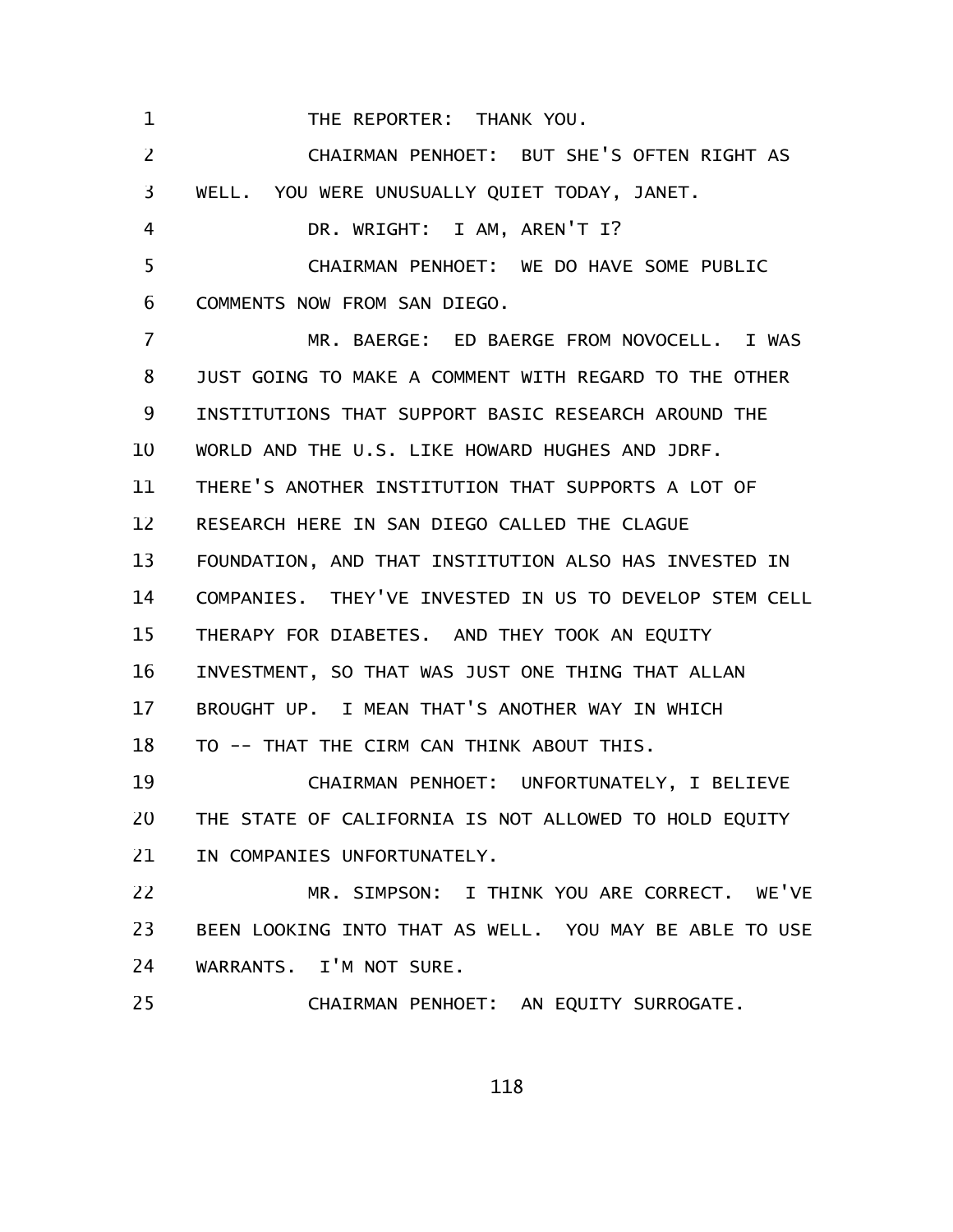MR. SIMPSON: WE'RE LOOKING INTO THAT. CHAIRMAN PENHOET: THANK YOU. ANOTHER COMMENT FROM SAN DIEGO? 1 2 3

MS. LORING: THIS IS JEANNE LORING FROM THE BURNHAM INSTITUTE. I JUST WANT TO PUT A PLUG IN FOR SOME BACKGROUND INFORMATION. I RECENTLY HAD AN ARTICLE PUBLISHED IN SCIENCE, THE MARCH 24TH ISSUE, I BELIEVE, THAT IS EXACTLY TO THIS POINT. THAT IS, THE EFFECT OF THE WARF PATENTS ON EMBRYONIC STEM CELL RESEARCH IN BOTH THE ACADEMIC AND INDUSTRY AREA. 4 5 6 7 8 9 10

AND THE IDEA BEHIND RUNNING THIS ARTICLE WAS TO EXPLAIN TO PEOPLE WHO WERE SCIENTISTS OR LAY PEOPLE WHAT THE -- HOW THE PATENTS THAT WERE ISSUED, WHY IT WAS ISSUED, WHAT THE OPTIONS ARE NOW. SO IT'S MARCH 24TH SCIENCE, THE POLICY FORUM. 11 12 13 14 15

DR. REED: JOHN REED. YOU MIGHT MENTION WHO YOUR CO-AUTHOR WAS ON THAT JEANNE. 16 17

MS. LORING: OH, YES. I ALWAYS FORGET MY CO-AUTHORS. MY CO-AUTHOR ON THAT WAS KATHERINE CAMPBELL, WHO IS AN IP LAWYER, AND SO WE COLLABORATED TO BE ABLE TO GET THE SCIENCE AND THE LAW STRAIGHT. 18 19 20 21

CHAIRMAN PENHOET: THANK YOU. SOME OF YOU WHO DON'T SUBSCRIBE TO SCIENCE, WE WILL GET COPIES OF THAT AND SEND IT TO ALL THE MEMBERS OF THE TASK FORCE. MR. SIMPSON: JOHN SIMPSON, FOUNDATION FOR 22 23 24 25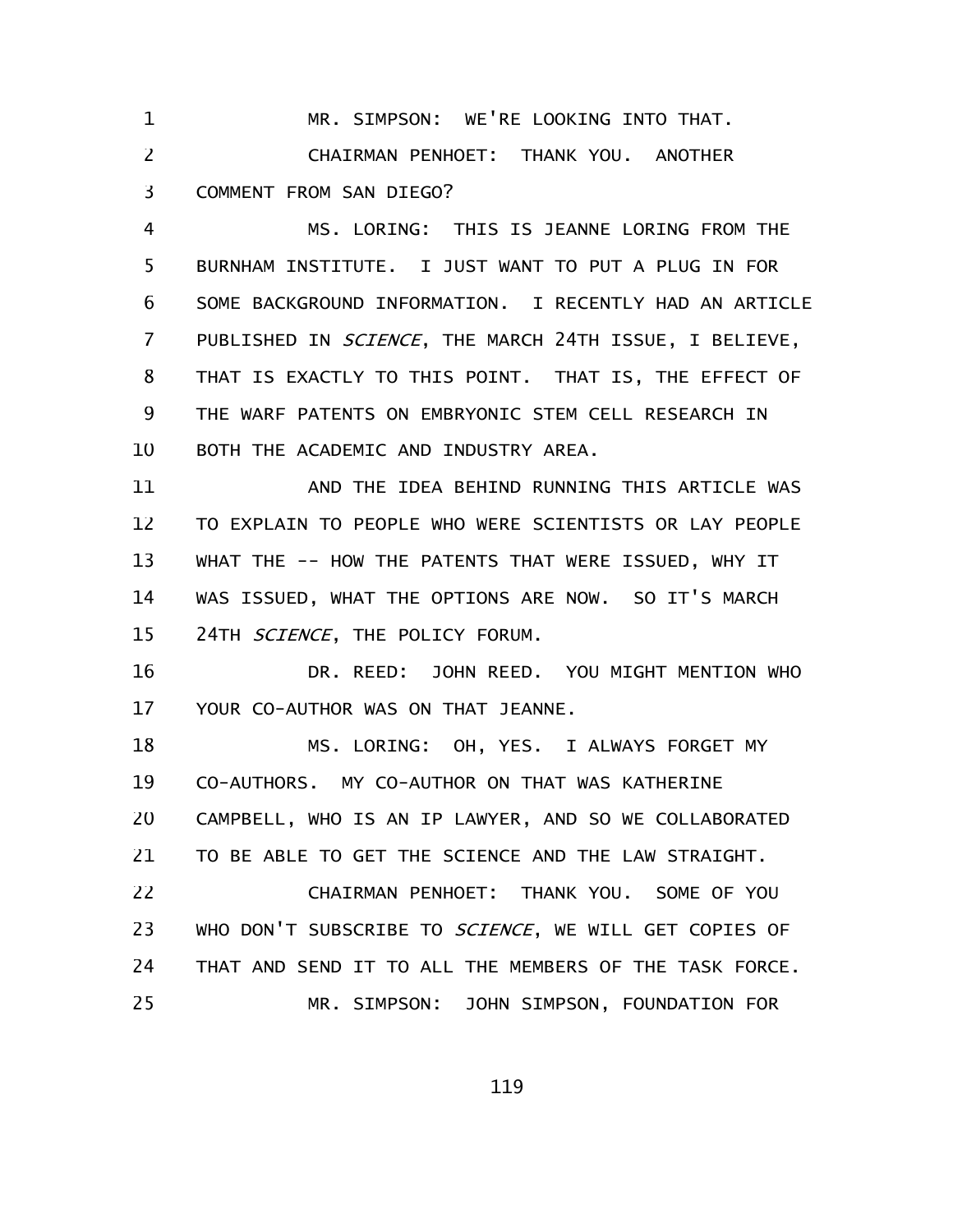TAXPAYER AND CONSUMERS RIGHTS. COUPLE OF QUICK THINGS. FIRST OF ALL, I JUST WANT TO SAY HOW IMPRESSED I WAS WITH THE DIVERSITY OF COMMENTS THAT YOU GOT FROM ACROSS THE BOARD. AND I THINK THAT THE COMMITTEE SHOULD BE COMMENDED FOR THAT APPROACH, AND IT WILL, I THINK, INEVITABLY RESULT IN POLICY THAT IS FOR THE BEST PUBLIC POLICY. I REALLY WANT TO COMMEND YOU FOR THAT. 1 2 3 4 5 6 7

THE ONE THING THAT I HEARD IN THE REQUESTS FOR COMPARISON TO SOME OTHER FOUNDATIONS, I THINK THAT'S USEFUL MODELS, BUT ONE OF THE THINGS THAT STRIKES ME IS THAT THEY ARE ALL FOUNDATIONS. IT WOULD BE INTERESTING TO TRY TO FIND OUT THE APPROACH OF GOVERNMENT PUBLICLY FUNDED RESEARCH PERHAPS FROM OTHER COUNTRIES. I'D BE INTERESTED IN LEARNING MORE ABOUT HOW SINGAPORE HANDLES IT, HOW THE UK HANDLES IT. I'M NOT SUGGESTING THAT YOU HAVE A FIELD TRIP NECESSARILY, BUT THERE MIGHT BE USEFUL INFORMATION THERE. 8 9 10 11 12 13 14 15 16 17

AND FINALLY, I ALSO WANTED TO ADD MY TWO CENTS WORTH ON THE ARTICLE THAT JEANNE LORING CO-AUTHORED. IT'S A VERY HELPFUL, USEFUL ARTICLE. THERE'S ANOTHER ONE THAT I WOULD ALSO COMMEND TO EVERYONE'S ATTENTION, WHICH WAS WRITTEN BY JEAN WASHBURN -- I'M SORRY -- JENNIFER WASHBURN. IT 18 19 20 21 22 23

APPEARED RECENTLY IN THE LOS ANGELES TIMES, ALSO TO THE WARF PATENTS. THANK YOU VERY MUCH. 24 25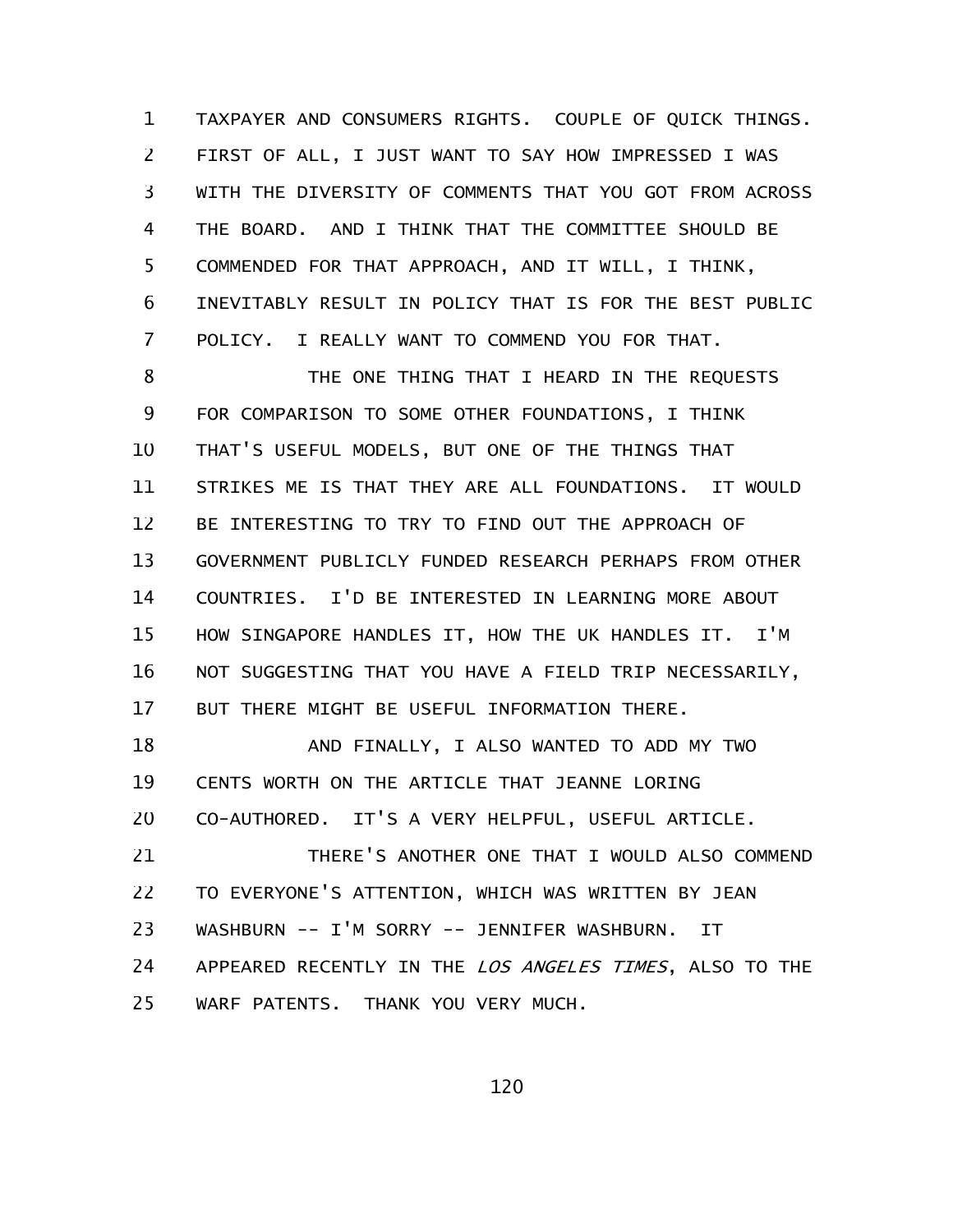CHAIRMAN PENHOET: WE'VE BEEN EXPLORING GETTING SOME FEEDBACK FROM OUR COUNTRIES. THE EU DOES HAVE A PROGRAM OF FUNDING RESEARCH IN COMPANIES, AND WE'VE BEEN TRYING TO TRACK DOWN WHO IT IS THAT'S RESPONSIBLE FOR THAT PROGRAM NOW AND TRYING TO GET THEM HERE OR AT LEAST ON THE PHONE FOR OUR NEXT MEETING. 1 2 3 4 5 6

MR. GOSWAMI: JOYDEEP GOSWAMI. JUST A QUICK THOUGHT ON THE QUESTION OF ROYALTY THAT WAS BROUGHT UP. YOU KNOW, I THINK THERE MIGHT BE SOME RANGE IN THERE. I THINK YOU'RE ABSOLUTELY RIGHT. THE RANGES ARE PRETTY BROAD. BUT ONE OF THE THINGS THAT SHOULD BE CONSIDERED IN THIS PARTICULAR CASE IS HOW MUCH INVESTMENT OTHER PARTIES MAKE, INCLUDING THE COMPANY THAT IS DEVELOPING THIS, BECAUSE IT IS DIFFERENT FROM A LICENSE THAT YOU'RE TALKING ABOUT. SO ANY POLICY THAT CIRM COMES UP WITH SHOULD HAVE THAT CONSIDERATION, AND MAYBE THERE'S SOME OPTIONS THAT THE COMPANY CAN REFER TO IN TERMS OF THE ROYALTY RATE, WHICH IS DEPENDENT ON SOME SCALE TO THE AMOUNT OF INVESTMENT THAT IS MADE BY OTHER PARTIES OR BY THE COMPANY ITSELF. 7 8 9 10 11 12 13 14 15 16 17 18 19 20

MR. ROTH: DUANE ROTH AGAIN. ONE IMPORTANT CONCEPT THAT I HEARD TODAY, AND I THINK THE COMMITTEE SHOULD BEAR IN MIND WHEN THEY MAKE THEIR FINAL RECOMMENDATION, IS FLEXIBILITY. I DON'T THINK YOU'RE GOING TO FIND A POLICY THAT IS GOING TO BE A COOKIE 21 22 23 24 25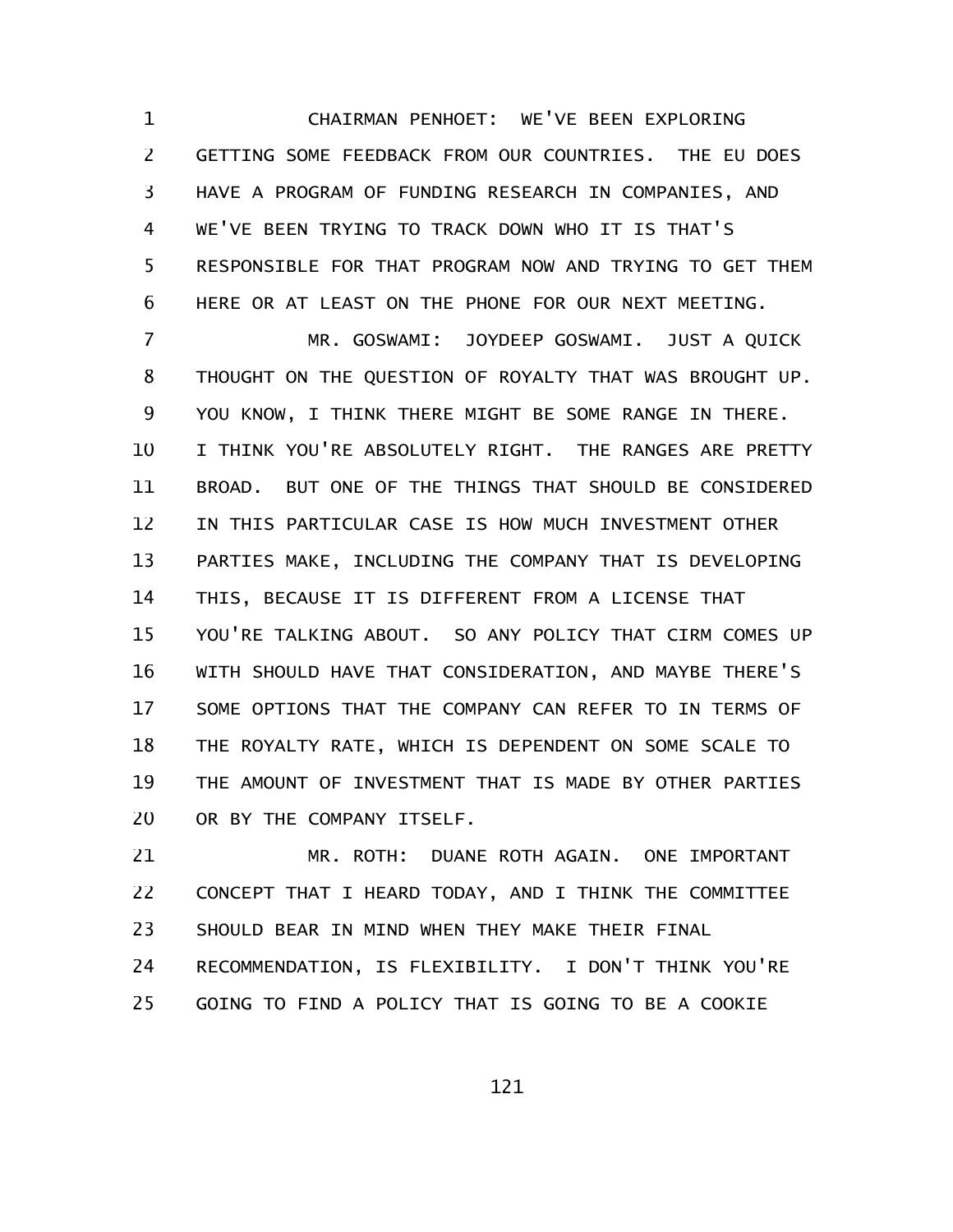CUTTER THAT'S GOING TO WORK FOR YOU. I THINK IT'S GOING TO HAVE TO BE VERY, VERY FLEXIBLE. AND, THEREFORE, ANY CONSIDERATION SHOULD TAKE THAT INTO CONSIDERATION. THE SECOND THING IS REALLY A QUESTION. HAS THE COMMITTEE HAD ANY ACCESS TO THE CONFERENCE DISCUSSION THAT JUST TOOK PLACE RECENTLY? CHAIRMAN PENHOET: ACCESS IN WHAT SENSE? MR. ROTH: WELL, A COUPLE OF OUR PEOPLE -- CHAIRMAN PENHOET: PEOPLE PARTICIPATING IN THAT MEETING -- MR. ROTH: BUT I BELIEVE THERE ARE TRANSCRIPTS, AND I THINK THE WHOLE THING WAS VIDEOTAPED. AND I WOULD HIGHLY RECOMMEND THAT GET PUT INTO THIS RECORD SOMEHOW BECAUSE MANY OF THE THINGS I HEARD DISCUSSED HERE WERE REALLY COVERED IN DETAIL, INCLUDING THINGS THAT INVOLVE WARF AND OTHERS. AND IT WOULD BE HELPFUL TO HAVE THAT. THANK YOU. CHAIRMAN PENHOET: IS THERE PUBLIC COMMENT IN IRVINE? DR. BRYANT: NO. CHAIRMAN PENHOET: SAN CARLOS? UNIDENTIFIED SPEAKER: NO. CHAIRMAN PENHOET: LOS ANGELES? UNIDENTIFIED SPEAKER: NO. 1 2 3 4 5 6 7 8 9 10 11 12 13 14 15 16 17 18 19 20 21 22 23 24 25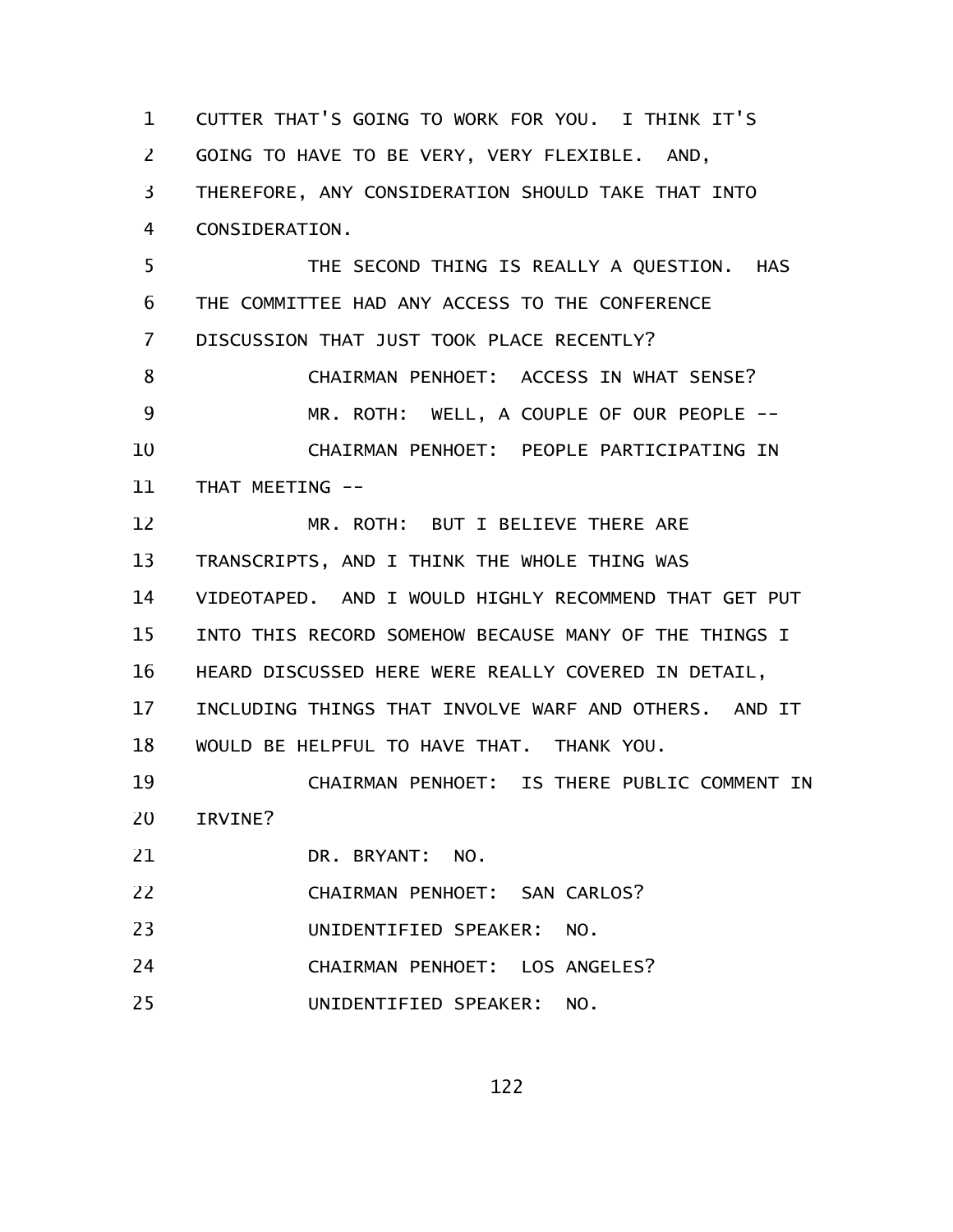CHAIRMAN PENHOET: JANET, YOU MUST BE BY YOURSELF IN CHICO. WE HAVEN'T HEARD ANY PUBLIC COMMENT FROM CHICO. 1 2 3

DR. WRIGHT: I DON'T HAVE TO REVEAL THAT INFORMATION. NO PUBLIC COMMENTS. 4 5

CHAIRMAN PENHOET: OKAY. GOOD. WELL, JUST A COUPLE OF REMINDERS. FIRST OF ALL, THE NONPROFIT -- OUR PROPOSAL FOR A NONPROFIT POLICY WAS FILED WITH THE OFFICE OF ADMINISTRATIVE LAW EARLY THIS WEEK. AND IF THEY MOVE IT ALONG, THE PROPOSED REGULATION SHOULD BE PUBLICLY NOTICED ON THAT OAL WEBSITE, OAL IS THE OFFICE OF ADMINISTRATIVE LAW, NEXT FRIDAY. THAT MEANS A WEEK FROM TOMORROW, FORMALLY OPENING THE PUBLIC COMMENT PERIOD FOR THE NONPROFIT POLICY. SO WE KNOW SOME OF YOU WILL HAVE SOME COMMENTS TO MAKE. 6 7 8 9 10 11 12 13 14 15

MS. KING: AND IT WILL ALSO BE ON OUR WEBSITE AT THAT TIME. 16 17

CHAIRMAN PENHOET: IT WILL ALSO BE ON THE CIRM WEBSITE. BUT OUR PROPOSED POLICY HAS BEEN ON OUR WEBSITE FOR SOME TIME. 18 19 20

MS. KING: CORRECT. 21

CHAIRMAN PENHOET: SO THIS IS A CHANCE FOR ANOTHER BITE AT THE APPLE FOR ANYBODY WHO CHOOSES TO PURSUE IT. FRIDAY A WEEK FROM OAL. AND I GUESS WITH THAT, I THINK WE DON'T HAVE ANY MORE BUSINESS TO DO 22 23 24 25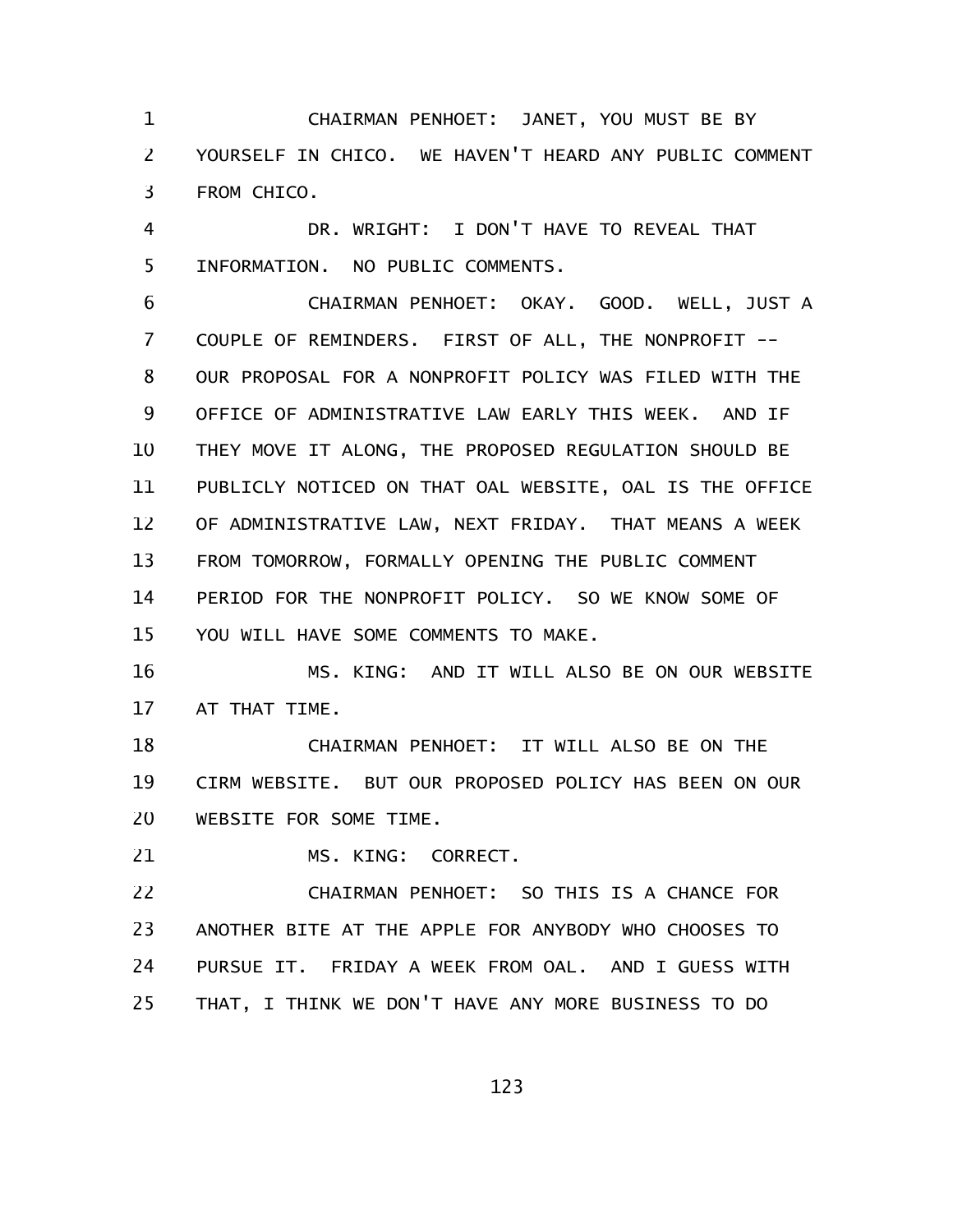| $\mathbf 1$ | TODAY. WE WILL SCHEDULE AT LEAST ONE MORE MEETING.                   |
|-------------|----------------------------------------------------------------------|
| 2           | WE'VE GOT A LOT OF OTHER THINGS GOING ON IN THIS TIME,               |
| 3           | SO IT MAY NOT BE FOR SEVERAL MONTHS, BUT WE WILL                     |
| 4           | CONTINUE TO DILIGENTLY PURSUE THIS POLICY.                           |
| 5           | MARY REMINDS ME THAT WE'RE TRYING FOR JULY.                          |
| 6           | WE'LL SEE. IT'S ALWAYS HARD TO PICK DURING VACATION                  |
| 7           | TIME. SO IF THERE ARE NO MORE COMMENTS, I'LL BRING                   |
| 8           | THIS MEETING TO A CLOSE. AND REALLY I THINK WE HAD                   |
| 9           | EXTRAORDINARILY THOUGHTFUL PRESENTATIONS ALL AROUND.<br>$\mathbf{I}$ |
| 10          | THINK CERTAINLY THESE PRESENTATIONS IN ONE SENSE                     |
| 11          | EMPHASIZE THE DIFFERENCES IN VIEWS, BUT I THINK A LOT                |
| 12          | OF COMMON ELEMENTS CAME OUT OF THIS DISCUSSION TODAY.                |
| 13          | AND HOPEFULLY WE CAN GO FORWARD AND TRY TO DEVELOP A                 |
| 14          | CONSENSUS VIEW WHICH MAKES SENSE FOR EVERYONE.<br><sub>SO</sub>      |
| 15          | THANK YOU ALL.                                                       |
| 16          | (APPLAUSE.)                                                          |
| 17          | (MEETING WAS THEN ADJOURNED AT LL:39                                 |
| 18          | $A.M.$ )                                                             |
| 19          |                                                                      |
| 20          |                                                                      |
| 21          |                                                                      |
| 22          |                                                                      |
| 23          |                                                                      |
| 24          |                                                                      |
| 25          |                                                                      |